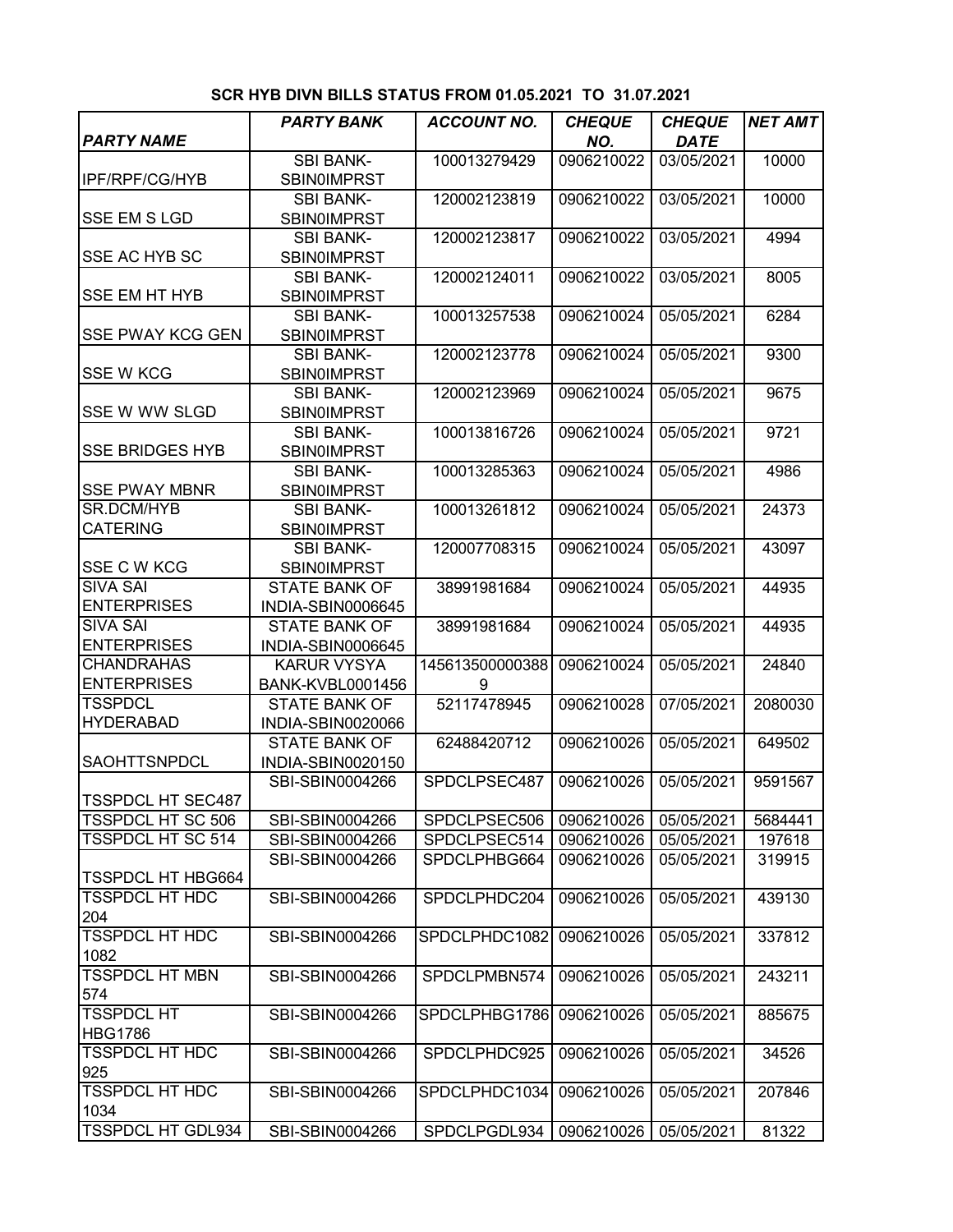| <b>TSSPDCL, HT HDC-</b> | SBI-SBIN0004266                        | SPDCLPHDC1161              | 0906210026 | 05/05/2021 | 155064 |
|-------------------------|----------------------------------------|----------------------------|------------|------------|--------|
| 1161                    |                                        |                            |            |            |        |
|                         | THE A.P. MAHESH                        | 031001200000136 0906210031 |            | 11/05/2021 | 14450  |
|                         | <b>CO-OP URBAN</b>                     |                            |            |            |        |
| <b>M/S GENIX</b>        | <b>BANK LT-</b>                        |                            |            |            |        |
| INFOTECH,               | APMC0000031                            |                            |            |            |        |
| <b>STALLION</b>         | <b>BANK OF INDIA-</b>                  | 860130110000033            | 0906210028 | 07/05/2021 | 26200  |
| <b>TECHNOLOGIES</b>     | BKID0008601                            |                            |            |            |        |
| PRIVATE LIMITED         |                                        |                            |            |            |        |
|                         | <b>SBI BANK-</b>                       | 120002125202               | 0906210027 | 06/05/2021 | 19990  |
| <b>SSE W SLGD</b>       | <b>SBIN0IMPRST</b>                     |                            |            |            |        |
|                         | <b>SBI BANK-</b>                       | 120002123968               | 0906210027 | 06/05/2021 | 2000   |
| AMM DSL MLY             | <b>SBIN0IMPRST</b>                     |                            |            |            |        |
| <b>SSE TELE GM</b>      | <b>SBI BANK-</b>                       | 100013266479               | 0906210027 | 06/05/2021 | 4888   |
| <b>COMPOUND</b>         | SBIN0IMPRST                            |                            |            |            |        |
|                         | <b>SBI BANK-</b>                       | 100013279428               | 0906210027 | 06/05/2021 | 2500   |
| ASIPF/RPF/GWD           | SBIN0IMPRST                            |                            |            |            |        |
|                         | <b>SBI BANK-</b>                       | 100013279428               | 0906210027 | 06/05/2021 | 1500   |
| ASIPF/RPF/GWD           | SBIN0IMPRST                            |                            |            |            |        |
|                         | <b>SBI BANK-</b>                       | 100013279429               | 0906210027 | 06/05/2021 | 10000  |
| <b>IPF/RPF/CG/HYB</b>   | <b>SBIN0IMPRST</b>                     |                            |            |            |        |
| <b>SR. DEE CARSHED</b>  | <b>SBI BANK-</b>                       | 120002125161               | 0906210027 | 06/05/2021 | 13720  |
| <b>MLY</b>              | <b>SBIN0IMPRST</b>                     |                            |            |            |        |
|                         | <b>SBI BANK-</b>                       | 100012693904               | 0906210027 | 06/05/2021 | 12500  |
| SS WPR                  | <b>SBIN0IMPRST</b>                     |                            |            |            |        |
|                         | <b>SBI BANK-</b>                       | 120002182195               | 0906210027 | 06/05/2021 | 24120  |
| <b>SS UMDANAGAR</b>     | <b>SBIN0IMPRST</b>                     |                            |            |            |        |
|                         | <b>SBI BANK-</b>                       | 120002124097               | 0906210027 | 06/05/2021 | 14983  |
| <b>SS BDVL</b>          | <b>SBIN0IMPRST</b>                     |                            |            |            |        |
|                         | <b>SBI BANK-</b>                       | 120002124136               | 0906210027 | 06/05/2021 | 15000  |
| SS GWD                  | SBIN0IMPRST                            |                            |            |            |        |
|                         | <b>SBI BANK-</b>                       | 120002180995               | 0906210027 | 06/05/2021 | 6000   |
| <b>SS DTP</b>           | <b>SBIN0IMPRST</b>                     |                            |            |            |        |
|                         | <b>SBI BANK-</b>                       | 100001281054               | 0906210027 | 06/05/2021 | 14270  |
| <b>SS SHNR</b>          | <b>SBIN0IMPRST</b>                     |                            |            |            |        |
|                         | SBI BANK-                              | 120002123868               | 0906210027 | 06/05/2021 | 5850   |
| <b>SS BOGOLU</b>        | <b>SBIN0IMPRST</b>                     |                            |            |            |        |
|                         | <b>SBI BANK-</b>                       | 100013293850               | 0906210027 | 06/05/2021 | 2730   |
| <b>SS ALAMPUR ROAD</b>  | <b>SBIN0IMPRST</b><br><b>SBI BANK-</b> | 100013293850               | 0906210027 | 06/05/2021 | 5967   |
| <b>SS ALAMPUR ROAD</b>  | <b>SBIN0IMPRST</b>                     |                            |            |            |        |
|                         | <b>SBI BANK-</b>                       | 120002123740               | 0906210027 | 06/05/2021 | 5850   |
| <b>SS UKD</b>           | <b>SBIN0IMPRST</b>                     |                            |            |            |        |
|                         | <b>SBI BANK-</b>                       | 120002124144               | 0906210027 | 06/05/2021 | 5850   |
| <b>SS KQQ</b>           | <b>SBIN0IMPRST</b>                     |                            |            |            |        |
| <b>ADEN BRIDGES HYB</b> | <b>SBI BANK-</b>                       | 120002123833               | 0906210028 | 07/05/2021 | 19111  |
| SC                      | <b>SBIN0IMPRST</b>                     |                            |            |            |        |
|                         | <b>SBI BANK-</b>                       | 120002124139               | 0906210027 | 06/05/2021 | 14800  |
| SS JCL                  | <b>SBIN0IMPRST</b>                     |                            |            |            |        |
|                         | <b>SBI BANK-</b>                       | 120002123737               | 0906210027 | 06/05/2021 | 6000   |
| <b>SS TMX</b>           | <b>SBIN0IMPRST</b>                     |                            |            |            |        |
|                         | <b>SBI BANK-</b>                       | 120002125525               | 0906210027 | 06/05/2021 | 5850   |
| <b>SS KEK</b>           | <b>SBIN0IMPRST</b>                     |                            |            |            |        |
|                         |                                        |                            |            |            |        |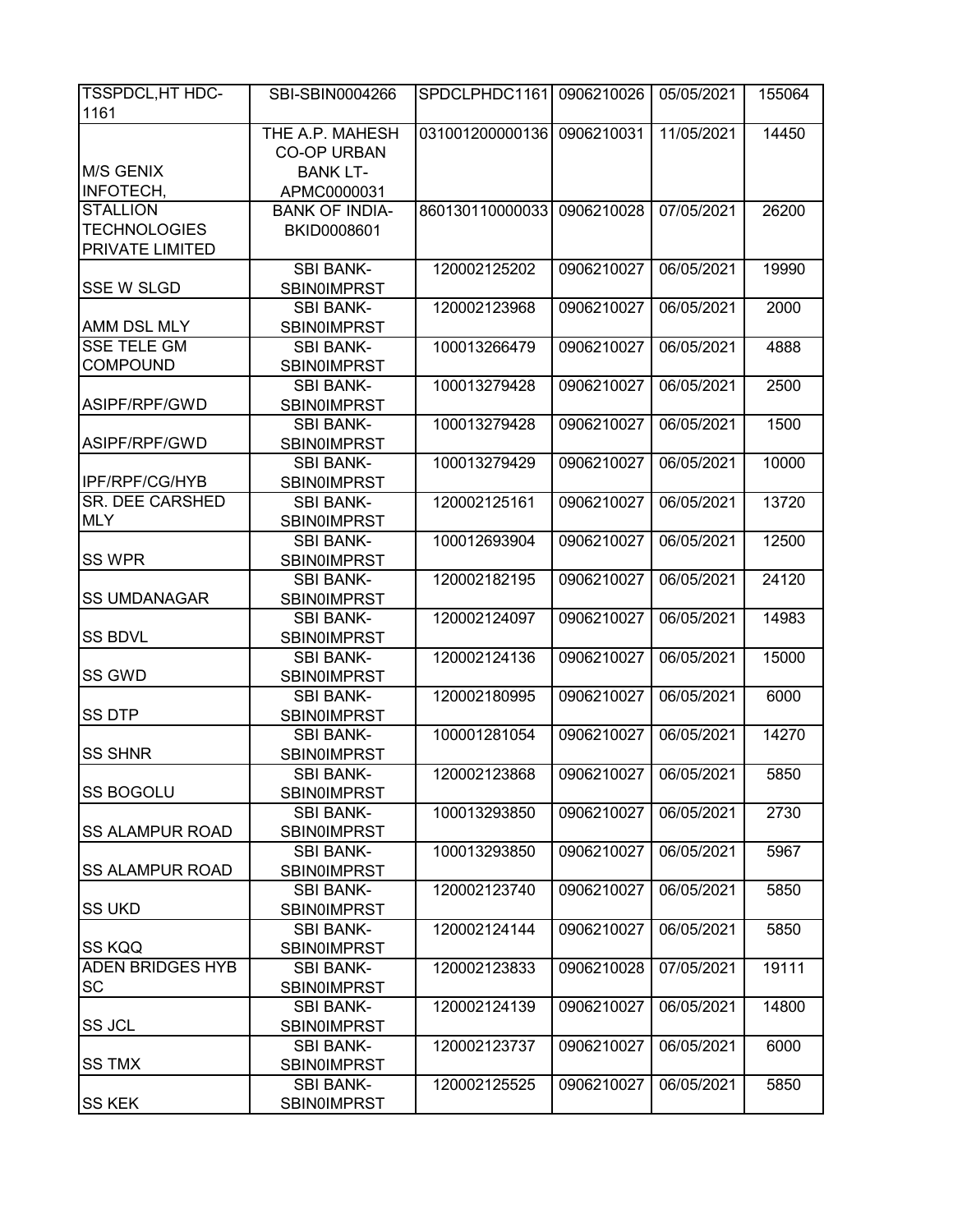| <b>SS KEK</b>            | <b>SBI BANK-</b><br><b>SBIN0IMPRST</b> | 120002125525    | 0906210027 | 06/05/2021 | 5850  |
|--------------------------|----------------------------------------|-----------------|------------|------------|-------|
|                          | <b>SBI BANK-</b>                       | 120002124140    | 0906210027 | 06/05/2021 | 5985  |
| <b>SS JKM</b>            | <b>SBIN0IMPRST</b>                     |                 |            |            |       |
| <b>SS SIRNAPALLI</b>     | <b>SBI BANK-</b><br><b>SBIN0IMPRST</b> | 120002123499    | 0906210027 | 06/05/2021 | 6000  |
|                          | <b>SBI BANK-</b>                       | 120002123739    | 0906210027 | 06/05/2021 | 6000  |
| <b>SS UPPALVAI</b>       | <b>SBIN0IMPRST</b>                     |                 |            |            |       |
|                          | <b>SBI BANK-</b>                       | 120002124098    | 0906210027 | 06/05/2021 | 11700 |
| <b>SS DAB</b>            | <b>SBIN0IMPRST</b>                     |                 |            |            |       |
|                          | <b>SBI BANK-</b>                       | 120002123461    | 0906210027 | 06/05/2021 | 5960  |
| SS POODOOR               | SBIN0IMPRST                            |                 |            |            |       |
|                          | <b>SBI BANK-</b>                       | 120002125524    | 0906210027 | 06/05/2021 | 5850  |
| <b>SS ITIKYALA</b>       | <b>SBIN0IMPRST</b>                     |                 |            |            |       |
|                          | <b>SBI BANK-</b>                       | 120006912524    | 0906210027 | 06/05/2021 | 6000  |
| <b>SS GLY</b>            | <b>SBIN0IMPRST</b>                     |                 |            |            |       |
|                          | <b>SBI BANK-</b>                       | 120002124019    | 0906210027 | 06/05/2021 | 6000  |
| <b>SS BABR</b>           | <b>SBIN0IMPRST</b>                     |                 |            |            |       |
|                          | <b>SBI BANK-</b>                       | 100013082913    | 0906210027 | 06/05/2021 | 12000 |
| <b>SS MOB</b>            | <b>SBIN0IMPRST</b>                     |                 |            |            |       |
|                          | <b>SBI BANK-</b>                       | 120002123869    | 0906210027 | 06/05/2021 | 15797 |
| <b>SS BMO</b>            | <b>SBINOIMPRST</b>                     |                 |            |            |       |
|                          | <b>BANK OF BARODA-</b>                 | 75640200000171  | 0906210028 | 07/05/2021 | 77623 |
| <b>ALLWIN FURNITURES</b> | <b>BARBOVJPUBL</b>                     |                 |            |            |       |
|                          | <b>SBI BANK-</b>                       | 120002123738    | 0906210028 | 07/05/2021 | 12500 |
| <b>SS UMRI</b>           |                                        |                 |            |            |       |
|                          | <b>SBIN0IMPRST</b>                     |                 |            |            |       |
|                          | <b>SBI BANK-</b>                       | 100013257536    | 0906210028 | 07/05/2021 | 10460 |
| <b>SSE PWAY UMRI</b>     | <b>SBINOIMPRST</b>                     |                 |            |            |       |
| <b>LORVEN</b>            | <b>ANDHRA BANK-</b>                    | 141311100000858 | 0906210030 | 10/05/2021 | 6608  |
| <b>MARKETING</b>         | ANDB0001413                            |                 |            |            |       |
| <b>SERVICES</b>          |                                        |                 |            |            |       |
| <b>AUTOMOTIVE</b>        | <b>ICICI BANK LTD-</b>                 | 004805015244    | 0906210030 | 10/05/2021 | 21751 |
| <b>MANUFACTURES</b>      | <b>ICIC0000048</b>                     |                 |            |            |       |
| PRIVATE LIMITED          |                                        |                 |            |            |       |
| <b>PROTOCOL</b>          | <b>STATE BANK OF</b>                   | 33840655876     | 0906210032 | 12/05/2021 | 10835 |
| OFFICER SC               | INDIA-SBIN0003771                      |                 |            |            |       |
| RAILWAY AT NEW           |                                        |                 |            |            |       |
| <b>DELHI</b>             |                                        |                 |            |            |       |
|                          | <b>SBI BANK-</b>                       | 120002123786    | 0906210030 | 10/05/2021 | 10000 |
| <b>ADEN NZB</b>          | <b>SBIN0IMPRST</b>                     |                 |            |            |       |
|                          | <b>SBI BANK-</b>                       | 100013839759    | 0906210030 | 10/05/2021 | 5850  |
| <b>SS MIRZAPALLY</b>     | <b>SBIN0IMPRST</b>                     |                 |            |            |       |
|                          | <b>SBI BANK-</b>                       | 120002123860    | 0906210030 | 10/05/2021 | 5000  |
| <b>IPF KCG</b>           | <b>SBIN0IMPRST</b>                     |                 |            |            |       |
|                          | <b>SBI BANK-</b>                       | 100012821030    | 0906210030 | 10/05/2021 | 7500  |
| SR DOM HYB               | <b>SBINOIMPRST</b>                     |                 |            |            |       |
|                          | <b>SBI BANK-</b>                       | 120002125570    | 0906210030 | 10/05/2021 | 11958 |
| <b>SSE PWAY KRNT</b>     | <b>SBIN0IMPRST</b>                     |                 |            |            |       |
|                          | <b>SBI BANK-</b>                       | 120002124146    | 0906210030 | 10/05/2021 | 18688 |
| <b>SS MJF</b>            | <b>SBIN0IMPRST</b>                     |                 |            |            |       |
|                          | <b>SBI BANK-</b>                       | 100013279427    | 0906210030 | 10/05/2021 | 1500  |
| ASIPF/RPF/DAB            | <b>SBIN0IMPRST</b>                     |                 |            |            |       |
|                          | <b>SBI BANK-</b>                       | 120002124014    | 0906210030 | 10/05/2021 | 3000  |
| <b>IPF WS LGD</b>        | <b>SBIN0IMPRST</b>                     |                 |            |            |       |
|                          |                                        |                 |            |            |       |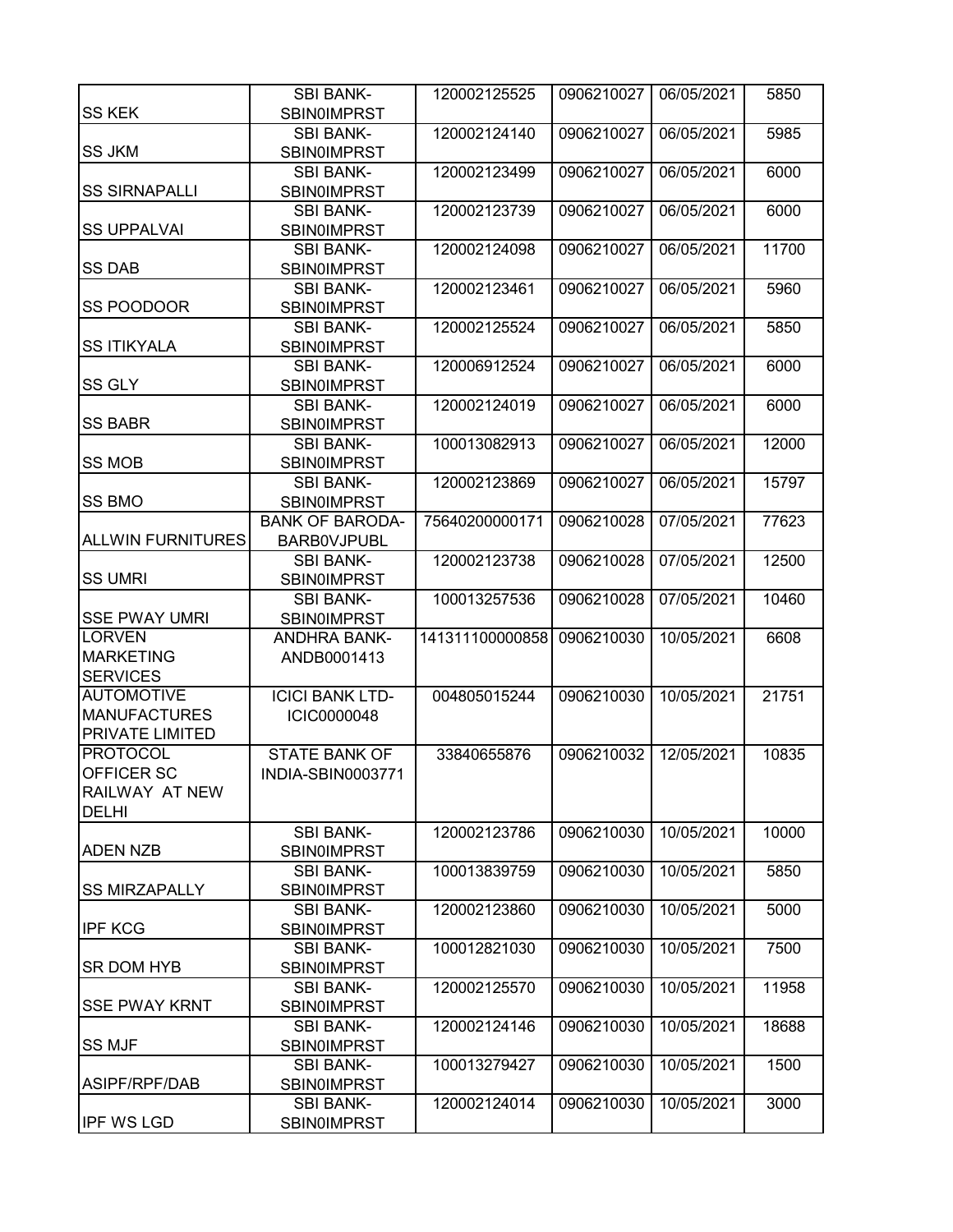| <b>SSE PWAY MEDCHAL</b><br><b>SBIN0IMPRST</b><br><b>SBI BANK-</b><br>100013852409<br>0906210030<br>10/05/2021<br>3000<br>SIPF/FM/OP<br>SBIN0IMPRST<br>100013279429<br><b>SBI BANK-</b><br>0906210030<br>10/05/2021<br>3000<br><b>IPF/RPF/CG/HYB</b><br><b>SBIN0IMPRST</b><br>100013279429<br><b>SBI BANK-</b><br>0906210030<br>10/05/2021<br>3000<br><b>IPF/RPF/CG/HYB</b><br><b>SBIN0IMPRST</b><br><b>KOTAK MAHINDRA</b><br>425011008336<br>0906210031<br>11/05/2021<br>444400<br><b>JOHNSON LIFTS PVT</b><br><b>BANK LIMITED-</b><br><b>LTD</b><br>KKBK0008488<br>KOTAK MAHINDRA<br>425011008336<br>0906210031<br>11/05/2021<br>444400<br><b>JOHNSON LIFTS PVT</b><br><b>BANK LIMITED-</b><br><b>LTD</b><br>KKBK0008488<br><b>HMWS &amp; SB</b><br>144611064500038<br>0906210031<br>11/05/2021<br>29503269<br><b>AXIS BANK-</b><br>,HYDERABAD<br>UTIB0CCH274<br>144605053301110<br>0906210031<br>11/05/2021<br><b>AXIS BANK-</b><br>2983380<br><b>HMWSSB KCGSTN</b><br>UTIB0CCH274<br><b>AXIS BANK-</b><br>144607617371694<br>0906210031<br>11/05/2021<br>3441354<br>HMWS&SB NLGD<br>UTIB0CCH274<br><b>BANK OF BARODA-</b><br>33900200001039<br>0906210033<br>13/05/2021<br>14034<br><b>STAG MOTORS</b><br><b>BARB0HIMHYD</b><br><b>M/S ROYAL</b><br><b>INDIAN BANK-</b><br>830625133<br>0906210033<br>13/05/2021<br>2357<br><b>ENGINEERS</b><br>IDIB000U029<br><b>STATE BANK OF</b><br>0906210034<br>17/05/2021<br>62304443776<br>398558<br>APSPDCL HT 210 KNL<br>INDIA-SBIN0020492<br>AAO.SUB-<br><b>STATE BANK OF</b><br>37621816725<br>0906210034<br>17/05/2021<br>42762<br>ERO/TSNPDCL.NAVIP<br>INDIA-SBIN0021367<br>ET<br>AAO ERO<br><b>STATE BANK OF</b><br>37621859555<br>0906210034<br>17/05/2021<br>13438<br><b>KAMAREDDY RURAL</b><br>INDIA-SBIN0020111<br><b>AAO ERO TSNPDCL</b><br><b>STATE BANK OF</b><br>52078165570<br>0906210034<br>17/05/2021<br>60080<br><b>BHODHAN</b><br>INDIA-SBIN0020109<br><b>AAO ERO TSNPDCL</b><br><b>CANARA BANK-</b><br>35143020000043<br>0906210034<br>17/05/2021<br>73488<br><b>DOMAKONDA</b><br>CNRB0013514<br><b>AAO ERO TSNPDCL</b><br>179641<br><b>STATE BANK OF</b><br>52122114049<br>0906210034 17/05/2021<br><b>KAMAREDDY</b><br>INDIA-SBIN0020111<br><b>AAO ERO TSNPDCL</b><br>17/05/2021<br><b>STATE BANK OF</b><br>62186762919<br>0906210034<br>128337<br>RURAL NIZAMABAD<br>INDIA-SBIN0020108<br><b>AAO ERO TSNPDCL</b><br>0906210034<br>17/05/2021<br>11733<br><b>STATE BANK OF</b><br>62186762964<br><b>TOWN NIZAMABAD</b><br>INDIA-SBIN0020108<br><b>AAO ERO TSNPDCL</b><br><b>STATE BANK OF</b><br>37619664399<br>0906210034<br>17/05/2021<br>52942<br>TOWN II NIZAMABAD<br>INDIA-SBIN0020108<br>100013257538<br>0906210032<br>12/05/2021<br>11500<br><b>SBI BANK-</b><br><b>SSE PWAY KCG GEN</b><br><b>SBIN0IMPRST</b><br>120002124011<br>0906210032<br>12/05/2021<br>9270<br><b>SBI BANK-</b><br><b>SSE EM HT HYB</b><br><b>SBINOIMPRST</b><br>120002123818<br>0906210032<br>12/05/2021<br>10000<br><b>SBI BANK-</b><br><b>SE EM RN HYB</b><br><b>SBIN0IMPRST</b><br>120002125607<br>12/05/2021<br>10000<br><b>SBI BANK-</b><br>0906210032<br><b>IPF MBNR</b><br><b>SBIN0IMPRST</b><br><b>SBI BANK-</b><br>100013279429<br>0906210032<br>12/05/2021<br>10000<br><b>SBIN0IMPRST</b> |                | <b>SBI BANK-</b> | 120002123829 | 0906210030 | 10/05/2021 | 2950 |
|-----------------------------------------------------------------------------------------------------------------------------------------------------------------------------------------------------------------------------------------------------------------------------------------------------------------------------------------------------------------------------------------------------------------------------------------------------------------------------------------------------------------------------------------------------------------------------------------------------------------------------------------------------------------------------------------------------------------------------------------------------------------------------------------------------------------------------------------------------------------------------------------------------------------------------------------------------------------------------------------------------------------------------------------------------------------------------------------------------------------------------------------------------------------------------------------------------------------------------------------------------------------------------------------------------------------------------------------------------------------------------------------------------------------------------------------------------------------------------------------------------------------------------------------------------------------------------------------------------------------------------------------------------------------------------------------------------------------------------------------------------------------------------------------------------------------------------------------------------------------------------------------------------------------------------------------------------------------------------------------------------------------------------------------------------------------------------------------------------------------------------------------------------------------------------------------------------------------------------------------------------------------------------------------------------------------------------------------------------------------------------------------------------------------------------------------------------------------------------------------------------------------------------------------------------------------------------------------------------------------------------------------------------------------------------------------------------------------------------------------------------------------------------------------------------------------------------------------------------------------------------------------------------------------------------------------------------------------------------------------------------------------------------------------------------------------------------------------------------------------------------------------------------------------------------------------------------------------------------------------------------|----------------|------------------|--------------|------------|------------|------|
|                                                                                                                                                                                                                                                                                                                                                                                                                                                                                                                                                                                                                                                                                                                                                                                                                                                                                                                                                                                                                                                                                                                                                                                                                                                                                                                                                                                                                                                                                                                                                                                                                                                                                                                                                                                                                                                                                                                                                                                                                                                                                                                                                                                                                                                                                                                                                                                                                                                                                                                                                                                                                                                                                                                                                                                                                                                                                                                                                                                                                                                                                                                                                                                                                                                     |                |                  |              |            |            |      |
|                                                                                                                                                                                                                                                                                                                                                                                                                                                                                                                                                                                                                                                                                                                                                                                                                                                                                                                                                                                                                                                                                                                                                                                                                                                                                                                                                                                                                                                                                                                                                                                                                                                                                                                                                                                                                                                                                                                                                                                                                                                                                                                                                                                                                                                                                                                                                                                                                                                                                                                                                                                                                                                                                                                                                                                                                                                                                                                                                                                                                                                                                                                                                                                                                                                     |                |                  |              |            |            |      |
|                                                                                                                                                                                                                                                                                                                                                                                                                                                                                                                                                                                                                                                                                                                                                                                                                                                                                                                                                                                                                                                                                                                                                                                                                                                                                                                                                                                                                                                                                                                                                                                                                                                                                                                                                                                                                                                                                                                                                                                                                                                                                                                                                                                                                                                                                                                                                                                                                                                                                                                                                                                                                                                                                                                                                                                                                                                                                                                                                                                                                                                                                                                                                                                                                                                     |                |                  |              |            |            |      |
|                                                                                                                                                                                                                                                                                                                                                                                                                                                                                                                                                                                                                                                                                                                                                                                                                                                                                                                                                                                                                                                                                                                                                                                                                                                                                                                                                                                                                                                                                                                                                                                                                                                                                                                                                                                                                                                                                                                                                                                                                                                                                                                                                                                                                                                                                                                                                                                                                                                                                                                                                                                                                                                                                                                                                                                                                                                                                                                                                                                                                                                                                                                                                                                                                                                     |                |                  |              |            |            |      |
|                                                                                                                                                                                                                                                                                                                                                                                                                                                                                                                                                                                                                                                                                                                                                                                                                                                                                                                                                                                                                                                                                                                                                                                                                                                                                                                                                                                                                                                                                                                                                                                                                                                                                                                                                                                                                                                                                                                                                                                                                                                                                                                                                                                                                                                                                                                                                                                                                                                                                                                                                                                                                                                                                                                                                                                                                                                                                                                                                                                                                                                                                                                                                                                                                                                     |                |                  |              |            |            |      |
|                                                                                                                                                                                                                                                                                                                                                                                                                                                                                                                                                                                                                                                                                                                                                                                                                                                                                                                                                                                                                                                                                                                                                                                                                                                                                                                                                                                                                                                                                                                                                                                                                                                                                                                                                                                                                                                                                                                                                                                                                                                                                                                                                                                                                                                                                                                                                                                                                                                                                                                                                                                                                                                                                                                                                                                                                                                                                                                                                                                                                                                                                                                                                                                                                                                     |                |                  |              |            |            |      |
|                                                                                                                                                                                                                                                                                                                                                                                                                                                                                                                                                                                                                                                                                                                                                                                                                                                                                                                                                                                                                                                                                                                                                                                                                                                                                                                                                                                                                                                                                                                                                                                                                                                                                                                                                                                                                                                                                                                                                                                                                                                                                                                                                                                                                                                                                                                                                                                                                                                                                                                                                                                                                                                                                                                                                                                                                                                                                                                                                                                                                                                                                                                                                                                                                                                     |                |                  |              |            |            |      |
|                                                                                                                                                                                                                                                                                                                                                                                                                                                                                                                                                                                                                                                                                                                                                                                                                                                                                                                                                                                                                                                                                                                                                                                                                                                                                                                                                                                                                                                                                                                                                                                                                                                                                                                                                                                                                                                                                                                                                                                                                                                                                                                                                                                                                                                                                                                                                                                                                                                                                                                                                                                                                                                                                                                                                                                                                                                                                                                                                                                                                                                                                                                                                                                                                                                     |                |                  |              |            |            |      |
|                                                                                                                                                                                                                                                                                                                                                                                                                                                                                                                                                                                                                                                                                                                                                                                                                                                                                                                                                                                                                                                                                                                                                                                                                                                                                                                                                                                                                                                                                                                                                                                                                                                                                                                                                                                                                                                                                                                                                                                                                                                                                                                                                                                                                                                                                                                                                                                                                                                                                                                                                                                                                                                                                                                                                                                                                                                                                                                                                                                                                                                                                                                                                                                                                                                     |                |                  |              |            |            |      |
|                                                                                                                                                                                                                                                                                                                                                                                                                                                                                                                                                                                                                                                                                                                                                                                                                                                                                                                                                                                                                                                                                                                                                                                                                                                                                                                                                                                                                                                                                                                                                                                                                                                                                                                                                                                                                                                                                                                                                                                                                                                                                                                                                                                                                                                                                                                                                                                                                                                                                                                                                                                                                                                                                                                                                                                                                                                                                                                                                                                                                                                                                                                                                                                                                                                     |                |                  |              |            |            |      |
|                                                                                                                                                                                                                                                                                                                                                                                                                                                                                                                                                                                                                                                                                                                                                                                                                                                                                                                                                                                                                                                                                                                                                                                                                                                                                                                                                                                                                                                                                                                                                                                                                                                                                                                                                                                                                                                                                                                                                                                                                                                                                                                                                                                                                                                                                                                                                                                                                                                                                                                                                                                                                                                                                                                                                                                                                                                                                                                                                                                                                                                                                                                                                                                                                                                     |                |                  |              |            |            |      |
|                                                                                                                                                                                                                                                                                                                                                                                                                                                                                                                                                                                                                                                                                                                                                                                                                                                                                                                                                                                                                                                                                                                                                                                                                                                                                                                                                                                                                                                                                                                                                                                                                                                                                                                                                                                                                                                                                                                                                                                                                                                                                                                                                                                                                                                                                                                                                                                                                                                                                                                                                                                                                                                                                                                                                                                                                                                                                                                                                                                                                                                                                                                                                                                                                                                     |                |                  |              |            |            |      |
|                                                                                                                                                                                                                                                                                                                                                                                                                                                                                                                                                                                                                                                                                                                                                                                                                                                                                                                                                                                                                                                                                                                                                                                                                                                                                                                                                                                                                                                                                                                                                                                                                                                                                                                                                                                                                                                                                                                                                                                                                                                                                                                                                                                                                                                                                                                                                                                                                                                                                                                                                                                                                                                                                                                                                                                                                                                                                                                                                                                                                                                                                                                                                                                                                                                     |                |                  |              |            |            |      |
|                                                                                                                                                                                                                                                                                                                                                                                                                                                                                                                                                                                                                                                                                                                                                                                                                                                                                                                                                                                                                                                                                                                                                                                                                                                                                                                                                                                                                                                                                                                                                                                                                                                                                                                                                                                                                                                                                                                                                                                                                                                                                                                                                                                                                                                                                                                                                                                                                                                                                                                                                                                                                                                                                                                                                                                                                                                                                                                                                                                                                                                                                                                                                                                                                                                     |                |                  |              |            |            |      |
|                                                                                                                                                                                                                                                                                                                                                                                                                                                                                                                                                                                                                                                                                                                                                                                                                                                                                                                                                                                                                                                                                                                                                                                                                                                                                                                                                                                                                                                                                                                                                                                                                                                                                                                                                                                                                                                                                                                                                                                                                                                                                                                                                                                                                                                                                                                                                                                                                                                                                                                                                                                                                                                                                                                                                                                                                                                                                                                                                                                                                                                                                                                                                                                                                                                     |                |                  |              |            |            |      |
|                                                                                                                                                                                                                                                                                                                                                                                                                                                                                                                                                                                                                                                                                                                                                                                                                                                                                                                                                                                                                                                                                                                                                                                                                                                                                                                                                                                                                                                                                                                                                                                                                                                                                                                                                                                                                                                                                                                                                                                                                                                                                                                                                                                                                                                                                                                                                                                                                                                                                                                                                                                                                                                                                                                                                                                                                                                                                                                                                                                                                                                                                                                                                                                                                                                     |                |                  |              |            |            |      |
|                                                                                                                                                                                                                                                                                                                                                                                                                                                                                                                                                                                                                                                                                                                                                                                                                                                                                                                                                                                                                                                                                                                                                                                                                                                                                                                                                                                                                                                                                                                                                                                                                                                                                                                                                                                                                                                                                                                                                                                                                                                                                                                                                                                                                                                                                                                                                                                                                                                                                                                                                                                                                                                                                                                                                                                                                                                                                                                                                                                                                                                                                                                                                                                                                                                     |                |                  |              |            |            |      |
|                                                                                                                                                                                                                                                                                                                                                                                                                                                                                                                                                                                                                                                                                                                                                                                                                                                                                                                                                                                                                                                                                                                                                                                                                                                                                                                                                                                                                                                                                                                                                                                                                                                                                                                                                                                                                                                                                                                                                                                                                                                                                                                                                                                                                                                                                                                                                                                                                                                                                                                                                                                                                                                                                                                                                                                                                                                                                                                                                                                                                                                                                                                                                                                                                                                     |                |                  |              |            |            |      |
|                                                                                                                                                                                                                                                                                                                                                                                                                                                                                                                                                                                                                                                                                                                                                                                                                                                                                                                                                                                                                                                                                                                                                                                                                                                                                                                                                                                                                                                                                                                                                                                                                                                                                                                                                                                                                                                                                                                                                                                                                                                                                                                                                                                                                                                                                                                                                                                                                                                                                                                                                                                                                                                                                                                                                                                                                                                                                                                                                                                                                                                                                                                                                                                                                                                     |                |                  |              |            |            |      |
|                                                                                                                                                                                                                                                                                                                                                                                                                                                                                                                                                                                                                                                                                                                                                                                                                                                                                                                                                                                                                                                                                                                                                                                                                                                                                                                                                                                                                                                                                                                                                                                                                                                                                                                                                                                                                                                                                                                                                                                                                                                                                                                                                                                                                                                                                                                                                                                                                                                                                                                                                                                                                                                                                                                                                                                                                                                                                                                                                                                                                                                                                                                                                                                                                                                     |                |                  |              |            |            |      |
|                                                                                                                                                                                                                                                                                                                                                                                                                                                                                                                                                                                                                                                                                                                                                                                                                                                                                                                                                                                                                                                                                                                                                                                                                                                                                                                                                                                                                                                                                                                                                                                                                                                                                                                                                                                                                                                                                                                                                                                                                                                                                                                                                                                                                                                                                                                                                                                                                                                                                                                                                                                                                                                                                                                                                                                                                                                                                                                                                                                                                                                                                                                                                                                                                                                     |                |                  |              |            |            |      |
|                                                                                                                                                                                                                                                                                                                                                                                                                                                                                                                                                                                                                                                                                                                                                                                                                                                                                                                                                                                                                                                                                                                                                                                                                                                                                                                                                                                                                                                                                                                                                                                                                                                                                                                                                                                                                                                                                                                                                                                                                                                                                                                                                                                                                                                                                                                                                                                                                                                                                                                                                                                                                                                                                                                                                                                                                                                                                                                                                                                                                                                                                                                                                                                                                                                     |                |                  |              |            |            |      |
|                                                                                                                                                                                                                                                                                                                                                                                                                                                                                                                                                                                                                                                                                                                                                                                                                                                                                                                                                                                                                                                                                                                                                                                                                                                                                                                                                                                                                                                                                                                                                                                                                                                                                                                                                                                                                                                                                                                                                                                                                                                                                                                                                                                                                                                                                                                                                                                                                                                                                                                                                                                                                                                                                                                                                                                                                                                                                                                                                                                                                                                                                                                                                                                                                                                     |                |                  |              |            |            |      |
|                                                                                                                                                                                                                                                                                                                                                                                                                                                                                                                                                                                                                                                                                                                                                                                                                                                                                                                                                                                                                                                                                                                                                                                                                                                                                                                                                                                                                                                                                                                                                                                                                                                                                                                                                                                                                                                                                                                                                                                                                                                                                                                                                                                                                                                                                                                                                                                                                                                                                                                                                                                                                                                                                                                                                                                                                                                                                                                                                                                                                                                                                                                                                                                                                                                     |                |                  |              |            |            |      |
|                                                                                                                                                                                                                                                                                                                                                                                                                                                                                                                                                                                                                                                                                                                                                                                                                                                                                                                                                                                                                                                                                                                                                                                                                                                                                                                                                                                                                                                                                                                                                                                                                                                                                                                                                                                                                                                                                                                                                                                                                                                                                                                                                                                                                                                                                                                                                                                                                                                                                                                                                                                                                                                                                                                                                                                                                                                                                                                                                                                                                                                                                                                                                                                                                                                     |                |                  |              |            |            |      |
|                                                                                                                                                                                                                                                                                                                                                                                                                                                                                                                                                                                                                                                                                                                                                                                                                                                                                                                                                                                                                                                                                                                                                                                                                                                                                                                                                                                                                                                                                                                                                                                                                                                                                                                                                                                                                                                                                                                                                                                                                                                                                                                                                                                                                                                                                                                                                                                                                                                                                                                                                                                                                                                                                                                                                                                                                                                                                                                                                                                                                                                                                                                                                                                                                                                     |                |                  |              |            |            |      |
|                                                                                                                                                                                                                                                                                                                                                                                                                                                                                                                                                                                                                                                                                                                                                                                                                                                                                                                                                                                                                                                                                                                                                                                                                                                                                                                                                                                                                                                                                                                                                                                                                                                                                                                                                                                                                                                                                                                                                                                                                                                                                                                                                                                                                                                                                                                                                                                                                                                                                                                                                                                                                                                                                                                                                                                                                                                                                                                                                                                                                                                                                                                                                                                                                                                     |                |                  |              |            |            |      |
|                                                                                                                                                                                                                                                                                                                                                                                                                                                                                                                                                                                                                                                                                                                                                                                                                                                                                                                                                                                                                                                                                                                                                                                                                                                                                                                                                                                                                                                                                                                                                                                                                                                                                                                                                                                                                                                                                                                                                                                                                                                                                                                                                                                                                                                                                                                                                                                                                                                                                                                                                                                                                                                                                                                                                                                                                                                                                                                                                                                                                                                                                                                                                                                                                                                     |                |                  |              |            |            |      |
|                                                                                                                                                                                                                                                                                                                                                                                                                                                                                                                                                                                                                                                                                                                                                                                                                                                                                                                                                                                                                                                                                                                                                                                                                                                                                                                                                                                                                                                                                                                                                                                                                                                                                                                                                                                                                                                                                                                                                                                                                                                                                                                                                                                                                                                                                                                                                                                                                                                                                                                                                                                                                                                                                                                                                                                                                                                                                                                                                                                                                                                                                                                                                                                                                                                     |                |                  |              |            |            |      |
|                                                                                                                                                                                                                                                                                                                                                                                                                                                                                                                                                                                                                                                                                                                                                                                                                                                                                                                                                                                                                                                                                                                                                                                                                                                                                                                                                                                                                                                                                                                                                                                                                                                                                                                                                                                                                                                                                                                                                                                                                                                                                                                                                                                                                                                                                                                                                                                                                                                                                                                                                                                                                                                                                                                                                                                                                                                                                                                                                                                                                                                                                                                                                                                                                                                     |                |                  |              |            |            |      |
|                                                                                                                                                                                                                                                                                                                                                                                                                                                                                                                                                                                                                                                                                                                                                                                                                                                                                                                                                                                                                                                                                                                                                                                                                                                                                                                                                                                                                                                                                                                                                                                                                                                                                                                                                                                                                                                                                                                                                                                                                                                                                                                                                                                                                                                                                                                                                                                                                                                                                                                                                                                                                                                                                                                                                                                                                                                                                                                                                                                                                                                                                                                                                                                                                                                     |                |                  |              |            |            |      |
|                                                                                                                                                                                                                                                                                                                                                                                                                                                                                                                                                                                                                                                                                                                                                                                                                                                                                                                                                                                                                                                                                                                                                                                                                                                                                                                                                                                                                                                                                                                                                                                                                                                                                                                                                                                                                                                                                                                                                                                                                                                                                                                                                                                                                                                                                                                                                                                                                                                                                                                                                                                                                                                                                                                                                                                                                                                                                                                                                                                                                                                                                                                                                                                                                                                     |                |                  |              |            |            |      |
|                                                                                                                                                                                                                                                                                                                                                                                                                                                                                                                                                                                                                                                                                                                                                                                                                                                                                                                                                                                                                                                                                                                                                                                                                                                                                                                                                                                                                                                                                                                                                                                                                                                                                                                                                                                                                                                                                                                                                                                                                                                                                                                                                                                                                                                                                                                                                                                                                                                                                                                                                                                                                                                                                                                                                                                                                                                                                                                                                                                                                                                                                                                                                                                                                                                     |                |                  |              |            |            |      |
|                                                                                                                                                                                                                                                                                                                                                                                                                                                                                                                                                                                                                                                                                                                                                                                                                                                                                                                                                                                                                                                                                                                                                                                                                                                                                                                                                                                                                                                                                                                                                                                                                                                                                                                                                                                                                                                                                                                                                                                                                                                                                                                                                                                                                                                                                                                                                                                                                                                                                                                                                                                                                                                                                                                                                                                                                                                                                                                                                                                                                                                                                                                                                                                                                                                     |                |                  |              |            |            |      |
|                                                                                                                                                                                                                                                                                                                                                                                                                                                                                                                                                                                                                                                                                                                                                                                                                                                                                                                                                                                                                                                                                                                                                                                                                                                                                                                                                                                                                                                                                                                                                                                                                                                                                                                                                                                                                                                                                                                                                                                                                                                                                                                                                                                                                                                                                                                                                                                                                                                                                                                                                                                                                                                                                                                                                                                                                                                                                                                                                                                                                                                                                                                                                                                                                                                     |                |                  |              |            |            |      |
|                                                                                                                                                                                                                                                                                                                                                                                                                                                                                                                                                                                                                                                                                                                                                                                                                                                                                                                                                                                                                                                                                                                                                                                                                                                                                                                                                                                                                                                                                                                                                                                                                                                                                                                                                                                                                                                                                                                                                                                                                                                                                                                                                                                                                                                                                                                                                                                                                                                                                                                                                                                                                                                                                                                                                                                                                                                                                                                                                                                                                                                                                                                                                                                                                                                     |                |                  |              |            |            |      |
|                                                                                                                                                                                                                                                                                                                                                                                                                                                                                                                                                                                                                                                                                                                                                                                                                                                                                                                                                                                                                                                                                                                                                                                                                                                                                                                                                                                                                                                                                                                                                                                                                                                                                                                                                                                                                                                                                                                                                                                                                                                                                                                                                                                                                                                                                                                                                                                                                                                                                                                                                                                                                                                                                                                                                                                                                                                                                                                                                                                                                                                                                                                                                                                                                                                     |                |                  |              |            |            |      |
|                                                                                                                                                                                                                                                                                                                                                                                                                                                                                                                                                                                                                                                                                                                                                                                                                                                                                                                                                                                                                                                                                                                                                                                                                                                                                                                                                                                                                                                                                                                                                                                                                                                                                                                                                                                                                                                                                                                                                                                                                                                                                                                                                                                                                                                                                                                                                                                                                                                                                                                                                                                                                                                                                                                                                                                                                                                                                                                                                                                                                                                                                                                                                                                                                                                     |                |                  |              |            |            |      |
|                                                                                                                                                                                                                                                                                                                                                                                                                                                                                                                                                                                                                                                                                                                                                                                                                                                                                                                                                                                                                                                                                                                                                                                                                                                                                                                                                                                                                                                                                                                                                                                                                                                                                                                                                                                                                                                                                                                                                                                                                                                                                                                                                                                                                                                                                                                                                                                                                                                                                                                                                                                                                                                                                                                                                                                                                                                                                                                                                                                                                                                                                                                                                                                                                                                     |                |                  |              |            |            |      |
|                                                                                                                                                                                                                                                                                                                                                                                                                                                                                                                                                                                                                                                                                                                                                                                                                                                                                                                                                                                                                                                                                                                                                                                                                                                                                                                                                                                                                                                                                                                                                                                                                                                                                                                                                                                                                                                                                                                                                                                                                                                                                                                                                                                                                                                                                                                                                                                                                                                                                                                                                                                                                                                                                                                                                                                                                                                                                                                                                                                                                                                                                                                                                                                                                                                     |                |                  |              |            |            |      |
|                                                                                                                                                                                                                                                                                                                                                                                                                                                                                                                                                                                                                                                                                                                                                                                                                                                                                                                                                                                                                                                                                                                                                                                                                                                                                                                                                                                                                                                                                                                                                                                                                                                                                                                                                                                                                                                                                                                                                                                                                                                                                                                                                                                                                                                                                                                                                                                                                                                                                                                                                                                                                                                                                                                                                                                                                                                                                                                                                                                                                                                                                                                                                                                                                                                     |                |                  |              |            |            |      |
|                                                                                                                                                                                                                                                                                                                                                                                                                                                                                                                                                                                                                                                                                                                                                                                                                                                                                                                                                                                                                                                                                                                                                                                                                                                                                                                                                                                                                                                                                                                                                                                                                                                                                                                                                                                                                                                                                                                                                                                                                                                                                                                                                                                                                                                                                                                                                                                                                                                                                                                                                                                                                                                                                                                                                                                                                                                                                                                                                                                                                                                                                                                                                                                                                                                     |                |                  |              |            |            |      |
|                                                                                                                                                                                                                                                                                                                                                                                                                                                                                                                                                                                                                                                                                                                                                                                                                                                                                                                                                                                                                                                                                                                                                                                                                                                                                                                                                                                                                                                                                                                                                                                                                                                                                                                                                                                                                                                                                                                                                                                                                                                                                                                                                                                                                                                                                                                                                                                                                                                                                                                                                                                                                                                                                                                                                                                                                                                                                                                                                                                                                                                                                                                                                                                                                                                     |                |                  |              |            |            |      |
|                                                                                                                                                                                                                                                                                                                                                                                                                                                                                                                                                                                                                                                                                                                                                                                                                                                                                                                                                                                                                                                                                                                                                                                                                                                                                                                                                                                                                                                                                                                                                                                                                                                                                                                                                                                                                                                                                                                                                                                                                                                                                                                                                                                                                                                                                                                                                                                                                                                                                                                                                                                                                                                                                                                                                                                                                                                                                                                                                                                                                                                                                                                                                                                                                                                     |                |                  |              |            |            |      |
|                                                                                                                                                                                                                                                                                                                                                                                                                                                                                                                                                                                                                                                                                                                                                                                                                                                                                                                                                                                                                                                                                                                                                                                                                                                                                                                                                                                                                                                                                                                                                                                                                                                                                                                                                                                                                                                                                                                                                                                                                                                                                                                                                                                                                                                                                                                                                                                                                                                                                                                                                                                                                                                                                                                                                                                                                                                                                                                                                                                                                                                                                                                                                                                                                                                     |                |                  |              |            |            |      |
|                                                                                                                                                                                                                                                                                                                                                                                                                                                                                                                                                                                                                                                                                                                                                                                                                                                                                                                                                                                                                                                                                                                                                                                                                                                                                                                                                                                                                                                                                                                                                                                                                                                                                                                                                                                                                                                                                                                                                                                                                                                                                                                                                                                                                                                                                                                                                                                                                                                                                                                                                                                                                                                                                                                                                                                                                                                                                                                                                                                                                                                                                                                                                                                                                                                     |                |                  |              |            |            |      |
|                                                                                                                                                                                                                                                                                                                                                                                                                                                                                                                                                                                                                                                                                                                                                                                                                                                                                                                                                                                                                                                                                                                                                                                                                                                                                                                                                                                                                                                                                                                                                                                                                                                                                                                                                                                                                                                                                                                                                                                                                                                                                                                                                                                                                                                                                                                                                                                                                                                                                                                                                                                                                                                                                                                                                                                                                                                                                                                                                                                                                                                                                                                                                                                                                                                     |                |                  |              |            |            |      |
|                                                                                                                                                                                                                                                                                                                                                                                                                                                                                                                                                                                                                                                                                                                                                                                                                                                                                                                                                                                                                                                                                                                                                                                                                                                                                                                                                                                                                                                                                                                                                                                                                                                                                                                                                                                                                                                                                                                                                                                                                                                                                                                                                                                                                                                                                                                                                                                                                                                                                                                                                                                                                                                                                                                                                                                                                                                                                                                                                                                                                                                                                                                                                                                                                                                     |                |                  |              |            |            |      |
|                                                                                                                                                                                                                                                                                                                                                                                                                                                                                                                                                                                                                                                                                                                                                                                                                                                                                                                                                                                                                                                                                                                                                                                                                                                                                                                                                                                                                                                                                                                                                                                                                                                                                                                                                                                                                                                                                                                                                                                                                                                                                                                                                                                                                                                                                                                                                                                                                                                                                                                                                                                                                                                                                                                                                                                                                                                                                                                                                                                                                                                                                                                                                                                                                                                     |                |                  |              |            |            |      |
|                                                                                                                                                                                                                                                                                                                                                                                                                                                                                                                                                                                                                                                                                                                                                                                                                                                                                                                                                                                                                                                                                                                                                                                                                                                                                                                                                                                                                                                                                                                                                                                                                                                                                                                                                                                                                                                                                                                                                                                                                                                                                                                                                                                                                                                                                                                                                                                                                                                                                                                                                                                                                                                                                                                                                                                                                                                                                                                                                                                                                                                                                                                                                                                                                                                     |                |                  |              |            |            |      |
|                                                                                                                                                                                                                                                                                                                                                                                                                                                                                                                                                                                                                                                                                                                                                                                                                                                                                                                                                                                                                                                                                                                                                                                                                                                                                                                                                                                                                                                                                                                                                                                                                                                                                                                                                                                                                                                                                                                                                                                                                                                                                                                                                                                                                                                                                                                                                                                                                                                                                                                                                                                                                                                                                                                                                                                                                                                                                                                                                                                                                                                                                                                                                                                                                                                     |                |                  |              |            |            |      |
|                                                                                                                                                                                                                                                                                                                                                                                                                                                                                                                                                                                                                                                                                                                                                                                                                                                                                                                                                                                                                                                                                                                                                                                                                                                                                                                                                                                                                                                                                                                                                                                                                                                                                                                                                                                                                                                                                                                                                                                                                                                                                                                                                                                                                                                                                                                                                                                                                                                                                                                                                                                                                                                                                                                                                                                                                                                                                                                                                                                                                                                                                                                                                                                                                                                     | IPF/RPF/CG/HYB |                  |              |            |            |      |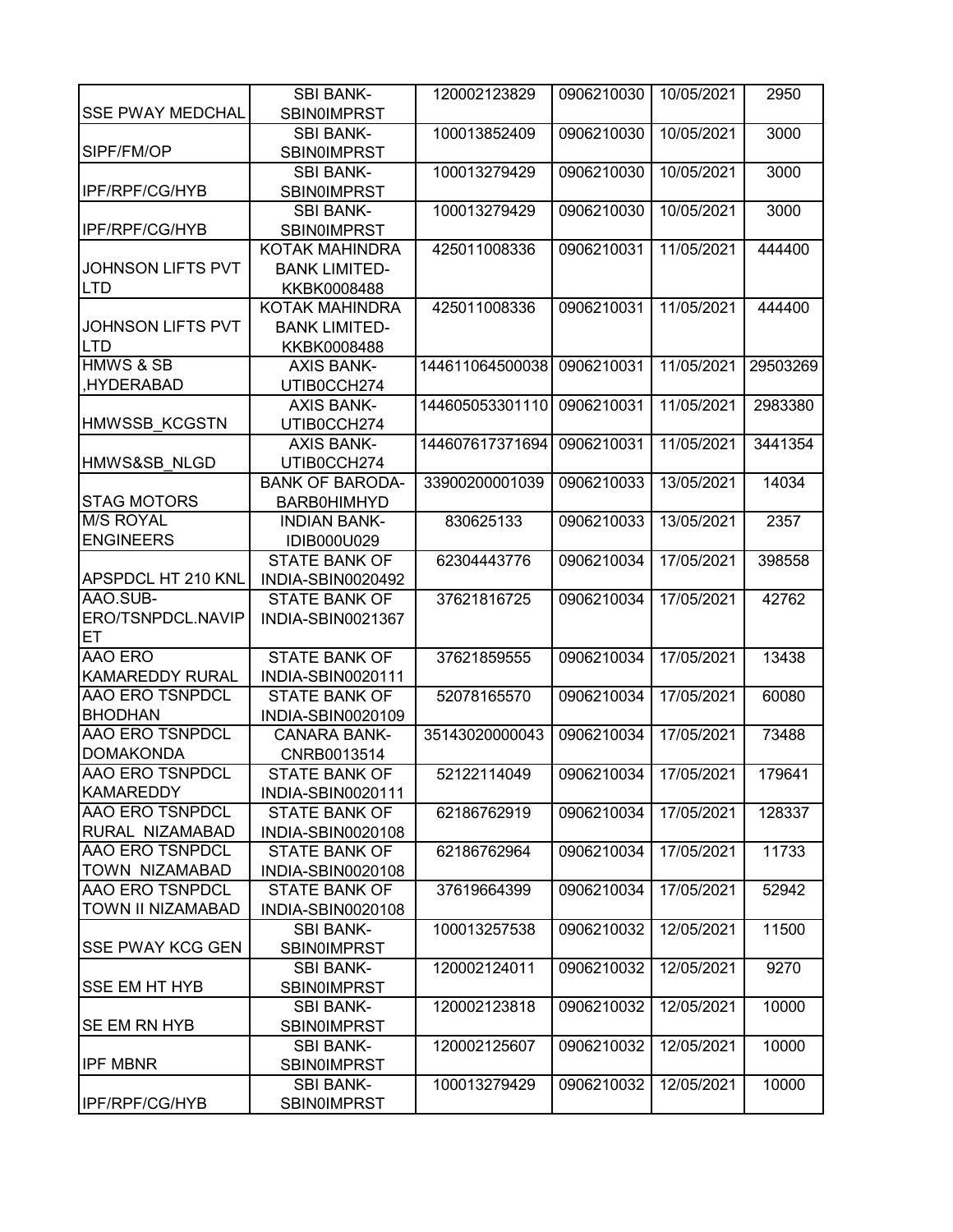|                       | <b>SBI BANK-</b>     | 120002125607    | 0906210032 | 12/05/2021 | 1500  |
|-----------------------|----------------------|-----------------|------------|------------|-------|
| <b>IPF MBNR</b>       | <b>SBIN0IMPRST</b>   |                 |            |            |       |
|                       | <b>SBI BANK-</b>     | 100012821030    | 0906210032 | 12/05/2021 | 7500  |
| SR DOM HYB            | <b>SBIN0IMPRST</b>   |                 |            |            |       |
|                       | <b>SBI BANK-</b>     | 120002124054    | 0906210032 | 12/05/2021 | 5850  |
| <b>SS BDHN</b>        | SBIN0IMPRST          |                 |            |            |       |
|                       | <b>SBI BANK-</b>     | 120007791817    | 0906210032 | 12/05/2021 | 6000  |
| <b>SS SVN</b>         | <b>SBINOIMPRST</b>   |                 |            |            |       |
|                       | <b>SBI BANK-</b>     | 120002123462    | 0906210032 | 12/05/2021 | 7864  |
| <b>SS SC HYB</b>      | <b>SBIN0IMPRST</b>   |                 |            |            |       |
|                       | <b>SBI BANK-</b>     | 120002148813    | 0906210032 | 12/05/2021 | 6000  |
| <b>SS TMD</b>         | <b>SBIN0IMPRST</b>   |                 |            |            |       |
|                       | <b>SBI BANK-</b>     | 120002125562    | 0906210032 | 12/05/2021 | 6000  |
| <b>SS MQN</b>         | <b>SBIN0IMPRST</b>   |                 |            |            |       |
|                       | <b>SBI BANK-</b>     | 120002123453    | 0906210032 | 12/05/2021 | 6000  |
| <b>SS MASAIPET</b>    | SBIN0IMPRST          |                 |            |            |       |
|                       | <b>SBI BANK-</b>     | 120002125569    | 0906210032 | 12/05/2021 | 6000  |
| <b>SS WADIARAM</b>    | <b>SBIN0IMPRST</b>   |                 |            |            |       |
|                       | <b>SBI BANK-</b>     | 120002123738    | 0906210032 | 12/05/2021 | 13700 |
| <b>SS UMRI</b>        | <b>SBINOIMPRST</b>   |                 |            |            |       |
|                       | <b>SBI BANK-</b>     | 120002124098    | 0906210032 | 12/05/2021 | 13200 |
| <b>SS DAB</b>         | <b>SBIN0IMPRST</b>   |                 |            |            |       |
|                       | <b>SBI BANK-</b>     | 120002123455    | 0906210032 | 12/05/2021 | 5985  |
| <b>MLY GATECABIN</b>  | <b>SBIN0IMPRST</b>   |                 |            |            |       |
|                       | UNION BANK OF        | 053311100003226 | 0906210034 | 17/05/2021 | 43058 |
| <b>AO CASH BSNL</b>   | INDIA-UBIN0805335    |                 |            |            |       |
|                       | <b>UNION BANK OF</b> | 053311100003226 | 0906210034 | 17/05/2021 | 5979  |
| <b>AO CASH BSNL</b>   | INDIA-UBIN0805335    |                 |            |            |       |
| AO CASH BSNL          | SBI-SBIN0003484      | 35646771378     | 0906210034 | 17/05/2021 | 3092  |
| <b>MAHABOOBNAGAR</b>  |                      |                 |            |            |       |
|                       | <b>SBI BANK-</b>     | 120002123818    | 0906210034 | 17/05/2021 | 8423  |
| SE EM RN HYB          | <b>SBIN0IMPRST</b>   |                 |            |            |       |
|                       | <b>SBI BANK-</b>     | 100013852410    | 0906210034 | 17/05/2021 | 4752  |
| <b>SSE C W NZB</b>    | <b>SBINOIMPRST</b>   |                 |            |            |       |
|                       | <b>SBI BANK-</b>     | 100013279429    | 0906210034 | 17/05/2021 | 3000  |
| IPF/RPF/CG/HYB        | <b>SBIN0IMPRST</b>   |                 |            |            |       |
|                       | <b>SBI BANK-</b>     | 100013279429    | 0906210034 | 17/05/2021 | 3000  |
| IPF/RPF/CG/HYB        | <b>SBIN0IMPRST</b>   |                 |            |            |       |
| <b>AE MSEDCL UMRI</b> | SBI-SBIN0005938      | 11680252134     | 0906210034 | 17/05/2021 | 50540 |
| <b>AE MSEDCL UMRI</b> | SBI-SBIN0005938      | 11680252134     | 0906210034 | 17/05/2021 | 29520 |
| <b>AE MSEDCL UMRI</b> | SBI-SBIN0005938      | 11680252134     | 0906210034 | 17/05/2021 | 5940  |
| AE MSEDCL UMRI        | SBI-SBIN0005938      | 11680252134     | 0906210034 | 17/05/2021 | 70    |
|                       | <b>BANK OF</b>       | 20259300283     | 0906210034 | 17/05/2021 | 17020 |
| <b>MSEDCL SUB-DN-</b> | <b>MAHARASHTRA-</b>  |                 |            |            |       |
| <b>DHARMABAD</b>      | MAHB0000419          |                 |            |            |       |
|                       | <b>BANK OF</b>       | 20259300283     | 0906210034 | 17/05/2021 | 6560  |
| <b>MSEDCL SUB-DN-</b> | MAHARASHTRA-         |                 |            |            |       |
| <b>DHARMABAD</b>      | MAHB0000419          |                 |            |            |       |
|                       | <b>BANK OF</b>       | 20259300283     | 0906210034 | 17/05/2021 | 1170  |
| <b>MSEDCL SUB-DN-</b> | MAHARASHTRA-         |                 |            |            |       |
| <b>DHARMABAD</b>      | MAHB0000419          |                 |            |            |       |
|                       | <b>SBI BANK-</b>     | 120002123785    | 0906210034 | 17/05/2021 | 4990  |
| JE TELE NZB           | <b>SBIN0IMPRST</b>   |                 |            |            |       |
|                       |                      |                 |            |            |       |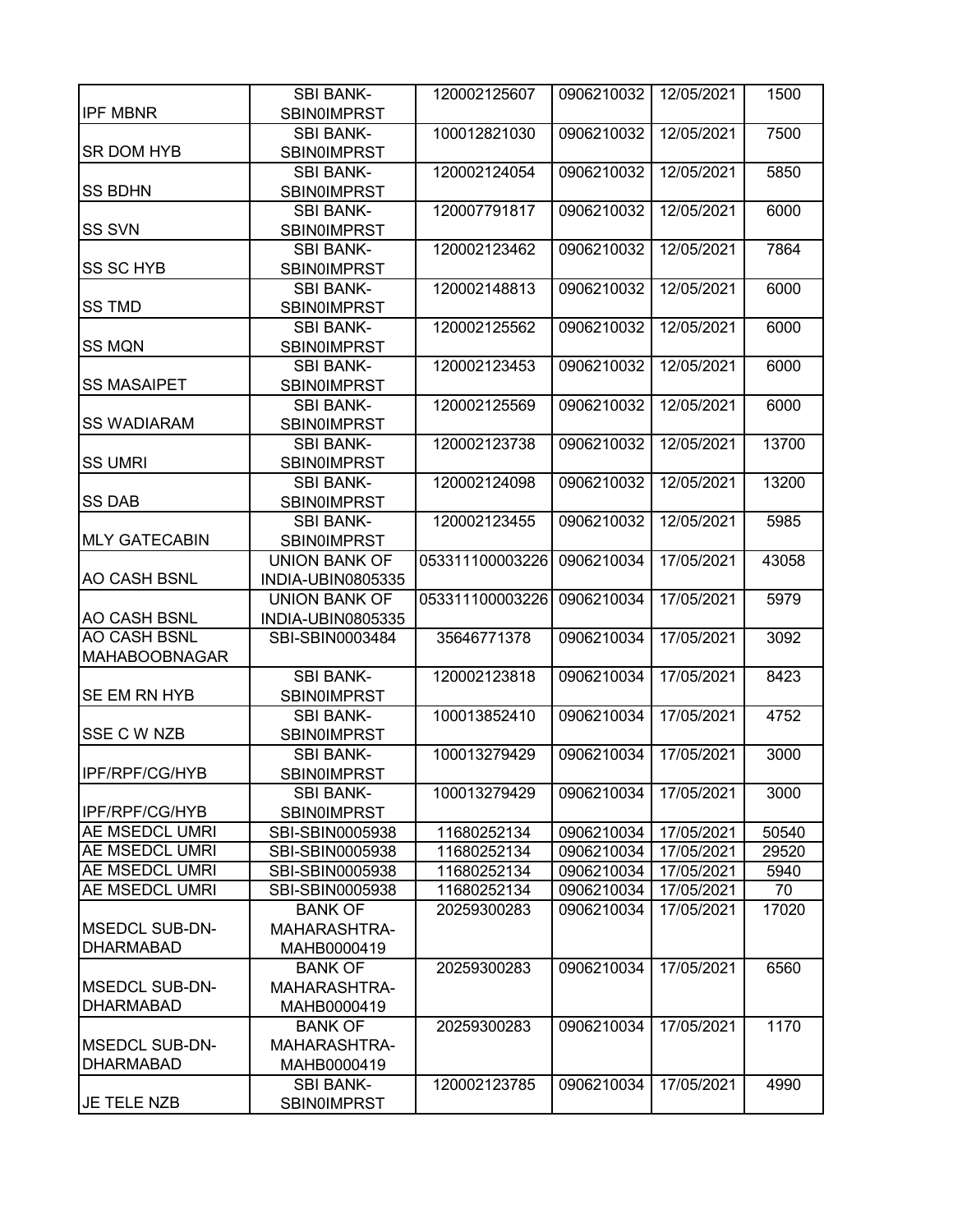|                           | <b>SBI BANK-</b>       | 120002123815    | 0906210034 | 17/05/2021 | 4876  |
|---------------------------|------------------------|-----------------|------------|------------|-------|
| JE TELE KCG               | SBIN0IMPRST            |                 |            |            |       |
|                           | <b>SBI BANK-</b>       | 120002124009    | 0906210034 | 17/05/2021 | 4987  |
| <b>JE TELECOM MJF</b>     | <b>SBIN0IMPRST</b>     |                 |            |            |       |
|                           | <b>SBI BANK-</b>       | 120002123864    | 0906210034 | 17/05/2021 | 5000  |
| <b>SSE TELE RAILNET</b>   | <b>SBIN0IMPRST</b>     |                 |            |            |       |
| A N ENTERPRISES-          | <b>STATE BANK OF</b>   | 62131784201     | 0906210036 | 19/05/2021 | 22811 |
| <b>HYDERABAD</b>          | INDIA-SBIN0013272      |                 |            |            |       |
|                           | <b>SBI BANK-</b>       | 120002125202    | 0906210034 | 17/05/2021 | 19988 |
| <b>SSE W SLGD</b>         | <b>SBIN0IMPRST</b>     |                 |            |            |       |
| <b>SS CAVELRY</b>         | <b>SBI BANK-</b>       | 120002124055    | 0906210034 | 17/05/2021 | 7500  |
| <b>BARRACKS</b>           | <b>SBIN0IMPRST</b>     |                 |            |            |       |
|                           | <b>SBI BANK-</b>       | 120002123778    | 0906210034 | 17/05/2021 | 9697  |
| <b>SSE W KCG</b>          | <b>SBIN0IMPRST</b>     |                 |            |            |       |
|                           | <b>SBI BANK-</b>       | 100013279547    | 0906210035 | 18/05/2021 | 4780  |
| <b>SSE SIG KCG</b>        | <b>SBIN0IMPRST</b>     |                 |            |            |       |
|                           | <b>SBI BANK-</b>       | 120002125200    | 0906210035 | 18/05/2021 | 9835  |
| <b>SSE W MLY</b>          | <b>SBIN0IMPRST</b>     |                 |            |            |       |
|                           | <b>SBI BANK-</b>       | 120002123831    | 0906210035 | 18/05/2021 | 4980  |
| <b>ADEN ESTATE I HYB</b>  | <b>SBINOIMPRST</b>     |                 |            |            |       |
|                           | <b>SBI BANK-</b>       | 120002125159    | 0906210035 | 18/05/2021 | 4917  |
| <b>ADEN ESTATE II HYB</b> | <b>SBINOIMPRST</b>     |                 |            |            |       |
|                           | <b>SBI BANK-</b>       | 120002123820    | 0906210035 | 18/05/2021 | 4951  |
| <b>SSE EM MLY</b>         | <b>SBIN0IMPRST</b>     |                 |            |            |       |
|                           | <b>SBI BANK-</b>       | 100013845549    | 0906210035 | 18/05/2021 | 4963  |
| <b>HEALTH UNIT KRNT</b>   | <b>SBIN0IMPRST</b>     |                 |            |            |       |
|                           | <b>SBI BANK-</b>       | 100013245244    | 0906210035 | 18/05/2021 | 7959  |
| HU NZB                    | <b>SBIN0IMPRST</b>     |                 |            |            |       |
| <b>JAIHANUMAN</b>         | KOTAK MAHINDRA         | 9914537619      | 0906210035 | 18/05/2021 | 35774 |
| <b>TOURS AND</b>          | <b>BANK LIMITED-</b>   |                 |            |            |       |
| <b>TRAVELS</b>            | KKBK0007470            |                 |            |            |       |
| <b>SRI GARNEPALLI</b>     | <b>UNION BANK OF</b>   | 142511100003350 | 0906210035 | 18/05/2021 | 34992 |
| <b>SWAMY</b>              | INDIA-UBIN0814253      |                 |            |            |       |
| <b>ASHOK GENERAL</b>      | <b>BANK OF BARODA-</b> | 19440200000126  | 0906210036 | 19/05/2021 | 27491 |
| MERCHANT-                 | <b>BARBOCHILAK</b>     |                 |            |            |       |
| <b>SECUNDERABAD</b>       |                        |                 |            |            |       |
|                           | <b>TELANGANA STATE</b> | 993900300000031 | 0906210036 | 19/05/2021 | 17129 |
| <b>INFILTRATION</b>       | <b>COOP APEX BANK-</b> |                 |            |            |       |
| <b>TECHNOLOGY</b>         | TSAB0000139            |                 |            |            |       |
|                           | <b>TELANGANA STATE</b> | 993900300000031 | 0906210036 | 19/05/2021 | 20640 |
| <b>INFILTRATION</b>       | <b>COOP APEX BANK-</b> |                 |            |            |       |
| <b>TECHNOLOGY</b>         | TSAB0000139            |                 |            |            |       |
|                           | <b>SBI BANK-</b>       | 120002123500    | 0906210037 | 20/05/2021 | 11990 |
| <b>SS SRIRAM NAGAR</b>    | <b>SBIN0IMPRST</b>     |                 |            |            |       |
|                           | <b>SBI BANK-</b>       | 100012693904    | 0906210037 | 20/05/2021 | 12500 |
| <b>SS WPR</b>             | <b>SBINOIMPRST</b>     |                 |            |            |       |
|                           | <b>SBI BANK-</b>       | 120002124097    | 0906210037 | 20/05/2021 | 8155  |
| <b>SS BDVL</b>            | <b>SBIN0IMPRST</b>     |                 |            |            |       |
|                           | <b>SBI BANK-</b>       | 120002123741    | 0906210037 | 20/05/2021 | 6000  |
| <b>SS VELDURTHI</b>       | <b>SBIN0IMPRST</b>     |                 |            |            |       |
| <b>AAO ERO TSNPDCL</b>    | <b>STATE BANK OF</b>   | 52138895352     | 0906210038 | 21/05/2021 | 7525  |
| <b>BHAINSA</b>            | INDIA-SBIN0020123      |                 |            |            |       |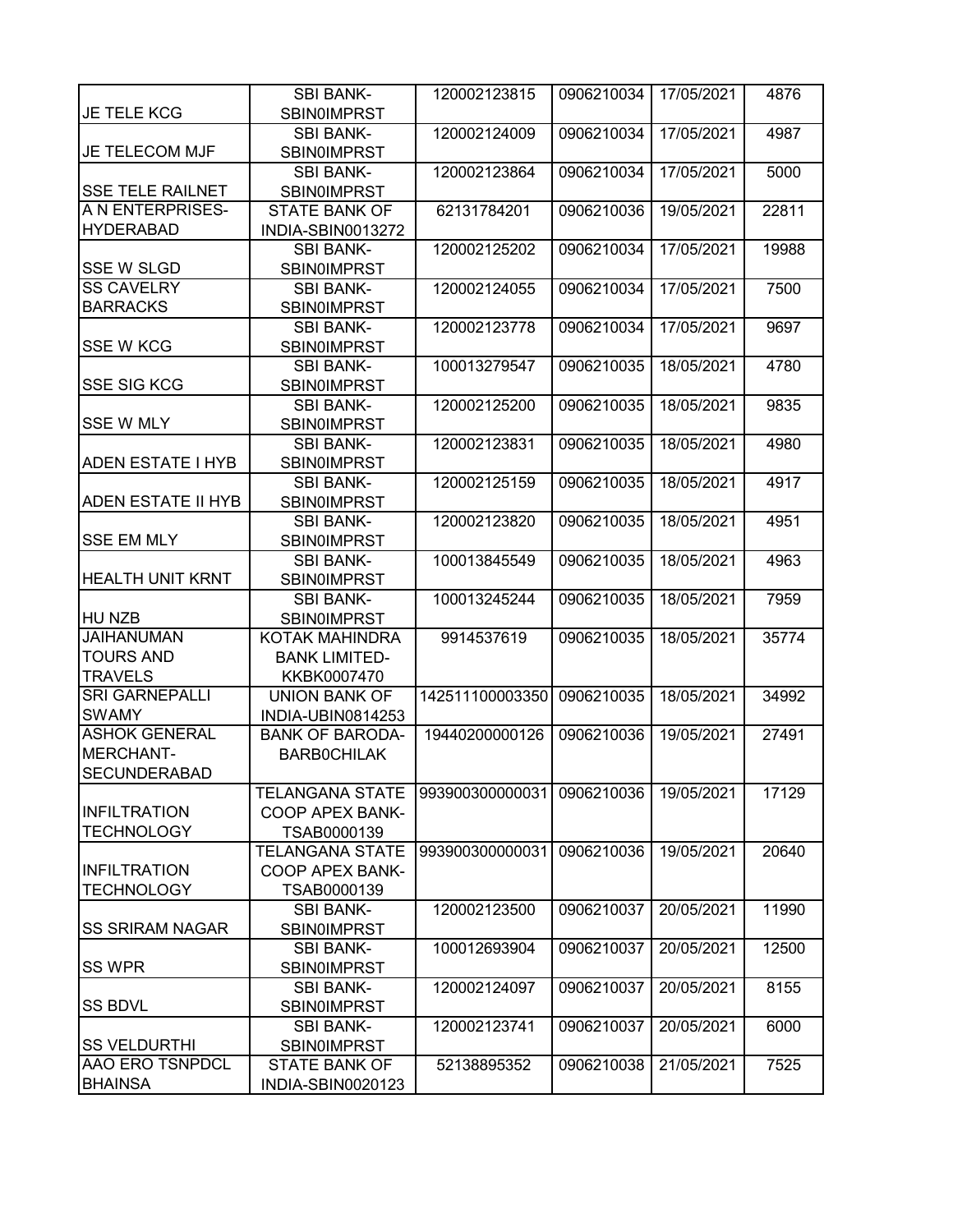| <b>RENEW SOLAR</b>     | <b>AXIS BANK-</b>      | 918020024491639 | 0906210037 | 20/05/2021 | 919682 |
|------------------------|------------------------|-----------------|------------|------------|--------|
| <b>ENERGY PRIVATE</b>  | UTIB0002193            |                 |            |            |        |
| <b>LIMITED</b>         |                        |                 |            |            |        |
| <b>AZURE POWER</b>     | <b>INDUSIND BANK</b>   | 201002312751    | 0906210037 | 20/05/2021 | 1529   |
| <b>ROOFTOP EIGHT</b>   | LTD -INDB0000005       |                 |            |            |        |
| <b>PRIVATE LIMITE</b>  |                        |                 |            |            |        |
| <b>AZURE POWER</b>     | <b>INDUSIND BANK</b>   | 201002312751    | 0906210037 | 20/05/2021 | 3941   |
| <b>ROOFTOP EIGHT</b>   | LTD -INDB0000005       |                 |            |            |        |
| PRIVATE LIMITE         |                        |                 |            |            |        |
| <b>AZURE POWER</b>     | <b>INDUSIND BANK</b>   | 201002312751    | 0906210037 | 20/05/2021 | 8170   |
| <b>ROOFTOP EIGHT</b>   | LTD -INDB0000005       |                 |            |            |        |
| PRIVATE LIMITE         |                        |                 |            |            |        |
|                        |                        |                 |            |            |        |
| <b>AZURE POWER</b>     | <b>INDUSIND BANK</b>   | 201002312751    | 0906210037 | 20/05/2021 | 6934   |
| <b>ROOFTOP EIGHT</b>   | LTD -INDB0000005       |                 |            |            |        |
| PRIVATE LIMITE         |                        |                 |            |            |        |
| <b>AZURE POWER</b>     | <b>INDUSIND BANK</b>   | 201002312751    | 0906210037 | 20/05/2021 | 38547  |
| <b>ROOFTOP EIGHT</b>   | LTD -INDB0000005       |                 |            |            |        |
| PRIVATE LIMITE         |                        |                 |            |            |        |
| <b>AZURE POWER</b>     | <b>INDUSIND BANK</b>   | 201002312751    | 0906210037 | 20/05/2021 | 24790  |
| <b>ROOFTOP EIGHT</b>   | LTD -INDB0000005       |                 |            |            |        |
| PRIVATE LIMITE         |                        |                 |            |            |        |
|                        | <b>SBI BANK-</b>       | 100013861859    | 0906210037 | 20/05/2021 | 2000   |
| <b>RBA HYB</b>         | <b>SBIN0IMPRST</b>     |                 |            |            |        |
|                        | <b>BANK OF BARODA-</b> | 06230100024875  | 0906210037 | 20/05/2021 | 180000 |
| <b>PRADEEP SINGHAL</b> | <b>BARB0CURZON</b>     |                 |            |            |        |
|                        | <b>SBI BANK-</b>       | 120002124136    | 0906210037 | 20/05/2021 | 14998  |
| <b>SS GWD</b>          | <b>SBIN0IMPRST</b>     |                 |            |            |        |
| SM/GUNDLAPOCHAM        | <b>SBI BANK-</b>       | 120002124137    | 0906210037 | 20/05/2021 | 6000   |
| <b>PALLI</b>           | <b>SBIN0IMPRST</b>     |                 |            |            |        |
|                        | <b>SBI BANK-</b>       | 120002123454    | 0906210037 | 20/05/2021 | 15000  |
| <b>SS MED</b>          | SBIN0IMPRST            |                 |            |            |        |
|                        | <b>SBI BANK-</b>       | 100001281054    | 0906210037 | 20/05/2021 | 14663  |
| <b>SS SHNR</b>         | <b>SBIN0IMPRST</b>     |                 |            |            |        |
|                        | <b>SBI BANK-</b>       | 120002124139    | 0906210037 | 20/05/2021 | 15050  |
| <b>SS JCL</b>          | <b>SBIN0IMPRST</b>     |                 |            |            |        |
|                        | <b>SBI BANK-</b>       | 120002124146    | 0906210037 | 20/05/2021 | 18432  |
| <b>SS MJF</b>          | <b>SBIN0IMPRST</b>     |                 |            |            |        |
|                        | <b>SBI BANK-</b>       | 120002124056    | 0906210037 | 20/05/2021 | 6000   |
| <b>SS DKC</b>          | <b>SBIN0IMPRST</b>     |                 |            |            |        |
| <b>SS CAVELRY</b>      |                        |                 | 0906210037 | 20/05/2021 | 7500   |
| <b>BARRACKS</b>        | <b>SBI BANK-</b>       | 120002124055    |            |            |        |
|                        | <b>SBIN0IMPRST</b>     |                 |            |            |        |
|                        | <b>SBI BANK-</b>       | 120002124146    | 0906210037 | 20/05/2021 | 21793  |
| <b>SS MJF</b>          | <b>SBIN0IMPRST</b>     |                 |            |            |        |
|                        | <b>SBI BANK-</b>       | 120002125563    | 0906210037 | 20/05/2021 | 5963   |
| <b>SS NAVIPET</b>      | <b>SBIN0IMPRST</b>     |                 |            |            |        |
|                        | <b>SBI BANK-</b>       | 100013839757    | 0906210037 | 20/05/2021 | 6000   |
| <b>SS DHP</b>          | <b>SBIN0IMPRST</b>     |                 |            |            |        |
|                        | <b>SBI BANK-</b>       | 120002124138    | 0906210037 | 20/05/2021 | 6000   |
| <b>SSIDL</b>           | <b>SBIN0IMPRST</b>     |                 |            |            |        |
|                        | <b>SBI BANK-</b>       | 120002124056    | 0906210037 | 20/05/2021 | 6000   |
| <b>SS DKC</b>          | <b>SBIN0IMPRST</b>     |                 |            |            |        |
|                        | <b>SBI BANK-</b>       | 120002123870    | 0906210037 | 20/05/2021 | 6000   |
| <b>SS BOLSA</b>        | <b>SBIN0IMPRST</b>     |                 |            |            |        |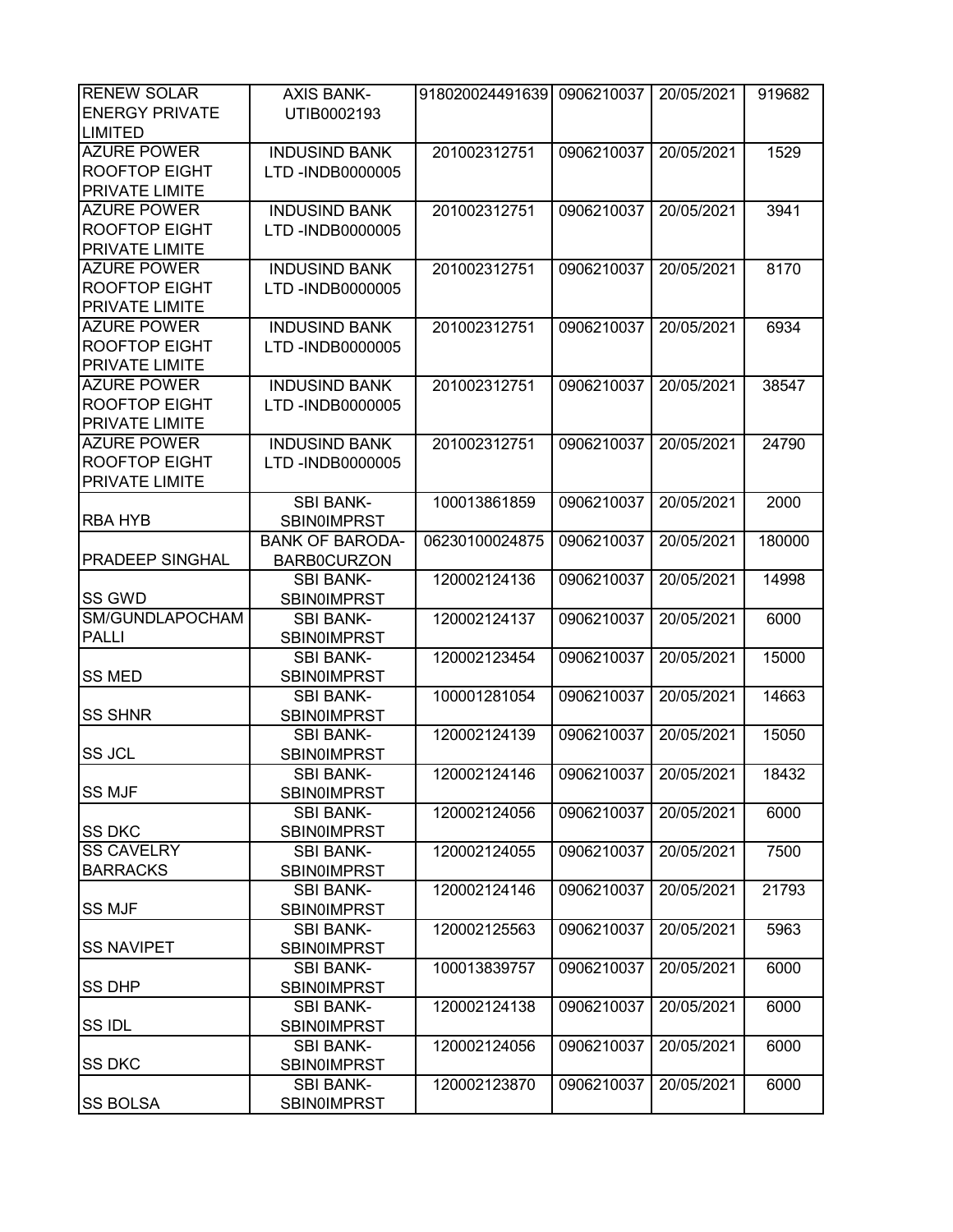|                         | <b>SBI BANK-</b>                       | 120002182195   | 0906210037            | 20/05/2021 | 15008  |
|-------------------------|----------------------------------------|----------------|-----------------------|------------|--------|
| <b>SS UMDANAGAR</b>     | <b>SBIN0IMPRST</b>                     |                |                       |            |        |
|                         | <b>SBI BANK-</b>                       | 120002124100   | 0906210037            | 20/05/2021 | 5941   |
| <b>SS DUPADU</b>        | <b>SBIN0IMPRST</b>                     |                |                       |            |        |
|                         | <b>SBI BANK-</b>                       | 120002124018   | 0906210037            | 20/05/2021 | 12000  |
| <b>SS AKKANAPET</b>     | <b>SBIN0IMPRST</b>                     |                |                       |            |        |
| <b>VED PHARMA-</b>      | <b>HDFC BANK LTD-</b>                  | 00428020000109 | 0906210037            | 20/05/2021 | 122572 |
| <b>HYDERABAD</b>        | HDFC0000042                            |                |                       |            |        |
|                         | <b>HDFC BANK LTD-</b>                  | 50200016557935 | 0906210037            | 20/05/2021 | 158143 |
| <b>PALLAV CHEMICALS</b> | HDFC0000592                            |                |                       |            |        |
| <b>AND SOLVENTS</b>     |                                        |                |                       |            |        |
| <b>PRIVATE LIMITED-</b> |                                        |                |                       |            |        |
| <b>MUMBAI</b>           |                                        |                |                       |            |        |
|                         | <b>SBI BANK-</b>                       | 120002124018   | 0906210038            | 21/05/2021 | 12000  |
| <b>SS AKKANAPET</b>     | <b>SBIN0IMPRST</b>                     |                |                       |            |        |
|                         | <b>SBI BANK-</b>                       | 120007150797   | 0906210038            | 21/05/2021 | 4912   |
| <b>SSE TELE CTO HYB</b> | SBIN0IMPRST                            |                |                       |            |        |
|                         | <b>SBI BANK-</b>                       | 100013266477   | 0906210038            | 21/05/2021 | 4300   |
| <b>SR DSO/HYB</b>       | SBIN0IMPRST                            |                |                       |            |        |
|                         | <b>SBI BANK-</b>                       | 100013845549   | 0906210038            | 21/05/2021 | 3716   |
| <b>HEALTH UNIT KRNT</b> | <b>SBIN0IMPRST</b>                     |                |                       |            |        |
|                         | <b>SBI BANK-</b>                       | 120007708315   | 0906210038            | 21/05/2021 | 2500   |
| <b>SSE C W KCG</b>      | <b>SBIN0IMPRST</b>                     |                |                       |            |        |
| <b>AAO ERO TSNPDCL</b>  | <b>STATE BANK OF</b>                   | 52138895352    | 0906210038            | 21/05/2021 | 88514  |
| <b>BHAINSA</b>          | INDIA-SBIN0020123                      |                |                       |            |        |
| <b>SR DSTE HYB</b>      | <b>SBI BANK-</b>                       | 120002123830   | 0906210038            | 21/05/2021 | 5599   |
|                         | <b>SBIN0IMPRST</b><br><b>SBI BANK-</b> | 120002123815   | 0906210038            | 21/05/2021 | 4323   |
| JE TELE KCG             | <b>SBIN0IMPRST</b>                     |                |                       |            |        |
| <b>AAO ERO APSPDCL</b>  | <b>STATE BANK OF</b>                   | 62347489234    | 0906210038            | 21/05/2021 | 6639   |
| KURNOOL(T)              | INDIA-SBIN0020492                      |                |                       |            |        |
| <b>AAO ERO APSPDCL</b>  | <b>STATE BANK OF</b>                   | 62347489234    | 0906210038            | 21/05/2021 | 49074  |
| <b>DHONE</b>            | INDIA-SBIN0020492                      |                |                       |            |        |
| <b>AAO ERO APSPDCL</b>  | <b>STATE BANK OF</b>                   | 62347489234    | 0906210038            | 21/05/2021 | 44323  |
| KURNOOL(R)              | INDIA-SBIN0020492                      |                |                       |            |        |
|                         | <b>SBI BANK-</b>                       | 120002125153   | 0906210038 21/05/2021 |            | 7448   |
| <b>SR DCM HYB</b>       | <b>SBIN0IMPRST</b>                     |                |                       |            |        |
| <b>M/S MAHESWARI</b>    | <b>BANK OF BARODA-</b>                 | 05120200001338 | 0906210038            | 21/05/2021 | 146556 |
| <b>INDUSTRIES</b>       | <b>BARB0SECUND</b>                     |                |                       |            |        |
|                         | <b>SBI BANK-</b>                       | 100013273744   | 0906210038            | 21/05/2021 | 9519   |
| SSE W WW SC             | <b>SBIN0IMPRST</b>                     |                |                       |            |        |
|                         | <b>SBI BANK-</b>                       | 120002125570   | 0906210038            | 21/05/2021 | 4800   |
| <b>SSE PWAY KRNT</b>    | <b>SBIN0IMPRST</b>                     |                |                       |            |        |
|                         | <b>SBI BANK-</b>                       | 120002153494   | 0906210038            | 21/05/2021 | 24681  |
| <b>ADEN TM HYB SC</b>   | <b>SBIN0IMPRST</b>                     |                |                       |            |        |
| <b>M/S MAHESWARI</b>    | <b>BANK OF BARODA-</b>                 | 05120200001338 | 0906210038            | 21/05/2021 | 306240 |
| <b>INDUSTRIES</b>       | <b>BARB0SECUND</b>                     |                |                       |            |        |
|                         | <b>SBI BANK-</b>                       | 120002125570   | 0906210038            | 21/05/2021 | 11658  |
| <b>SSE PWAY KRNT</b>    | <b>SBIN0IMPRST</b>                     |                |                       |            |        |
|                         | <b>SBI BANK-</b>                       | 120002123778   | 0906210038            | 21/05/2021 | 9503   |
| <b>SSE W KCG</b>        | <b>SBIN0IMPRST</b>                     |                |                       |            |        |
|                         | <b>SBI BANK-</b>                       | 120002123775   | 0906210038            | 21/05/2021 | 9767   |
| SE W GOC SC             | <b>SBIN0IMPRST</b>                     |                |                       |            |        |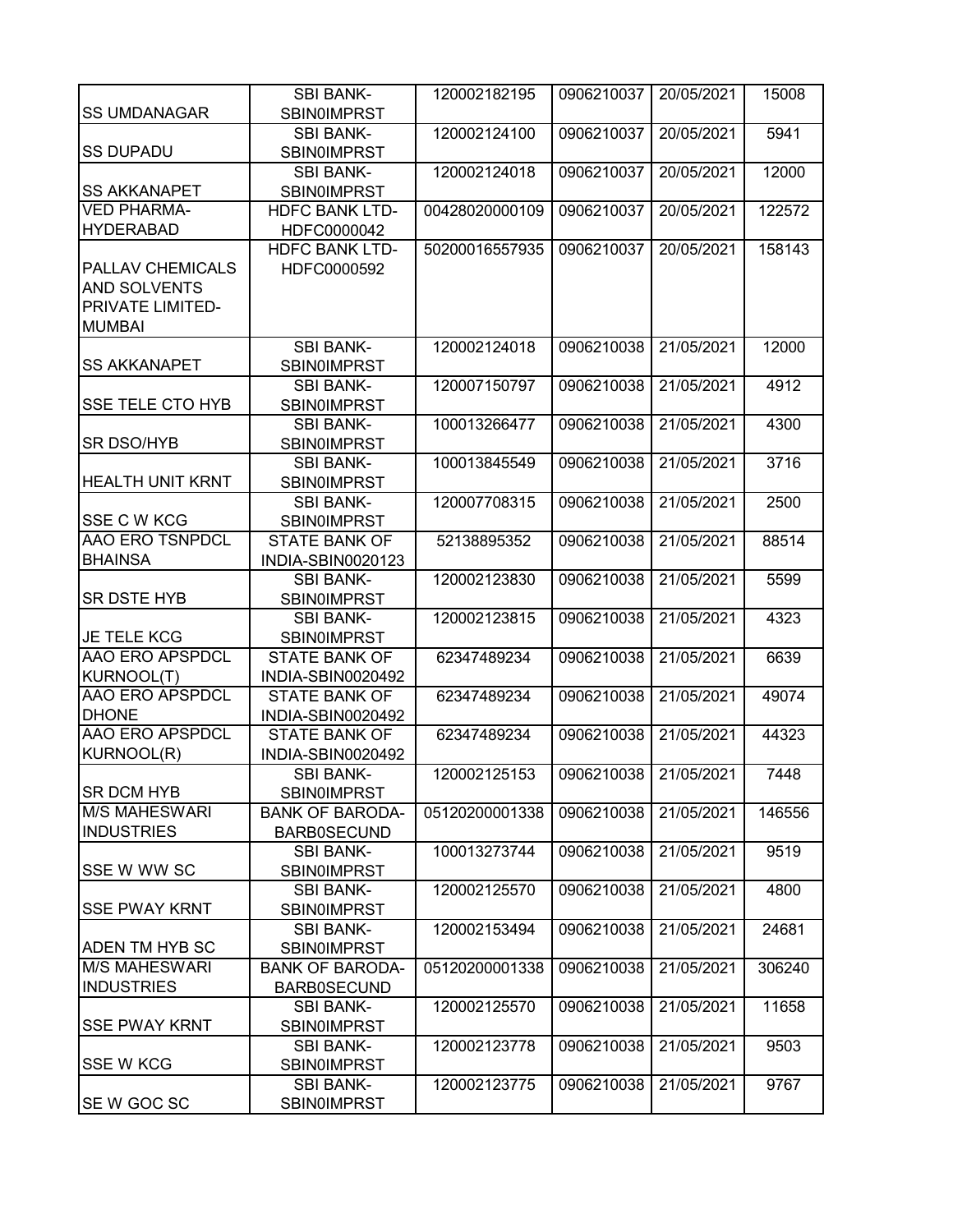|                               | <b>SBI BANK-</b>                         | 100013266470    | 0906210038 | 21/05/2021 | 14980   |
|-------------------------------|------------------------------------------|-----------------|------------|------------|---------|
| JE W GARDEN HYB               | <b>SBIN0IMPRST</b>                       |                 |            |            |         |
|                               | <b>SBI BANK-</b>                         | 120002124018    | 0906210038 | 21/05/2021 | 12000   |
| <b>SS AKKANAPET</b>           | <b>SBIN0IMPRST</b>                       |                 |            |            |         |
|                               | <b>CANARA BANK-</b>                      | 0799201000892   | 0906210038 | 21/05/2021 | 45585   |
| <b>NSR POWER</b>              | CNRB0000799                              |                 |            |            |         |
| <b>ELECTRICAL WORKS</b>       |                                          |                 |            |            |         |
|                               | <b>SBI BANK-</b>                         | 120002123780    | 0906210039 | 24/05/2021 | 10000   |
| <b>IPF NZB</b>                | <b>SBIN0IMPRST</b>                       |                 |            |            |         |
|                               | <b>SBI BANK-</b>                         | 100013852409    | 0906210039 | 24/05/2021 | 3000    |
| SIPF/FM/OP                    | <b>SBIN0IMPRST</b>                       |                 |            |            |         |
|                               | <b>SBI BANK-</b>                         | 100013279429    | 0906210039 | 24/05/2021 | 10000   |
| IPF/RPF/CG/HYB                | <b>SBIN0IMPRST</b>                       |                 |            |            |         |
|                               | <b>SBI BANK-</b>                         | 100013279429    | 0906210039 | 24/05/2021 | 3000    |
| <b>IPF/RPF/CG/HYB</b>         | <b>SBIN0IMPRST</b>                       |                 |            |            |         |
| SIPF RPF DOG                  |                                          | 120002123823    |            |            |         |
|                               | <b>SBI BANK-</b>                         |                 | 0906210039 | 24/05/2021 | 23000   |
| <b>SQUAD HYB</b>              | <b>SBIN0IMPRST</b>                       |                 |            |            |         |
|                               | <b>SBI BANK-</b>                         | 120002123745    | 0906210039 | 24/05/2021 | 5000    |
| <b>IPF KRNT</b>               | <b>SBIN0IMPRST</b>                       |                 |            |            |         |
|                               | <b>BANK OF BARODA-</b>                   | 06230100024875  | 0906210039 | 24/05/2021 | 180000  |
| <b>PRADEEP SINGHAL</b>        | <b>BARB0CURZON</b>                       |                 |            |            |         |
|                               | SBI-SBIN0004266                          | SPDCLPHBG3150   | 0906210039 | 24/05/2021 | 296171  |
| <b>TSSPDCL</b>                |                                          |                 |            |            |         |
| <b>UNIQUE</b>                 | <b>UNION BANK OF</b>                     | 240811100001440 | 0906210039 | 24/05/2021 | 83260   |
| <b>COMMUNICATIONS</b>         | INDIA-UBIN0824089                        |                 |            |            |         |
|                               |                                          |                 |            |            |         |
| <b>DIVISIONAL</b>             | SELF CHEQUE-                             | 000             | 186065     | 24/05/2021 | 4675    |
| <b>CASHIER PAY HYD</b>        |                                          |                 |            |            |         |
|                               | <b>SBI BANK-</b>                         | 120002124016    | 0906210042 | 26/05/2021 | 10000   |
| SIPF QM HYB                   | <b>SBIN0IMPRST</b>                       |                 |            |            |         |
| <b>HEALTH UNIT KCG</b>        | <b>SBI BANK-</b>                         | 120002125156    | 0906210042 | 26/05/2021 | 8921    |
| <b>HYB</b>                    | <b>SBIN0IMPRST</b>                       |                 |            |            |         |
| <b>INDAIDS</b>                | <b>STATE BANK OF</b>                     | 10319928332     | 0906210042 | 26/05/2021 | 1862631 |
| INTERNATIONAL-                | INDIA-SBIN0003229                        |                 |            |            |         |
| <b>ERNAKULAM</b>              |                                          |                 |            |            |         |
|                               | <b>SBI BANK-</b>                         | 100013852409    | 0906210042 | 26/05/2021 | 1500    |
| SIPF/FM/OP                    |                                          |                 |            |            |         |
| <b>SRI GARNEPALLI</b>         | <b>SBIN0IMPRST</b>                       |                 |            |            |         |
| <b>SWAMY</b>                  | <b>UNION BANK OF</b>                     | 142511100003350 | 0906210042 | 26/05/2021 | 74664   |
| <b>PROFESSOR</b>              | INDIA-UBIN0814253<br><b>CANARA BANK-</b> |                 |            |            |         |
| <b>ACCOUNTS IRIFM</b>         |                                          | 8686201050312   | 0906210042 | 26/05/2021 | 65000   |
|                               | CNRB0008686                              |                 |            |            |         |
| <b>CASH</b>                   |                                          |                 |            |            |         |
| <b>PROFESSOR</b>              | <b>CANARA BANK-</b>                      | 8686201050312   | 0906210042 | 26/05/2021 | 18950   |
| <b>ACCOUNTS IRIFM</b>         | CNRB0008686                              |                 |            |            |         |
| <b>CASH</b>                   |                                          |                 |            |            |         |
| <b>SRI BALAJI</b>             | SBI-SBIN0012716                          | 32222210714     | 0906210043 | 27/05/2021 | 27435   |
| <b>INDUSTRIES-</b>            |                                          |                 |            |            |         |
| <b>BHONGIR</b>                |                                          |                 |            |            |         |
| <b>SRI BALAJI</b>             | SBI-SBIN0012716                          | 32222210714     | 0906210043 | 27/05/2021 | 23178   |
| INDUSTRIES-<br><b>BHONGIR</b> |                                          |                 |            |            |         |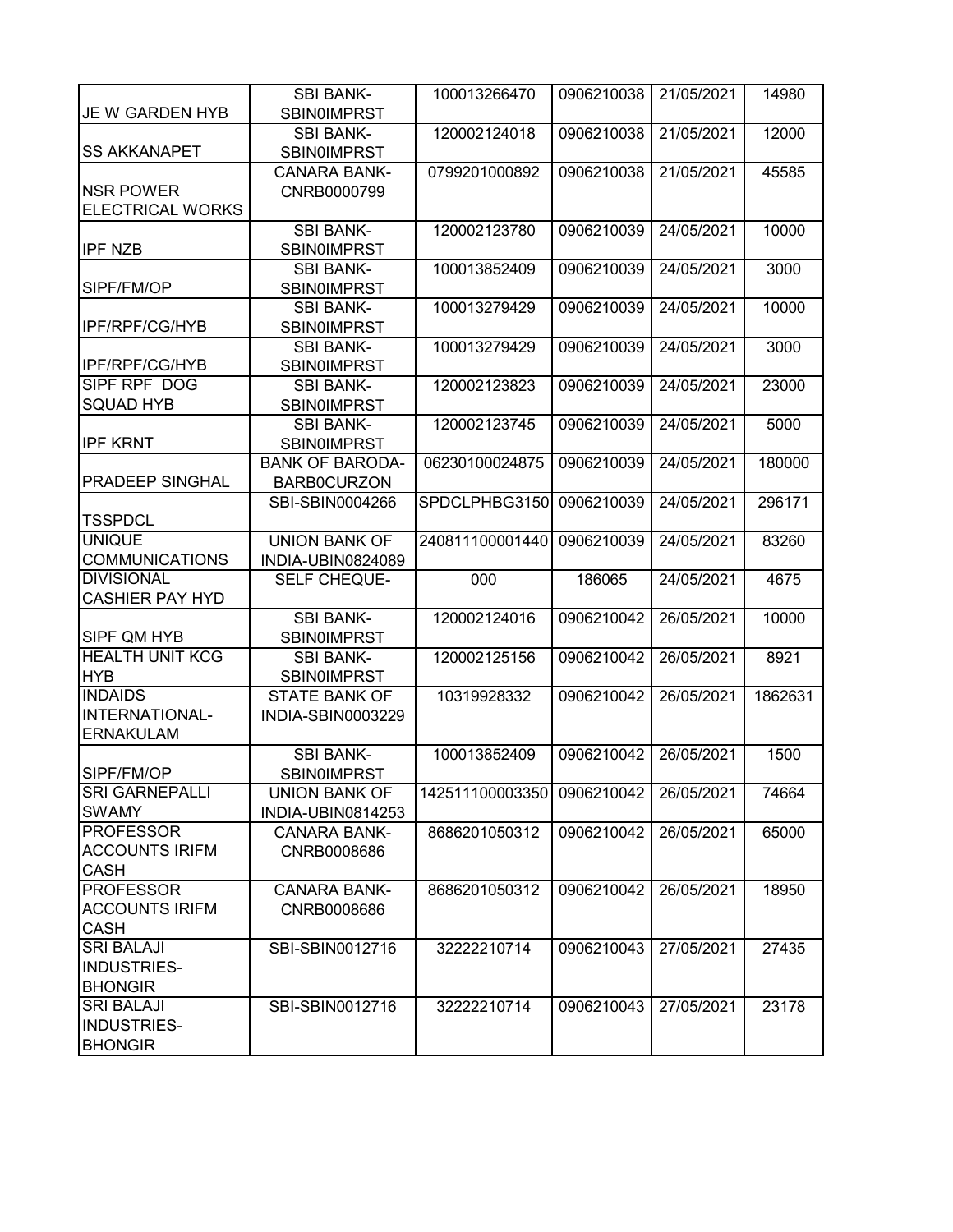| <b>MUNCIPAL</b>          | SELF CHEQUE-          | 000                      | 186066     | 27/05/2021 | 144015  |
|--------------------------|-----------------------|--------------------------|------------|------------|---------|
| COMMISSIONER, MUN        |                       |                          |            |            |         |
| <b>CIPAL</b>             |                       |                          |            |            |         |
| <b>CORPORATION</b>       |                       |                          |            |            |         |
| ,KURNOOL.                |                       |                          |            |            |         |
|                          | <b>SBI BANK-</b>      | 120007708315             | 0906210045 | 28/05/2021 | 47738   |
| <b>SSE C W KCG</b>       | <b>SBIN0IMPRST</b>    |                          |            |            |         |
|                          | <b>SBI BANK-</b>      | 120002123459             | 0906210045 | 28/05/2021 | 4191    |
| <b>SR DME</b>            | <b>SBIN0IMPRST</b>    |                          |            |            |         |
| <b>AGROMECH</b>          | <b>HDFC BANK LTD-</b> | 50200006471826           | 0906210045 | 28/05/2021 | 192684  |
| <b>INDUSTRIES</b>        | HDFC0002398           |                          |            |            |         |
| <b>M/S ROYAL</b>         | <b>INDIAN BANK-</b>   | 830625133                | 0906210046 | 31/05/2021 | 4328    |
| <b>ENGINEERS</b>         | IDIB000U029           |                          |            |            |         |
| <b>SRI BALAJI</b>        | SBI-SBIN0012716       | 32222210714              | 0906210046 | 31/05/2021 | 83898   |
| INDUSTRIES-              |                       |                          |            |            |         |
| <b>BHONGIR</b>           |                       |                          |            |            |         |
| <b>TSSPDCL HT HDC</b>    | SBI-SBIN0004266       |                          |            |            |         |
|                          |                       | SPDCLPHDC925             | 0906210046 | 31/05/2021 | 20184   |
| 925                      |                       |                          |            |            |         |
| <b>SRI GARNEPALLI</b>    | <b>UNION BANK OF</b>  | 142511100003350          | 0906210047 | 01/06/2021 | 34088   |
| <b>SWAMY</b>             | INDIA-UBIN0814253     |                          |            |            |         |
| <b>TSSPDCL HT HDC</b>    | SBI-SBIN0004266       | SPDCLPHDC1082            | 0906210046 | 31/05/2021 | 148011  |
| 1082                     |                       |                          |            |            |         |
|                          | SBI-SBIN0004266       | SPDCLPSEC487             | 0906210046 | 31/05/2021 | 8239560 |
| <b>TSSPDCL HT SEC487</b> |                       |                          |            |            |         |
| <b>TSSPDCL HT SC 514</b> | SBI-SBIN0004266       | SPDCLPSEC514             | 0906210046 | 31/05/2021 | 160271  |
| <b>TSSPDCL HT SC 506</b> | SBI-SBIN0004266       | SPDCLPSEC506             | 0906210046 | 31/05/2021 | 4827307 |
|                          | SBI-SBIN0004266       | SPDCLPHBG664             | 0906210046 | 31/05/2021 | 270793  |
| <b>TSSPDCL HT HBG664</b> |                       |                          |            |            |         |
| <b>TSSPDCL HT</b>        | SBI-SBIN0004266       | SPDCLPHBG1786            | 0906210046 | 31/05/2021 | 792820  |
| <b>HBG1786</b>           |                       |                          |            |            |         |
| <b>TSSPDCL HT HDC</b>    | SBI-SBIN0004266       | SPDCLPHDC204             | 0906210046 | 31/05/2021 | 340559  |
| 204                      |                       |                          |            |            |         |
| <b>TSSPDCL HT GDL934</b> | SBI-SBIN0004266       | SPDCLPGDL934             | 0906210046 | 31/05/2021 | 61571   |
| <b>TSSPDCL HT MBN</b>    | SBI-SBIN0004266       | SPDCLPMBN574             | 0906210046 | 31/05/2021 | 210158  |
| 574                      |                       |                          |            |            |         |
| <b>TSSPDCL HT HDC</b>    | SBI-SBIN0004266       | SPDCLPHDC1034 0906210046 |            | 31/05/2021 | 132137  |
| 1034                     |                       |                          |            |            |         |
| TSSPDCL, HT HDC-         | SBI-SBIN0004266       | SPDCLPHDC1161            | 0906210046 | 31/05/2021 | 171150  |
| 1161                     |                       |                          |            |            |         |
|                          | <b>STATE BANK OF</b>  | 62488420712              | 0906210046 | 31/05/2021 | 555402  |
| <b>SAOHTTSNPDCL</b>      | INDIA-SBIN0020150     |                          |            |            |         |
| <b>SIVA SAI</b>          | <b>STATE BANK OF</b>  | 38991981684              | 0906210047 | 01/06/2021 | 63064   |
| <b>ENTERPRISES</b>       | INDIA-SBIN0006645     |                          |            |            |         |
| <b>M S SHREE</b>         | KOTAK MAHINDRA        | 6013247159               | 0906210047 | 01/06/2021 | 943     |
| <b>SANJEEVANI</b>        | <b>BANK LIMITED-</b>  |                          |            |            |         |
| PHARMACEUTICALS-         | KKBK0007470           |                          |            |            |         |
| <b>HYDERABAD</b>         |                       |                          |            |            |         |
|                          | <b>HDFC BANK LTD-</b> | 00422000027925           | 0906210047 | 01/06/2021 | 18547   |
| <b>PHOENIX AGENCIES-</b> | HDFC0000042           |                          |            |            |         |
| <b>SECUNDERABAD</b>      |                       |                          |            |            |         |
|                          | <b>SBI BANK-</b>      | 120002125607             | 0906210048 | 02/06/2021 | 1500    |
| <b>IPF MBNR</b>          | <b>SBIN0IMPRST</b>    |                          |            |            |         |
|                          | <b>SBI BANK-</b>      | 120002123832             | 0906210048 | 02/06/2021 | 6649    |
| <b>ADEN KCG</b>          | <b>SBIN0IMPRST</b>    |                          |            |            |         |
|                          |                       |                          |            |            |         |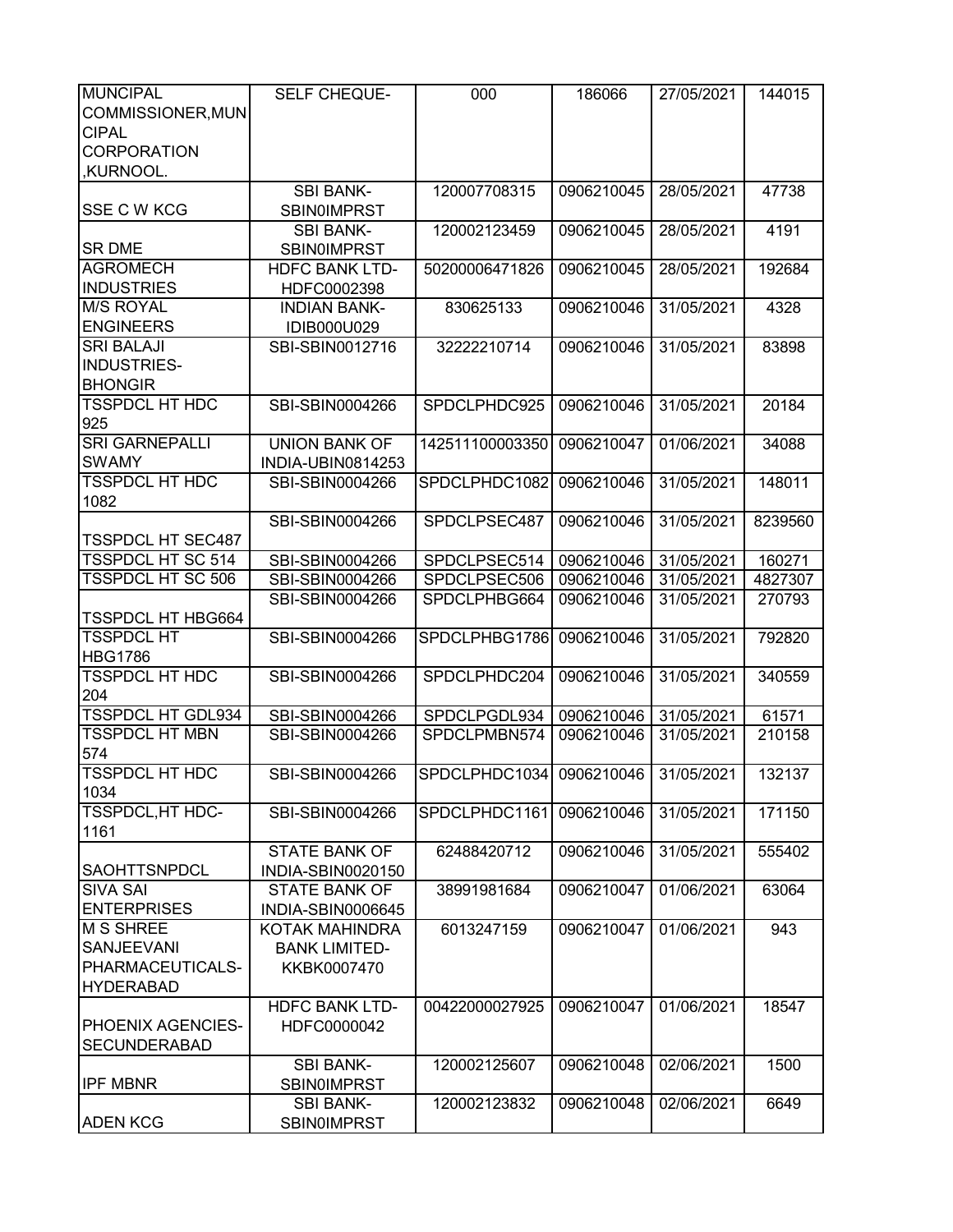|                         | <b>SBI BANK-</b>     | 100013285363 | 0906210048 | 02/06/2021 | 11890 |
|-------------------------|----------------------|--------------|------------|------------|-------|
| <b>SSE PWAY MBNR</b>    | <b>SBIN0IMPRST</b>   |              |            |            |       |
|                         | <b>SBI BANK-</b>     | 100013257536 | 0906210048 | 02/06/2021 | 4800  |
| <b>SSE PWAY UMRI</b>    | <b>SBIN0IMPRST</b>   |              |            |            |       |
|                         | <b>SBI BANK-</b>     | 120002123829 | 0906210048 | 02/06/2021 | 3000  |
| <b>SSE PWAY MEDCHAL</b> | <b>SBIN0IMPRST</b>   |              |            |            |       |
|                         | <b>SBI BANK-</b>     | 100013279769 | 0906210048 | 02/06/2021 | 8847  |
| <b>SSE W NLGD</b>       | <b>SBIN0IMPRST</b>   |              |            |            |       |
|                         | <b>SBI BANK-</b>     | 120002125203 | 0906210048 | 02/06/2021 | 9991  |
| SE W SO-1 SLGD          | <b>SBINOIMPRST</b>   |              |            |            |       |
|                         | <b>SBI BANK-</b>     | 120002125202 | 0906210048 | 02/06/2021 | 20000 |
| <b>SSE W SLGD</b>       | <b>SBIN0IMPRST</b>   |              |            |            |       |
|                         | <b>SBI BANK-</b>     | 100013257538 | 0906210048 | 02/06/2021 | 10643 |
| <b>SSE PWAY KCG GEN</b> | <b>SBIN0IMPRST</b>   |              |            |            |       |
|                         | <b>SBI BANK-</b>     | 120002123786 | 0906210048 | 02/06/2021 | 10000 |
| <b>ADEN NZB</b>         | SBIN0IMPRST          |              |            |            |       |
| <b>SSE TELE GM</b>      | <b>SBI BANK-</b>     | 100013266479 | 0906210048 | 02/06/2021 | 4540  |
| <b>COMPOUND</b>         | <b>SBIN0IMPRST</b>   |              |            |            |       |
|                         | <b>SBI BANK-</b>     | 100013807515 | 0906210048 | 02/06/2021 | 14642 |
| SEW RN SC               | <b>SBIN0IMPRST</b>   |              |            |            |       |
|                         | <b>SBI BANK-</b>     | 120007353064 | 0906210048 | 02/06/2021 | 4371  |
| SSE/TELE/DRM            | <b>SBIN0IMPRST</b>   |              |            |            |       |
|                         | <b>SBI BANK-</b>     | 120002125109 | 0906210048 | 02/06/2021 | 4885  |
| <b>SSE S MBNR</b>       | <b>SBINOIMPRST</b>   |              |            |            |       |
|                         | <b>SBI BANK-</b>     | 120002123971 | 0906210049 | 03/06/2021 | 6797  |
| SSE W CKL SC            | <b>SBIN0IMPRST</b>   |              |            |            |       |
|                         | <b>SBI BANK-</b>     | 120002124144 | 0906210049 | 03/06/2021 | 5850  |
| <b>SS KQQ</b>           | <b>SBIN0IMPRST</b>   |              |            |            |       |
|                         | <b>SBI BANK-</b>     | 120002123741 | 0906210049 | 03/06/2021 | 6000  |
| <b>SS VELDURTHI</b>     | <b>SBIN0IMPRST</b>   |              |            |            |       |
|                         | <b>SBI BANK-</b>     | 120002123452 | 0906210049 | 03/06/2021 | 5850  |
| <b>SS MANOPAD</b>       | <b>SBIN0IMPRST</b>   |              |            |            |       |
|                         | <b>SBI BANK-</b>     | 120007791817 | 0906210049 | 03/06/2021 | 6000  |
| <b>SS SVN</b>           | <b>SBIN0IMPRST</b>   |              |            |            |       |
|                         | <b>SBI BANK-</b>     | 120002124140 | 0906210049 | 03/06/2021 | 5910  |
| <b>SS JKM</b>           | SBIN0IMPRST          |              |            |            |       |
|                         | <b>SBI BANK-</b>     | 120006912524 | 0906210049 | 03/06/2021 | 6000  |
| SS GLY                  | SBIN0IMPRST          |              |            |            |       |
|                         | <b>SBI BANK-</b>     | 120002124019 | 0906210049 | 03/06/2021 | 6000  |
| <b>SS BABR</b>          | <b>SBIN0IMPRST</b>   |              |            |            |       |
|                         | <b>SBI BANK-</b>     | 120002182195 | 0906210049 | 03/06/2021 | 15008 |
| <b>SS UMDANAGAR</b>     | <b>SBIN0IMPRST</b>   |              |            |            |       |
|                         | <b>SBI BANK-</b>     | 120002123454 | 0906210049 | 03/06/2021 | 8000  |
| <b>SS MED</b>           | <b>SBIN0IMPRST</b>   |              |            |            |       |
|                         | <b>SBI BANK-</b>     | 120002124146 | 0906210049 | 03/06/2021 | 20620 |
| <b>SS MJF</b>           | <b>SBIN0IMPRST</b>   |              |            |            |       |
|                         | KOTAK MAHINDRA       | 4311907836   | 0906210050 | 04/06/2021 | 17076 |
| P V AGENCY-             | <b>BANK LIMITED-</b> |              |            |            |       |
| <b>HYDERABAD</b>        | KKBK0007530          |              |            |            |       |
| <b>SS CAVELRY</b>       | <b>SBI BANK-</b>     | 120002124055 | 0906210049 | 03/06/2021 | 7500  |
| <b>BARRACKS</b>         | <b>SBIN0IMPRST</b>   |              |            |            |       |
| SM/GUNDLAPOCHAM         | <b>SBI BANK-</b>     | 120002124137 | 0906210049 | 03/06/2021 | 6000  |
| <b>PALLI</b>            | <b>SBIN0IMPRST</b>   |              |            |            |       |
|                         |                      |              |            |            |       |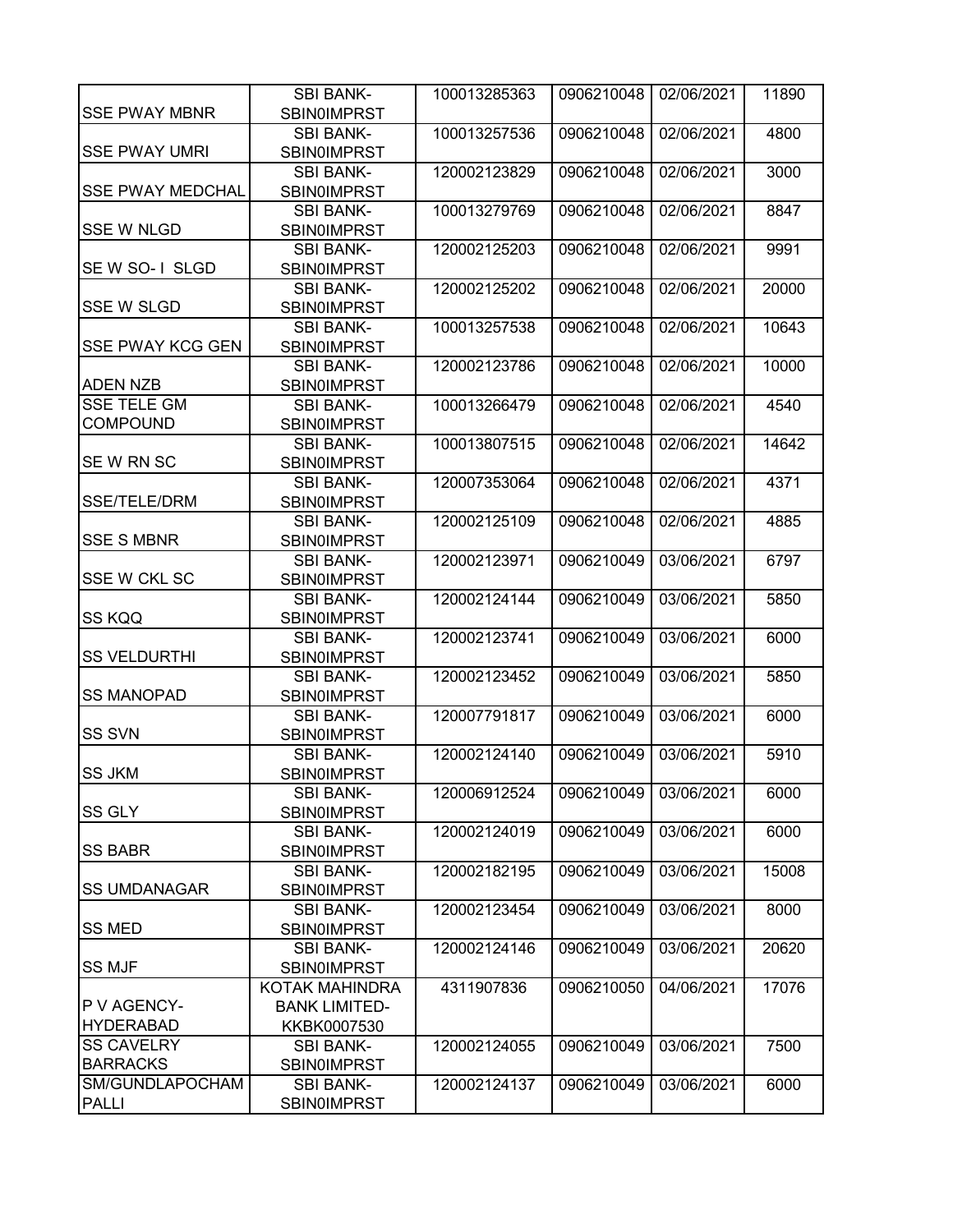| <b>SS UPPALVAI</b>     | <b>SBI BANK-</b>                       | 120002123739   | 0906210049 | 03/06/2021 | 6000    |
|------------------------|----------------------------------------|----------------|------------|------------|---------|
|                        | <b>SBIN0IMPRST</b><br><b>SBI BANK-</b> | 120002123499   | 0906210049 | 03/06/2021 | 6000    |
| <b>SS SIRNAPALLI</b>   | <b>SBIN0IMPRST</b>                     |                |            |            |         |
|                        | <b>SBI BANK-</b>                       | 120002123867   | 0906210049 | 03/06/2021 | 5850    |
| <b>SS BHIKNUR</b>      | <b>SBIN0IMPRST</b>                     |                |            |            |         |
|                        | <b>SBI BANK-</b>                       | 120002123869   | 0906210049 | 03/06/2021 | 24802   |
| SS BMO                 | <b>SBINOIMPRST</b>                     |                |            |            |         |
|                        | <b>SBI BANK-</b>                       | 120002123867   | 0906210049 | 03/06/2021 | 5850    |
| <b>SS BHIKNUR</b>      | <b>SBIN0IMPRST</b>                     |                |            |            |         |
|                        | <b>SBI BANK-</b>                       | 100013082913   | 0906210049 | 03/06/2021 | 11700   |
| <b>SS MOB</b>          | <b>SBIN0IMPRST</b>                     |                |            |            |         |
|                        | <b>SBI BANK-</b>                       | 120002123453   | 0906210049 | 03/06/2021 | 6000    |
| <b>SS MASAIPET</b>     | <b>SBIN0IMPRST</b>                     |                |            |            |         |
|                        | <b>SBI BANK-</b>                       | 100001281054   | 0906210049 | 03/06/2021 | 12480   |
| <b>SS SHNR</b>         | <b>SBIN0IMPRST</b>                     |                |            |            |         |
|                        | <b>SBI BANK-</b>                       | 120002124139   | 0906210049 | 03/06/2021 | 12700   |
| <b>SS JCL</b>          | <b>SBIN0IMPRST</b>                     |                |            |            |         |
|                        |                                        |                |            |            |         |
| <b>SS DTP</b>          | <b>SBI BANK-</b>                       | 120002180995   | 0906210049 | 03/06/2021 | 6000    |
|                        | <b>SBIN0IMPRST</b>                     |                |            | 03/06/2021 |         |
|                        | <b>SBI BANK-</b>                       | 120002124097   | 0906210049 |            | 8662    |
| <b>SS BDVL</b>         | <b>SBIN0IMPRST</b>                     |                |            |            |         |
|                        | <b>SBI BANK-</b>                       | 100013839759   | 0906210049 | 03/06/2021 | 5850    |
| <b>SS MIRZAPALLY</b>   | <b>SBIN0IMPRST</b>                     |                |            |            |         |
|                        | <b>SBI BANK-</b>                       | 120002124098   | 0906210049 | 03/06/2021 | 12480   |
| <b>SS DAB</b>          | <b>SBIN0IMPRST</b>                     |                |            |            |         |
|                        | <b>SBI BANK-</b>                       | 120002123738   | 0906210049 | 03/06/2021 | 12500   |
| <b>SS UMRI</b>         | <b>SBINOIMPRST</b>                     |                |            |            |         |
|                        | <b>SBI BANK-</b>                       | 120002125525   | 0906210049 | 03/06/2021 | 5850    |
| <b>SS KEK</b>          | <b>SBIN0IMPRST</b>                     |                |            |            |         |
|                        | <b>SBI BANK-</b>                       | 120002123737   | 0906210049 | 03/06/2021 | 12000   |
| <b>SS TMX</b>          | <b>SBIN0IMPRST</b>                     |                |            |            |         |
|                        | <b>SBI BANK-</b>                       | 120002123500   | 0906210049 | 03/06/2021 | 11989   |
| <b>SS SRIRAM NAGAR</b> | <b>SBIN0IMPRST</b>                     |                |            |            |         |
|                        | <b>SBI BANK-</b>                       | 120002123866   | 0906210049 | 03/06/2021 | 7663    |
| <b>SS BASAR</b>        | SBIN0IMPRST                            |                |            |            |         |
|                        | <b>SBI BANK-</b>                       | 120002123968   | 0906210049 | 03/06/2021 | 1960    |
| AMM DSL MLY            | <b>SBIN0IMPRST</b>                     |                |            |            |         |
|                        | <b>SBI BANK-</b>                       | 100013285191   | 0906210049 | 03/06/2021 | 1980    |
| <b>SR.DPO HYB</b>      | <b>SBIN0IMPRST</b>                     |                |            |            |         |
| <b>ALLWIN</b>          | <b>BANK OF BARODA-</b>                 | 75640200000171 | 0906210050 | 04/06/2021 | 89916   |
| <b>FURNITURES-</b>     | <b>BARBOVJPUBL</b>                     |                |            |            |         |
| <b>HYDERABAD</b>       |                                        |                |            |            |         |
| <b>NATIONAL</b>        | <b>HDFC BANK LTD-</b>                  | 50100083121045 | 0906210050 | 04/06/2021 | 8582584 |
| <b>INSTITUTE OF</b>    | HDFC0002445                            |                |            |            |         |
| <b>FINANCIAL</b>       |                                        |                |            |            |         |
| <b>MANAGEMENT</b>      |                                        |                |            |            |         |
|                        | <b>SBI BANK-</b>                       | 100013230223   | 0906210050 | 04/06/2021 | 10700   |
| <b>SS KCG</b>          | <b>SBIN0IMPRST</b>                     |                |            |            |         |
|                        | <b>SBI BANK-</b>                       | 100012821030   | 0906210050 | 04/06/2021 | 7203    |
| SR DOM HYB             | <b>SBIN0IMPRST</b>                     |                |            |            |         |
|                        | <b>SBI BANK-</b>                       | 100013096082   | 0906210050 | 04/06/2021 | 3490    |
| <b>SR DEE TRD HYB</b>  | <b>SBIN0IMPRST</b>                     |                |            |            |         |
|                        |                                        |                |            |            |         |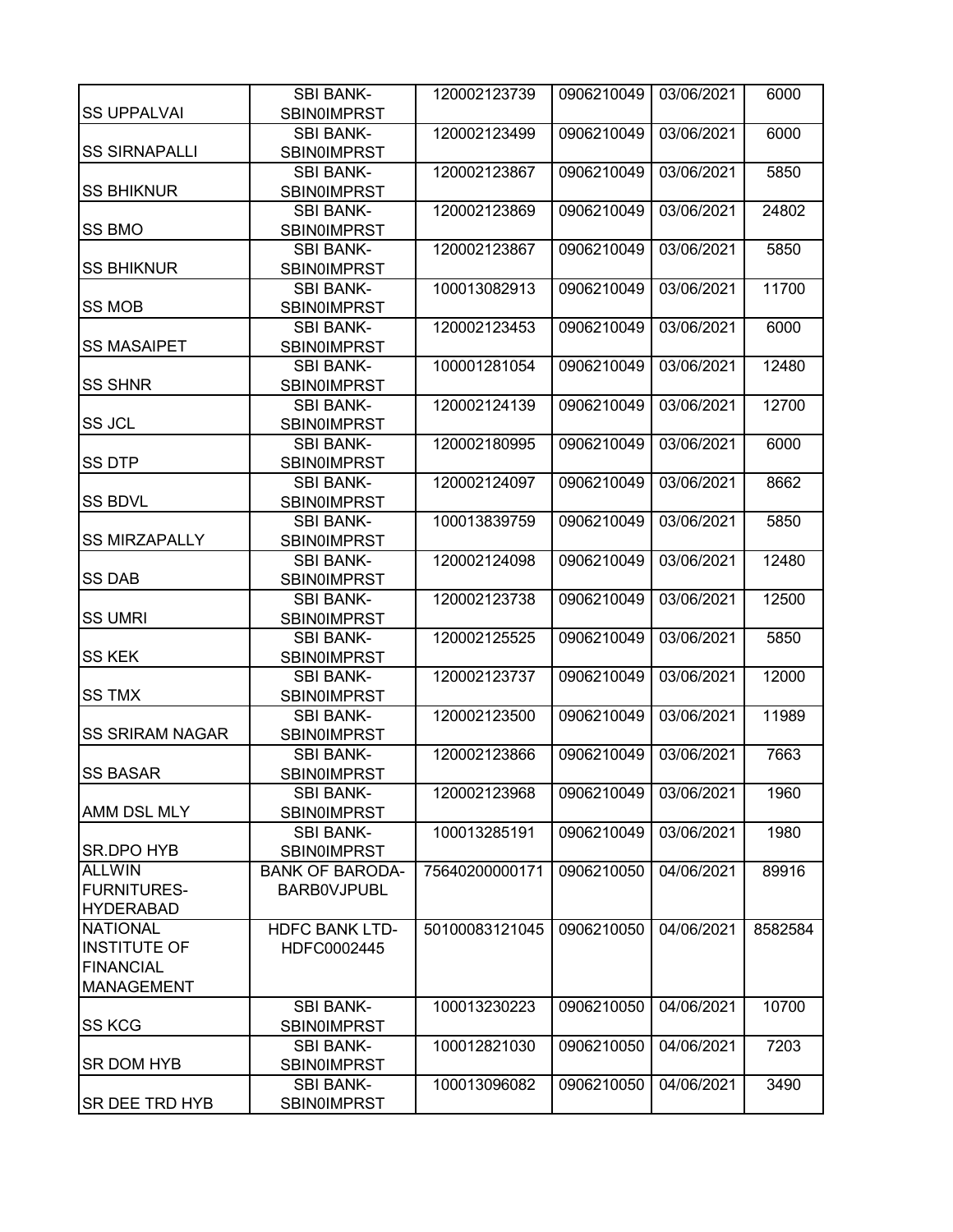|                          | <b>SBI BANK-</b>       | 120002123452    | 0906210050 | 04/06/2021 | 5709   |
|--------------------------|------------------------|-----------------|------------|------------|--------|
| <b>SS MANOPAD</b>        | <b>SBIN0IMPRST</b>     |                 |            |            |        |
|                          | <b>HDFC BANK LTD-</b>  | 00422000027925  | 0906210050 | 04/06/2021 | 94080  |
| PHOENIX AGENCIES-        | HDFC0000042            |                 |            |            |        |
| <b>SECUNDERABAD</b>      |                        |                 |            |            |        |
| <b>PULLA MUKESH</b>      | SBI-SBIN0002714        | 20226596176     | 0906210051 | 07/06/2021 | 143535 |
| <b>KUMAR</b>             |                        |                 |            |            |        |
| <b>PULLA MUKESH</b>      | SBI-SBIN0002714        | 20226596176     | 0906210051 | 07/06/2021 | 143535 |
| <b>KUMAR</b>             |                        |                 |            |            |        |
| <b>D MAHENDER</b>        | THE LAKSHMI VILAS      | 046161100000010 | 0906210051 | 07/06/2021 | 124673 |
| REDDY-                   | <b>BANK LTD-</b>       | 0               |            |            |        |
| <b>RANAGAREDDY</b>       | LAVB0000461            |                 |            |            |        |
|                          | <b>AXIS BANK-</b>      | 030010200014155 | 0906210051 | 07/06/2021 | 12390  |
| <b>X PRINT SOLUTIONS</b> | UTIB0000030            |                 |            |            |        |
|                          | <b>STANDARD</b>        | RJIO90029006994 | 0906210051 | 07/06/2021 | 209966 |
| <b>RELIANCE JIO</b>      | <b>CHARTERED BANK-</b> | 1               |            |            |        |
| <b>INFOCOMM LIMITED</b>  | SCBL0036084            |                 |            |            |        |
|                          | <b>BANK OF BARODA-</b> | 06230100024875  | 0906210051 | 07/06/2021 | 180000 |
| <b>PRADEEP SINGHAL</b>   | <b>BARB0CURZON</b>     |                 |            |            |        |
|                          | THE COSMOS CO-         | 030204301980134 | 0906210051 | 07/06/2021 | 18000  |
| <b>SHRI SAI RAM</b>      | <b>OPERATIVE BANK</b>  |                 |            |            |        |
| <b>ENTERPRISES</b>       | LTD-COSB0000030        |                 |            |            |        |
|                          | <b>SBI BANK-</b>       | 100013257537    | 0906210051 | 07/06/2021 | 4700   |
| <b>SSE PWAY NZB</b>      | <b>SBIN0IMPRST</b>     |                 |            |            |        |
|                          | <b>SBI BANK-</b>       | 120002123778    | 0906210051 | 07/06/2021 | 9078   |
| <b>SSE W KCG</b>         | <b>SBIN0IMPRST</b>     |                 |            |            |        |
|                          | <b>SBI BANK-</b>       | 100013285363    | 0906210051 | 07/06/2021 | 4920   |
| <b>SSE PWAY MBNR</b>     | <b>SBIN0IMPRST</b>     |                 |            |            |        |
|                          | <b>SBI BANK-</b>       | 120002125570    | 0906210051 | 07/06/2021 | 4550   |
| <b>SSE PWAY KRNT</b>     | <b>SBIN0IMPRST</b>     |                 |            |            |        |
|                          | <b>SBI BANK-</b>       | 120002123787    | 0906210051 | 07/06/2021 | 9707   |
| <b>ADEN KRNT</b>         | <b>SBIN0IMPRST</b>     |                 |            |            |        |
|                          | <b>SBI BANK-</b>       | 120002125570    | 0906210051 | 07/06/2021 | 11240  |
| <b>SSE PWAY KRNT</b>     | <b>SBIN0IMPRST</b>     |                 |            |            |        |
|                          | <b>SBI BANK-</b>       | 100013807515    | 0906210051 | 07/06/2021 | 14918  |
| SEW RN SC                | <b>SBIN0IMPRST</b>     |                 |            |            |        |
| <b>DISASTER</b>          | <b>SBI BANK-</b>       | 100013860567    | 0906210051 | 07/06/2021 | 9700   |
| MANAGEMENT-              | <b>SBIN0IMPRST</b>     |                 |            |            |        |
| CHC/HYB                  |                        |                 |            |            |        |
| <b>BANARAS</b>           | <b>INDIAN OVERSEAS</b> | 100202000010018 | 0906210052 | 08/06/2021 | 86400  |
| <b>ENTERPRISES</b>       | BANK-IOBA0001002       |                 |            |            |        |
|                          | KOTAK MAHINDRA         | 425011008336    | 0906210053 | 09/06/2021 | 888800 |
| <b>JOHNSON LIFTS PVT</b> | <b>BANK LIMITED-</b>   |                 |            |            |        |
| <b>LTD</b>               | KKBK0008488            |                 |            |            |        |
| <b>MEDHA SERVO</b>       | <b>STATE BANK OF</b>   | 10374360383     | 0906210052 | 08/06/2021 | 53631  |
| <b>DRIVES PVT LTD</b>    | INDIA-SBIN0004168      |                 |            |            |        |
| <b>MEDHA SERVO</b>       | <b>STATE BANK OF</b>   | 10374360383     | 0906210052 | 08/06/2021 | 21452  |
| <b>DRIVES PVT LTD</b>    | INDIA-SBIN0004168      |                 |            |            |        |
| <b>MEDHA SERVO</b>       | <b>STATE BANK OF</b>   | 10374360383     | 0906210052 | 08/06/2021 | 38138  |
| DRIVES PVT LTD           | INDIA-SBIN0004168      |                 |            |            |        |
|                          | SBI-SBIN0004266        | SPDCLPHBG3150   | 0906210052 | 08/06/2021 | 416336 |
| <b>TSSPDCL</b>           |                        |                 |            |            |        |
|                          |                        |                 |            |            |        |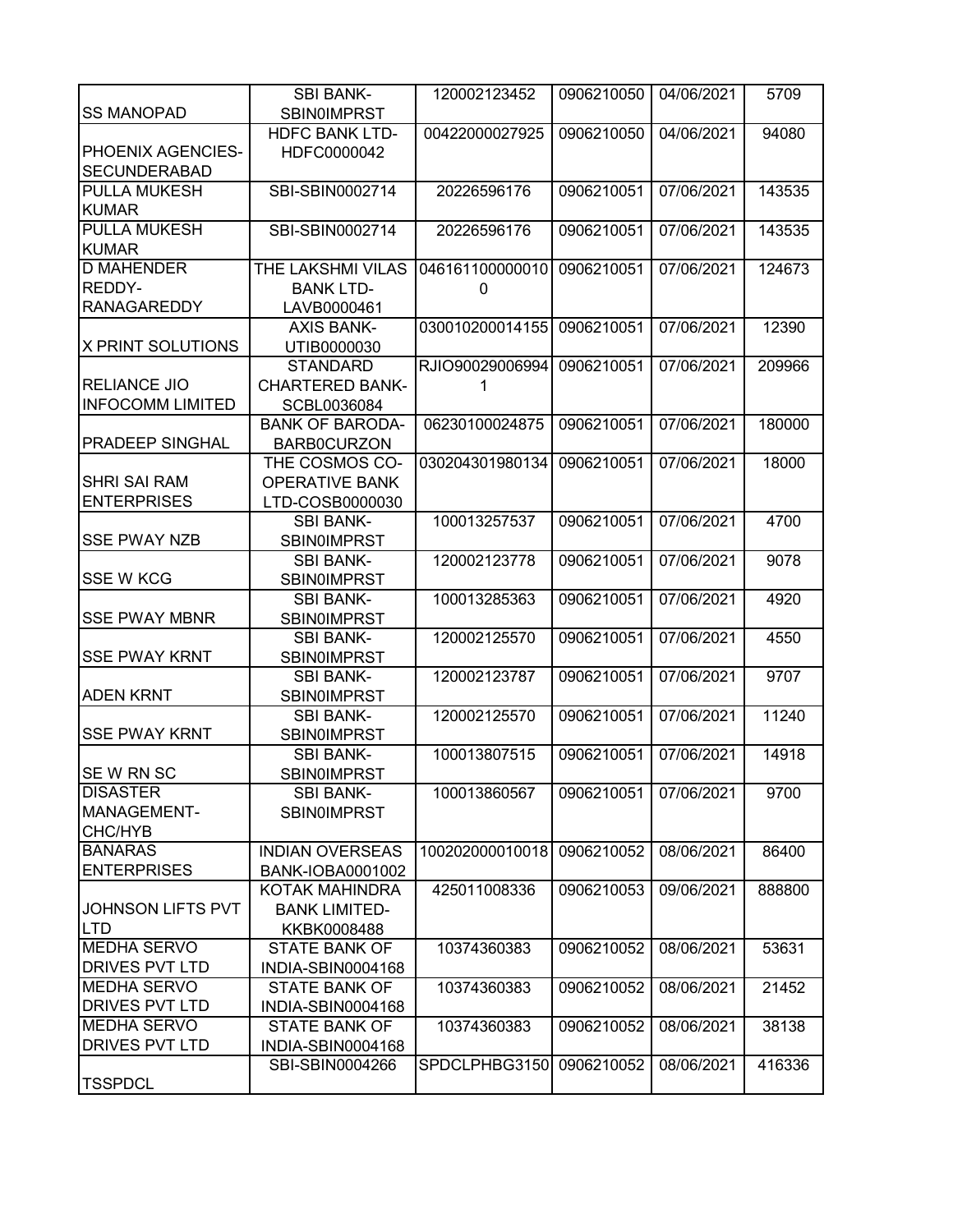|                         | <b>STANDARD</b>        | RJIO90029006994 | 0906210052 | 08/06/2021 | 207022 |
|-------------------------|------------------------|-----------------|------------|------------|--------|
| <b>RELIANCE JIO</b>     | <b>CHARTERED BANK-</b> | 1               |            |            |        |
| <b>INFOCOMM LIMITED</b> | SCBL0036084            |                 |            |            |        |
| <b>PROFESSOR</b>        | <b>CANARA BANK-</b>    | 8686201050312   | 0906210052 | 08/06/2021 | 68560  |
| <b>ACCOUNTS IRIFM</b>   | CNRB0008686            |                 |            |            |        |
| <b>CASH</b>             |                        |                 |            |            |        |
|                         |                        |                 |            |            |        |
|                         | <b>SBI BANK-</b>       | 120002124054    | 0906210052 | 08/06/2021 | 5960   |
| <b>SS BDHN</b>          | <b>SBIN0IMPRST</b>     |                 |            |            |        |
|                         | <b>SBI BANK-</b>       | 120002124138    | 0906210052 | 08/06/2021 | 6000   |
| <b>SSIDL</b>            | <b>SBIN0IMPRST</b>     |                 |            |            |        |
|                         | <b>SBI BANK-</b>       | 120002125562    | 0906210052 | 08/06/2021 | 6000   |
| <b>SS MQN</b>           | <b>SBIN0IMPRST</b>     |                 |            |            |        |
|                         | <b>SBI BANK-</b>       | 120002124056    | 0906210052 | 08/06/2021 | 6000   |
| <b>SS DKC</b>           | <b>SBIN0IMPRST</b>     |                 |            |            |        |
|                         | <b>SBI BANK-</b>       | 100013293850    | 0906210052 | 08/06/2021 | 5967   |
| <b>SS ALAMPUR ROAD</b>  | <b>SBIN0IMPRST</b>     |                 |            |            |        |
|                         | <b>SBI BANK-</b>       | 120002123461    | 0906210052 | 08/06/2021 | 5960   |
| SS POODOOR              | <b>SBIN0IMPRST</b>     |                 |            |            |        |
|                         | <b>SBI BANK-</b>       | 120002123868    | 0906210052 | 08/06/2021 | 5850   |
| <b>SS BOGOLU</b>        | <b>SBIN0IMPRST</b>     |                 |            |            |        |
|                         | <b>SBI BANK-</b>       | 100012693904    | 0906210052 | 08/06/2021 | 12500  |
| <b>SS WPR</b>           | <b>SBIN0IMPRST</b>     |                 |            |            |        |
|                         | <b>SBI BANK-</b>       | 120006811125    | 0906210052 | 08/06/2021 | 5850   |
| <b>SS PASR</b>          | <b>SBIN0IMPRST</b>     |                 |            |            |        |
|                         | <b>SBI BANK-</b>       |                 |            |            |        |
| <b>SS PASR</b>          |                        | 120006811125    | 0906210052 | 08/06/2021 | 5850   |
|                         | <b>SBIN0IMPRST</b>     |                 |            |            |        |
|                         | <b>SBI BANK-</b>       | 120002125524    | 0906210052 | 08/06/2021 | 5850   |
| <b>SS ITIKYALA</b>      | <b>SBIN0IMPRST</b>     |                 |            |            |        |
|                         | <b>SBI BANK-</b>       | 120002124136    | 0906210052 | 08/06/2021 | 15000  |
| SS GWD                  | <b>SBIN0IMPRST</b>     |                 |            |            |        |
|                         | <b>SBI BANK-</b>       | 120002123740    | 0906210052 | 08/06/2021 | 5850   |
| <b>SS UKD</b>           | <b>SBIN0IMPRST</b>     |                 |            |            |        |
|                         | <b>SBI BANK-</b>       | 120002125526    | 0906210052 | 08/06/2021 | 9609   |
| <b>SS KRNT</b>          | <b>SBIN0IMPRST</b>     |                 |            |            |        |
|                         | <b>SBI BANK-</b>       | 120002123830    | 0906210052 | 08/06/2021 | 4490   |
| <b>SR DSTE HYB</b>      | SBIN0IMPRST            |                 |            |            |        |
|                         | <b>SBI BANK-</b>       | 100013266488    | 0906210052 | 08/06/2021 | 4470   |
| SSE/SIG/MED             | SBIN0IMPRST            |                 |            |            |        |
|                         | <b>SBI BANK-</b>       | 120002123785    | 0906210052 | 08/06/2021 | 4912   |
| JE TELE NZB             | <b>SBIN0IMPRST</b>     |                 |            |            |        |
|                         | <b>SBI BANK-</b>       | 100013305731    | 0906210053 | 09/06/2021 | 20000  |
| <b>IPF/MJF</b>          | <b>SBIN0IMPRST</b>     |                 |            |            |        |
|                         | <b>SBI BANK-</b>       | 100013279429    | 0906210053 | 09/06/2021 | 3000   |
| IPF/RPF/CG/HYB          | <b>SBIN0IMPRST</b>     |                 |            |            |        |
|                         | <b>SBI BANK-</b>       | 100013279429    | 0906210053 | 09/06/2021 | 3000   |
| IPF/RPF/CG/HYB          | <b>SBIN0IMPRST</b>     |                 |            |            |        |
|                         | <b>SBI BANK-</b>       | 100013279429    | 0906210053 | 09/06/2021 | 10000  |
| <b>IPF/RPF/CG/HYB</b>   | <b>SBIN0IMPRST</b>     |                 |            |            |        |
|                         |                        | 120002125607    |            |            |        |
|                         | <b>SBI BANK-</b>       |                 | 0906210053 | 09/06/2021 | 10000  |
| <b>IPF MBNR</b>         | <b>SBIN0IMPRST</b>     |                 |            |            |        |
|                         | <b>SBI BANK-</b>       | 120002123744    | 0906210053 | 09/06/2021 | 1500   |
| <b>IPF KMC</b>          | <b>SBIN0IMPRST</b>     |                 |            |            |        |
|                         | <b>SBI BANK-</b>       | 120002123860    | 0906210053 | 09/06/2021 | 10000  |
| <b>IPF KCG</b>          | <b>SBIN0IMPRST</b>     |                 |            |            |        |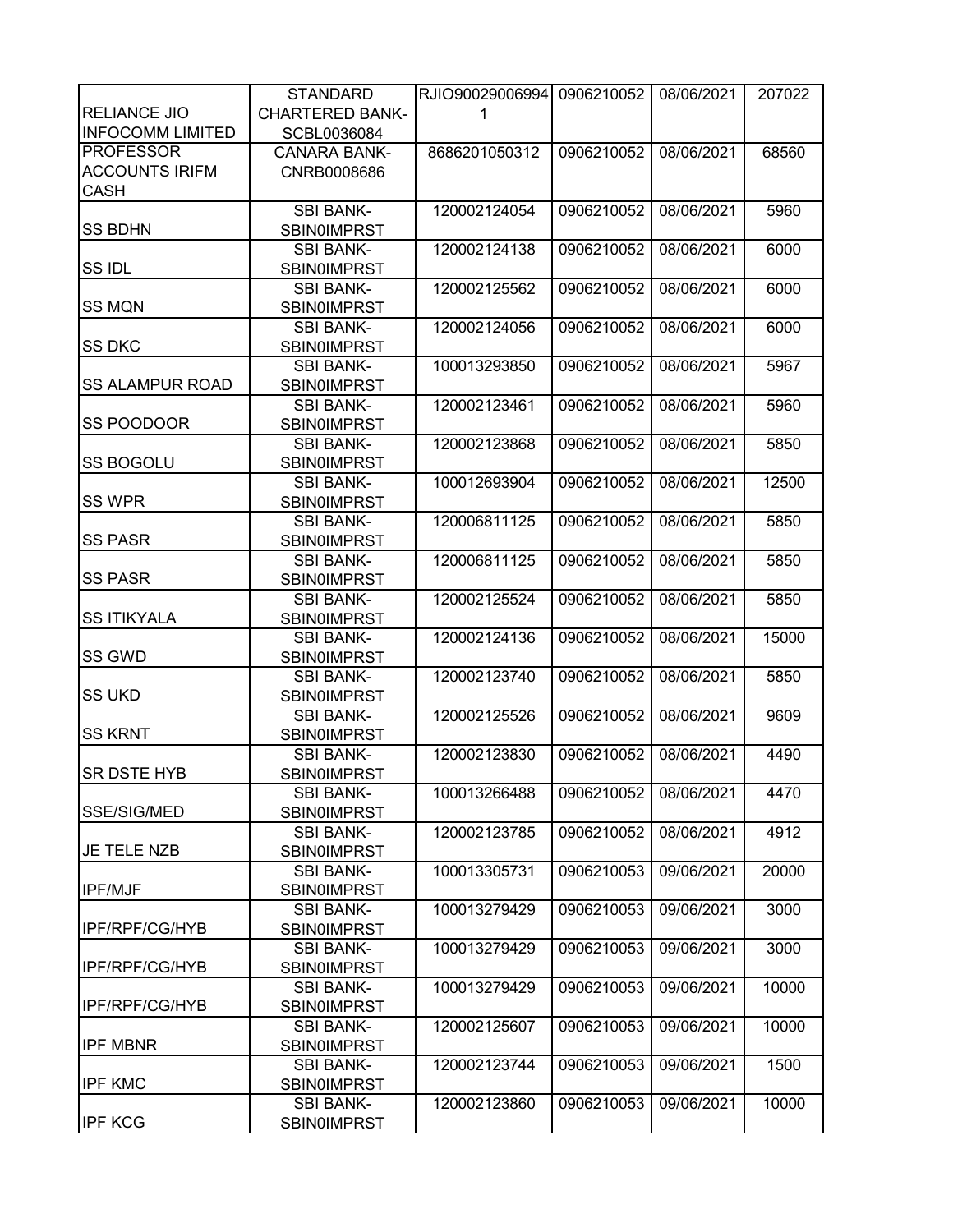|                                           | <b>SBI BANK-</b>                           | 120002123860    | 0906210053 | 09/06/2021 | 5000     |
|-------------------------------------------|--------------------------------------------|-----------------|------------|------------|----------|
| <b>IPF KCG</b>                            | <b>SBIN0IMPRST</b>                         |                 |            |            |          |
|                                           | <b>SBI BANK-</b>                           | 120002123782    | 0906210053 | 09/06/2021 | 12508    |
| <b>CC NZB</b>                             | <b>SBIN0IMPRST</b>                         |                 |            |            |          |
|                                           | <b>SBI BANK-</b>                           | 100012686670    | 0906210053 | 09/06/2021 | 6659     |
| <b>CCC KCG</b>                            | <b>SBIN0IMPRST</b>                         |                 |            |            |          |
|                                           | <b>SBI BANK-</b>                           | 120002123968    | 0906210053 | 09/06/2021 | 1945     |
| AMM DSL MLY                               | <b>SBIN0IMPRST</b>                         |                 |            |            |          |
| <b>HYDERABAD</b>                          | <b>UNION BANK OF</b>                       | 395901010036013 | 0906210053 | 09/06/2021 | 14984    |
| <b>REPROGRAPHICS</b>                      | INDIA-UBIN0559041                          |                 |            |            |          |
| PRIVATE LIMITED-                          |                                            |                 |            |            |          |
| <b>HYDERABAD</b>                          |                                            |                 |            |            |          |
|                                           | <b>SBI BANK-</b>                           | 100013266473    | 0906210053 | 09/06/2021 | 24779    |
| PA IRIFM IMPREST                          | <b>SBIN0IMPRST</b>                         |                 |            |            |          |
|                                           | <b>TELANGANA STATE</b>                     | 993900300000031 | 0906210053 | 09/06/2021 | 17130    |
| <b>INFILTRATION</b>                       | COOP APEX BANK-                            |                 |            |            |          |
| <b>TECHNOLOGY</b>                         | TSAB0000139<br><b>TELANGANA STATE</b>      | 993900300000031 | 0906210053 | 09/06/2021 | 14160    |
| <b>INFILTRATION</b>                       | <b>COOP APEX BANK-</b>                     |                 |            |            |          |
| <b>TECHNOLOGY</b>                         | TSAB0000139                                |                 |            |            |          |
| <b>PROFESSOR</b>                          | <b>CANARA BANK-</b>                        | 8686201050312   | 0906210053 | 09/06/2021 | 19880    |
| <b>ACCOUNTS IRIFM</b>                     | CNRB0008686                                |                 |            |            |          |
| <b>CASH</b>                               |                                            |                 |            |            |          |
|                                           | <b>TELANGANA STATE</b>                     | 993900300000031 | 0906210053 | 09/06/2021 | 17130    |
| <b>INFILTRATION</b>                       | <b>COOP APEX BANK-</b>                     |                 |            |            |          |
| <b>TECHNOLOGY</b>                         | TSAB0000139                                |                 |            |            |          |
| A N ENTERPRISES-                          | <b>STATE BANK OF</b>                       | 62131784201     | 0906210053 | 09/06/2021 | 21063    |
| <b>HYDERABAD</b>                          | INDIA-SBIN0013272                          |                 |            |            |          |
| <b>SIRVEEN CONTROL</b>                    | SBI-SBIN0002769                            | 37203047571     | 0906210053 | 09/06/2021 | 78400    |
| <b>SYSTEMS PRIVATE</b>                    |                                            |                 |            |            |          |
| <b>LIMITED</b>                            |                                            |                 |            |            |          |
| <b>SAI BALAJI</b>                         | <b>UNION BANK OF</b>                       | 172411100003208 | 0906210053 | 09/06/2021 | 36816    |
| <b>ENTERPRISES</b>                        | INDIA-UBIN0817244                          |                 |            |            |          |
|                                           | <b>SBI BANK-</b>                           | 100013852410    | 0906210053 | 09/06/2021 | 1969     |
| SSE C W NZB                               | <b>SBIN0IMPRST</b>                         |                 |            |            |          |
|                                           | <b>SBI BANK-</b>                           | 100013852410    | 0906210053 | 09/06/2021 | 14237    |
| <b>SSE C W NZB</b>                        | <b>SBIN0IMPRST</b>                         |                 |            |            |          |
|                                           | <b>SBI BANK-</b>                           | 100013279769    | 0906210053 | 09/06/2021 | 9704     |
| <b>SSE W NLGD</b>                         | <b>SBIN0IMPRST</b>                         |                 |            |            |          |
|                                           | SBI BANK-                                  | 120002123829    | 0906210053 | 09/06/2021 | 2850     |
| <b>SSE PWAY MEDCHAL</b>                   | <b>SBIN0IMPRST</b>                         |                 |            |            |          |
| <b>HMWS &amp; SB</b>                      | <b>AXIS BANK-</b>                          | 144611064500038 | 0906210053 | 09/06/2021 | 29657798 |
| HYDERABAD,                                | UTIB0CCH274                                |                 |            |            |          |
|                                           | <b>AXIS BANK-</b>                          | 144605053301110 | 0906210053 | 09/06/2021 | 3013350  |
| <b>HMWSSB KCGSTN</b>                      | UTIB0CCH274                                |                 |            |            |          |
|                                           | <b>AXIS BANK-</b>                          | 144607617371694 | 0906210053 | 09/06/2021 | 3392754  |
| HMWS&SB NLGD                              | UTIB0CCH274                                | 100013257538    |            |            |          |
|                                           | <b>SBI BANK-</b>                           |                 | 0906210053 | 09/06/2021 | 10950    |
| <b>SSE PWAY KCG GEN</b><br><b>TSSPDCL</b> | <b>SBIN0IMPRST</b><br><b>STATE BANK OF</b> | 52117478945     | 0906210054 | 10/06/2021 | 2035353  |
| <b>HYDERABAD</b>                          | INDIA-SBIN0020066                          |                 |            |            |          |
| AAO.SUB-                                  | <b>STATE BANK OF</b>                       | 37621816725     | 0906210054 | 10/06/2021 | 55452    |
| ERO/TSNPDCL.NAVIP                         | INDIA-SBIN0021367                          |                 |            |            |          |
| ET                                        |                                            |                 |            |            |          |
|                                           |                                            |                 |            |            |          |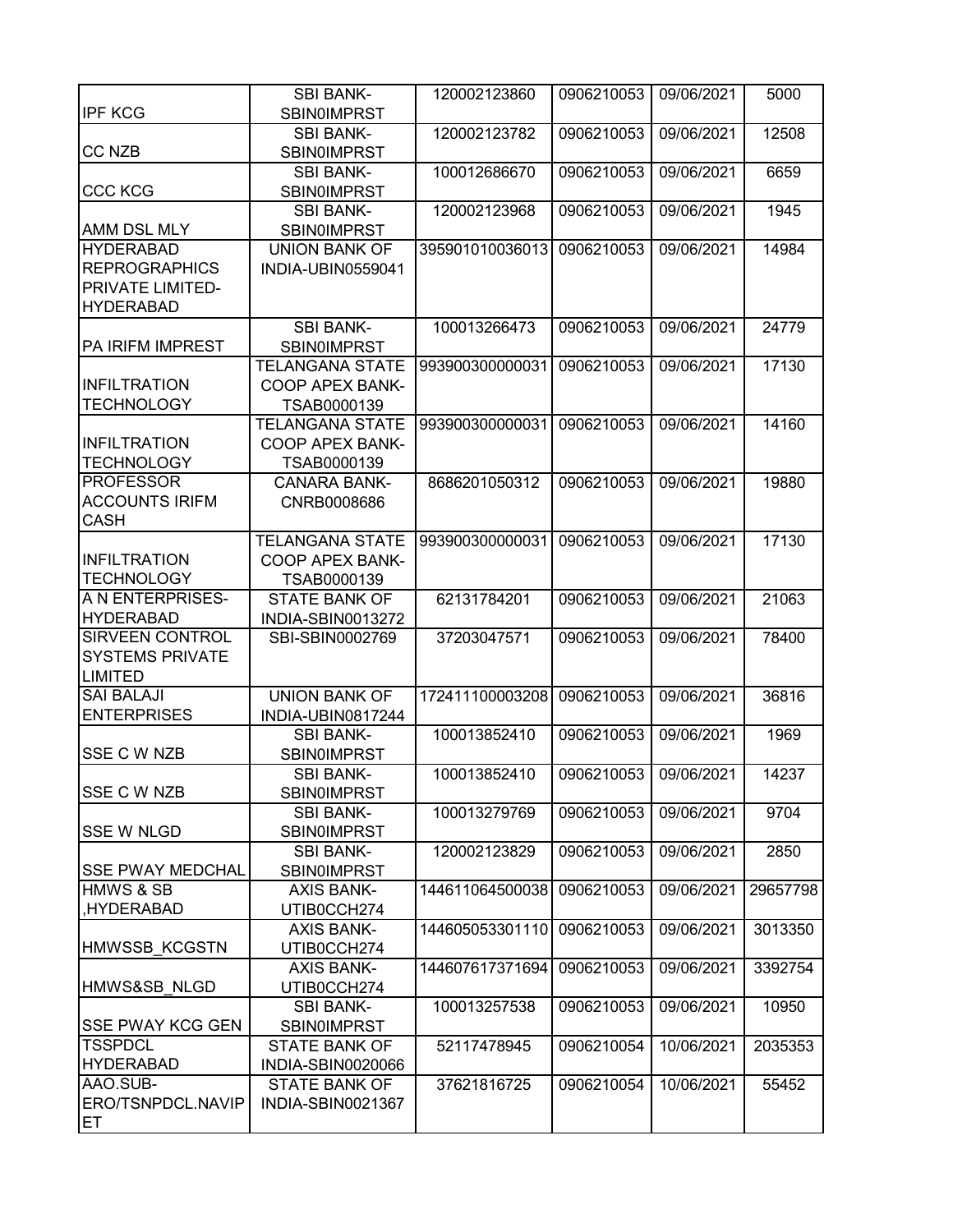| <b>AAO ERO</b>                    | <b>STATE BANK OF</b>              | 37621859555    | 0906210054 | 10/06/2021 | 6679   |
|-----------------------------------|-----------------------------------|----------------|------------|------------|--------|
| KAMAREDDY RURAL                   | INDIA-SBIN0020111                 |                |            |            |        |
| AAO ERO TSNPDCL                   | <b>STATE BANK OF</b>              | 52078165570    | 0906210054 | 10/06/2021 | 64617  |
| <b>BHODHAN</b>                    | INDIA-SBIN0020109                 |                |            |            |        |
| <b>AAO ERO TSNPDCL</b>            | <b>CANARA BANK-</b>               | 35143020000043 | 0906210054 | 10/06/2021 | 65901  |
| <b>DOMAKONDA</b>                  | CNRB0013514                       |                |            |            |        |
| AAO ERO TSNPDCL                   | <b>STATE BANK OF</b>              | 52122114049    | 0906210054 | 10/06/2021 | 162562 |
| <b>KAMAREDDY</b>                  | INDIA-SBIN0020111                 |                |            |            |        |
| <b>AAO ERO TSNPDCL</b>            | <b>STATE BANK OF</b>              | 62186762919    | 0906210054 | 10/06/2021 | 127182 |
| RURAL NIZAMABAD                   | INDIA-SBIN0020108                 |                |            |            |        |
| <b>AAO ERO TSNPDCL</b>            | <b>STATE BANK OF</b>              | 62186762964    | 0906210054 | 10/06/2021 | 6543   |
| TOWN NIZAMABAD                    | INDIA-SBIN0020108                 |                |            |            |        |
| AAO ERO TSNPDCL                   | <b>STATE BANK OF</b>              | 37619664399    | 0906210054 | 10/06/2021 | 49925  |
| TOWN II NIZAMABAD                 | INDIA-SBIN0020108                 |                |            |            |        |
|                                   | <b>BANK OF</b>                    | 20259300283    | 0906210054 | 10/06/2021 | 52860  |
| <b>MSEDCL SUB-DN-</b>             | <b>MAHARASHTRA-</b>               |                |            |            |        |
| <b>DHARMABAD</b>                  | MAHB0000419                       |                |            |            |        |
|                                   | <b>BANK OF</b>                    | 20259300283    | 0906210054 | 10/06/2021 | 1070   |
| <b>MSEDCL SUB-DN-</b>             | MAHARASHTRA-                      |                |            |            |        |
| <b>DHARMABAD</b>                  | MAHB0000419                       |                |            |            |        |
|                                   | <b>BANK OF</b>                    | 20259300283    | 0906210054 | 10/06/2021 | 25510  |
| <b>MSEDCL SUB-DN-</b>             | MAHARASHTRA-                      |                |            |            |        |
| <b>DHARMABAD</b>                  | MAHB0000419                       |                |            |            |        |
|                                   |                                   | 20259300283    | 0906210054 | 10/06/2021 | 120    |
| <b>MSEDCL SUB-DN-</b>             | <b>BANK OF</b><br>MAHARASHTRA-    |                |            |            |        |
| <b>DHARMABAD</b>                  |                                   |                |            |            |        |
| <b>AE MSEDCL UMRI</b>             | MAHB0000419                       |                |            |            |        |
|                                   | SBI-SBIN0005938<br><b>BANK OF</b> | 11680252134    | 0906210054 | 10/06/2021 | 370    |
| <b>MSEDCL SUB-DN-</b>             |                                   | 20259300283    | 0906210054 | 10/06/2021 | 1050   |
| <b>DHARMABAD</b>                  | MAHARASHTRA-                      |                |            |            |        |
| AE SDN MSEDCL                     | MAHB0000419                       |                |            |            |        |
|                                   | SBI-SBIN0005938                   | 11680252134    | 0906210054 | 10/06/2021 | 3400   |
| <b>UMRI</b><br><b>MSEDCL UMRI</b> |                                   |                |            |            |        |
|                                   | SBI-SBIN0005938                   | 11680252134    | 0906210054 | 10/06/2021 | 5470   |
| <b>MSEDCL SUB-DN-</b>             | <b>BANK OF</b>                    | 20259300283    | 0906210054 | 10/06/2021 | 800    |
|                                   | MAHARASHTRA-                      |                |            |            |        |
| <b>DHARMABAD</b>                  | MAHB0000419                       |                |            |            |        |
|                                   | <b>BANK OF</b>                    | 20259300283    | 0906210054 | 10/06/2021 | 22870  |
| <b>MSEDCL SUB-DN-</b>             | MAHARASHTRA-                      |                |            |            |        |
| <b>DHARMABAD</b>                  | MAHB0000419                       |                |            |            |        |
|                                   | <b>BANK OF</b>                    | 20259300283    | 0906210054 | 10/06/2021 | 930    |
| <b>MSEDCL SUB-DN-</b>             | MAHARASHTRA-                      |                |            |            |        |
| <b>DHARMABAD</b>                  | MAHB0000419                       |                |            |            |        |
|                                   | <b>BANK OF</b>                    | 20259300283    | 0906210054 | 10/06/2021 | 7380   |
| <b>MSEDCL SUB-DN-</b>             | MAHARASHTRA-                      |                |            |            |        |
| <b>DHARMABAD</b>                  | MAHB0000419                       |                |            |            |        |
|                                   | <b>SBI BANK-</b>                  | 100013234048   | 0906210054 | 10/06/2021 | 2000   |
| AMM EMU CS MLY                    | <b>SBIN0IMPRST</b>                |                |            |            |        |
|                                   | <b>SBI BANK-</b>                  | 100013852409   | 0906210054 | 10/06/2021 | 3000   |
| SIPF/FM/OP                        | <b>SBIN0IMPRST</b>                |                |            |            |        |
| SIPF RPF DOG                      | <b>SBI BANK-</b>                  | 120002123823   | 0906210054 | 10/06/2021 | 1876   |
| <b>SQUAD SAFAIWALA</b>            | <b>SBIN0IMPRST</b>                |                |            |            |        |
|                                   | <b>SBI BANK-</b>                  | 100013305731   | 0906210054 | 10/06/2021 | 4700   |
| <b>IPF/MJF</b>                    | <b>SBIN0IMPRST</b>                |                |            |            |        |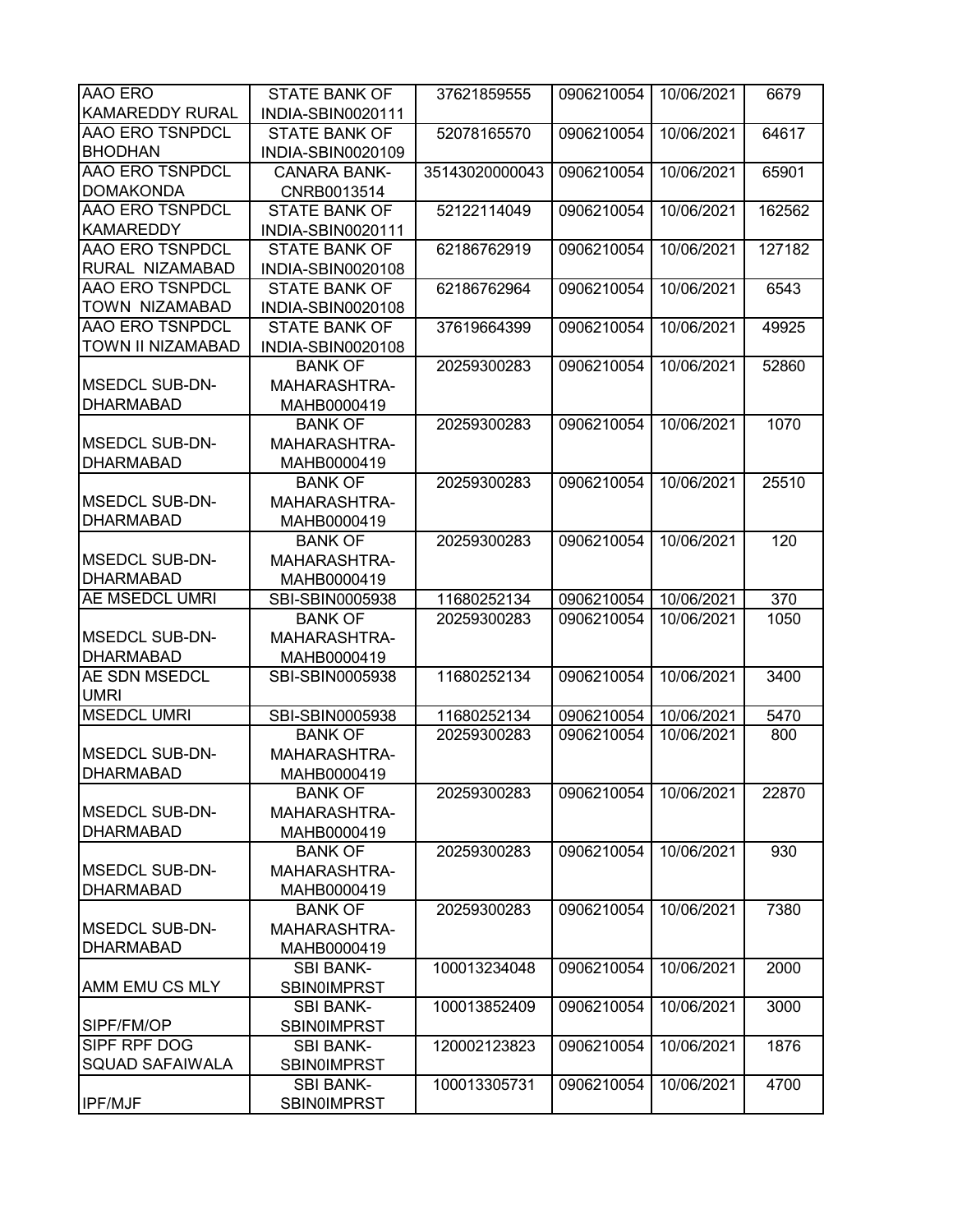|                                   | <b>SBI BANK-</b>                       | 100013253925    | 0906210054 | 10/06/2021 | 3350    |
|-----------------------------------|----------------------------------------|-----------------|------------|------------|---------|
| <b>ATC KCG</b>                    | <b>SBIN0IMPRST</b>                     |                 |            |            |         |
|                                   | <b>SBI BANK-</b>                       | 120007271933    | 0906210060 | 15/06/2021 | 9298    |
| <b>SSE EM KCG</b>                 | <b>SBIN0IMPRST</b>                     |                 |            |            |         |
|                                   | <b>SBI BANK-</b>                       | 100013816727    | 0906210060 | 15/06/2021 | 9193    |
| <b>SSE EM CKL HYB</b>             | <b>SBIN0IMPRST</b>                     |                 |            |            |         |
|                                   | <b>SBI BANK-</b>                       | 120002123818    | 0906210060 | 15/06/2021 | 5742    |
| SE EM RN HYB                      | <b>SBIN0IMPRST</b>                     |                 |            |            |         |
|                                   | <b>SBI BANK-</b>                       | 120002123817    | 0906210060 | 15/06/2021 | 4803    |
| SSE AC HYB SC                     | <b>SBIN0IMPRST</b>                     |                 |            |            |         |
|                                   | <b>SBI BANK-</b>                       | 100003089867    | 0906210060 | 15/06/2021 | 4829    |
| <b>SSE EM PUMPS HYB</b>           | <b>SBIN0IMPRST</b>                     |                 |            |            |         |
|                                   | <b>SBI BANK-</b>                       | 120002124012    | 0906210060 | 15/06/2021 | 4502    |
| SSE EM N LGD HYB                  | <b>SBIN0IMPRST</b>                     |                 |            |            |         |
| <b>SSE EM PUMPS HYB</b>           | <b>SBI BANK-</b>                       | 100003089867    | 0906210063 | 18/06/2021 | 4527    |
|                                   | <b>SBIN0IMPRST</b>                     |                 |            |            |         |
|                                   | <b>SBI BANK-</b>                       | 120002124011    | 0906210060 | 15/06/2021 | 9332    |
| <b>SSE EM HT HYB</b>              | <b>SBIN0IMPRST</b>                     |                 |            |            |         |
|                                   | <b>SBI BANK-</b>                       | 120002123820    | 0906210060 | 15/06/2021 | 4284    |
| <b>SSE EM MLY</b>                 | <b>SBIN0IMPRST</b>                     |                 |            |            |         |
|                                   | <b>SBI BANK-</b>                       | 100013257537    | 0906210060 | 15/06/2021 | 11917   |
| <b>SSE PWAY NZB</b>               | <b>SBIN0IMPRST</b>                     |                 |            |            |         |
|                                   | <b>SBI BANK-</b>                       | 100013257537    | 0906210060 | 15/06/2021 | 4662    |
| <b>SSE PWAY NZB</b>               | <b>SBINOIMPRST</b>                     |                 |            |            |         |
|                                   | <b>SBI BANK-</b>                       | 120002123786    | 0906210060 | 15/06/2021 | 10000   |
| <b>ADEN NZB</b>                   | <b>SBIN0IMPRST</b>                     |                 |            |            |         |
|                                   | STATE BANK OF                          | 62304443776     | 0906210060 | 15/06/2021 | 427484  |
| APSPDCL HT 210 KNL                | INDIA-SBIN0020492                      |                 |            |            |         |
|                                   | <b>SBI BANK-</b>                       | 120002124013    | 0906210063 | 18/06/2021 | 10000   |
| <b>SSE AC KCG</b>                 | <b>SBIN0IMPRST</b>                     |                 |            |            |         |
|                                   | <b>UCO BANK-</b>                       | 24870510003107  | 0906210060 | 15/06/2021 | 19999   |
| <b>ARUN TRADERS</b>               | UCBA0002487                            |                 |            |            |         |
|                                   | <b>SBI BANK-</b>                       | 120002123457    | 0906210060 | 15/06/2021 | 5000    |
| <b>DRM HYB</b>                    | <b>SBIN0IMPRST</b>                     |                 |            |            |         |
|                                   | <b>SBI BANK-</b>                       | 100013816722    | 0906210060 | 15/06/2021 | 2000    |
| IADRM/INFRA/HYB                   | <b>SBIN0IMPRST</b>                     |                 |            |            |         |
|                                   | <b>SBI BANK-</b>                       | 120002123745    | 0906210060 | 15/06/2021 | 9900    |
| <b>IPF KRNT</b>                   | <b>SBIN0IMPRST</b>                     |                 |            |            |         |
|                                   | <b>SBI BANK-</b>                       | 100013852409    | 0906210060 | 15/06/2021 | 1500    |
| SIPF/FM/OP<br><b>VENKATESWARA</b> | <b>SBIN0IMPRST</b>                     |                 |            |            |         |
| <b>ENTERPRISES</b>                | <b>INDIAN BANK-</b>                    | 50466249636     | 0906210060 | 15/06/2021 | 34919   |
|                                   | IDIB000W511                            |                 |            |            |         |
| SR DEE HYB                        | <b>SBI BANK-</b>                       | 100013257113    | 0906210063 | 18/06/2021 | 8989    |
|                                   | <b>SBIN0IMPRST</b>                     | 120002125570    |            |            |         |
| <b>SSE PWAY KRNT</b>              | <b>SBI BANK-</b>                       |                 | 0906210063 | 18/06/2021 | 4000    |
|                                   | <b>SBINOIMPRST</b>                     | 100013279429    | 0906210063 | 18/06/2021 |         |
| IPF/RPF/CG/HYB                    | <b>SBI BANK-</b><br><b>SBIN0IMPRST</b> |                 |            |            | 3000    |
|                                   |                                        | 100013279429    | 0906210063 | 18/06/2021 |         |
| IPF/RPF/CG/HYB                    | <b>SBI BANK-</b><br><b>SBIN0IMPRST</b> |                 |            |            | 3000    |
| RAILWAY GOLF                      | STATE BANK OF                          | 52020523408     | 0906210062 | 17/06/2021 | 1000000 |
| <b>CLUB SCRSA</b>                 | INDIA-SBIN0020082                      |                 |            |            |         |
| <b>GVK LEARNING</b>               | <b>AXIS BANK-</b>                      | 916020041959987 | 0906210062 | 17/06/2021 | 314043  |
| <b>COORDINATES</b>                | UTIB0000027                            |                 |            |            |         |
|                                   |                                        |                 |            |            |         |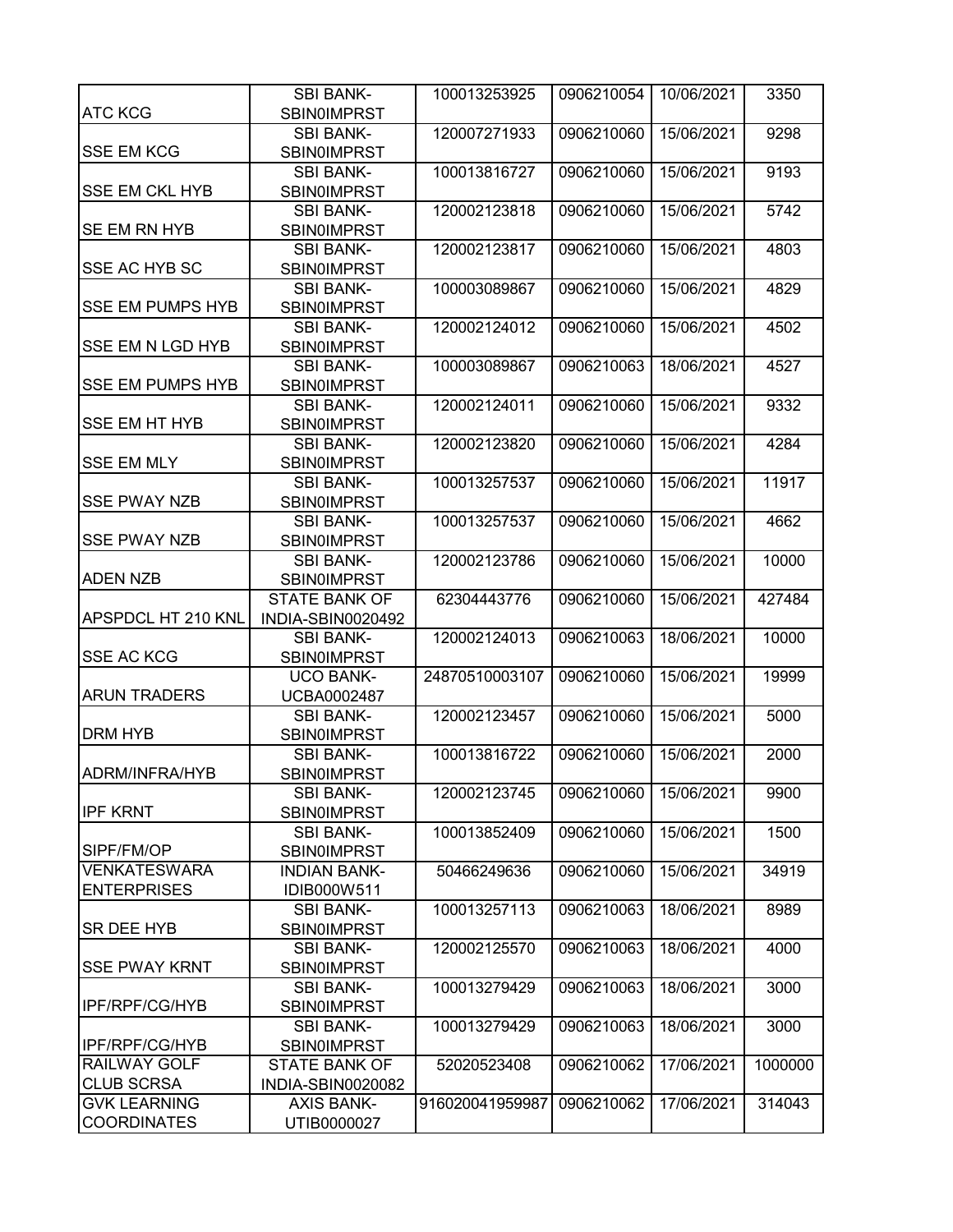| OM SAI INDUSTRIES-           | <b>BANK OF BARODA-</b> | 05120200000948  | 0906210062 | 17/06/2021 | 19175 |
|------------------------------|------------------------|-----------------|------------|------------|-------|
| <b>SECUNDERABAD</b>          | <b>BARB0SECUND</b>     |                 |            |            |       |
| <b>DRRPRINT</b>              | <b>AXIS BANK-</b>      | 913020035784295 | 0906210062 | 17/06/2021 | 10266 |
| SOLUTIONS-                   | UTIB0000698            |                 |            |            |       |
| <b>SECUNDERABAD</b>          |                        |                 |            |            |       |
| <b>M/S MAHESWARI</b>         | <b>BANK OF BARODA-</b> | 05120200001338  | 0906210062 | 17/06/2021 | 2478  |
| <b>INDUSTRIES</b>            | <b>BARB0SECUND</b>     |                 |            |            |       |
| <b>AAO ERO APSPDCL</b>       | <b>STATE BANK OF</b>   | 62347489234     | 0906210063 | 18/06/2021 | 7768  |
| <b>KURNOOL(T)</b>            | INDIA-SBIN0020492      |                 |            |            |       |
| <b>AAO ERO APSPDCL</b>       | <b>STATE BANK OF</b>   | 62347489234     | 0906210063 | 18/06/2021 | 62854 |
| <b>DHONE</b>                 | INDIA-SBIN0020492      |                 |            |            |       |
| <b>AAO ERO APSPDCL</b>       | <b>STATE BANK OF</b>   | 62347489234     | 0906210063 | 18/06/2021 | 56582 |
| KURNOOL(R)                   | INDIA-SBIN0020492      |                 |            |            |       |
|                              | <b>BANK OF</b>         | 20259300283     | 0906210063 | 18/06/2021 | 9020  |
| <b>MSEDCL SUB-DN-</b>        | MAHARASHTRA-           |                 |            |            |       |
| <b>DHARMABAD</b>             | MAHB0000419            |                 |            |            |       |
|                              | <b>BANK OF</b>         | 20259300283     | 0906210063 | 18/06/2021 | 20650 |
| <b>MSEDCL SUB-DN-</b>        | MAHARASHTRA-           |                 |            |            |       |
| <b>DHARMABAD</b>             | MAHB0000419            |                 |            |            |       |
| <b>AE MSEDCL UMRI</b>        | SBI-SBIN0005938        | 11680252134     | 0906210063 | 18/06/2021 | 470   |
| <b>AE MSEDCL UMRI</b>        | SBI-SBIN0005938        | 11680252134     | 0906210063 | 18/06/2021 | 7670  |
| <b>AE MSEDCL UMRI</b>        | SBI-SBIN0005938        | 11680252134     | 0906210063 | 18/06/2021 | 24840 |
| <b>AE MSEDCL UMRI</b>        | SBI-SBIN0005938        | 11680252134     | 0906210063 | 18/06/2021 | 41970 |
|                              | <b>SBI BANK-</b>       | 120002123819    | 0906210063 | 18/06/2021 | 10000 |
| <b>SSE EM S LGD</b>          | <b>SBIN0IMPRST</b>     |                 |            |            |       |
| <b>PROFESSOR</b>             | <b>CANARA BANK-</b>    | 8686201050312   | 0906210063 | 18/06/2021 | 69580 |
| <b>ACCOUNTS IRIFM</b>        | CNRB0008686            |                 |            |            |       |
| <b>CASH</b>                  |                        |                 |            |            |       |
| <b>DRRPRINT</b>              | <b>AXIS BANK-</b>      | 913020035784295 | 0906210062 | 17/06/2021 | 14160 |
| SOLUTIONS-                   | UTIB0000698            |                 |            |            |       |
| <b>SECUNDERABAD</b>          |                        |                 |            |            |       |
| <b>AO CASH BSNL</b>          | SBI-SBIN0003484        | 35646771378     | 0906210063 | 18/06/2021 | 3092  |
| <b>MAHABOOBNAGAR</b>         |                        |                 |            |            |       |
|                              | <b>SBI BANK-</b>       | 100013279429    | 0906210063 | 18/06/2021 | 10000 |
| <b>IPF/RPF/CG/HYB</b>        | <b>SBIN0IMPRST</b>     |                 |            |            |       |
|                              | SBI BANK-              | 100013279427    | 0906210063 | 18/06/2021 | 1500  |
| ASIPF/RPF/DAB                | <b>SBIN0IMPRST</b>     |                 |            |            |       |
|                              | <b>SBI BANK-</b>       | 120002123744    | 0906210063 | 18/06/2021 | 1500  |
| <b>IPF KMC</b>               | <b>SBIN0IMPRST</b>     |                 |            |            |       |
|                              | <b>SBI BANK-</b>       | 100013816730    | 0906210063 | 18/06/2021 | 49330 |
| <b>SSE PWAY KCG</b>          | <b>SBIN0IMPRST</b>     |                 |            |            |       |
| <b>M/S BALMER</b>            | <b>HDFC BANK LTD-</b>  | 00040110000014  | 0906210064 | 21/06/2021 | 4656  |
| LAWRIE & CO                  | HDFC0000004            |                 |            |            |       |
| <b>LIMITED</b>               |                        |                 |            |            |       |
|                              | <b>BANK OF INDIA-</b>  | 471320110000109 | 0906210069 | 25/06/2021 | 8232  |
| <b>Orthoplex Enterprises</b> | BKID0004713            |                 |            |            |       |
| <b>GREENFIELD</b>            | <b>STATE BANK OF</b>   | 38429300654     | 0906210069 | 25/06/2021 | 23450 |
| <b>VINTRADE PRIVATE</b>      | INDIA-SBIN0011542      |                 |            |            |       |
| <b>LIMITED</b>               |                        |                 |            |            |       |
|                              | <b>UNION BANK OF</b>   | 053311100003226 | 0906210065 | 22/06/2021 | 33216 |
| <b>AO CASH BSNL</b>          | INDIA-UBIN0805335      |                 |            |            |       |
|                              | <b>SBI BANK-</b>       | 100001281054    | 0906210063 | 18/06/2021 | 12470 |
| <b>SS SHNR</b>               | <b>SBIN0IMPRST</b>     |                 |            |            |       |
|                              |                        |                 |            |            |       |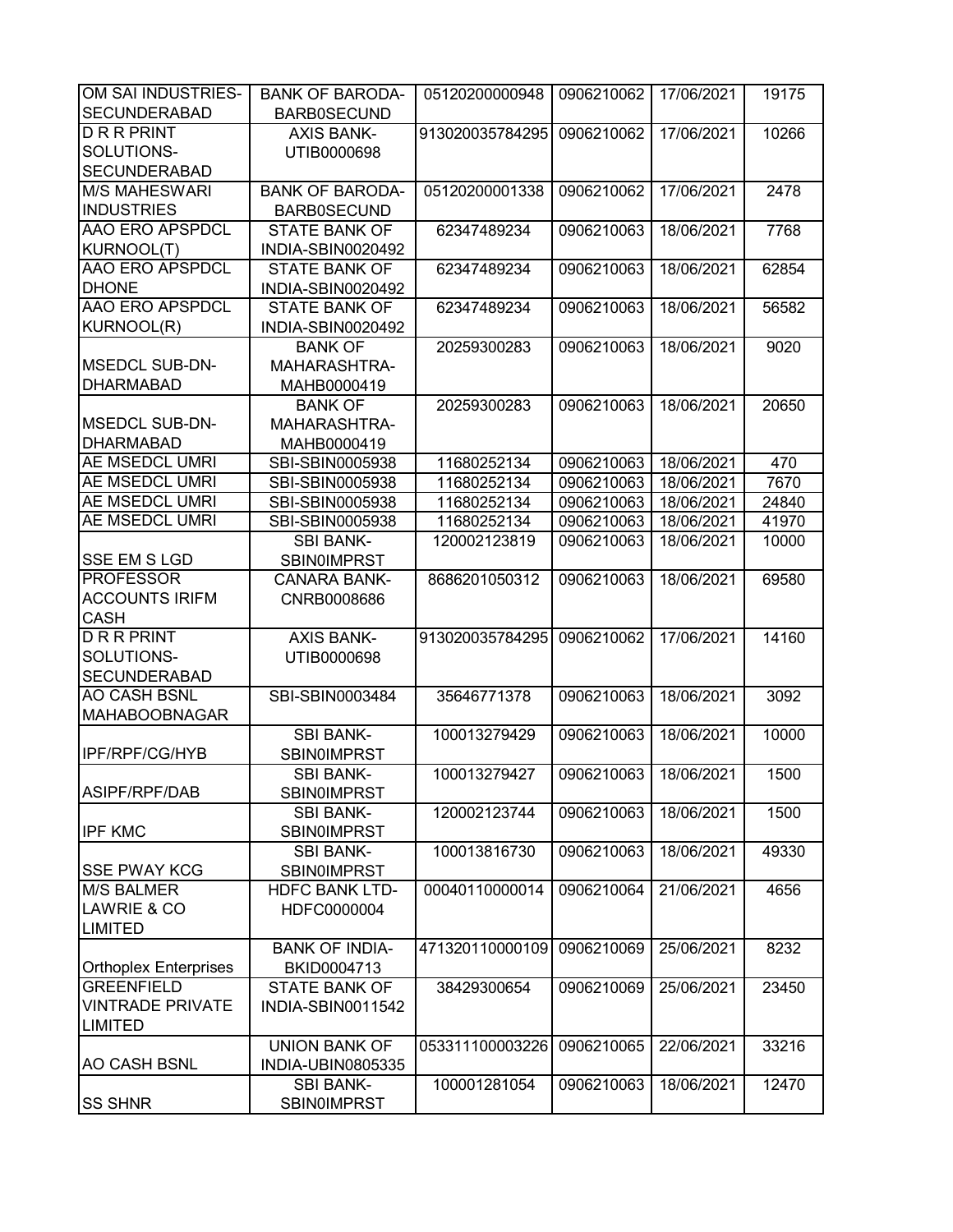|                         | <b>SBI BANK-</b>                       | 120002124143   | 0906210063 | 18/06/2021 | 6500   |
|-------------------------|----------------------------------------|----------------|------------|------------|--------|
| <b>SS KMC</b>           | <b>SBIN0IMPRST</b>                     |                |            |            |        |
| <b>SS WPR</b>           | <b>SBI BANK-</b><br><b>SBIN0IMPRST</b> | 100012693904   | 0906210063 | 18/06/2021 | 12500  |
|                         | <b>SBI BANK-</b>                       | 120002124100   | 0906210063 | 18/06/2021 | 5850   |
| <b>SS DUPADU</b>        | <b>SBIN0IMPRST</b>                     |                |            |            |        |
|                         | <b>SBI BANK-</b>                       | 120002124136   | 0906210063 | 18/06/2021 | 15000  |
| SS GWD                  | <b>SBIN0IMPRST</b>                     |                |            |            |        |
|                         | <b>SBI BANK-</b>                       | 120002123737   | 0906210063 | 18/06/2021 | 12000  |
| <b>SS TMX</b>           | <b>SBIN0IMPRST</b>                     |                |            |            |        |
|                         | <b>SBI BANK-</b>                       | 120007791099   | 0906210063 | 18/06/2021 | 2987   |
| <b>SS FM</b>            | <b>SBIN0IMPRST</b>                     |                |            |            |        |
|                         | <b>SBI BANK-</b>                       | 120002123455   | 0906210065 | 22/06/2021 | 5985   |
| <b>MLY GATECABIN</b>    | <b>SBIN0IMPRST</b>                     |                |            |            |        |
|                         | <b>SBI BANK-</b>                       | 120002124139   | 0906210065 | 22/06/2021 | 12860  |
| <b>SS JCL</b>           | <b>SBIN0IMPRST</b>                     |                |            |            |        |
|                         | <b>SBI BANK-</b>                       | 120002148813   | 0906210065 | 22/06/2021 | 6000   |
| <b>SS TMD</b>           | <b>SBIN0IMPRST</b>                     |                |            |            |        |
|                         | <b>SBI BANK-</b>                       | 120002123462   | 0906210065 | 22/06/2021 | 7504   |
| <b>SS SC HYB</b>        | <b>SBIN0IMPRST</b>                     |                |            |            |        |
|                         | <b>SBI BANK-</b>                       | 120002123870   | 0906210065 | 22/06/2021 | 6000   |
| <b>SS BOLSA</b>         | <b>SBIN0IMPRST</b>                     |                |            |            |        |
|                         | <b>SBI BANK-</b>                       | 120002124140   | 0906210065 | 22/06/2021 | 5900   |
| <b>SS JKM</b>           | <b>SBIN0IMPRST</b>                     |                |            |            |        |
|                         | <b>SBI BANK-</b>                       | 120002124098   | 0906210065 | 22/06/2021 | 12498  |
| <b>SS DAB</b>           | <b>SBIN0IMPRST</b>                     |                |            |            |        |
|                         | <b>SBI BANK-</b>                       | 120002123738   | 0906210065 | 22/06/2021 | 12480  |
| <b>SS UMRI</b>          | <b>SBIN0IMPRST</b>                     |                |            |            |        |
|                         | <b>SBI BANK-</b>                       | 120002124056   | 0906210065 | 22/06/2021 | 6000   |
| <b>SS DKC</b>           | <b>SBIN0IMPRST</b>                     |                |            |            |        |
|                         | <b>SBI BANK-</b>                       | 120002125563   | 0906210065 | 22/06/2021 | 5954   |
| <b>SS NAVIPET</b>       | SBIN0IMPRST                            |                |            |            |        |
|                         | <b>SBI BANK-</b>                       | 100013266480   | 0906210065 | 22/06/2021 | 9348   |
| <b>CMS HYB</b>          | <b>SBIN0IMPRST</b>                     |                |            |            |        |
| <b>M/S BALMER</b>       | <b>HDFC BANK LTD-</b>                  | 00040110000014 | 0906210064 | 21/06/2021 | 19119  |
| LAWRIE & CO             | HDFC0000004                            |                |            |            |        |
| <b>LIMITED</b>          |                                        |                |            |            |        |
| <b>M/S BALMER</b>       |                                        |                |            |            |        |
| LAWRIE & CO             | <b>HDFC BANK LTD-</b>                  | 00040110000014 | 0906210064 | 21/06/2021 | 7970   |
|                         | HDFC0000004                            |                |            |            |        |
| <b>LIMITED</b>          |                                        |                |            |            |        |
|                         | <b>SBI BANK-</b>                       | 120002123829   | 0906210065 | 22/06/2021 | 2900   |
| <b>SSE PWAY MEDCHAL</b> | <b>SBIN0IMPRST</b>                     |                |            |            |        |
|                         | <b>STATE BANK OF</b>                   | 62169730499    | 0906210065 | 22/06/2021 | 136665 |
| <b>SR.ACCOUNTS</b>      | INDIA-SBIN0020087                      |                |            |            |        |
| OFFICER, TSSPDCL,       |                                        |                |            |            |        |
| <b>HABSIGUDA</b>        |                                        |                |            |            |        |
| <b>PROFESSOR</b>        | <b>CANARA BANK-</b>                    | 8686201050312  | 0906210065 | 22/06/2021 | 16373  |
| <b>ACCOUNTS IRIFM</b>   | CNRB0008686                            |                |            |            |        |
| <b>CASH</b>             |                                        |                |            |            |        |
|                         | <b>SBI BANK-</b>                       | 120002153494   | 0906210065 | 22/06/2021 | 23649  |
| ADEN TM HYB SC          | <b>SBIN0IMPRST</b>                     |                |            |            |        |
|                         | <b>SBI BANK-</b>                       | 100013266470   | 0906210065 | 22/06/2021 | 14682  |
| <b>JE W GARDEN HYB</b>  | <b>SBIN0IMPRST</b>                     |                |            |            |        |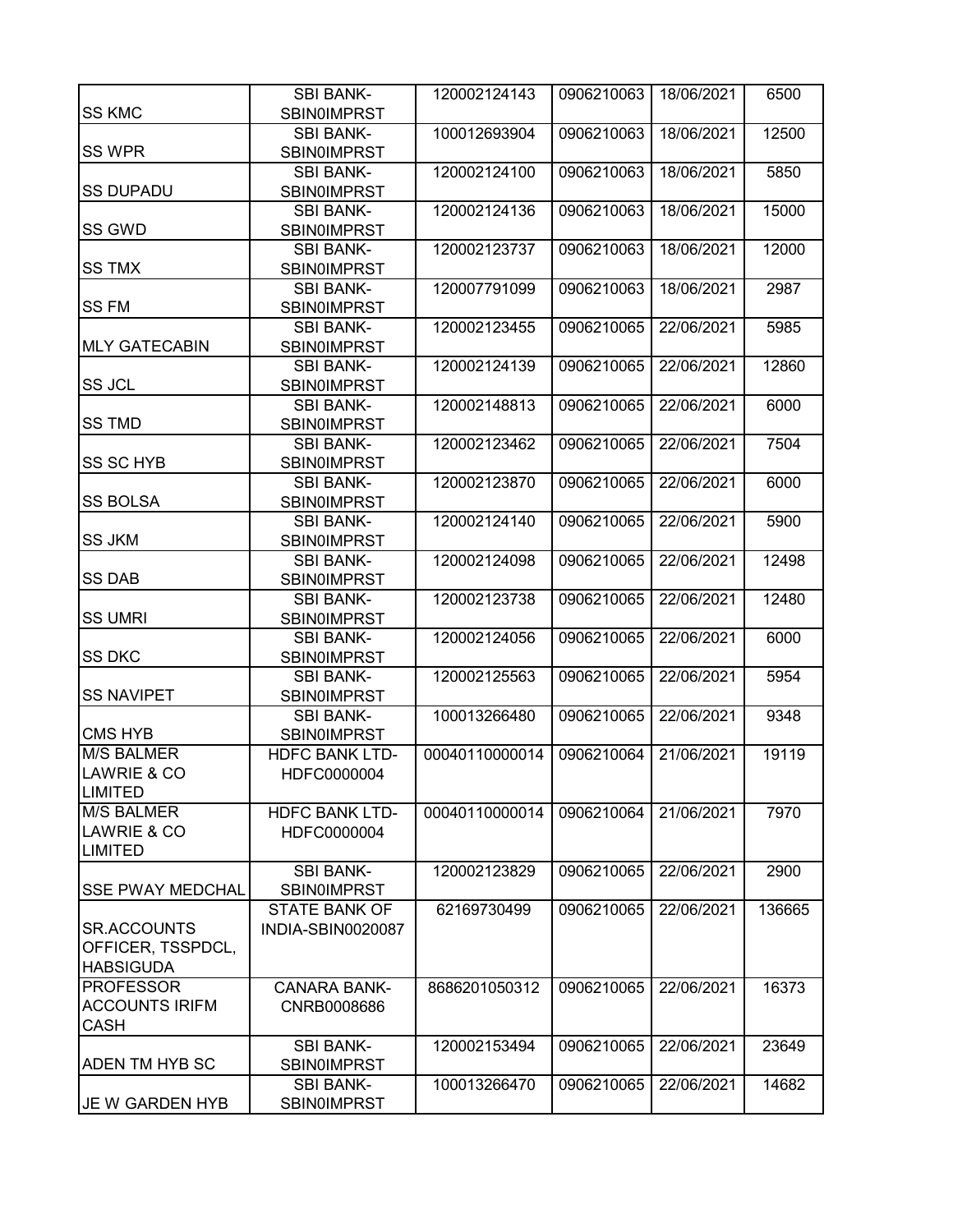| AAO ERO TSNPDCL         | <b>STATE BANK OF</b> | 52138895352  | 0906210065 | 22/06/2021 | 83835 |
|-------------------------|----------------------|--------------|------------|------------|-------|
| <b>BHAINSA</b>          | INDIA-SBIN0020123    |              |            |            |       |
| <b>AAO ERO TSNPDCL</b>  | <b>STATE BANK OF</b> | 52138895352  | 0906210065 | 22/06/2021 | 5099  |
| <b>BHAINSA</b>          | INDIA-SBIN0020123    |              |            |            |       |
|                         | <b>SBI BANK-</b>     | 120002123968 | 0906210065 | 22/06/2021 | 1980  |
| <b>AMM DSL MLY</b>      | <b>SBIN0IMPRST</b>   |              |            |            |       |
|                         | <b>SBI BANK-</b>     | 120002125109 | 0906210065 | 22/06/2021 | 4925  |
| <b>SSE S MBNR</b>       | <b>SBINOIMPRST</b>   |              |            |            |       |
|                         | <b>SBI BANK-</b>     | 120002123860 | 0906210067 | 24/06/2021 | 5000  |
| <b>IPF KCG</b>          | <b>SBIN0IMPRST</b>   |              |            |            |       |
|                         | <b>SBI BANK-</b>     | 120002124016 | 0906210067 | 24/06/2021 | 10000 |
| SIPF QM HYB             | <b>SBIN0IMPRST</b>   |              |            |            |       |
| SIPF RPF DOG            | <b>SBI BANK-</b>     | 120002123823 | 0906210066 | 23/06/2021 | 47750 |
| SQUAD HYB               | <b>SBIN0IMPRST</b>   |              |            |            |       |
|                         | <b>SBI BANK-</b>     | 100013852410 | 0906210067 | 24/06/2021 | 4014  |
| SSE C W NZB             | <b>SBIN0IMPRST</b>   |              |            |            |       |
|                         | <b>SBI BANK-</b>     | 100013845549 | 0906210067 | 24/06/2021 | 3420  |
| <b>HEALTH UNIT KRNT</b> | <b>SBIN0IMPRST</b>   |              |            |            |       |
|                         | <b>SBI BANK-</b>     | 100013273521 | 0906210067 | 24/06/2021 | 3653  |
| <b>HEALTH UNIT MBNR</b> | <b>SBIN0IMPRST</b>   |              |            |            |       |
|                         | <b>SBI BANK-</b>     | 100013245244 | 0906210067 | 24/06/2021 | 9727  |
| HU NZB                  | <b>SBIN0IMPRST</b>   |              |            |            |       |
|                         | <b>SBI BANK-</b>     | 100013273521 | 0906210067 | 24/06/2021 | 4977  |
| <b>HEALTH UNIT MBNR</b> | <b>SBIN0IMPRST</b>   |              |            |            |       |
|                         | <b>SBI BANK-</b>     | 120002125158 | 0906210067 | 24/06/2021 | 2000  |
| SR.DMM                  | <b>SBIN0IMPRST</b>   |              |            |            |       |
|                         | <b>SBI BANK-</b>     | 120002123785 | 0906210067 | 24/06/2021 | 4810  |
| <b>JE TELE NZB</b>      | SBIN0IMPRST          |              |            |            |       |
|                         | <b>SBI BANK-</b>     | 120007353064 | 0906210067 | 24/06/2021 | 4963  |
| <b>SSE/TELE/DRM</b>     | <b>SBIN0IMPRST</b>   |              |            |            |       |
|                         | <b>SBI BANK-</b>     | 120002124009 | 0906210067 | 24/06/2021 | 4962  |
| JE TELECOM MJF          | <b>SBIN0IMPRST</b>   |              |            |            |       |
|                         | <b>SBI BANK-</b>     | 120002123824 | 0906210067 | 24/06/2021 | 2000  |
| <b>IPF SIB HYB</b>      | <b>SBINOIMPRST</b>   |              |            |            |       |
|                         | <b>SBI BANK-</b>     | 120002124015 | 0906210067 | 24/06/2021 | 2900  |
| <b>IPF/MLY</b>          | <b>SBIN0IMPRST</b>   |              |            |            |       |
|                         | <b>SBI BANK-</b>     | 100013305730 | 0906210067 | 24/06/2021 | 4950  |
| <b>SSE SIG KRNT</b>     | <b>SBIN0IMPRST</b>   |              |            |            |       |
|                         | <b>SBI BANK-</b>     | 100013816730 | 0906210067 | 24/06/2021 | 4710  |
| <b>SSE PWAY KCG</b>     | <b>SBIN0IMPRST</b>   |              |            |            |       |
|                         | <b>SBI BANK-</b>     | 120002123829 | 0906210067 | 24/06/2021 | 3000  |
| <b>SSE PWAY MEDCHAL</b> | <b>SBIN0IMPRST</b>   |              |            |            |       |
|                         | <b>SBI BANK-</b>     | 100013257537 | 0906210067 | 24/06/2021 | 4800  |
| <b>SSE PWAY NZB</b>     | <b>SBIN0IMPRST</b>   |              |            |            |       |
|                         | <b>SBI BANK-</b>     | 100013257537 | 0906210067 | 24/06/2021 | 11980 |
| <b>SSE PWAY NZB</b>     | <b>SBIN0IMPRST</b>   |              |            |            |       |
|                         | <b>SBI BANK-</b>     | 120002123969 | 0906210067 | 24/06/2021 | 9118  |
| SSE W WW SLGD           | <b>SBIN0IMPRST</b>   |              |            |            |       |
|                         | <b>SBI BANK-</b>     | 120002123459 | 0906210067 | 24/06/2021 | 4808  |
| <b>SR DME</b>           | <b>SBIN0IMPRST</b>   |              |            |            |       |
|                         | <b>SBI BANK-</b>     | 100013266473 | 0906210070 | 28/06/2021 | 16957 |
| PA IRIFM IMPREST        | <b>SBIN0IMPRST</b>   |              |            |            |       |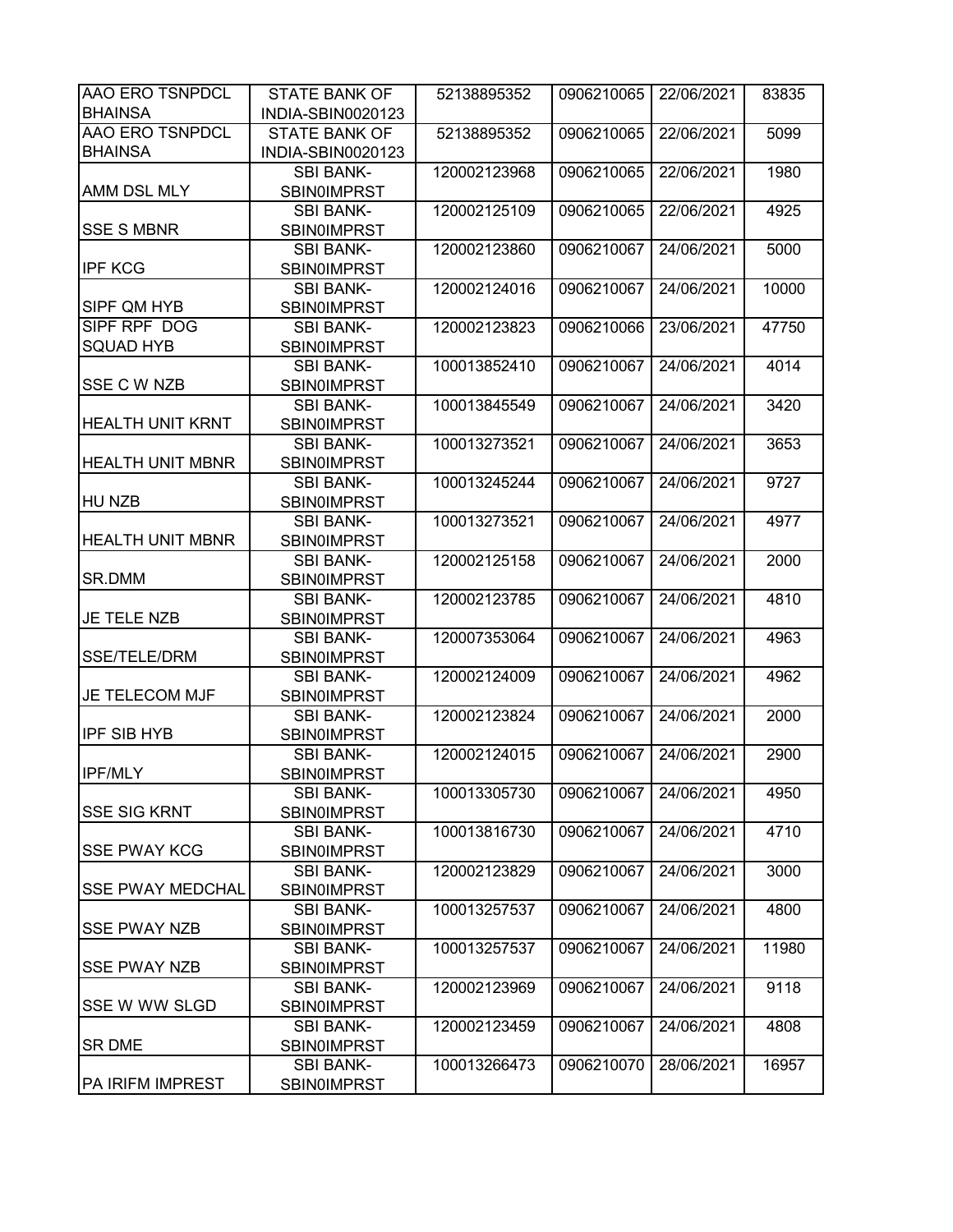| <b>PROFESSOR</b>          | <b>CANARA BANK-</b>    | 8686201050312   | 0906210070 | 28/06/2021 | 18656  |
|---------------------------|------------------------|-----------------|------------|------------|--------|
| <b>ACCOUNTS IRIFM</b>     | CNRB0008686            |                 |            |            |        |
| <b>CASH</b>               |                        |                 |            |            |        |
|                           | <b>SBI BANK-</b>       | 100013266477    | 0906210070 | 28/06/2021 | 3000   |
| SR DSO/HYB                | <b>SBIN0IMPRST</b>     |                 |            |            |        |
| <b>KHYBER SECURITY</b>    | <b>AXIS BANK-</b>      | 920020025943284 | 0906210070 | 28/06/2021 | 35774  |
| <b>AND SERVICES</b>       | UTIB0003984            |                 |            |            |        |
| PRIVATE LIMITED           |                        |                 |            |            |        |
|                           | <b>SBI BANK-</b>       | 100013279429    | 0906210070 | 28/06/2021 | 3000   |
| <b>IPF/RPF/CG/HYB</b>     | <b>SBIN0IMPRST</b>     |                 |            |            |        |
|                           | <b>SBI BANK-</b>       | 100013279429    | 0906210070 | 28/06/2021 | 3000   |
| IPF/RPF/CG/HYB            | <b>SBIN0IMPRST</b>     |                 |            |            |        |
| SIPF RPF DOG              |                        |                 | 0906210070 | 28/06/2021 | 31700  |
| <b>SQUAD HYB</b>          | <b>SBI BANK-</b>       | 120002123823    |            |            |        |
|                           | <b>SBIN0IMPRST</b>     |                 |            |            |        |
| <b>SIPF RPF DOG</b>       | <b>SBI BANK-</b>       | 120002123823    | 0906210070 | 28/06/2021 | 3300   |
| <b>SQUAD SAFAIWALA</b>    | <b>SBIN0IMPRST</b>     |                 |            |            |        |
|                           | <b>SBI BANK-</b>       | 120002123780    | 0906210070 | 28/06/2021 | 10000  |
| <b>IPF NZB</b>            | <b>SBIN0IMPRST</b>     |                 |            |            |        |
|                           | <b>SBI BANK-</b>       | 120002123780    | 0906210070 | 28/06/2021 | 1500   |
| <b>IPF NZB</b>            | <b>SBIN0IMPRST</b>     |                 |            |            |        |
|                           | <b>SBI BANK-</b>       | 100013305731    | 0906210070 | 28/06/2021 | 20000  |
| <b>IPF/MJF</b>            | <b>SBIN0IMPRST</b>     |                 |            |            |        |
|                           | <b>SBI BANK-</b>       | 120002123830    | 0906210070 | 28/06/2021 | 6619   |
| <b>SR DSTE HYB</b>        | <b>SBIN0IMPRST</b>     |                 |            |            |        |
| <b>GVK LEARNING</b>       | <b>AXIS BANK-</b>      | 916020041959987 | 0906210070 | 28/06/2021 | 157021 |
| <b>COORDINATES</b>        | UTIB0000027            |                 |            |            |        |
|                           | <b>SBI BANK-</b>       | 100013257113    | 0906210070 | 28/06/2021 | 8975   |
| <b>SR DEE HYB</b>         | SBIN0IMPRST            |                 |            |            |        |
| <b>NEWBHARAT FIRE</b>     | <b>UNION BANK OF</b>   | 315801010036172 | 0906210070 | 28/06/2021 | 188800 |
| <b>PROTECTION</b>         | INDIA-UBIN0531588      |                 |            |            |        |
| <b>SYSTEM PRIVATE</b>     |                        |                 |            |            |        |
| <b>LIMITED</b>            |                        |                 |            |            |        |
| <b>BHARATI AIRTEL</b>     | <b>ICICI BANK LTD-</b> | 000805002144    | 0906210070 | 28/06/2021 | 59436  |
| <b>LTD HYDERABAD</b>      | <b>ICIC0000008</b>     |                 |            |            |        |
| <b>BHARATI AIRTEL</b>     | <b>ICICI BANK LTD-</b> | 000805002144    | 0906210070 | 28/06/2021 | 39548  |
| <b>LTD HYDERABAD</b>      | <b>ICIC0000008</b>     |                 |            |            |        |
|                           | <b>SBI BANK-</b>       | 120002123829    | 0906210072 | 29/06/2021 | 3000   |
| <b>SSE PWAY MEDCHAL</b>   | <b>SBIN0IMPRST</b>     |                 |            |            |        |
| <b>SSE PWAY MED</b>       | <b>SBI BANK-</b>       | 100013257540    | 0906210072 | 29/06/2021 | 11715  |
| <b>GENERAL</b>            | <b>SBIN0IMPRST</b>     |                 |            |            |        |
|                           | <b>SBI BANK-</b>       | 120002125153    | 0906210072 | 29/06/2021 | 7437   |
|                           |                        |                 |            |            |        |
| SR DCM HYB                | <b>SBIN0IMPRST</b>     |                 |            |            |        |
|                           | <b>SBI BANK-</b>       | 120002123457    | 0906210072 | 29/06/2021 | 5000   |
| <b>DRM HYB</b>            | <b>SBINOIMPRST</b>     |                 |            |            |        |
|                           | <b>SBI BANK-</b>       | 100013807514    | 0906210072 | 29/06/2021 | 600    |
| JE T GWD                  | <b>SBINOIMPRST</b>     |                 |            |            |        |
|                           | <b>SBI BANK-</b>       | 100013807514    | 0906210072 | 29/06/2021 | 1159   |
| JE T GWD                  | <b>SBIN0IMPRST</b>     |                 |            |            |        |
|                           | <b>SBI BANK-</b>       | 100013279427    | 0906210072 | 29/06/2021 | 3000   |
| ASIPF/RPF/DAB             | <b>SBIN0IMPRST</b>     |                 |            |            |        |
|                           | <b>SBI BANK-</b>       | 120002123831    | 0906210072 | 29/06/2021 | 4986   |
| <b>ADEN ESTATE I HYB</b>  | <b>SBIN0IMPRST</b>     |                 |            |            |        |
|                           | <b>SBI BANK-</b>       | 120002125159    | 0906210072 | 29/06/2021 | 4966   |
| <b>ADEN ESTATE II HYB</b> | <b>SBINOIMPRST</b>     |                 |            |            |        |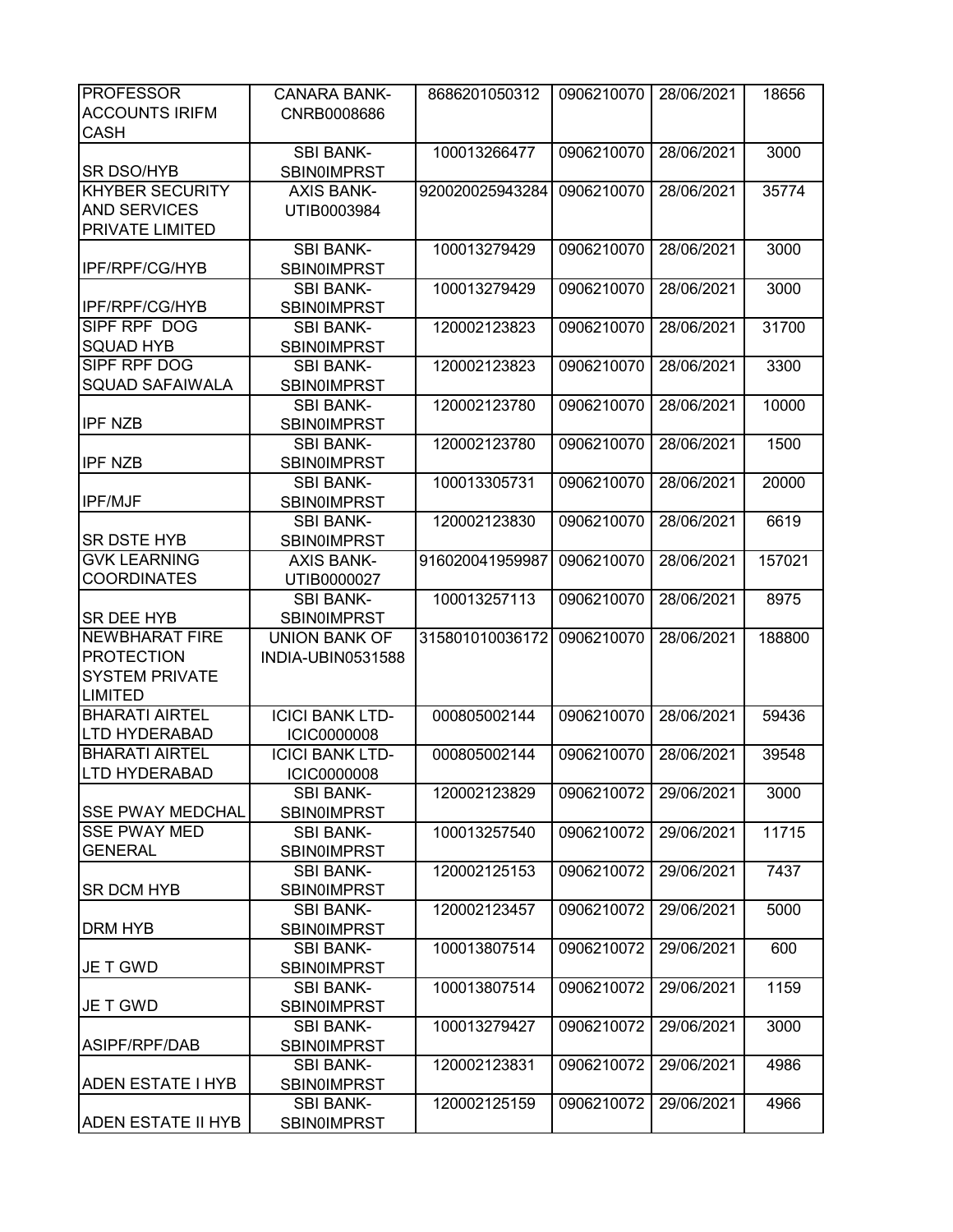| S S COOLING              | <b>IDBI BANK LTD-</b> | 059410200000963 | 0906210072 | 29/06/2021 | 12750   |
|--------------------------|-----------------------|-----------------|------------|------------|---------|
| <b>SYSTEMS</b>           | IBKL0000594           | 8               |            |            |         |
|                          | <b>SBI BANK-</b>      | 100013861859    | 0906210075 | 01/07/2021 | 2750    |
| <b>RBA HYB</b>           | <b>SBIN0IMPRST</b>    |                 |            |            |         |
|                          | <b>SBI BANK-</b>      | 120002123817    | 0906210075 | 01/07/2021 | 5000    |
| <b>SSE AC HYB SC</b>     | <b>SBIN0IMPRST</b>    |                 |            |            |         |
| <b>AE SDN MSEDCL</b>     | SBI-SBIN0005938       | 11680252134     | 0906210075 | 01/07/2021 | 3790    |
| <b>UMRI</b>              |                       |                 |            |            |         |
| <b>MSEDCL UMRI</b>       | SBI-SBIN0005938       | 11680252134     | 0906210075 | 01/07/2021 | 530     |
|                          | <b>BANK OF</b>        | 20259300283     | 0906210075 | 01/07/2021 | 870     |
| <b>MSEDCL SUB-DN-</b>    | <b>MAHARASHTRA-</b>   |                 |            |            |         |
| <b>DHARMABAD</b>         | MAHB0000419           |                 |            |            |         |
|                          | <b>BANK OF</b>        | 20259300283     | 0906210075 | 01/07/2021 | 10680   |
| <b>MSEDCL SUB-DN-</b>    | MAHARASHTRA-          |                 |            |            |         |
| <b>DHARMABAD</b>         | MAHB0000419           |                 |            |            |         |
|                          | <b>BANK OF</b>        | 20259300283     | 0906210075 | 01/07/2021 | 1000    |
| MSEDCL SUB-DN-           | MAHARASHTRA-          |                 |            |            |         |
| <b>DHARMABAD</b>         | MAHB0000419           |                 |            |            |         |
|                          | <b>BANK OF</b>        | 20259300283     | 0906210075 | 01/07/2021 | 57220   |
| <b>MSEDCL SUB-DN-</b>    | MAHARASHTRA-          |                 |            |            |         |
| <b>DHARMABAD</b>         | MAHB0000419           |                 |            |            |         |
|                          | <b>BANK OF</b>        | 20259300283     | 0906210075 | 01/07/2021 | 1130    |
| <b>MSEDCL SUB-DN-</b>    | MAHARASHTRA-          |                 |            |            |         |
| <b>DHARMABAD</b>         | MAHB0000419           |                 |            |            |         |
| <b>AE MSEDCL UMRI</b>    | SBI-SBIN0005938       | 11680252134     | 0906210075 | 01/07/2021 | 430     |
|                          | <b>BANK OF</b>        | 20259300283     | 0906210075 | 01/07/2021 | 23450   |
| <b>MSEDCL SUB-DN-</b>    | MAHARASHTRA-          |                 |            |            |         |
| <b>DHARMABAD</b>         | MAHB0000419           |                 |            |            |         |
|                          | <b>BANK OF</b>        | 20259300283     | 0906210075 | 01/07/2021 | 150     |
| MSEDCL SUB-DN-           | MAHARASHTRA-          |                 |            |            |         |
| <b>DHARMABAD</b>         | MAHB0000419           |                 |            |            |         |
|                          | <b>BANK OF</b>        | 20259300283     | 0906210075 | 01/07/2021 | 470     |
| <b>MSEDCL SUB-DN-</b>    | <b>MAHARASHTRA-</b>   |                 |            |            |         |
| <b>DHARMABAD</b>         | MAHB0000419           |                 |            |            |         |
| <b>PROFESSOR</b>         | <b>CANARA BANK-</b>   | 8686201050312   | 0906210075 | 01/07/2021 | 70510   |
| <b>ACCOUNTS IRIFM</b>    | CNRB0008686           |                 |            |            |         |
| <b>CASH</b>              |                       |                 |            |            |         |
|                          | <b>BANK OF INDIA-</b> | 861410100009267 | 0906210075 | 01/07/2021 | 29280   |
| K.SURYANARAYANA          | BKID0008614           |                 |            |            |         |
|                          | <b>SBI BANK-</b>      | 100012821030    | 0906210075 | 01/07/2021 | 7363    |
| <b>SR DOM HYB</b>        | <b>SBIN0IMPRST</b>    |                 |            |            |         |
| <b>TSSPDCL</b>           | <b>STATE BANK OF</b>  | 52117478945     | 0906210075 | 01/07/2021 | 1012493 |
| <b>HYDERABAD</b>         | INDIA-SBIN0020066     |                 |            |            |         |
| <b>SRI GARNEPALLI</b>    | <b>UNION BANK OF</b>  | 142511100003350 | 0906210075 | 01/07/2021 | 37331   |
| <b>SWAMY</b>             | INDIA-UBIN0814253     |                 |            |            |         |
| <b>VENKSTER TECH</b>     | <b>HDFC BANK LTD-</b> | 10222560000307  | 0906210078 | 02/07/2021 | 9650    |
| <b>SERVICES PVT</b>      | HDFC0001022           |                 |            |            |         |
| <b>LIMITED</b>           |                       |                 |            |            |         |
| <b>VENKSTER TECH</b>     | <b>HDFC BANK LTD-</b> | 10222560000307  | 0906210078 | 02/07/2021 | 3750    |
| <b>SERVICES PVT</b>      | HDFC0001022           |                 |            |            |         |
| <b>LIMITED</b>           |                       |                 |            |            |         |
|                          | <b>CANARA BANK-</b>   | 0845201002023   | 0906210078 | 02/07/2021 | 13806   |
| <b>VARDHINI INFOTECH</b> | CNRB0000845           |                 |            |            |         |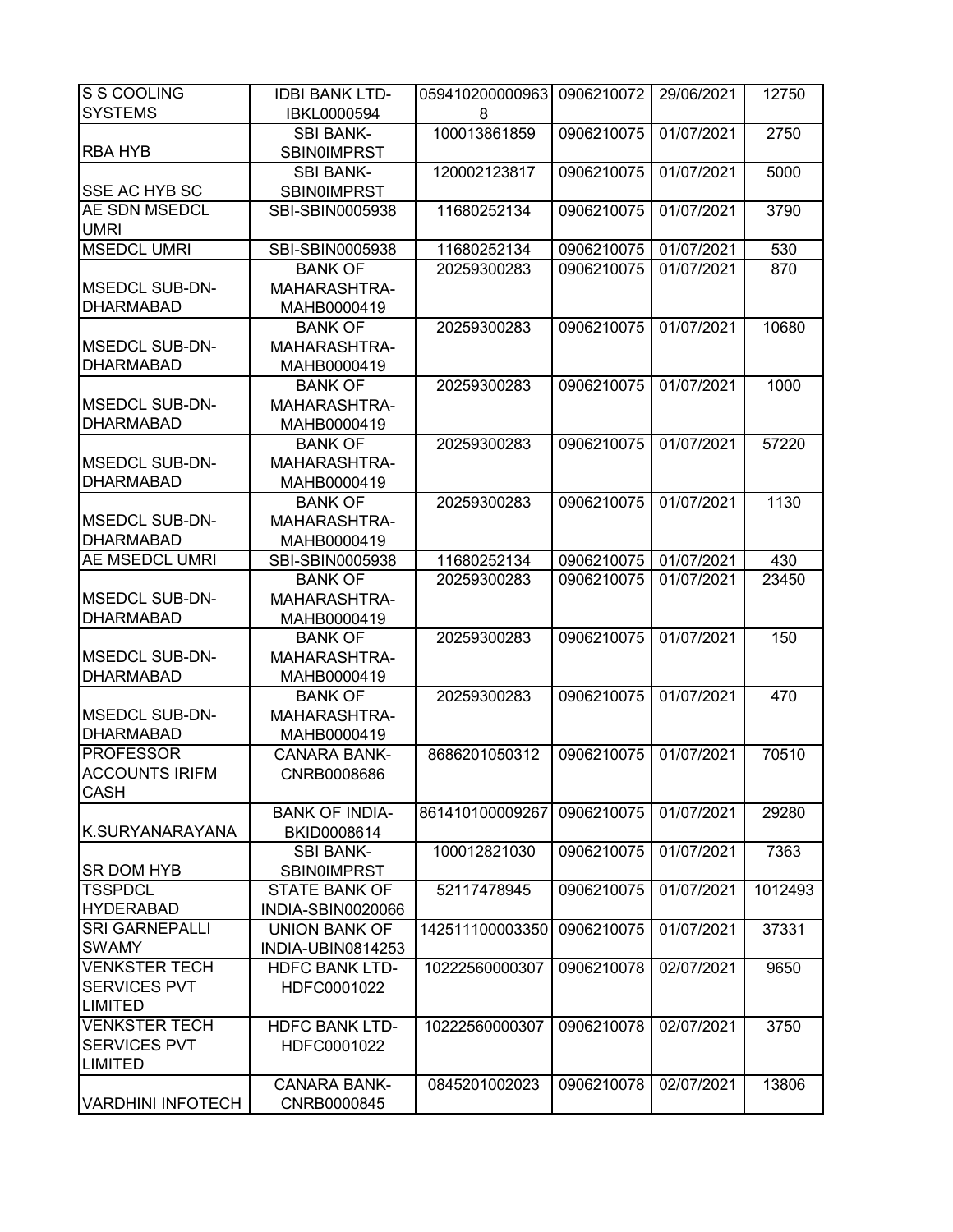| <b>VARDHINI INFOTECH</b>                                        | <b>CANARA BANK-</b><br>CNRB0000845         | 0845201002023                | 0906210078               | 02/07/2021               | 14750            |
|-----------------------------------------------------------------|--------------------------------------------|------------------------------|--------------------------|--------------------------|------------------|
| <b>VARDHINI INFOTECH</b>                                        | <b>CANARA BANK-</b><br>CNRB0000845         | 0845201002023                | 0906210078               | 02/07/2021               | 12508            |
| JE/LIFTS/RN                                                     | <b>SBI BANK-</b><br><b>SBIN0IMPRST</b>     | 100013293851                 | 0906210078               | 02/07/2021               | 4818             |
| <b>SR DSO/HYB</b>                                               | <b>SBI BANK-</b><br><b>SBINOIMPRST</b>     | 100013266477                 | 0906210078               | 02/07/2021               | 3326             |
| <b>IPF/RPF/CG/HYB</b>                                           | <b>SBI BANK-</b><br><b>SBIN0IMPRST</b>     | 100013279429                 | 0906210078               | 02/07/2021               | 10000            |
| <b>IPF KCG</b>                                                  | <b>SBI BANK-</b><br><b>SBIN0IMPRST</b>     | 120002123860                 | 0906210078               | 02/07/2021               | 10000            |
| SIPF/FM/OP                                                      | <b>SBI BANK-</b><br><b>SBIN0IMPRST</b>     | 100013852409                 | 0906210078               | 02/07/2021               | 1500             |
| <b>UNIQUE</b><br><b>COMMUNICATIONS</b>                          | <b>UNION BANK OF</b><br>INDIA-UBIN0824089  | 240811100001440              | 0906210078               | 02/07/2021               | 83260            |
| <b>TSSPDCL HT</b><br><b>HBG1786</b>                             | SBI-SBIN0004266                            | SPDCLPHBG1786                | 0906210078               | 02/07/2021               | 916832           |
| <b>TSSPDCL HT HBG664</b>                                        | SBI-SBIN0004266                            | SPDCLPHBG664                 | 0906210078               | 02/07/2021               | 340546           |
| <b>TSSPDCL HT HDC</b><br>1082                                   | SBI-SBIN0004266                            | SPDCLPHDC1082                | 0906210078               | 02/07/2021               | 160975           |
| <b>TSSPDCL HT HDC</b><br>1034                                   | SBI-SBIN0004266                            | SPDCLPHDC1034                | 0906210078               | 02/07/2021               | 186325           |
| <b>TSSPDCL HT HDC</b><br>204                                    | SBI-SBIN0004266                            | SPDCLPHDC204                 | 0906210078               | 02/07/2021               | 376577           |
| <b>TSSPDCL HT HDC</b><br>925                                    | SBI-SBIN0004266                            | SPDCLPHDC925                 | 0906210078               | 02/07/2021               | 34476            |
| <b>TSSPDCL HT MBN</b><br>574                                    | SBI-SBIN0004266                            | SPDCLPMBN574                 | 0906210078               | 02/07/2021               | 254408           |
| <b>TSSPDCL, HT HDC-</b><br>1161                                 | SBI-SBIN0004266                            | SPDCLPHDC1161                | 0906210078               | 02/07/2021               | 177726           |
| <b>TSSPDCL HT GDL934</b>                                        | SBI-SBIN0004266<br>SBI-SBIN0004266         | SPDCLPGDL934<br>SPDCLPSEC487 | 0906210078<br>0906210078 | 02/07/2021<br>02/07/2021 | 71542<br>9024903 |
| <b>TSSPDCL HT SEC487</b>                                        |                                            |                              |                          |                          |                  |
| <b>TSSPDCL HT SC 514</b>                                        | SBI-SBIN0004266                            | SPDCLPSEC514                 | 0906210078               | 02/07/2021               | 205015           |
| <b>TSSPDCL HT SC 506</b>                                        | SBI-SBIN0004266                            | SPDCLPSEC506                 | 0906210078               | 02/07/2021               | 5736747          |
| <b>SAOHTTSNPDCL</b>                                             | <b>STATE BANK OF</b><br>INDIA-SBIN0020150  | 62488420712                  | 0906210078               | 02/07/2021               | 555402           |
| <b>SR DSTE HYB</b>                                              | <b>SBI BANK-</b><br><b>SBIN0IMPRST</b>     | 120002123830                 | 0906210080               | 06/07/2021               | 7450             |
| <b>SLS SURGICAL AND</b><br>PHARMA AGENCIES-<br><b>HYDERABAD</b> | PUNJAB NATIONAL<br><b>BANK-PUNB0105810</b> | 10584011000053               | 0906210079               | 05/07/2021               | 3150             |
| <b>PHOENIX AGENCIES-</b><br><b>SECUNDERABAD</b>                 | <b>HDFC BANK LTD-</b><br>HDFC0000042       | 00422000027925               | 0906210081               | 07/07/2021               | 6592             |
| <b>SRI GARNEPALLI</b><br><b>SWAMY</b>                           | <b>UNION BANK OF</b><br>INDIA-UBIN0814253  | 142511100003350              | 0906210080               | 06/07/2021               | 72735            |
| <b>SS SHNR</b>                                                  | <b>SBI BANK-</b><br><b>SBIN0IMPRST</b>     | 100001281054                 | 0906210080               | 06/07/2021               | 12490            |
| <b>SS DTP</b>                                                   | <b>SBI BANK-</b><br><b>SBIN0IMPRST</b>     | 120002180995                 | 0906210080               | 06/07/2021               | 6000             |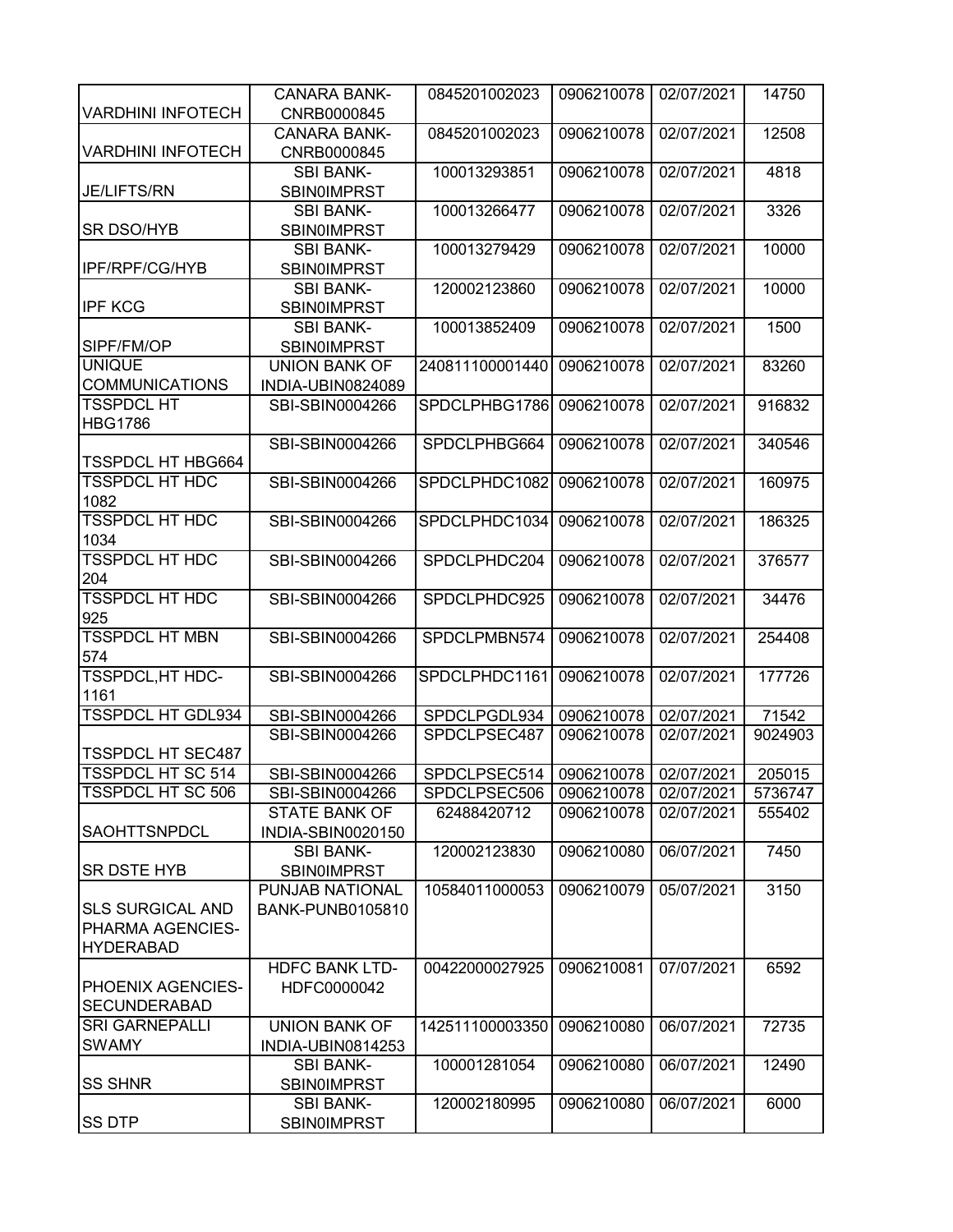| <b>SS CAVELRY</b>    | <b>SBI BANK-</b>                       | 120002124055 | 0906210080 | 06/07/2021 | 15000 |
|----------------------|----------------------------------------|--------------|------------|------------|-------|
| <b>BARRACKS</b>      | SBIN0IMPRST                            |              |            |            |       |
| <b>SS JCL</b>        | <b>SBI BANK-</b><br><b>SBIN0IMPRST</b> | 120002124139 | 0906210080 | 06/07/2021 | 12910 |
| <b>SS UMDANAGAR</b>  | <b>SBI BANK-</b><br><b>SBIN0IMPRST</b> | 120002182195 | 0906210080 | 06/07/2021 | 24120 |
| <b>SS DHP</b>        | <b>SBI BANK-</b>                       | 100013839757 | 0906210080 | 06/07/2021 | 6000  |
|                      | <b>SBINOIMPRST</b><br><b>SBI BANK-</b> | 120002124146 | 0906210080 | 06/07/2021 | 17520 |
| <b>SS MJF</b>        | <b>SBIN0IMPRST</b>                     |              |            |            |       |
|                      | <b>SBI BANK-</b>                       | 120002123869 | 0906210080 | 06/07/2021 | 24815 |
| <b>SS BMO</b>        | <b>SBIN0IMPRST</b>                     |              |            |            |       |
|                      | <b>SBI BANK-</b>                       | 120002123453 | 0906210080 | 06/07/2021 | 6000  |
| <b>SS MASAIPET</b>   | <b>SBIN0IMPRST</b>                     |              |            |            |       |
|                      | <b>SBI BANK-</b>                       | 100013839759 | 0906210080 | 06/07/2021 | 5850  |
| <b>SS MIRZAPALLY</b> | <b>SBIN0IMPRST</b>                     |              |            |            |       |
|                      | <b>SBI BANK-</b>                       | 120002124097 | 0906210080 | 06/07/2021 | 14980 |
| <b>SS BDVL</b>       | <b>SBIN0IMPRST</b>                     |              |            |            |       |
|                      | <b>SBI BANK-</b>                       | 120006912524 | 0906210080 | 06/07/2021 | 6000  |
| SS GLY               | <b>SBIN0IMPRST</b>                     |              |            |            |       |
|                      | <b>SBI BANK-</b>                       | 120002124019 | 0906210080 | 06/07/2021 | 6000  |
| <b>SS BABR</b>       | <b>SBIN0IMPRST</b>                     |              |            |            |       |
|                      | <b>SBI BANK-</b>                       | 120002123739 | 0906210080 | 06/07/2021 | 6000  |
| <b>SS UPPALVAI</b>   | <b>SBIN0IMPRST</b>                     |              |            |            |       |
|                      | <b>SBI BANK-</b>                       | 120002124138 | 0906210080 | 06/07/2021 | 6000  |
| SS IDL               | <b>SBIN0IMPRST</b>                     |              |            |            |       |
|                      | <b>SBI BANK-</b>                       | 120002123499 | 0906210080 | 06/07/2021 | 6000  |
| <b>SS SIRNAPALLI</b> |                                        |              |            |            |       |
|                      | <b>SBIN0IMPRST</b>                     | 120002124098 | 0906210080 | 06/07/2021 | 12200 |
| <b>SS DAB</b>        | <b>SBI BANK-</b>                       |              |            |            |       |
| <b>STATION</b>       | <b>SBIN0IMPRST</b>                     |              |            |            | 21676 |
| <b>DIRECTOR/KCG</b>  | <b>SBI BANK-</b>                       | 100013273605 | 0906210080 | 06/07/2021 |       |
|                      | <b>SBINOIMPRST</b><br><b>SBI BANK-</b> | 100013230223 | 0906210080 | 06/07/2021 | 10800 |
| <b>SS KCG</b>        |                                        |              |            |            |       |
|                      | <b>SBINOIMPRST</b><br><b>SBI BANK-</b> | 120002124146 | 0906210080 | 06/07/2021 | 17520 |
| <b>SS MJF</b>        | SBIN0IMPRST                            |              |            |            |       |
|                      | <b>SBI BANK-</b>                       | 120002125569 |            | 06/07/2021 | 6000  |
| <b>SS WADIARAM</b>   | <b>SBIN0IMPRST</b>                     |              | 0906210080 |            |       |
| <b>SIVA SAI</b>      | <b>STATE BANK OF</b>                   | 38991981684  | 0906210085 | 12/07/2021 | 63064 |
| <b>ENTERPRISES</b>   | INDIA-SBIN0006645                      |              |            |            |       |
| <b>SIVA SAI</b>      | <b>STATE BANK OF</b>                   | 38991981684  | 0906210085 | 12/07/2021 | 63064 |
| <b>ENTERPRISES</b>   | INDIA-SBIN0006645                      |              |            |            |       |
| <b>SSE TELE GM</b>   | <b>SBI BANK-</b>                       | 100013266479 | 0906210081 | 07/07/2021 | 4786  |
| <b>COMPOUND</b>      | <b>SBIN0IMPRST</b>                     |              |            |            |       |
|                      | <b>SBI BANK-</b>                       | 120007708315 | 0906210081 | 07/07/2021 | 63947 |
| <b>SSE C W KCG</b>   | <b>SBIN0IMPRST</b>                     |              |            |            |       |
|                      | <b>SBI BANK-</b>                       | 100013816730 | 0906210081 | 07/07/2021 | 4730  |
| <b>SSE PWAY KCG</b>  | <b>SBINOIMPRST</b>                     |              |            |            |       |
|                      |                                        | 100013257537 | 0906210081 | 07/07/2021 | 4800  |
| <b>SSE PWAY NZB</b>  | <b>SBI BANK-</b><br><b>SBIN0IMPRST</b> |              |            |            |       |
|                      |                                        |              |            |            |       |
|                      | <b>SBI BANK-</b>                       | 120002123775 | 0906210081 | 07/07/2021 | 9633  |
| SE W GOC SC          | <b>SBIN0IMPRST</b>                     |              |            |            |       |
|                      | <b>SBI BANK-</b>                       | 120002123778 | 0906210081 | 07/07/2021 | 9957  |
| <b>SSE W KCG</b>     | <b>SBIN0IMPRST</b>                     |              |            |            |       |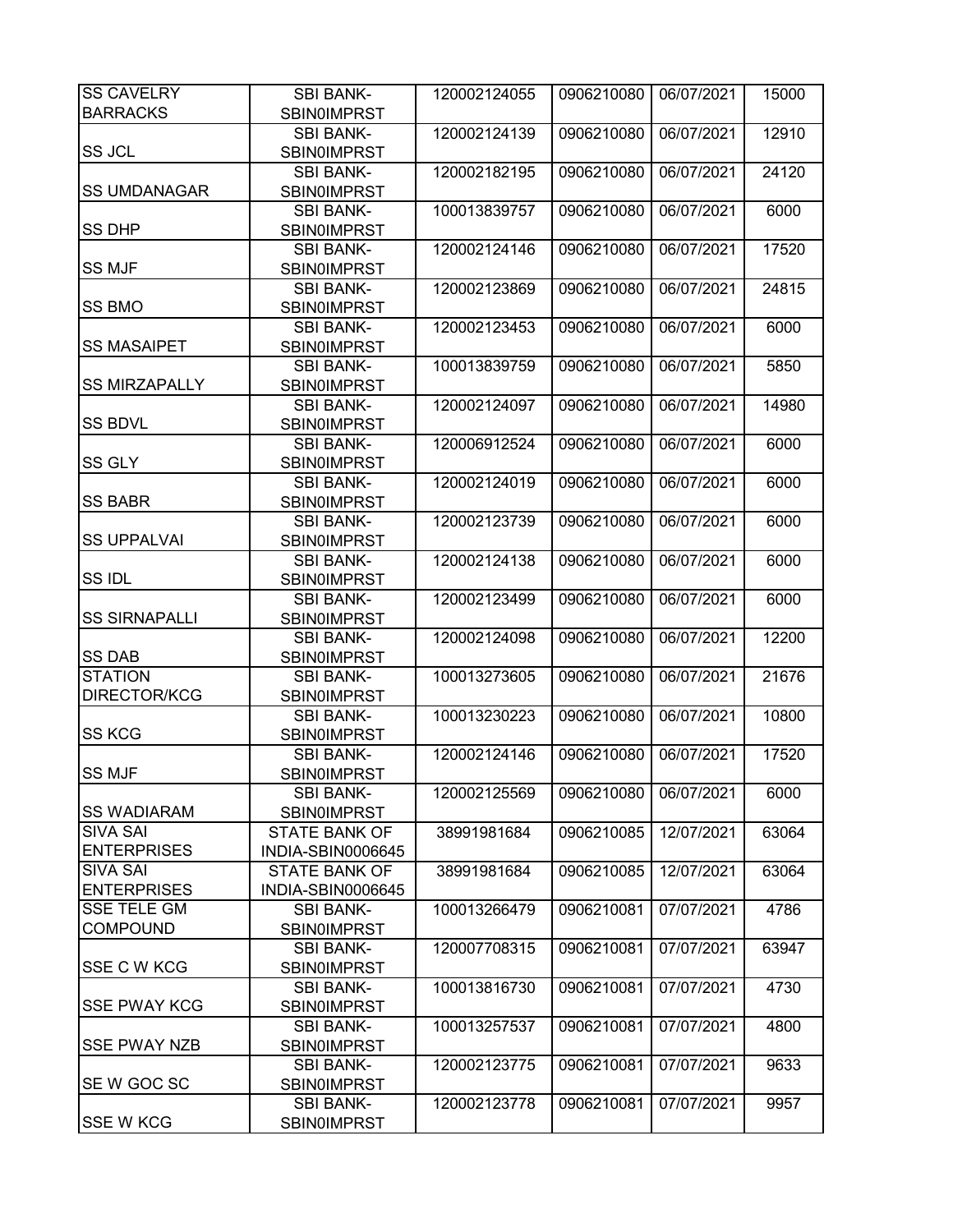| <b>LIPI DATA SYSTEMS</b>                    | <b>AXIS BANK-</b>          | 097010200004220 | 0906210081 | 07/07/2021 | 12720  |
|---------------------------------------------|----------------------------|-----------------|------------|------------|--------|
| <b>LTD</b>                                  | UTIB0000097                |                 |            |            |        |
|                                             | <b>SBI BANK-</b>           | 120002123864    | 0906210081 | 07/07/2021 | 5000   |
| <b>SSE TELE RAILNET</b>                     | <b>SBIN0IMPRST</b>         |                 |            |            |        |
| <b>SR. DEE CARSHED</b>                      | <b>SBI BANK-</b>           | 120002125161    | 0906210081 | 07/07/2021 | 11864  |
| <b>MLY</b>                                  | <b>SBIN0IMPRST</b>         |                 |            |            |        |
|                                             | <b>SBI BANK-</b>           | 100013279429    | 0906210081 | 07/07/2021 | 3000   |
| <b>IPF/RPF/CG/HYB</b>                       | <b>SBIN0IMPRST</b>         |                 |            |            |        |
|                                             | <b>SBI BANK-</b>           | 100013279429    | 0906210081 | 07/07/2021 | 3000   |
| IPF/RPF/CG/HYB                              | <b>SBIN0IMPRST</b>         |                 |            |            |        |
| <b>SSE TELE RN</b>                          | <b>SBI BANK-</b>           | 120002123863    | 0906210081 | 07/07/2021 | 5000   |
| <b>EXCHANGE</b>                             | <b>SBIN0IMPRST</b>         |                 |            |            |        |
|                                             | <b>SBI BANK-</b>           | 120002123785    | 0906210081 | 07/07/2021 | 4855   |
| <b>JE TELE NZB</b>                          | <b>SBIN0IMPRST</b>         |                 |            |            |        |
| <b>SSE TELE RN</b>                          | <b>SBI BANK-</b>           | 120002123863    | 0906210081 | 07/07/2021 | 5000   |
| <b>EXCHANGE</b>                             | <b>SBIN0IMPRST</b>         |                 |            |            |        |
|                                             | <b>SBI BANK-</b>           | 100012900683    | 0906210081 | 07/07/2021 | 3658   |
| <b>SSE M MEDCHAL</b><br><b>PULLA MUKESH</b> | <b>SBIN0IMPRST</b>         |                 |            |            |        |
|                                             | SBI-SBIN0002714            | 20226596176     | 0906210081 | 07/07/2021 | 141361 |
| <b>KUMAR</b>                                | <b>UNION BANK OF</b>       |                 |            |            |        |
| <b>AO CASH BSNL</b>                         | INDIA-UBIN0805335          | 053311100003226 | 0906210081 | 07/07/2021 | 6003   |
| <b>DIVISIONAL</b>                           | SELF CHEQUE-               | 000             | 186145     | 07/07/2021 | 4720   |
| <b>CASHIER PAY HYD</b>                      |                            |                 |            |            |        |
|                                             | <b>SBI BANK-</b>           | 100013266474    | 0906210082 | 08/07/2021 | 5000   |
| <b>SR DFM HYB</b>                           | <b>SBIN0IMPRST</b>         |                 |            |            |        |
|                                             | <b>UNION BANK OF</b>       | 053311100003226 | 0906210082 | 08/07/2021 | 12480  |
| <b>AO CASH BSNL</b>                         | INDIA-UBIN0805335          |                 |            |            |        |
| <b>PROFESSOR</b>                            | <b>CANARA BANK-</b>        | 8686201050312   | 0906210082 | 08/07/2021 | 17500  |
| <b>ACCOUNTS IRIFM</b>                       | CNRB0008686                |                 |            |            |        |
| <b>CASH</b>                                 |                            |                 |            |            |        |
|                                             | <b>SBI BANK-</b>           | 100013266474    | 0906210082 | 08/07/2021 | 4977   |
| <b>SR DFM HYB</b>                           | <b>SBIN0IMPRST</b>         |                 |            |            |        |
| <b>RUPEE</b>                                | <b>ICICI BANK LIMITED-</b> | 386805500144    | 0906210082 | 08/07/2021 | 900    |
| <b>TECHNOLOGIES-</b>                        | <b>ICIC0003868</b>         |                 |            |            |        |
| <b>RANGA REDDY</b>                          |                            |                 |            |            |        |
| <b>SHIVA SAI</b>                            | SBI-SBIN0012916            | 36540067587     | 0906210082 | 08/07/2021 | 2950   |
| <b>ENTERPRISES-</b>                         |                            |                 |            |            |        |
| <b>SECUNDERABAD</b>                         |                            |                 |            |            |        |
| <b>SHIVA SAI</b>                            | SBI-SBIN0012916            | 36540067587     | 0906210082 | 08/07/2021 | 17934  |
| <b>ENTERPRISES-</b>                         |                            |                 |            |            |        |
| <b>SECUNDERABAD</b>                         |                            |                 |            |            |        |
| <b>MODSONIC</b>                             | <b>BANK OF BARODA-</b>     | 22190400008158  | 0906210082 | 08/07/2021 | 12850  |
| <b>INSTRUMENTS</b>                          | <b>BARB0INDODA</b>         |                 |            |            |        |
| <b>MANUFACTURING</b>                        |                            |                 |            |            |        |
| <b>COMPANY PRIVATE</b>                      |                            |                 |            |            |        |
| LIMITED-A                                   |                            |                 |            |            |        |
| <b>CHHATISGARH</b>                          | <b>STATE BANK OF</b>       | 10788105048     | 0906210082 | 08/07/2021 | 55076  |
| <b>IMPEX PVT LTD-</b>                       | INDIA-SBIN0001218          |                 |            |            |        |
| <b>KOLKATA</b>                              |                            |                 |            |            |        |
| <b>AIROSPARES AND</b>                       | <b>HDFC BANK LTD-</b>      | 50200000889711  | 0906210082 | 08/07/2021 | 27863  |
| <b>EQUIPMENTS-</b>                          | HDFC0000042                |                 |            |            |        |
| <b>SECUNDERABAD</b>                         |                            |                 |            |            |        |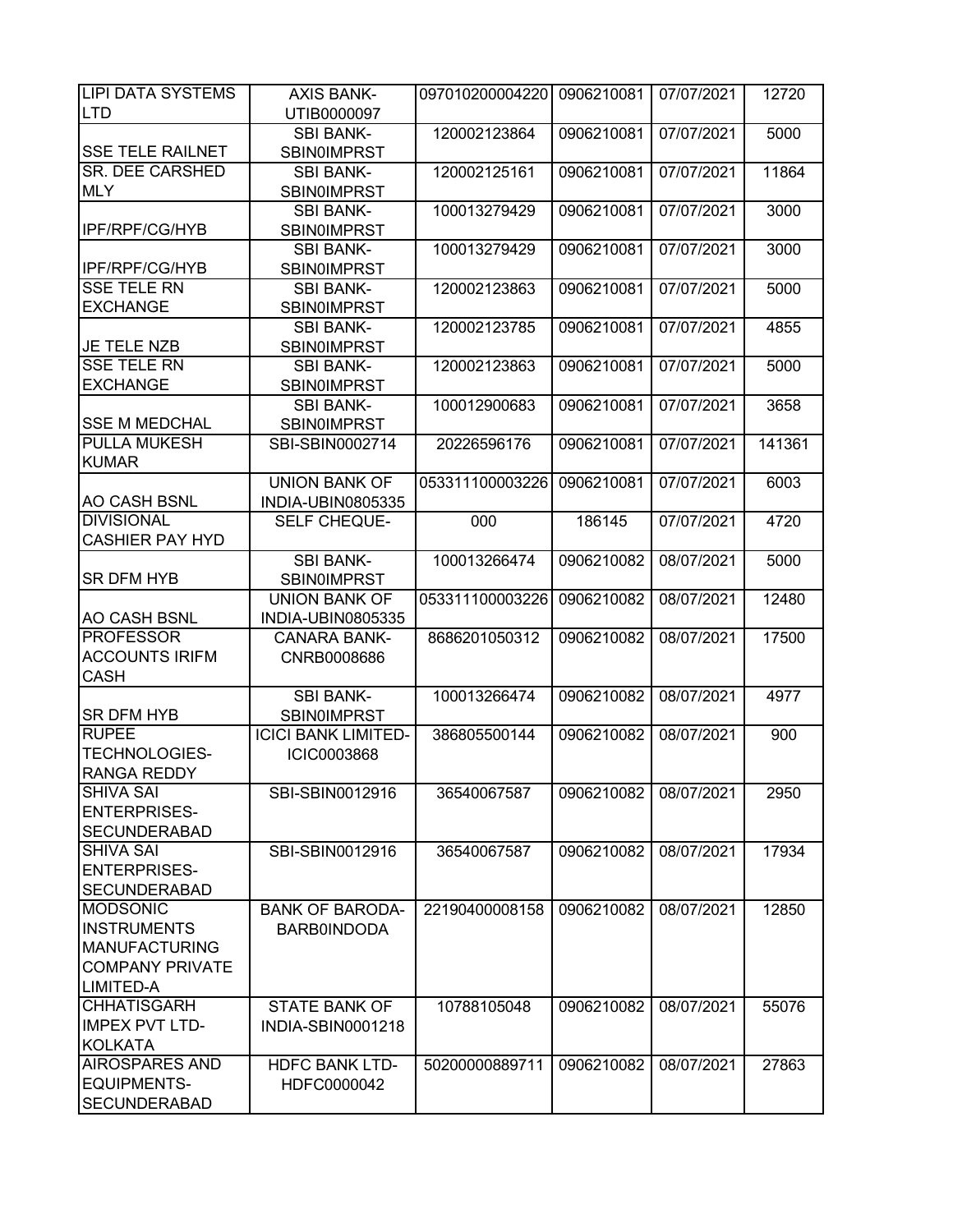| AAO.SUB-               | <b>STATE BANK OF</b> | 37621816725    | 0906210082 | 08/07/2021 | 38554  |
|------------------------|----------------------|----------------|------------|------------|--------|
| ERO/TSNPDCL.NAVIP      | INDIA-SBIN0021367    |                |            |            |        |
| ET                     |                      |                |            |            |        |
| AAO ERO                | <b>STATE BANK OF</b> | 37621859555    | 0906210082 | 08/07/2021 | 110019 |
| <b>KAMAREDDY RURAL</b> |                      |                |            |            |        |
| <b>AAO ERO TSNPDCL</b> | INDIA-SBIN0020111    |                |            |            |        |
|                        | <b>STATE BANK OF</b> | 52078165570    | 0906210082 | 08/07/2021 | 48284  |
| <b>BHODHAN</b>         | INDIA-SBIN0020109    |                |            |            |        |
| <b>AAO ERO TSNPDCL</b> | <b>CANARA BANK-</b>  | 35143020000043 | 0906210082 | 08/07/2021 | 65815  |
| <b>DOMAKONDA</b>       | CNRB0013514          |                |            |            |        |
| <b>AAO ERO TSNPDCL</b> | <b>STATE BANK OF</b> | 52122114049    | 0906210082 | 08/07/2021 | 173567 |
| <b>KAMAREDDY</b>       | INDIA-SBIN0020111    |                |            |            |        |
| <b>AAO ERO TSNPDCL</b> | <b>STATE BANK OF</b> | 62186762919    | 0906210082 | 08/07/2021 | 134498 |
| RURAL NIZAMABAD        | INDIA-SBIN0020108    |                |            |            |        |
| <b>AAO ERO TSNPDCL</b> | <b>STATE BANK OF</b> | 62186762964    | 0906210082 | 08/07/2021 | 15546  |
| <b>TOWN NIZAMABAD</b>  | INDIA-SBIN0020108    |                |            |            |        |
| <b>AAO ERO TSNPDCL</b> | <b>STATE BANK OF</b> | 37619664399    | 0906210082 | 08/07/2021 | 53295  |
| TOWN II NIZAMABAD      | INDIA-SBIN0020108    |                |            |            |        |
|                        | <b>SBI BANK-</b>     | 120002124144   | 0906210082 | 08/07/2021 | 5850   |
| SS KQQ                 | <b>SBIN0IMPRST</b>   |                |            |            |        |
|                        | <b>SBI BANK-</b>     | 100012693904   | 0906210082 | 08/07/2021 | 12500  |
| <b>SS WPR</b>          | <b>SBIN0IMPRST</b>   |                |            |            |        |
|                        | <b>SBI BANK-</b>     | 120002123500   | 0906210082 | 08/07/2021 | 11990  |
| <b>SS SRIRAM NAGAR</b> | <b>SBIN0IMPRST</b>   |                |            |            |        |
|                        | <b>SBI BANK-</b>     | 120002123454   | 0906210082 | 08/07/2021 | 15000  |
| <b>SS MED</b>          | <b>SBIN0IMPRST</b>   |                |            |            |        |
|                        |                      |                |            |            |        |
|                        | <b>SBI BANK-</b>     | 120002125562   | 0906210082 | 08/07/2021 | 6000   |
| <b>SS MQN</b>          | <b>SBIN0IMPRST</b>   |                |            |            |        |
|                        | <b>SBI BANK-</b>     | 120002123868   | 0906210082 | 08/07/2021 | 5850   |
| <b>SS BOGOLU</b>       | SBIN0IMPRST          |                |            |            |        |
|                        | <b>SBI BANK-</b>     | 120002124136   | 0906210082 | 08/07/2021 | 15000  |
| <b>SS GWD</b>          | <b>SBIN0IMPRST</b>   |                |            |            |        |
|                        | <b>SBI BANK-</b>     | 120002123462   | 0906210082 | 08/07/2021 | 7504   |
| <b>SS SC HYB</b>       | <b>SBIN0IMPRST</b>   |                |            |            |        |
|                        | <b>SBI BANK-</b>     | 120002123740   | 0906210082 | 08/07/2021 | 5850   |
| <b>SS UKD</b>          | <b>SBIN0IMPRST</b>   |                |            |            |        |
|                        | SBI BANK-            | 120002123741   | 0906210082 | 08/07/2021 | 6000   |
| <b>SS VELDURTHI</b>    | <b>SBIN0IMPRST</b>   |                |            |            |        |
|                        | <b>SBI BANK-</b>     | 100013293850   | 0906210082 | 08/07/2021 | 5970   |
| <b>SS ALAMPUR ROAD</b> | <b>SBIN0IMPRST</b>   |                |            |            |        |
|                        | <b>SBI BANK-</b>     | 120002123452   | 0906210082 | 08/07/2021 | 5850   |
| <b>SS MANOPAD</b>      | SBIN0IMPRST          |                |            |            |        |
|                        | <b>SBI BANK-</b>     | 120002123461   | 0906210082 | 08/07/2021 | 5850   |
| SS POODOOR             | <b>SBIN0IMPRST</b>   |                |            |            |        |
|                        | <b>SBI BANK-</b>     | 120002124098   | 0906210082 | 08/07/2021 | 12446  |
| <b>SS DAB</b>          | <b>SBIN0IMPRST</b>   |                |            |            |        |
|                        | <b>SBI BANK-</b>     | 100013082913   | 0906210082 | 08/07/2021 | 12000  |
| <b>SS MOB</b>          | <b>SBIN0IMPRST</b>   |                |            |            |        |
|                        |                      |                |            |            |        |
|                        | <b>SBI BANK-</b>     | 120007791817   | 0906210082 | 08/07/2021 | 6000   |
| <b>SS SVN</b>          | <b>SBIN0IMPRST</b>   |                |            |            |        |
|                        | <b>SBI BANK-</b>     | 120002124054   | 0906210082 | 08/07/2021 | 5850   |
| <b>SS BDHN</b>         | <b>SBIN0IMPRST</b>   |                |            |            |        |
|                        | <b>SBI BANK-</b>     | 120002123867   | 0906210082 | 08/07/2021 | 5850   |
| <b>SS BHIKNUR</b>      | <b>SBIN0IMPRST</b>   |                |            |            |        |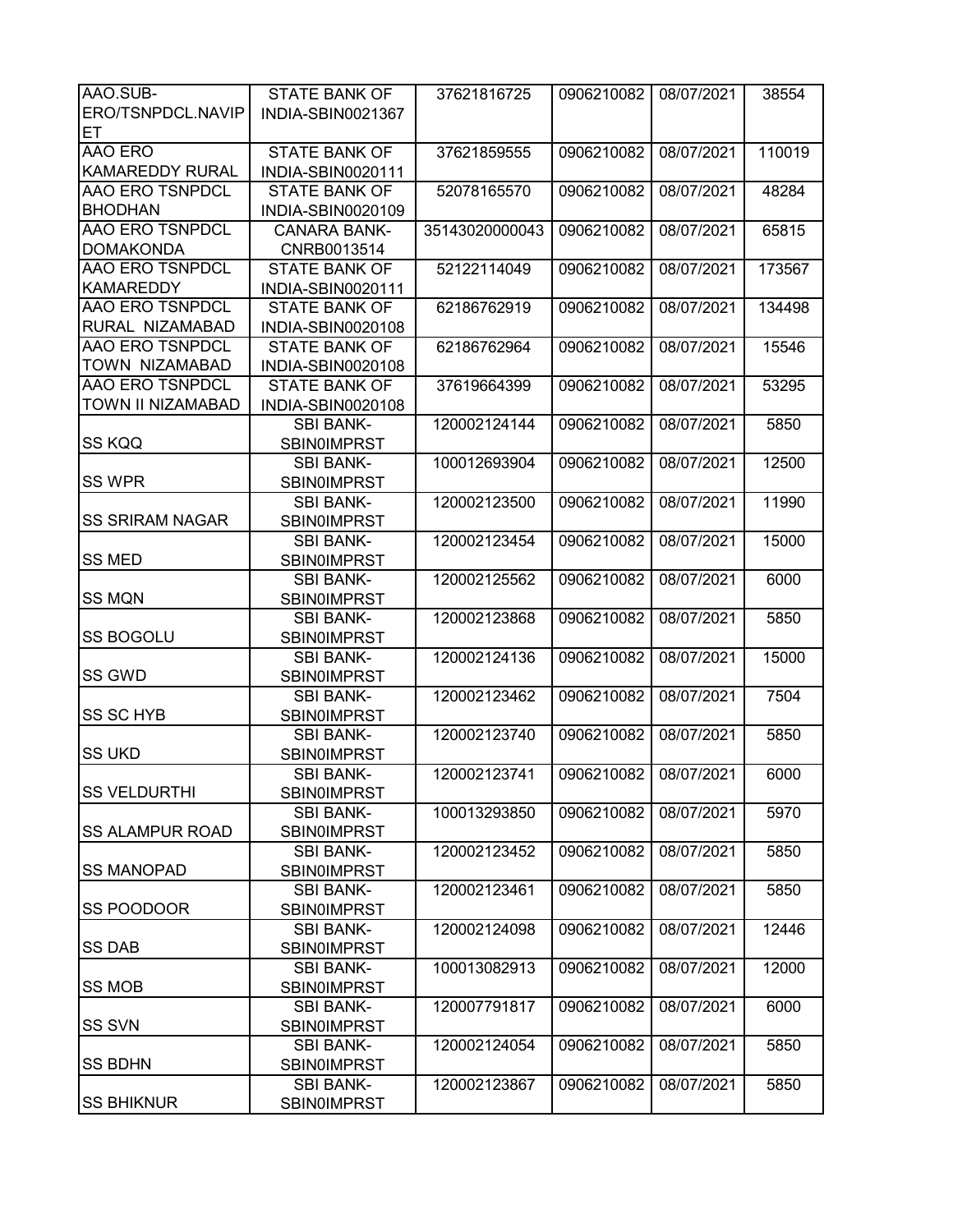| SM/GUNDLAPOCHAM         | <b>SBI BANK-</b>       | 120002124137    | 0906210082 | 08/07/2021 | 6000     |
|-------------------------|------------------------|-----------------|------------|------------|----------|
| <b>PALLI</b>            | SBIN0IMPRST            |                 |            |            |          |
|                         | <b>SBI BANK-</b>       | 120002124056    | 0906210082 | 08/07/2021 | 6000     |
| <b>SS DKC</b>           | <b>SBIN0IMPRST</b>     |                 |            |            |          |
|                         | <b>SBI BANK-</b>       | 120002123455    | 0906210082 | 08/07/2021 | 5985     |
|                         |                        |                 |            |            |          |
| <b>MLY GATECABIN</b>    | <b>SBIN0IMPRST</b>     |                 |            |            |          |
|                         | <b>SBI BANK-</b>       | 120002123738    | 0906210082 | 08/07/2021 | 12500    |
| <b>SS UMRI</b>          | <b>SBINOIMPRST</b>     |                 |            |            |          |
|                         | <b>STATE BANK OF</b>   | 62304443776     | 0906210082 | 08/07/2021 | 378068   |
| APSPDCL HT 210 KNL      | INDIA-SBIN0020492      |                 |            |            |          |
| <b>VENKATESWARA</b>     | <b>INDIAN BANK-</b>    | 50466249636     | 0906210082 | 08/07/2021 | 34919    |
| <b>ENTERPRISES</b>      | IDIB000W511            |                 |            |            |          |
| <b>VENKATESWARA</b>     | <b>INDIAN BANK-</b>    | 50466249636     | 0906210082 | 08/07/2021 | 34919    |
| <b>ENTERPRISES</b>      | IDIB000W511            |                 |            |            |          |
|                         | <b>SBI BANK-</b>       | 120002123829    | 0906210082 | 08/07/2021 | 3000     |
| <b>SSE PWAY MEDCHAL</b> | <b>SBIN0IMPRST</b>     |                 |            |            |          |
|                         | <b>SBI BANK-</b>       | 120002125570    | 0906210082 | 08/07/2021 | 4050     |
| <b>SSE PWAY KRNT</b>    | <b>SBIN0IMPRST</b>     |                 |            |            |          |
|                         | <b>SBI BANK-</b>       | 100013285363    | 0906210082 | 08/07/2021 | 11970    |
| <b>SSE PWAY MBNR</b>    | <b>SBINOIMPRST</b>     |                 |            |            |          |
|                         | <b>SBI BANK-</b>       | 120002123971    | 0906210082 | 08/07/2021 | 8386     |
| SSE W CKL SC            | <b>SBIN0IMPRST</b>     |                 |            |            |          |
|                         | <b>SBI BANK-</b>       | 120002124011    | 0906210082 | 08/07/2021 | 8730     |
| <b>SSE EM HT HYB</b>    | <b>SBIN0IMPRST</b>     |                 |            |            |          |
|                         | <b>AXIS BANK-</b>      | 144605053301110 | 0906210084 | 09/07/2021 | 2916150  |
| <b>HMWSSB KCGSTN</b>    | UTIB0CCH274            |                 |            |            |          |
| <b>HMWS &amp; SB</b>    | <b>AXIS BANK-</b>      | 144611064500038 | 0906210084 | 09/07/2021 | 28863369 |
| HYDERABAD,              | UTIB0CCH274            |                 |            |            |          |
|                         | <b>AXIS BANK-</b>      | 144607617371694 | 0906210084 | 09/07/2021 | 3384492  |
| HMWS&SB NLGD            | UTIB0CCH274            |                 |            |            |          |
| <b>KAIZEN</b>           | <b>HDFC BANK LTD-</b>  | 16042000000598  | 0906210085 | 12/07/2021 | 609000   |
| <b>ENTERPRISES-</b>     | HDFC0001604            |                 |            |            |          |
| <b>HYDERABAD</b>        |                        |                 |            |            |          |
|                         | <b>SBI BANK-</b>       |                 | 0906210087 |            | 24612    |
|                         |                        | 100013266473    |            | 14/07/2021 |          |
| <b>PA IRIFM IMPREST</b> | <b>SBIN0IMPRST</b>     |                 |            |            |          |
|                         | SBI BANK-              | 120002125607    | 0906210087 | 14/07/2021 | 10000    |
| <b>IPF MBNR</b>         | <b>SBIN0IMPRST</b>     |                 |            |            |          |
| <b>BHARATI AIRTEL</b>   | <b>ICICI BANK LTD-</b> | 000805002144    | 0906210085 | 12/07/2021 | 103814   |
| <b>LTD HYDERABAD</b>    | <b>ICIC0000008</b>     |                 |            |            |          |
| YAMINI                  | <b>HDFC BANK LTD-</b>  | 50200022804347  | 0906210085 | 12/07/2021 | 18172    |
| <b>ENTERPRISES-</b>     | HDFC0000126            |                 |            |            |          |
| <b>HYDERABAD</b>        |                        |                 |            |            |          |
|                         | <b>SBI BANK-</b>       | 120002125607    | 0906210087 | 14/07/2021 | 1500     |
| <b>IPF MBNR</b>         | <b>SBINOIMPRST</b>     |                 |            |            |          |
|                         | <b>SBI BANK-</b>       | 100013279429    | 0906210087 | 14/07/2021 | 10000    |
| <b>IPF/RPF/CG/HYB</b>   | <b>SBIN0IMPRST</b>     |                 |            |            |          |
|                         | SBI-SBIN0004266        | SPDCLPHBG3150   | 0906210085 | 12/07/2021 | 386576   |
| <b>TSSPDCL</b>          |                        |                 |            |            |          |
|                         | <b>BANK OF BARODA-</b> | 06230100024875  | 0906210085 | 12/07/2021 | 180000   |
| PRADEEP SINGHAL         | <b>BARB0CURZON</b>     |                 |            |            |          |
|                         | <b>SBI BANK-</b>       | 120002123830    | 0906210087 | 14/07/2021 | 5250     |
| <b>SR DSTE HYB</b>      | <b>SBIN0IMPRST</b>     |                 |            |            |          |
|                         | <b>SBI BANK-</b>       | 100013266477    | 0906210087 | 14/07/2021 | 1960     |
| <b>SR DSO/HYB</b>       | <b>SBINOIMPRST</b>     |                 |            |            |          |
|                         |                        |                 |            |            |          |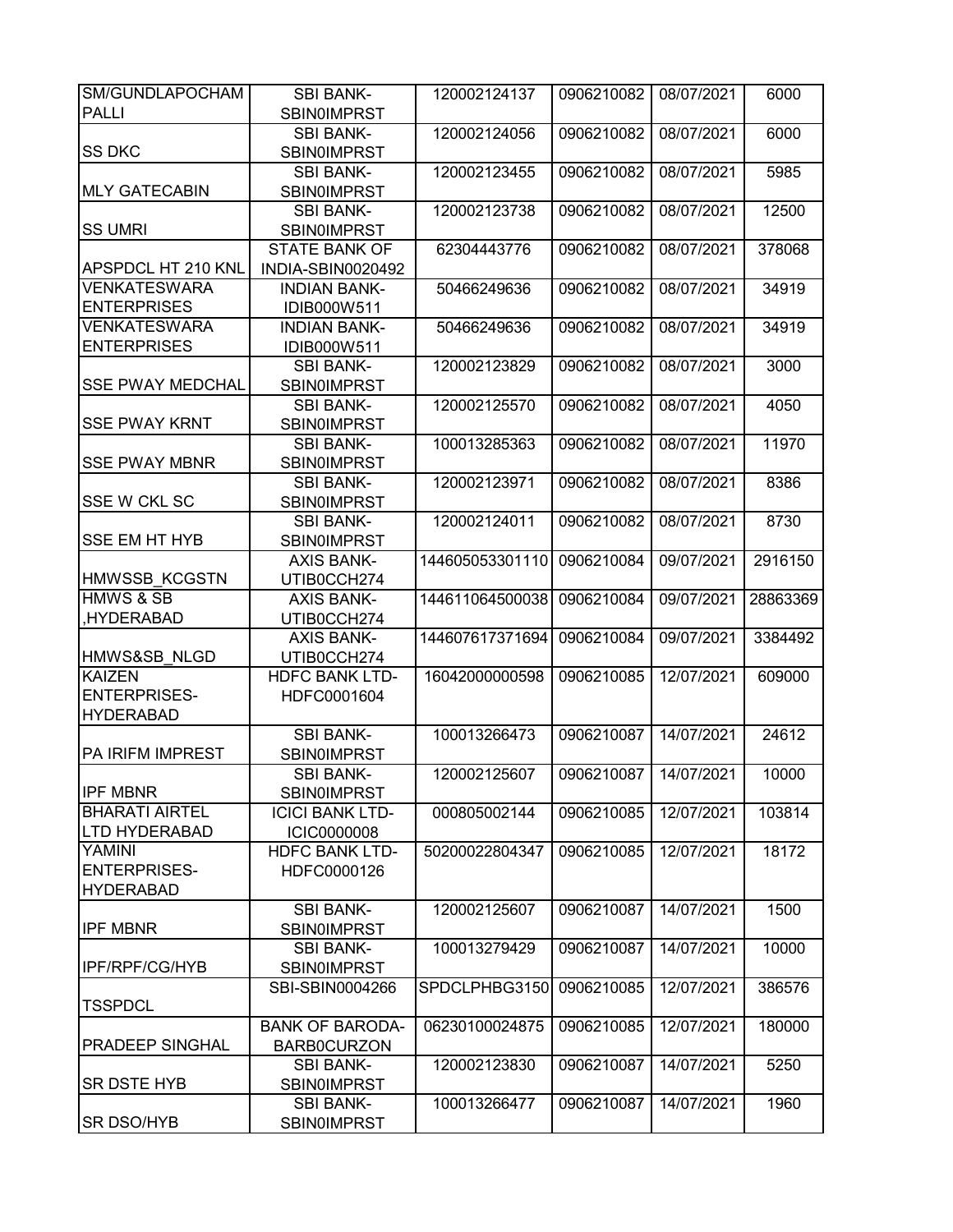|                              | <b>SBI BANK-</b>        | 100013266477    | 0906210087 | 14/07/2021 | 4295    |
|------------------------------|-------------------------|-----------------|------------|------------|---------|
| <b>SR DSO/HYB</b>            | <b>SBIN0IMPRST</b>      |                 |            |            |         |
| <b>DRR PRINT</b>             | <b>AXIS BANK-</b>       | 913020035784295 | 0906210086 | 13/07/2021 | 14868   |
| <b>SOLUTIONS</b>             | UTIB0000698             |                 |            |            |         |
|                              | <b>CANARA BANK-</b>     | 30462010012880  | 0906210089 | 16/07/2021 | 11408   |
| S M PATNAIK,                 | CNRB0013046             |                 |            |            |         |
| RAILWAY ADVOCATE             |                         |                 |            |            |         |
| <b>RELIANCE JIO</b>          | <b>ICICI BANK LTD-</b>  | RJIO90029006994 | 0906210086 | 13/07/2021 | 209966  |
| <b>INFOCOMM LIMITED</b>      | ICIC0000104             |                 |            |            |         |
| <b>RELIANCE JIO</b>          | <b>ICICI BANK LTD-</b>  | RJIO90029006994 | 0906210086 | 13/07/2021 | 207022  |
| <b>INFOCOMM LIMITED</b>      | ICIC0000104             |                 |            |            |         |
| <b>AO CASH BSNL</b>          | SBI-SBIN0003484         | 35646771378     | 0906210087 | 14/07/2021 | 3092    |
| <b>MAHABOOBNAGAR</b>         |                         |                 |            |            |         |
|                              | <b>SBI BANK-</b>        | 100013807515    | 0906210087 | 14/07/2021 | 14807   |
| SEW RN SC                    | <b>SBIN0IMPRST</b>      |                 |            |            |         |
|                              | <b>SBI BANK-</b>        | 120002123829    | 0906210087 | 14/07/2021 | 2900    |
| <b>SSE PWAY MEDCHAL</b>      | <b>SBIN0IMPRST</b>      |                 |            |            |         |
|                              | <b>SBI BANK-</b>        | 120002125202    | 0906210087 | 14/07/2021 | 19993   |
| <b>SSE W SLGD</b>            | <b>SBIN0IMPRST</b>      |                 |            |            |         |
| <b>KAIZEN</b>                | <b>HDFC BANK LTD-</b>   | 16042000000598  | 0906210087 | 14/07/2021 | 1016160 |
| <b>ENTERPRISES-</b>          | HDFC0001604             |                 |            |            |         |
| <b>HYDERABAD</b>             |                         |                 |            |            |         |
| <b>SHIVA</b>                 | PUNJAB NATIONAL         | 08521012000400  | 0906210087 | 14/07/2021 | 76698   |
| <b>ENGINEERING</b>           | <b>BANK-PUNB0085210</b> |                 |            |            |         |
| <b>WORKS-MEDCHAL</b>         |                         |                 |            |            |         |
| <b>MALKAJGIRI</b>            |                         |                 |            |            |         |
|                              |                         |                 |            |            |         |
|                              | <b>SBI BANK-</b>        | 100013861859    | 0906210087 | 14/07/2021 | 2000    |
| <b>RBA HYB</b>               | <b>SBIN0IMPRST</b>      |                 |            |            |         |
|                              | <b>SBI BANK-</b>        | 100013257536    | 0906210087 | 14/07/2021 | 4200    |
| <b>SSE PWAY UMRI</b>         | SBIN0IMPRST             |                 |            |            |         |
|                              | <b>SBI BANK-</b>        | 120002123786    | 0906210087 | 14/07/2021 | 10000   |
| <b>ADEN NZB</b>              | SBIN0IMPRST             |                 |            |            |         |
|                              | <b>SBI BANK-</b>        | 100013257537    | 0906210089 | 16/07/2021 | 4750    |
| <b>SSE PWAY NZB</b>          | <b>SBIN0IMPRST</b>      |                 |            |            |         |
|                              | <b>SBI BANK-</b>        | 100013257537    | 0906210087 | 14/07/2021 | 11270   |
| <b>SSE PWAY NZB</b>          | <b>SBIN0IMPRST</b>      |                 |            |            |         |
|                              | <b>SBI BANK-</b>        | 120002125570    | 0906210087 | 14/07/2021 | 11361   |
| <b>SSE PWAY KRNT</b>         | SBIN0IMPRST             |                 |            |            |         |
| <b>YASHPOWER</b>             | STATE BANK OF           | 37812085388     | 0906210090 | 16/07/2021 | 4130    |
| SERVICES PVT. LTD.-          | INDIA-SBIN0003111       |                 |            |            |         |
| <b>GHAZIABAD</b>             |                         |                 |            |            |         |
| <b>SNIGDHA</b>               | <b>BANK OF BARODA-</b>  | 80960200000066  | 0906210090 | 16/07/2021 | 31330   |
| <b>ENTERPRISES-</b>          | <b>BARBOVJDAMM</b>      |                 |            |            |         |
| <b>HYDERABAD</b>             |                         |                 |            |            |         |
| <b>PRANAV</b>                | <b>CANARA BANK-</b>     | 2645201005956   | 0906210087 | 14/07/2021 | 3186    |
| <b>INDUSTRIAL</b>            | CNRB0002645             |                 |            |            |         |
| CORPORATION-                 |                         |                 |            |            |         |
| <b>THANE</b>                 |                         |                 |            |            |         |
| <b>PRANAV</b>                | <b>CANARA BANK-</b>     | 2645201005956   | 0906210087 | 14/07/2021 | 5428    |
| <b>INDUSTRIAL</b>            | CNRB0002645             |                 |            |            |         |
| CORPORATION-<br><b>THANE</b> |                         |                 |            |            |         |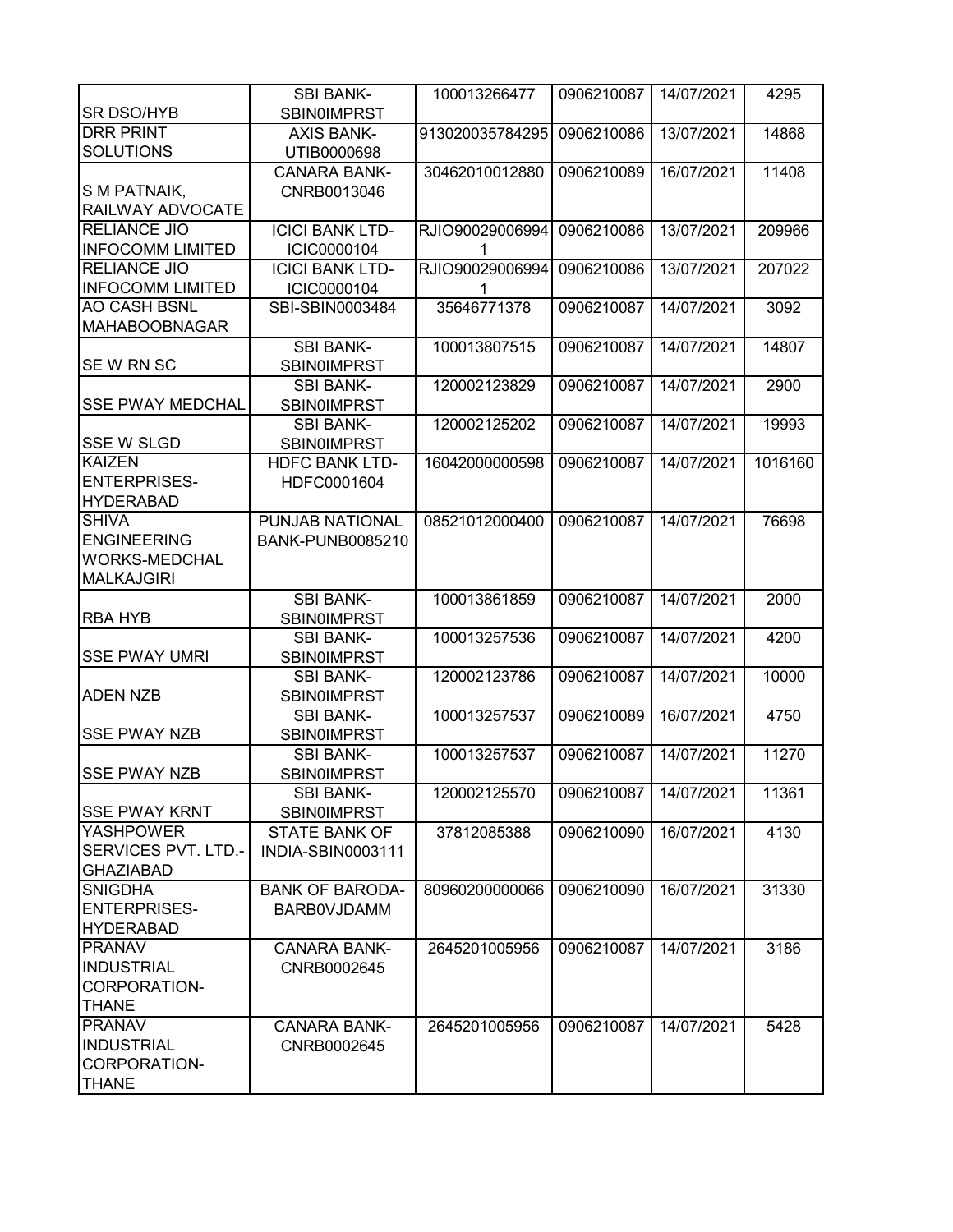| <b>PRANAV</b>           | <b>CANARA BANK-</b>    | 2645201005956   | 0906210087 | 14/07/2021 | 3186   |
|-------------------------|------------------------|-----------------|------------|------------|--------|
| <b>INDUSTRIAL</b>       | CNRB0002645            |                 |            |            |        |
| CORPORATION-            |                        |                 |            |            |        |
| <b>THANE</b>            |                        |                 |            |            |        |
|                         | <b>SBI BANK-</b>       | 100013816722    | 0906210089 | 16/07/2021 | 2000   |
| ADRM/INFRA/HYB          | <b>SBIN0IMPRST</b>     |                 |            |            |        |
|                         | <b>BANK OF</b>         | 20259300283     | 0906210090 | 16/07/2021 | 1170   |
| <b>MSEDCL SUB-DN-</b>   | MAHARASHTRA-           |                 |            |            |        |
| <b>DHARMABAD</b>        | MAHB0000419            |                 |            |            |        |
| <b>AE MSEDCL UMRI</b>   | SBI-SBIN0005938        | 11680252134     | 0906210090 | 16/07/2021 | 56500  |
| <b>AE MSEDCL UMRI</b>   | SBI-SBIN0005938        | 11680252134     | 0906210090 | 16/07/2021 | 460    |
|                         | <b>BANK OF</b>         | 20259300283     | 0906210090 | 16/07/2021 | 19790  |
| <b>MSEDCL SUB-DN-</b>   | MAHARASHTRA-           |                 |            |            |        |
| <b>DHARMABAD</b>        | MAHB0000419            |                 |            |            |        |
| <b>AE MSEDCL UMRI</b>   | SBI-SBIN0005938        | 11680252134     | 0906210090 | 16/07/2021 | 31210  |
| <b>AE MSEDCL UMRI</b>   | SBI-SBIN0005938        | 11680252134     | 0906210090 | 16/07/2021 | 10560  |
|                         | <b>BANK OF</b>         | 20259300283     | 0906210090 | 16/07/2021 | 5290   |
| <b>MSEDCL SUB-DN-</b>   | MAHARASHTRA-           |                 |            |            |        |
| <b>DHARMABAD</b>        | MAHB0000419            |                 |            |            |        |
| <b>AAO ERO TSNPDCL</b>  | <b>STATE BANK OF</b>   | 52138895352     | 0906210090 | 16/07/2021 | 6701   |
| <b>BHAINSA</b>          | INDIA-SBIN0020123      |                 |            |            |        |
| <b>AAO ERO TSNPDCL</b>  | <b>STATE BANK OF</b>   | 52138895352     | 0906210090 | 16/07/2021 | 76465  |
| <b>BHAINSA</b>          | INDIA-SBIN0020123      |                 |            |            |        |
|                         | <b>SBI BANK-</b>       | 100013279429    | 0906210089 | 16/07/2021 | 3000   |
| <b>IPF/RPF/CG/HYB</b>   | <b>SBIN0IMPRST</b>     |                 |            |            |        |
|                         | <b>SBI BANK-</b>       | 100013279429    | 0906210089 | 16/07/2021 | 3000   |
| IPF/RPF/CG/HYB          | <b>SBIN0IMPRST</b>     |                 |            |            |        |
|                         | <b>SBI BANK-</b>       | 120002123780    | 0906210089 | 16/07/2021 | 10000  |
| <b>IPF NZB</b>          | <b>SBIN0IMPRST</b>     |                 |            |            |        |
|                         | <b>SBI BANK-</b>       | 120002123780    | 0906210089 | 16/07/2021 | 5000   |
| <b>IPF NZB</b>          | <b>SBIN0IMPRST</b>     |                 |            |            |        |
|                         | <b>SBI BANK-</b>       | 100013266480    | 0906210089 | 16/07/2021 | 4575   |
| <b>CMS HYB</b>          | <b>SBIN0IMPRST</b>     |                 |            |            |        |
| <b>HEALTH UNIT MLY</b>  | <b>SBI BANK-</b>       | 120007389368    | 0906210089 | 16/07/2021 | 3340   |
| <b>HYB</b>              | <b>SBIN0IMPRST</b>     |                 |            |            |        |
|                         | SBI BANK-              | 100012821030    | 0906210089 | 16/07/2021 | 7440   |
| <b>SR DOM HYB</b>       | <b>SBIN0IMPRST</b>     |                 |            |            |        |
|                         | <b>SBI BANK-</b>       | 120007708315    | 0906210090 | 16/07/2021 | 56768  |
| <b>SSE C W KCG</b>      | <b>SBIN0IMPRST</b>     |                 |            |            |        |
| <b>DISASTER</b>         | <b>SBI BANK-</b>       | 100013860567    | 0906210089 | 16/07/2021 | 9900   |
| MANAGEMENT-             | <b>SBINOIMPRST</b>     |                 |            |            |        |
| CHC/HYB                 |                        |                 |            |            |        |
| <b>SSE TELE GM</b>      | <b>SBI BANK-</b>       | 100013266479    | 0906210089 | 16/07/2021 | 4626   |
| <b>COMPOUND</b>         | <b>SBIN0IMPRST</b>     |                 |            |            |        |
|                         | <b>UNION BANK OF</b>   | 053311100003226 | 0906210090 | 16/07/2021 | 6072   |
| <b>AO CASH BSNL</b>     | INDIA-UBIN0805335      |                 |            |            |        |
|                         | <b>UNION BANK OF</b>   | 053311100003226 | 0906210090 | 16/07/2021 | 39119  |
| <b>AO CASH BSNL</b>     | INDIA-UBIN0805335      |                 |            |            |        |
| <b>RELIANCE JIO</b>     | <b>ICICI BANK LTD-</b> | RJIO90029006994 | 0906210090 | 16/07/2021 | 206120 |
| <b>INFOCOMM LIMITED</b> | ICIC0000104            | 1               |            |            |        |
|                         | <b>SBI BANK-</b>       | 120002125607    | 0906210090 | 16/07/2021 | 5000   |
| <b>IPF MBNR</b>         | <b>SBINOIMPRST</b>     |                 |            |            |        |
|                         | <b>SBI BANK-</b>       | 100013852409    | 0906210090 | 16/07/2021 | 3000   |
| SIPF/FM/OP              | <b>SBINOIMPRST</b>     |                 |            |            |        |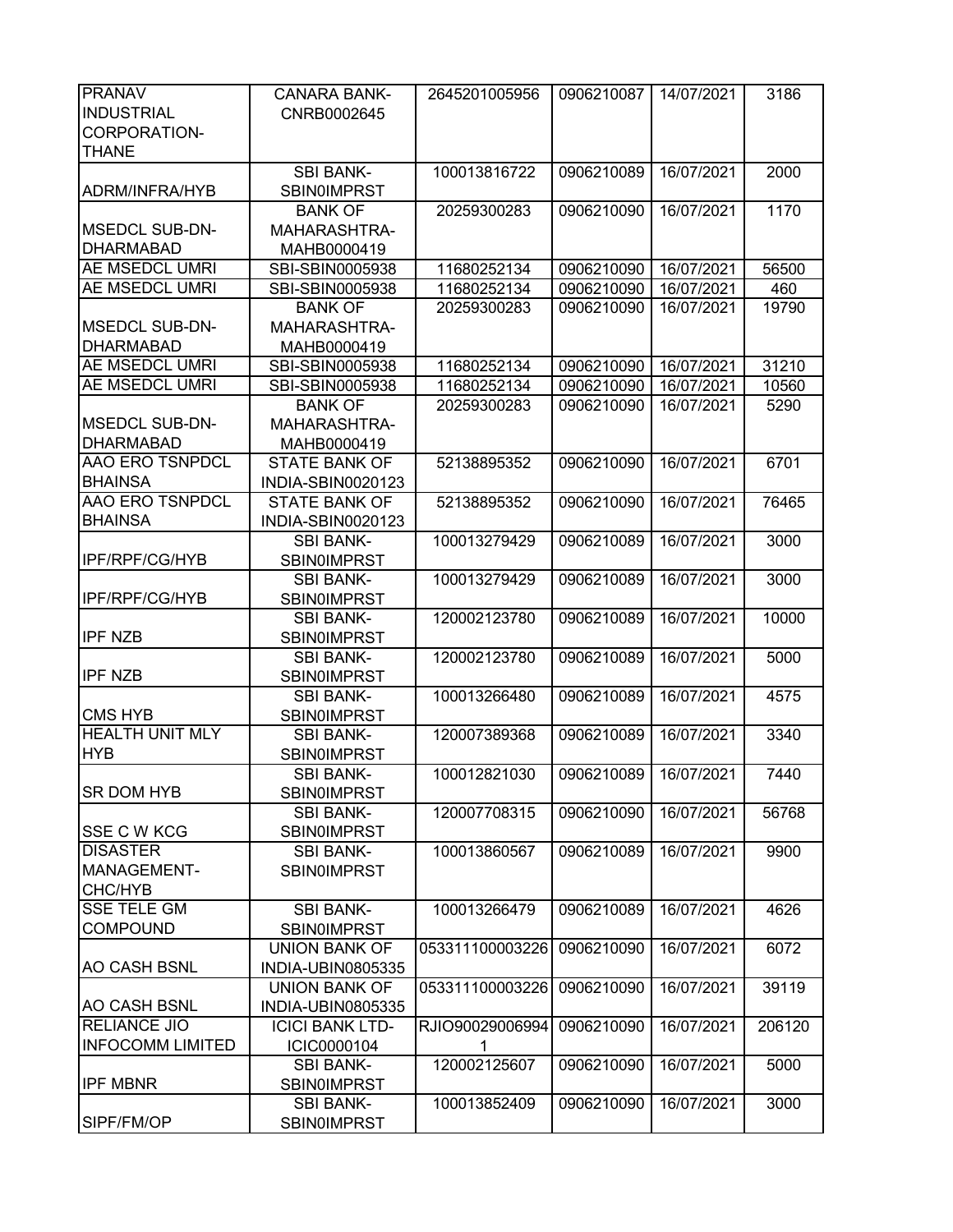| <b>DIVISIONAL</b>        | <b>STATE BANK OF</b> | 11348986392   | 0906210090              | 16/07/2021 | 226050 |
|--------------------------|----------------------|---------------|-------------------------|------------|--------|
| <b>ENGINEER</b>          | INDIA-SBIN0006649    |               |                         |            |        |
| ELECTRICAL/OPERA         |                      |               |                         |            |        |
| TION/TSSPDCL/TOOP        |                      |               |                         |            |        |
| <b>RAN</b>               |                      |               |                         |            |        |
|                          |                      |               |                         |            |        |
| <b>DIVISIONAL</b>        | <b>STATE BANK OF</b> | 11348986392   | 0906210090              | 16/07/2021 | 75495  |
| <b>ENGINEER</b>          | INDIA-SBIN0006649    |               |                         |            |        |
| ELECTRICAL/OPERA         |                      |               |                         |            |        |
| TION/TSSPDCL/TOOP        |                      |               |                         |            |        |
| <b>RAN</b>               |                      |               |                         |            |        |
|                          | <b>INDIAN BANK-</b>  | 50495455270   | 0906210090              | 16/07/2021 | 78354  |
| PASULA SAI KUMAR         | IDIB000W511          |               |                         |            |        |
|                          | <b>SBI BANK-</b>     | 120002123457  | 0906210090              | 16/07/2021 | 5000   |
| <b>DRM HYB</b>           | <b>SBIN0IMPRST</b>   |               |                         |            |        |
|                          | <b>SBI BANK-</b>     | 120002125153  | 0906210090              | 16/07/2021 | 7395   |
| <b>SR DCM HYB</b>        | <b>SBIN0IMPRST</b>   |               |                         |            |        |
| <b>AAO ERO APSPDCL</b>   | <b>STATE BANK OF</b> | 62347489234   | 0906210091              | 19/07/2021 | 7854   |
| KURNOOL(T)               |                      |               |                         |            |        |
|                          | INDIA-SBIN0020492    |               |                         |            |        |
| <b>AAO ERO APSPDCL</b>   | <b>STATE BANK OF</b> | 62347489234   | 0906210091              | 19/07/2021 | 57422  |
| <b>DHONE</b>             | INDIA-SBIN0020492    |               |                         |            |        |
| <b>AAO ERO APSPDCL</b>   | <b>STATE BANK OF</b> | 62347489234   | 0906210091              | 19/07/2021 | 49676  |
| KURNOOL(R)               | INDIA-SBIN0020492    |               |                         |            |        |
|                          | <b>SBI BANK-</b>     | 120002123817  | 0906210091              | 19/07/2021 | 4720   |
| SSE AC HYB SC            | <b>SBIN0IMPRST</b>   |               |                         |            |        |
|                          | <b>SBI BANK-</b>     | 100013273744  | 0906210091              | 19/07/2021 | 9524   |
| <b>SSE W WW SC</b>       | <b>SBIN0IMPRST</b>   |               |                         |            |        |
|                          | <b>SBI BANK-</b>     | 120002125201  | 0906210091              | 19/07/2021 | 9155   |
| <b>SSE W IRISET SC</b>   | SBIN0IMPRST          |               |                         |            |        |
|                          | <b>SBI BANK-</b>     | 100013285363  | 0906210091              | 19/07/2021 | 4976   |
| <b>SSE PWAY MBNR</b>     | <b>SBIN0IMPRST</b>   |               |                         |            |        |
|                          |                      | 120007251911  | 0906210091              | 19/07/2021 | 9715   |
|                          | <b>SBI BANK-</b>     |               |                         |            |        |
| JE W SO-II SLGD          | <b>SBIN0IMPRST</b>   |               |                         |            |        |
| <b>PROFESSOR</b>         | <b>CANARA BANK-</b>  | 8686201050312 | 0906210091              | 19/07/2021 | 10000  |
| <b>ACCOUNTS IRIFM</b>    | CNRB0008686          |               |                         |            |        |
| <b>CASH</b>              |                      |               |                         |            |        |
| <b>PROFESSOR</b>         | CANARA BANK-         | 8686201050312 | 0906210091   19/07/2021 |            | 19985  |
| <b>ACCOUNTS IRIFM</b>    | CNRB0008686          |               |                         |            |        |
| <b>CASH</b>              |                      |               |                         |            |        |
| <b>PROTOCOL</b>          | <b>STATE BANK OF</b> | 33840655876   | 0906210091              | 19/07/2021 | 16777  |
| OFFICER SC               | INDIA-SBIN0003771    |               |                         |            |        |
| RAILWAY AT NEW           |                      |               |                         |            |        |
| <b>DELHI</b>             |                      |               |                         |            |        |
|                          |                      |               |                         |            |        |
|                          | <b>CANARA BANK-</b>  | 0845201002023 | 0906210091              | 19/07/2021 | 33536  |
| <b>VARDHINI INFOTECH</b> | CNRB0000845          |               |                         |            |        |
|                          | <b>SBI BANK-</b>     | 100013234048  | 0906210092              | 20/07/2021 | 2000   |
| AMM EMU CS MLY           | <b>SBINOIMPRST</b>   |               |                         |            |        |
|                          | <b>SBI BANK-</b>     | 100013861859  | 0906210092              | 20/07/2021 | 3700   |
| <b>RBA HYB</b>           | <b>SBIN0IMPRST</b>   |               |                         |            |        |
| SR DPO HYB               | SELF CHEQUE-         | 000           | 186150                  | 19/07/2021 | 5700   |
| SR DPO HYB               | SELF CHEQUE-         | 000           | 186150                  | 19/07/2021 | 4300   |
| PSR ENTERPRISES-         | STATE BANK OF        | 39667659897   | 0906210093              | 23/07/2021 | 10856  |
| <b>HYDERABAD</b>         | INDIA-SBIN0021364    |               |                         |            |        |
|                          |                      |               |                         |            |        |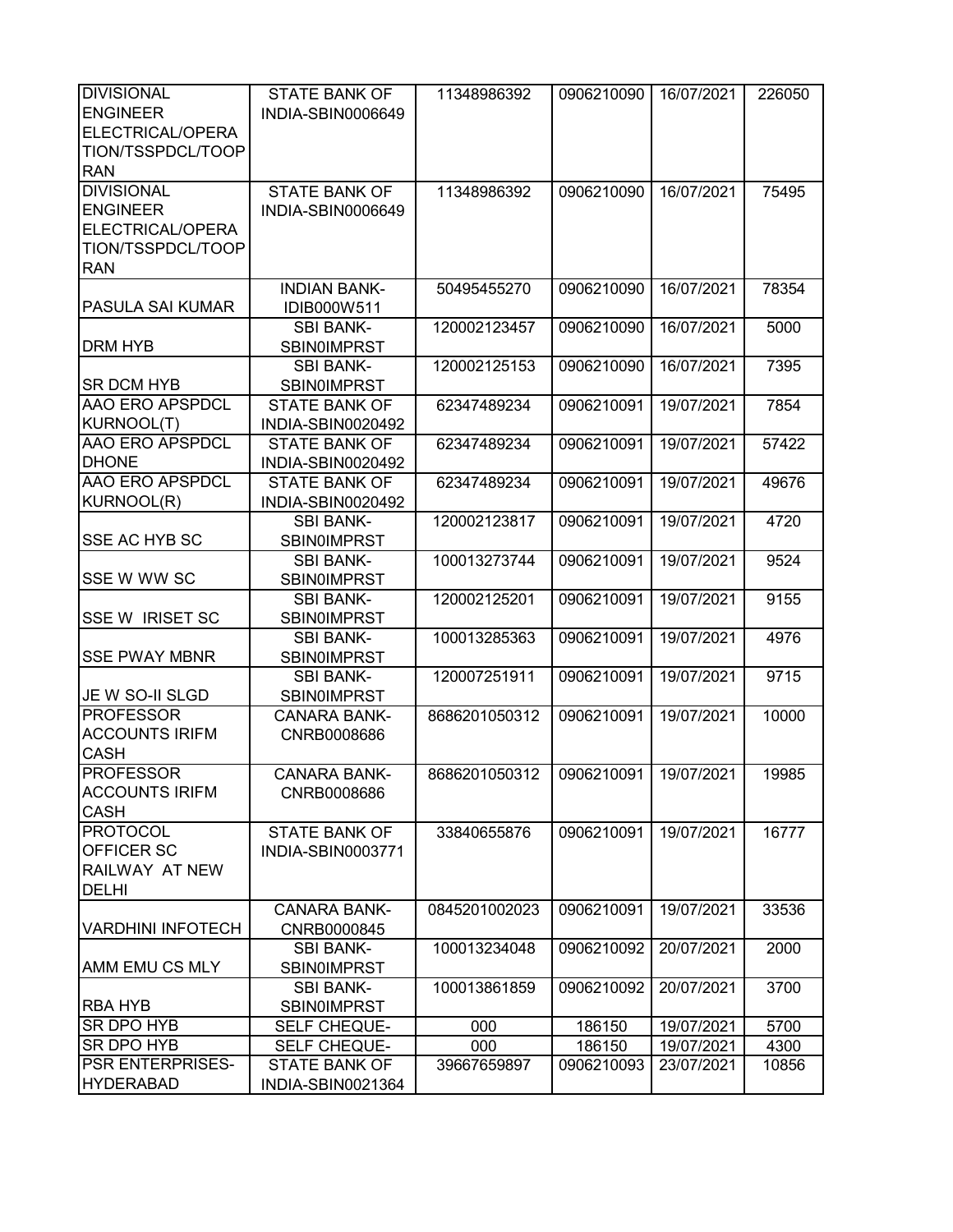|                        | <b>BANK OF BARODA-</b>                 | 66550500000017  | 0906210093 | 23/07/2021 | 3516  |
|------------------------|----------------------------------------|-----------------|------------|------------|-------|
| NAGINA INDUSTRIAL      | BARB0DBMGRO                            |                 |            |            |       |
| CORPORATION-           |                                        |                 |            |            |       |
| <b>SECUNDERABAD</b>    |                                        |                 |            |            |       |
| <b>DRRPRINT</b>        | <b>AXIS BANK-</b>                      | 913020035784295 | 0906210093 | 23/07/2021 | 24662 |
| SOLUTIONS-             | UTIB0000698                            |                 |            |            |       |
| <b>SECUNDERABAD</b>    |                                        |                 |            |            |       |
|                        | <b>ICICI BANK LTD-</b>                 | 007505005125    | 0906210093 | 23/07/2021 | 33075 |
| <b>SURYA</b>           | <b>ICIC0000075</b>                     |                 |            |            |       |
| <b>ENGINEERING</b>     |                                        |                 |            |            |       |
| WORKS-HYDERABAD        |                                        |                 |            |            |       |
|                        | <b>BANK OF BARODA-</b>                 | 31120400000112  | 0906210098 | 29/07/2021 | 75533 |
| PALEPU VIJAYA          | <b>BARBOMALKAJ</b>                     |                 |            |            |       |
| SIMHA-RANGAREDDY       |                                        |                 |            |            |       |
|                        | <b>SBI BANK-</b>                       | 120002125158    | 0906210092 | 20/07/2021 | 2000  |
| SR.DMM                 | <b>SBIN0IMPRST</b>                     |                 |            |            |       |
| SIPF RPF DOG           | <b>SBI BANK-</b>                       | 120002123823    | 0906210092 | 20/07/2021 | 24400 |
| <b>SQUAD HYB</b>       | <b>SBIN0IMPRST</b>                     |                 |            |            |       |
|                        | <b>SBI BANK-</b>                       | 120002125157    | 0906210092 | 20/07/2021 | 4370  |
| <b>DSC HYB</b>         | <b>SBIN0IMPRST</b>                     |                 |            |            |       |
|                        | <b>SBI BANK-</b>                       | 100013266470    | 0906210092 | 20/07/2021 | 14846 |
| <b>JE W GARDEN HYB</b> | <b>SBIN0IMPRST</b>                     |                 |            |            |       |
|                        | <b>SBI BANK-</b>                       | 120002124139    | 0906210093 | 23/07/2021 | 12900 |
| <b>SS JCL</b>          | <b>SBIN0IMPRST</b>                     |                 |            |            |       |
|                        | <b>SBI BANK-</b>                       | 100001281054    | 0906210093 | 23/07/2021 | 12500 |
| <b>SS SHNR</b>         | <b>SBIN0IMPRST</b>                     |                 |            |            |       |
|                        | <b>SBI BANK-</b>                       | 100012693904    | 0906210093 | 23/07/2021 | 12500 |
| <b>SS WPR</b>          | <b>SBIN0IMPRST</b>                     |                 |            |            |       |
|                        | <b>SBI BANK-</b>                       | 120002123452    | 0906210093 | 23/07/2021 | 5720  |
| <b>SS MANOPAD</b>      | <b>SBIN0IMPRST</b>                     |                 |            |            |       |
|                        | <b>SBI BANK-</b>                       | 120002124056    | 0906210093 | 23/07/2021 | 6000  |
| <b>SS DKC</b>          | <b>SBIN0IMPRST</b>                     |                 |            |            |       |
|                        | <b>SBI BANK-</b>                       | 120002124100    | 0906210093 | 23/07/2021 | 5942  |
| <b>SS DUPADU</b>       | <b>SBIN0IMPRST</b>                     |                 |            |            |       |
|                        | <b>SBI BANK-</b>                       | 120002148813    | 0906210093 | 23/07/2021 | 6000  |
| <b>ISS TMD</b>         | <b>SBIN0IMPRST</b>                     |                 |            |            |       |
|                        | <b>SBI BANK-</b>                       | 100013839757    | 0906210093 | 23/07/2021 | 6000  |
| <b>SS DHP</b>          | <b>SBIN0IMPRST</b>                     |                 |            |            |       |
|                        | <b>SBI BANK-</b>                       | 120002123737    | 0906210093 | 23/07/2021 | 11974 |
| <b>SS TMX</b>          | <b>SBIN0IMPRST</b>                     |                 |            |            |       |
|                        | <b>SBI BANK-</b>                       | 120002124145    | 0906210093 | 23/07/2021 | 8457  |
| <b>SS MBNR</b>         | <b>SBIN0IMPRST</b>                     |                 |            |            |       |
|                        | <b>SBI BANK-</b>                       | 120002124136    | 0906210093 | 23/07/2021 | 15000 |
| SS GWD                 | <b>SBIN0IMPRST</b>                     |                 |            |            |       |
| <b>SS WADIARAM</b>     | <b>SBI BANK-</b><br><b>SBINOIMPRST</b> | 120002125569    | 0906210093 | 23/07/2021 | 6000  |
| <b>JAIHANUMAN</b>      | KOTAK MAHINDRA                         | 9914537619      | 0906210093 | 23/07/2021 | 37379 |
| <b>TOURS AND</b>       | <b>BANK LIMITED-</b>                   |                 |            |            |       |
| <b>TRAVELS</b>         | KKBK0007470                            |                 |            |            |       |
| <b>JAIHANUMAN</b>      | KOTAK MAHINDRA                         | 9914537619      | 0906210093 | 23/07/2021 | 37379 |
| <b>TOURS AND</b>       | <b>BANK LIMITED-</b>                   |                 |            |            |       |
| <b>TRAVELS</b>         | KKBK0007470                            |                 |            |            |       |
|                        | <b>SBI BANK-</b>                       | 120002123739    | 0906210093 | 23/07/2021 | 6000  |
| <b>SS UPPALVAI</b>     | <b>SBIN0IMPRST</b>                     |                 |            |            |       |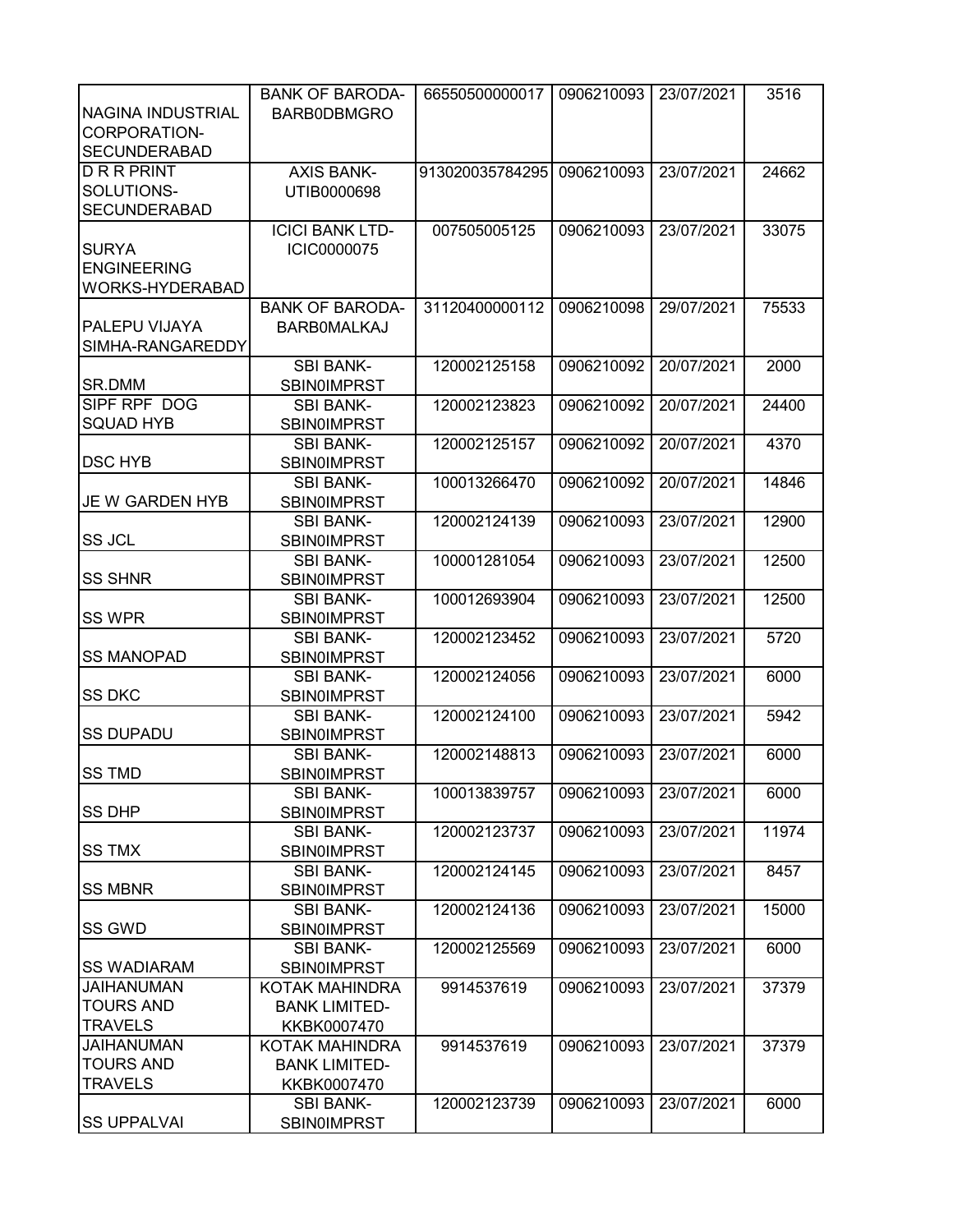|                                          | <b>SBI BANK-</b>                       | 120002124146    | 0906210093 | 23/07/2021 | 19555 |
|------------------------------------------|----------------------------------------|-----------------|------------|------------|-------|
| <b>SS MJF</b>                            | <b>SBIN0IMPRST</b>                     |                 |            |            |       |
| <b>SS UMRI</b>                           | <b>SBI BANK-</b><br><b>SBIN0IMPRST</b> | 120002123738    | 0906210093 | 23/07/2021 | 12500 |
|                                          | <b>SBI BANK-</b>                       | 120002123738    | 0906210093 | 23/07/2021 | 12500 |
| <b>SS UMRI</b>                           | <b>SBIN0IMPRST</b>                     |                 |            |            |       |
|                                          | <b>SBI BANK-</b>                       | 100013839759    | 0906210093 | 23/07/2021 | 5850  |
| <b>SS MIRZAPALLY</b>                     | <b>SBIN0IMPRST</b>                     |                 |            |            |       |
|                                          | <b>SBI BANK-</b>                       | 120002125525    | 0906210093 | 23/07/2021 | 5850  |
| <b>SS KEK</b>                            | <b>SBIN0IMPRST</b>                     |                 |            |            |       |
|                                          | <b>SBI BANK-</b>                       | 100013230223    | 0906210093 | 23/07/2021 | 10800 |
| <b>SS KCG</b>                            | <b>SBIN0IMPRST</b>                     |                 |            |            |       |
|                                          | <b>SBI BANK-</b>                       | 120002123461    | 0906210093 | 23/07/2021 | 5960  |
| SS POODOOR                               | <b>SBIN0IMPRST</b>                     |                 |            |            |       |
|                                          | <b>SBI BANK-</b>                       | 120002124140    | 0906210093 | 23/07/2021 | 5865  |
| <b>SS JKM</b>                            |                                        |                 |            |            |       |
|                                          | <b>SBIN0IMPRST</b>                     | 120002123870    |            |            |       |
|                                          | <b>SBI BANK-</b>                       |                 | 0906210093 | 23/07/2021 | 6000  |
| <b>SS BOLSA</b><br><b>LAKSHMI KUBERA</b> | <b>SBIN0IMPRST</b>                     |                 |            |            |       |
| <b>ENTERPRISES</b>                       | <b>STATE BANK OF</b>                   | 62373094346     | 0906210093 | 23/07/2021 | 59472 |
|                                          | INDIA-SBIN0020822                      |                 |            |            |       |
| <b>AAR VEE</b>                           | <b>AXIS BANK -</b>                     | 920030001112867 | 0906210093 | 23/07/2021 | 5317  |
| <b>PNEUMATIC</b>                         | UTIB0001634                            |                 |            |            |       |
| SERVICES-                                |                                        |                 |            |            |       |
| <b>HYDERABAD</b>                         |                                        |                 |            |            |       |
| <b>BALIN AND</b>                         | <b>STATE BANK OF</b>                   | 31691764809     | 0906210093 | 23/07/2021 | 41376 |
| COMPANY-KOLKATA                          | INDIA-SBIN0010091                      |                 |            |            |       |
| <b>KALTRO</b>                            | <b>CANARA BANK-</b>                    | 0201201005482   | 0906210093 | 23/07/2021 | 11068 |
| <b>ENTERPRISES-</b>                      | CNRB0000201                            |                 |            |            |       |
| <b>AMBERNATH</b>                         |                                        |                 |            |            |       |
|                                          | <b>BANK OF</b>                         | 20259300283     | 0906210093 | 23/07/2021 | 42610 |
| <b>MSEDCL SUB-DN-</b>                    | MAHARASHTRA-                           |                 |            |            |       |
| <b>DHARMABAD</b>                         | MAHB0000419                            |                 |            |            |       |
| <b>SSE TELE RN</b>                       | <b>SBI BANK-</b>                       | 120002123863    | 0906210094 | 26/07/2021 | 5000  |
| <b>EXCHANGE</b>                          | <b>SBIN0IMPRST</b>                     |                 |            |            |       |
|                                          | <b>SBI BANK-</b>                       | 120002123818    | 0906210094 | 26/07/2021 | 9884  |
| <b>SE EM RN HYB</b>                      | <b>SBIN0IMPRST</b>                     |                 |            |            |       |
|                                          | <b>INDIAN BANK-</b>                    | 454366843       | 0906210094 | 26/07/2021 | 11670 |
| <b>AUTOMIC ELECTRIC</b>                  | <b>IDIB000S013</b>                     |                 |            |            |       |
| <b>AND</b>                               |                                        |                 |            |            |       |
| <b>REFRIGERATION CO-</b>                 |                                        |                 |            |            |       |
| <b>SECUNDERABAD</b>                      |                                        |                 |            |            |       |
| <b>HIRAL ENTERPRISE-</b>                 | <b>STATE BANK OF</b>                   | 30290129744     | 0906210094 | 26/07/2021 | 73846 |
| <b>ANAND</b>                             | INDIA-SBIN0003119                      |                 |            |            |       |
|                                          | <b>SBI BANK-</b>                       | 100013279427    | 0906210094 | 26/07/2021 | 1500  |
| ASIPF/RPF/DAB                            | <b>SBIN0IMPRST</b>                     |                 |            |            |       |
|                                          | <b>SBI BANK-</b>                       | 100013266474    | 0906210094 | 26/07/2021 | 4692  |
| <b>SR DFM HYB</b>                        | <b>SBIN0IMPRST</b>                     |                 |            |            |       |
| <b>SRI GARNEPALLI</b>                    | <b>UNION BANK OF</b>                   | 142511100003350 | 0906210095 | 27/07/2021 | 36367 |
| <b>SWAMY</b>                             | INDIA-UBIN0814253                      |                 |            |            |       |
|                                          | <b>SBI BANK-</b>                       | 120007708315    | 0906210095 | 27/07/2021 | 57170 |
| SSE C W KCG                              | <b>SBIN0IMPRST</b>                     |                 |            |            |       |
| TAYALTECH-                               | <b>HDFC BANK LTD-</b>                  | 07712560000492  | 0906210095 | 27/07/2021 | 10620 |
| .BILASPUR                                | HDFC0000771                            |                 |            |            |       |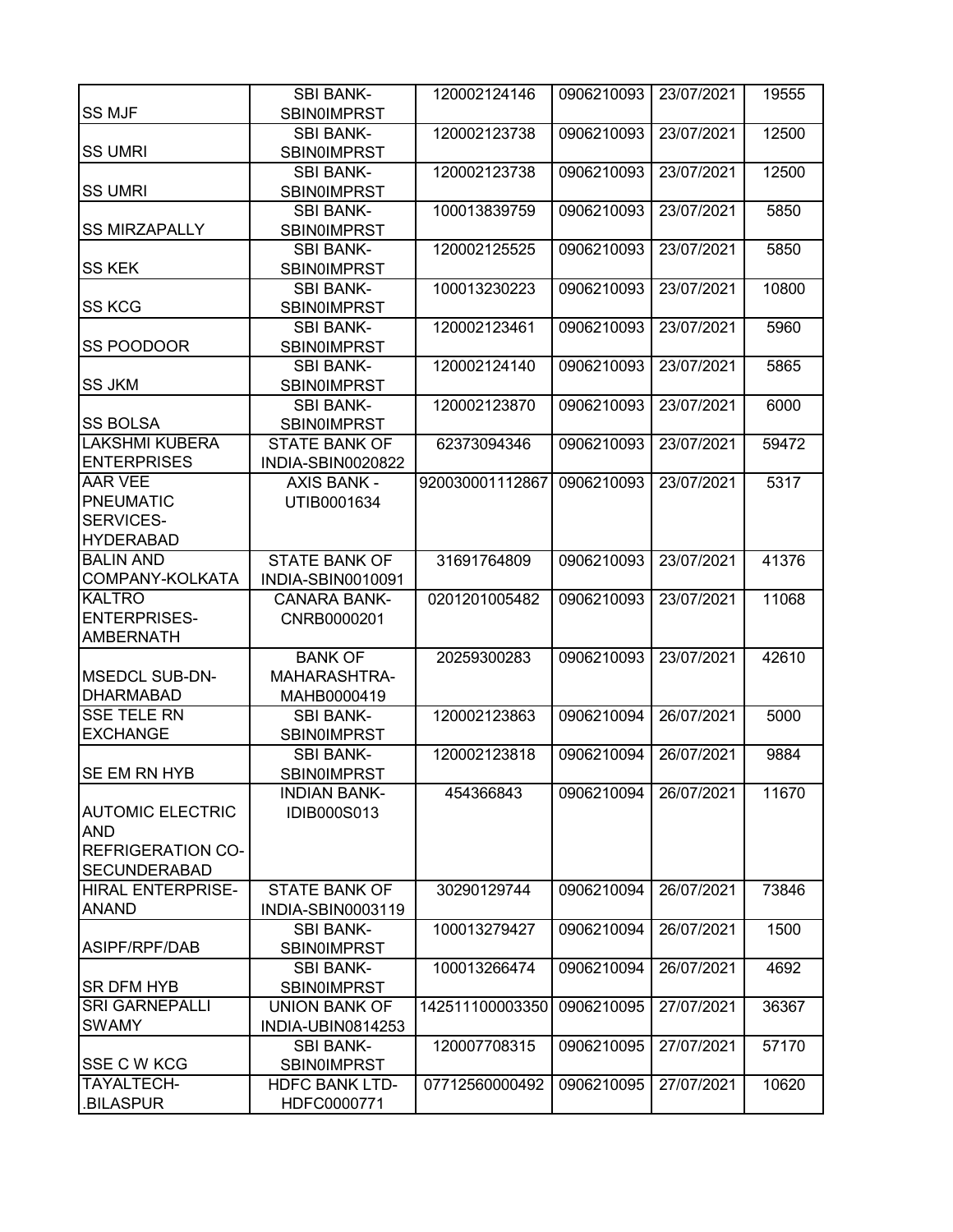|                          | <b>HDFC BANK LTD-</b>   | 07712560000492  | 0906210095 | 27/07/2021 | 2950     |
|--------------------------|-------------------------|-----------------|------------|------------|----------|
| <b>TAYAL TECH</b>        | HDFC0000771             |                 |            |            |          |
|                          | <b>SBI BANK-</b>        | 120002125570    | 0906210094 | 26/07/2021 | 4850     |
| <b>SSE PWAY KRNT</b>     | SBIN0IMPRST             |                 |            |            |          |
|                          | <b>SBI BANK-</b>        | 120002123829    | 0906210094 | 26/07/2021 | 3000     |
| <b>SSE PWAY MEDCHAL</b>  | <b>SBIN0IMPRST</b>      |                 |            |            |          |
| <b>THE</b>               | <b>STATE BANK OF</b>    | 52082155599     | 0906210095 | 27/07/2021 | 15000000 |
| COMMISSIONER,            | INDIA-SBIN0020432       |                 |            |            |          |
| <b>GHMC</b>              |                         |                 |            |            |          |
|                          | <b>SBI BANK-</b>        | 100013860569    | 0906210094 | 26/07/2021 | 2550     |
| <b>TI NZB</b>            | <b>SBIN0IMPRST</b>      |                 |            |            |          |
|                          | <b>UNION BANK OF</b>    | 152510100065855 | 0906210095 | 27/07/2021 | 1960     |
| p subba reddy            | INDIA-UBIN0815250       |                 |            |            |          |
|                          | PUNJAB NATIONAL         | 15832191033947  | 0906210095 | 27/07/2021 | 3888     |
| <b>K SREERAMULU</b>      | <b>BANK-PUNB0158310</b> |                 |            |            |          |
|                          | KOTAK MAHINDRA          | 425011008336    | 0906210095 | 27/07/2021 | 2592857  |
| <b>JOHNSON LIFTS PVT</b> | <b>BANK LIMITED-</b>    |                 |            |            |          |
| <b>LTD</b>               | KKBK0008488             |                 |            |            |          |
|                          | <b>SBI BANK-</b>        | 120002123830    | 0906210095 | 27/07/2021 | 7322     |
| <b>SR DSTE HYB</b>       | <b>SBIN0IMPRST</b>      |                 |            |            |          |
|                          | <b>SBI BANK-</b>        | 120002124011    | 0906210095 | 27/07/2021 | 7080     |
| <b>SSE EM HT HYB</b>     | <b>SBIN0IMPRST</b>      |                 |            |            |          |
|                          | <b>SBI BANK-</b>        | 100013852409    | 0906210095 | 27/07/2021 | 1500     |
| SIPF/FM/OP               | SBIN0IMPRST             |                 |            |            |          |
|                          | <b>SBI BANK-</b>        | 120002123860    | 0906210095 | 27/07/2021 | 10000    |
| <b>IPF KCG</b>           | <b>SBIN0IMPRST</b>      |                 |            |            |          |
|                          | <b>SBI BANK-</b>        | 120002123860    | 0906210095 | 27/07/2021 | 5000     |
| <b>IPF KCG</b>           | <b>SBIN0IMPRST</b>      |                 |            |            |          |
|                          | <b>SBI BANK-</b>        | 100012686670    | 0906210097 | 29/07/2021 | 8435     |
| <b>CCC KCG</b>           | <b>SBIN0IMPRST</b>      |                 |            |            |          |
| AE SDN MSEDCL            | SBI-SBIN0005938         | 11680252134     | 0906210097 | 29/07/2021 | 3520     |
| <b>UMRI</b>              |                         |                 |            |            |          |
| <b>AE MSEDCL UMRI</b>    | SBI-SBIN0005938         | 11680252134     | 0906210097 | 29/07/2021 | 420      |
| <b>MSEDCL UMRI</b>       | SBI-SBIN0005938         | 11680252134     | 0906210097 | 29/07/2021 | 380      |
|                          | <b>BANK OF</b>          | 20259300283     | 0906210097 | 29/07/2021 | 871      |
| IMSEDCL SUB-DN-          | MAHARASHTRA-            |                 |            |            |          |
| <b>DHARMABAD</b>         | MAHB0000419             |                 |            |            |          |
|                          | <b>BANK OF</b>          | 20259300283     | 0906210097 | 29/07/2021 | 147      |
| <b>MSEDCL SUB-DN-</b>    | MAHARASHTRA-            |                 |            |            |          |
| <b>DHARMABAD</b>         | MAHB0000419             |                 |            |            |          |
|                          | <b>BANK OF</b>          | 20259300283     | 0906210097 | 29/07/2021 | 10260    |
| <b>MSEDCL SUB-DN-</b>    | MAHARASHTRA-            |                 |            |            |          |
| <b>DHARMABAD</b>         | MAHB0000419             |                 |            |            |          |
|                          | <b>BANK OF</b>          | 20259300283     | 0906210097 | 29/07/2021 | 49365    |
| <b>MSEDCL SUB-DN-</b>    | <b>MAHARASHTRA-</b>     |                 |            |            |          |
| <b>DHARMABAD</b>         | MAHB0000419             |                 |            |            |          |
|                          | <b>BANK OF</b>          | 20259300283     | 0906210097 | 29/07/2021 | 892      |
| <b>MSEDCL SUB-DN-</b>    | MAHARASHTRA-            |                 |            |            |          |
| <b>DHARMABAD</b>         | MAHB0000419             |                 |            |            |          |
|                          | <b>BANK OF</b>          | 20259300283     | 0906210097 | 29/07/2021 | 787      |
| <b>MSEDCL SUB-DN-</b>    | MAHARASHTRA-            |                 |            |            |          |
| <b>DHARMABAD</b>         | MAHB0000419             |                 |            |            |          |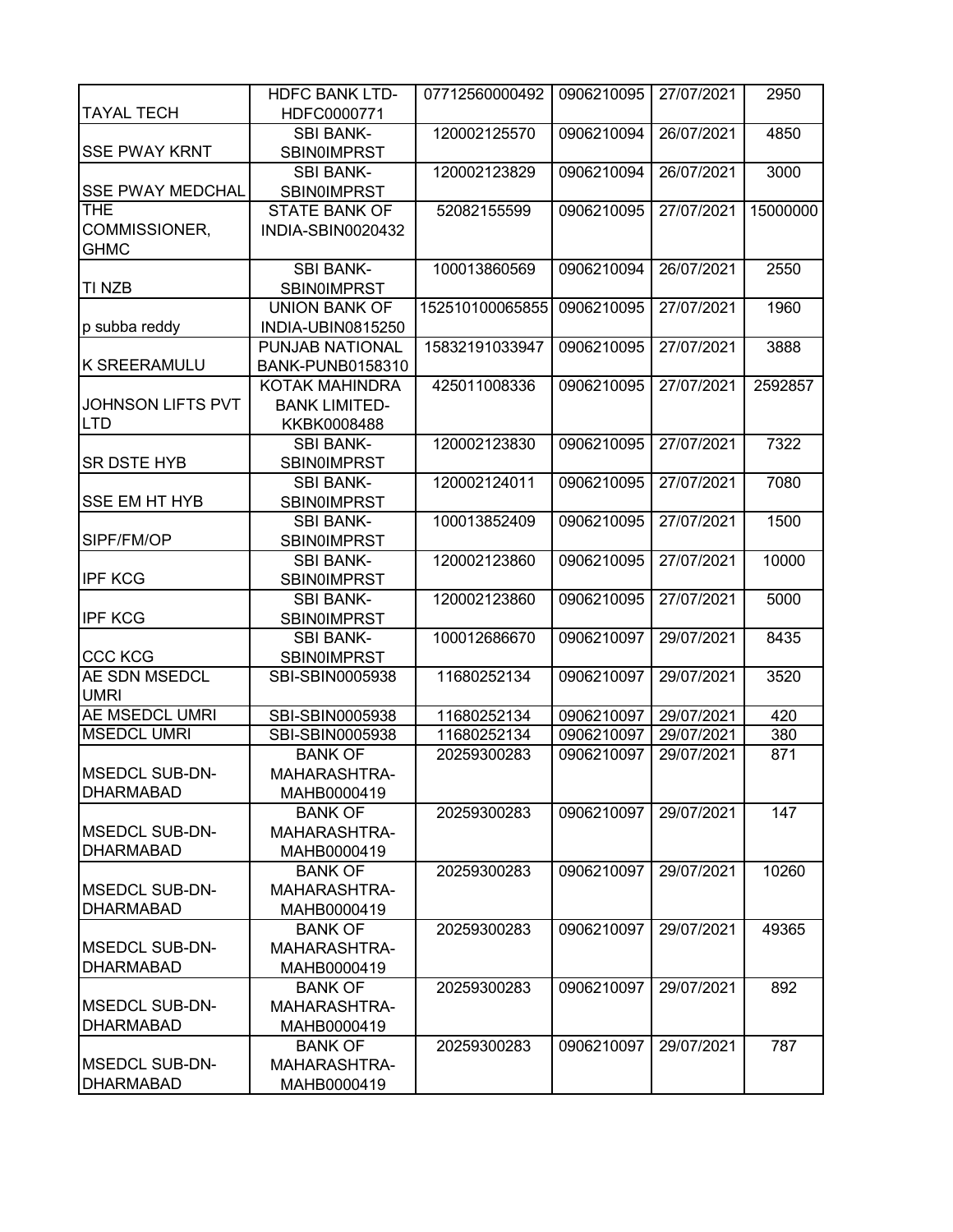|                           | <b>BANK OF</b>     | 20259300283   | 0906210097 | 29/07/2021 | 23156   |
|---------------------------|--------------------|---------------|------------|------------|---------|
| <b>MSEDCL SUB-DN-</b>     | MAHARASHTRA-       |               |            |            |         |
| <b>DHARMABAD</b>          | MAHB0000419        |               |            |            |         |
|                           | <b>BANK OF</b>     | 20259300283   | 0906210097 | 29/07/2021 | 956     |
| <b>MSEDCL SUB-DN-</b>     | MAHARASHTRA-       |               |            |            |         |
| <b>DHARMABAD</b>          | MAHB0000419        |               |            |            |         |
|                           | <b>SBI BANK-</b>   | 120002123968  | 0906210097 | 29/07/2021 | 2000    |
| AMM DSL MLY               | <b>SBIN0IMPRST</b> |               |            |            |         |
|                           | <b>SBI BANK-</b>   | 120002123824  | 0906210097 | 29/07/2021 | 2000    |
| <b>IPF SIB HYB</b>        | <b>SBIN0IMPRST</b> |               |            |            |         |
|                           |                    |               |            |            |         |
|                           | <b>SBI BANK-</b>   | 100013843036  | 0906210097 | 29/07/2021 | 2310    |
| <b>DEN HM/HYB</b>         | SBIN0IMPRST        |               |            |            |         |
|                           | <b>SBI BANK-</b>   | 100013285191  | 0906210097 | 29/07/2021 | 2000    |
| SR.DPO HYB                | <b>SBINOIMPRST</b> |               |            |            |         |
| <b>PULLA MUKESH</b>       | SBI-SBIN0002714    | 20226596176   | 0906210100 | 30/07/2021 | 143536  |
| <b>KUMAR</b>              |                    |               |            |            |         |
|                           | <b>SBI BANK-</b>   | 100013816730  | 0906210097 | 29/07/2021 | 4770    |
| <b>SSE PWAY KCG</b>       | SBIN0IMPRST        |               |            |            |         |
|                           | <b>SBI BANK-</b>   | 120002123829  | 0906210097 | 29/07/2021 | 2900    |
| <b>SSE PWAY MEDCHAL</b>   | <b>SBINOIMPRST</b> |               |            |            |         |
|                           | <b>SBI BANK-</b>   | 120007251911  | 0906210097 | 29/07/2021 | 9164    |
| JE W SO-II SLGD           | <b>SBINOIMPRST</b> |               |            |            |         |
|                           | <b>SBI BANK-</b>   | 100013279429  | 0906210097 | 29/07/2021 | 10000   |
| IPF/RPF/CG/HYB            | <b>SBINOIMPRST</b> |               |            |            |         |
|                           | <b>SBI BANK-</b>   | 100013279429  | 0906210097 | 29/07/2021 | 3000    |
| IPF/RPF/CG/HYB            |                    |               |            |            |         |
|                           | <b>SBINOIMPRST</b> |               |            |            |         |
|                           | <b>SBI BANK-</b>   | 100013279429  | 0906210098 | 29/07/2021 | 3000    |
| <b>IPF/RPF/CG/HYB</b>     | <b>SBINOIMPRST</b> |               |            |            |         |
|                           | <b>SBI BANK-</b>   | 100013852409  | 0906210098 | 29/07/2021 | 1500    |
| SIPF/FM/OP                | <b>SBIN0IMPRST</b> |               |            |            |         |
|                           | <b>SBI BANK-</b>   | 100013266473  | 0906210098 | 29/07/2021 | 22609   |
| PA IRIFM IMPREST          | <b>SBIN0IMPRST</b> |               |            |            |         |
|                           | <b>SBI BANK-</b>   | 120002123457  | 0906210098 | 29/07/2021 | 5000    |
| DRM HYB                   | SBIN0IMPRST        |               |            |            |         |
|                           | <b>SBI BANK-</b>   | 100013257113  | 0906210098 | 29/07/2021 | 7030    |
| <b>SR DEE HYB</b>         | <b>SBIN0IMPRST</b> |               |            |            |         |
| <b>INDIAN OIL</b>         | HDFC-HDFC0000240   | IOCLMDTA13599 | 0906210098 | 29/07/2021 | 2777838 |
| <b>CORPORATION LTD-</b>   |                    | 8             |            |            |         |
| <b>SECUNDERABAD</b>       |                    |               |            |            |         |
|                           | <b>SBI BANK-</b>   | 120002124009  | 0906210100 | 30/07/2021 | 4785    |
| JE TELECOM MJF            | SBIN0IMPRST        |               |            |            |         |
| <b>SSE TELE STORES</b>    | <b>SBI BANK-</b>   | 120002123779  | 0906210100 | 30/07/2021 | 4829    |
| <b>HYB</b>                | <b>SBIN0IMPRST</b> |               |            |            |         |
|                           | <b>SBI BANK-</b>   | 120002123864  | 0906210100 | 30/07/2021 | 4960    |
| <b>SSE TELE RAILNET</b>   | <b>SBIN0IMPRST</b> |               |            |            |         |
|                           |                    |               |            |            |         |
|                           | <b>SBI BANK-</b>   | 120002125109  | 0906210100 | 30/07/2021 | 4855    |
| <b>SSE S MBNR</b>         | <b>SBINOIMPRST</b> |               |            |            |         |
|                           | <b>SBI BANK-</b>   | 120002125159  | 0906210100 | 30/07/2021 | 4932    |
| <b>ADEN ESTATE II HYB</b> | <b>SBIN0IMPRST</b> |               |            |            |         |
|                           | <b>SBI BANK-</b>   | 120002123778  | 0906210100 | 30/07/2021 | 9185    |
| <b>SSE W KCG</b>          | <b>SBIN0IMPRST</b> |               |            |            |         |
|                           | <b>SBI BANK-</b>   | 120002153494  | 0906210100 | 30/07/2021 | 24787   |
| <b>ADEN TM HYB SC</b>     | <b>SBIN0IMPRST</b> |               |            |            |         |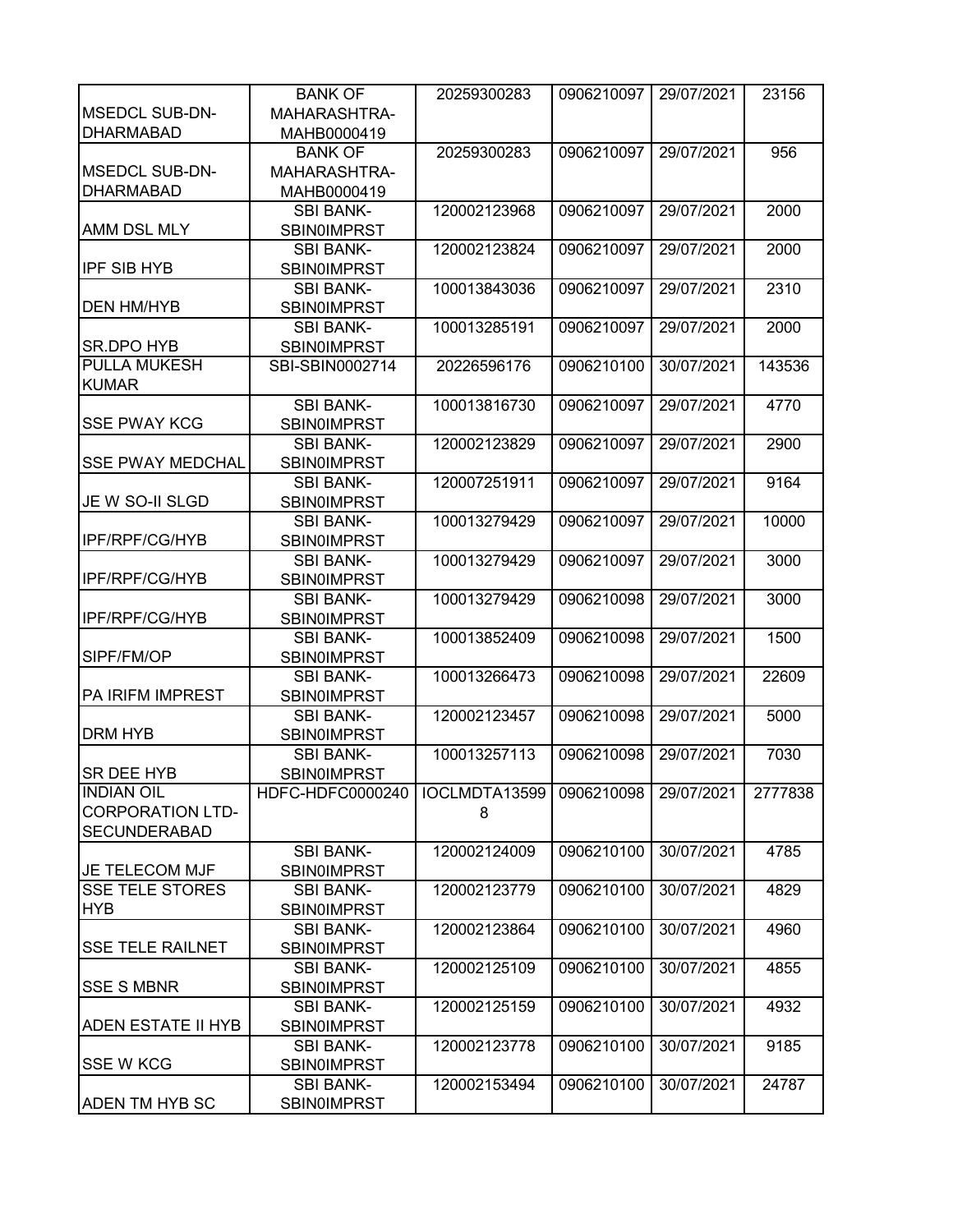|                           | <b>SBI BANK-</b>          | 120002123786    | 0906210100 | 30/07/2021 | 10000   |
|---------------------------|---------------------------|-----------------|------------|------------|---------|
| <b>ADEN NZB</b>           | <b>SBIN0IMPRST</b>        |                 |            |            |         |
|                           | KOTAK MAHINDRA            | 425011008336    | 0906210023 | 04/05/2021 | 21447   |
| <b>M/S JOHNSON LIFT</b>   | <b>BANK LIMITED-</b>      |                 |            |            |         |
| P.LTD                     | KKBK0008488               |                 |            |            |         |
|                           | KOTAK MAHINDRA            | 425011008336    | 0906210023 | 04/05/2021 | 44547   |
| JOHNSON LIFTS PVT         | <b>BANK LIMITED-</b>      |                 |            |            |         |
| <b>LTD</b>                | KKBK0008488               |                 |            |            |         |
|                           | <b>HDFC BANK LTD-</b>     | 50200045259913  | 0906210025 | 05/05/2021 | 185803  |
| <b>NINIKA</b>             | HDFC0000377               |                 |            |            |         |
| <b>TECHNOLOGIES PVT</b>   |                           |                 |            |            |         |
| LTD-SANGAREDDY            |                           |                 |            |            |         |
|                           | <b>HDFC BANK LTD-</b>     | 50200045259913  | 0906210025 | 05/05/2021 | 591662  |
| <b>NINIKA</b>             | HDFC0000377               |                 |            |            |         |
| <b>TECHNOLOGIES PVT</b>   |                           |                 |            |            |         |
| LTD-SANGAREDDY            |                           |                 |            |            |         |
|                           | <b>CITIBANK NA-</b>       | 0001041037      | 0906210025 | 05/05/2021 | 57822   |
| <b>OTIS ELEVATOR</b>      | CITI0100000               |                 |            |            |         |
| <b>COMPANY INDIA LTD</b>  |                           |                 |            |            |         |
|                           | <b>CITIBANK NA-</b>       | 0001041037      | 0906210025 | 05/05/2021 | 49321   |
| <b>OTIS ELEVATOR</b>      | CITI0100000               |                 |            |            |         |
| <b>COMPANY INDIA LTD</b>  |                           |                 |            |            |         |
|                           | <b>SOUTH INDIAN</b>       | 040907300000063 | 0906210025 | 05/05/2021 | 226604  |
| <b>ESCON ELEVATORS</b>    | <b>BANK-SIBL0000409</b>   | 5               |            |            |         |
| <b>MANASA LAXMI</b>       | KOTAK MAHINDRA            | 701011006644    | 0906210025 | 05/05/2021 | 104561  |
| <b>ENTERPRISES</b><br>M/S | <b>BANK-KKBK0000554</b>   |                 |            |            |         |
| <b>VENKATESHWARA</b>      | ALLAHABAD BANK-           | 50188912056     | 0906210025 | 05/05/2021 | 46292   |
| AGENCIES/SECUNDE          | ALLA0212442               |                 |            |            |         |
| <b>RABAD</b>              |                           |                 |            |            |         |
| <b>M/S NETSYNC</b>        | <b>BANK OF BARODA-</b>    | 33260200000076  | 0906210025 | 05/05/2021 | 196400  |
| <b>TECHNOLOGIES</b>       | <b>BARB0SECUND</b>        |                 |            |            |         |
| PVT. LTD                  |                           |                 |            |            |         |
| <b>S IRVEEN CONTROL</b>   | SBI-SBIN0002769           | 10072583482     | 0906210025 | 05/05/2021 | 448875  |
| <b>SYSTEMS</b>            |                           |                 |            |            |         |
| <b>SREE MEHER</b>         | <b>STATE BANK OF</b>      | 62029523007     | 0906210025 | 05/05/2021 | 4714872 |
| LAKSHMI AND CO-           | INDIA-SBIN0020244         |                 |            |            |         |
| <b>HYDERABAD</b>          |                           |                 |            |            |         |
| <b>NARASIMHA</b>          | <b>BANK OF BARODA-</b>    | 408606211000016 | 0906210025 | 05/05/2021 | 2361829 |
| CONTRACTORS-              | <b>BARBOVJBANJ</b>        |                 |            |            |         |
| HYDERABAD.                |                           |                 |            |            |         |
| <b>M/S DYNAMIC</b>        | <b>IDFC BANK LIMITED-</b> | 10027594125     | 0906210028 | 07/05/2021 | 52660   |
| <b>ENTERPRISES</b>        | IDFB0042201               |                 |            |            |         |
| <b>M/S SREE RAMA</b>      | <b>CANARA BANK-</b>       | 0799201000666   | 0906210028 | 07/05/2021 | 51410   |
| <b>ENGG WORKS</b>         | CNRB0000799               |                 |            |            |         |
| <b>ADUSUMILLI CHITTI</b>  | <b>UNION BANK OF</b>      | 050531043005778 | 0906210028 | 07/05/2021 | 657117  |
| <b>VEERAIAH-</b>          | INDIA-UBIN0805050         |                 |            |            |         |
| <b>SECUNDERABAD</b>       |                           |                 |            |            |         |
| <b>D MAHENDER</b>         | THE LAKSHMI VILAS         | 461611000000100 | 0906210028 | 07/05/2021 | 1417544 |
| REDDY-                    | <b>BANK LTD-</b>          |                 |            |            |         |
| <b>RANAGAREDDY</b>        | LAVB0000461               |                 |            |            |         |
| M/S.NAGALAKSHMI           | <b>BANK OF BARODA-</b>    | 19440400000141  | 0906210028 | 07/05/2021 | 518878  |
| <b>ENTERPRISES</b>        | <b>BARBOCHILAK</b>        |                 |            |            |         |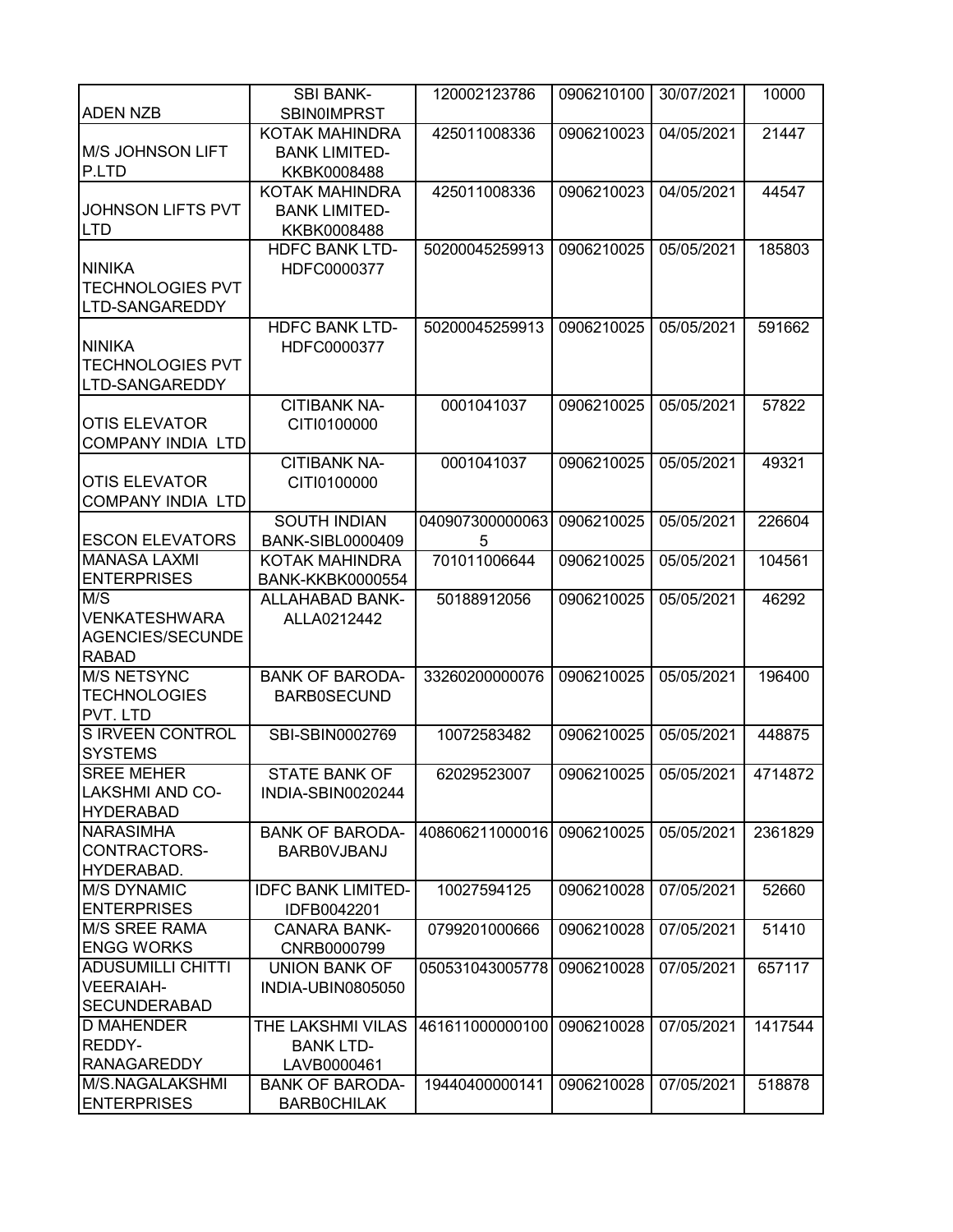| <b>ADMN OFFICER DIST</b>              | <b>STATE BANK OF</b>                      | 000000521633030 | 0906210028 | 07/05/2021 | 316196  |
|---------------------------------------|-------------------------------------------|-----------------|------------|------------|---------|
| POLICE MBNR                           | INDIA-SBIN0020184                         | 26              |            |            |         |
| <b>COMMISSIONER OF</b>                | <b>STATE BANK OF</b>                      | 52203651730     | 0906210028 | 07/05/2021 | 399240  |
| POLICE,                               | INDIA-SBIN0020496                         |                 |            |            |         |
| CYBERABAD,                            |                                           |                 |            |            |         |
| <b>HYDERABAD</b>                      |                                           |                 |            |            |         |
| <b>CHAMUNDI</b>                       | PNB-PUNB0042100                           | 042100210000337 | 0906210028 | 07/05/2021 | 1147408 |
| CONSTRUCTIONS-                        |                                           | 9               |            |            |         |
| <b>SECENDRABAD</b>                    |                                           |                 |            |            |         |
| <b>DEVINENI</b>                       | <b>UNION BANK OF</b>                      | 050531043005809 | 0906210029 | 07/05/2021 | 2494703 |
| CONSTRUCTIONS-                        | INDIA-UBIN0805050                         |                 |            |            |         |
| <b>HYDERABAD</b>                      |                                           |                 |            |            |         |
| <b>SRI</b>                            | SBI-SBIN0001022                           | 34777531901     | 0906210030 | 10/05/2021 | 134474  |
| <b>VENKATESWARA</b>                   |                                           |                 |            |            |         |
| <b>CONSTRUCTIONS</b>                  |                                           |                 |            |            |         |
|                                       | <b>STATE BANK OF</b>                      | 62095670473     | 0906210030 | 10/05/2021 | 483517  |
| <b>IKESAVA RATNAM</b>                 | INDIA-SBIN0020244                         |                 |            |            |         |
|                                       | <b>STATE BANK OF</b>                      | 20345678893     | 0906210030 | 10/05/2021 | 49671   |
| <b>LAHARITHA TRAVELS</b>              | INDIA-SBIN0015517                         |                 |            |            |         |
|                                       | THE LAKSHMI VILAS                         | 046161100000010 | 0906210030 | 10/05/2021 | 385087  |
|                                       | <b>BANK LTD-</b>                          | 0               |            |            |         |
| <b>D.MAHENDER REDDY</b>               | LAVB0000461                               |                 |            |            |         |
|                                       | <b>STATE BANK OF</b>                      | 37329536536     | 0906210030 | 10/05/2021 | 147000  |
| <b>COLOUR ADO MEDIA</b>               | INDIA-SBIN0018276                         |                 |            |            |         |
| <b>PAL FREIGHT</b>                    | <b>AXIS BANK-</b>                         | 914020036991316 | 0906210030 | 10/05/2021 | 400000  |
| <b>FORWARDER</b>                      | UTIB0001147                               |                 |            |            |         |
|                                       | <b>AXIS BANK-</b>                         | 917020067684947 | 0906210030 | 10/05/2021 | 29659   |
| SURJYAVATHI INFRA                     | UTIB0001455                               |                 |            |            |         |
| <b>PROJECTS PVT LTD</b>               |                                           |                 |            |            |         |
| <b>SRI GAYATRI</b>                    | <b>STATE BANK OF</b>                      | 62206986509     | 0906210030 | 10/05/2021 | 25960   |
| <b>ENERGY SERVICES</b>                | INDIA-SBIN0020083                         |                 |            |            |         |
| <b>AS AUTOMATION &amp;</b>            | <b>ICICI BANK LTD-</b>                    | 277705000629    | 0906210030 | 10/05/2021 | 35269   |
| <b>ENGINEERING</b>                    | ICIC0002777                               |                 |            |            |         |
| <b>SERVICES P.LTD</b>                 |                                           |                 |            |            |         |
| <b>SUPERINTENDENT</b>                 | <b>STATE BANK OF</b>                      | 52128125850     | 0906210029 | 07/05/2021 | 1866490 |
| <b>OF POLICE</b><br><b>SREE MEHER</b> | INDIA-SBIN0020094                         |                 |            |            |         |
| <b>LAKSHMI AND CO-</b>                | <b>STATE BANK OF</b><br>INDIA-SBIN0020244 | 62029523007     | 0906210030 | 10/05/2021 | 1525778 |
| <b>HYDERABAD</b>                      |                                           |                 |            |            |         |
| <b>KCN ENGINEERS</b>                  | <b>STATE BANK OF</b>                      | 38513707200     | 0906210030 | 10/05/2021 | 283042  |
| <b>AND INFRA-</b>                     | INDIA-SBIN0018047                         |                 |            |            |         |
| <b>HYDERABAD</b>                      |                                           |                 |            |            |         |
| <b>NIRANJAN KUMAR-</b>                | <b>IDBI BANK LTD-</b>                     | 044610200000964 | 0906210030 | 10/05/2021 | 351415  |
| <b>AURANGABAD</b>                     | IBKL0000446                               | 5               |            |            |         |
| <b>DURGA</b>                          | <b>STATE BANK OF</b>                      | 10021500765     | 0906210030 | 10/05/2021 | 422064  |
| <b>ENTERPRISES-</b>                   | INDIA-SBIN0008779                         |                 |            |            |         |
| <b>HYDERABAD</b>                      |                                           |                 |            |            |         |
| <b>RAMU ASSOCIATE</b>                 | <b>BANK OF BARODA-</b>                    | 07410400000099  | 0906210030 | 10/05/2021 | 202000  |
| <b>CONSTRUCTIONS-</b>                 | <b>BARBOWARANG</b>                        |                 |            |            |         |
| <b>WARANGAL</b>                       |                                           |                 |            |            |         |
| <b>APPALA ESWARA</b>                  | SBI-SBIN0000957                           | 11107048770     | 0906210030 | 10/05/2021 | 202000  |
| <b>REDDY-KURNOOL</b>                  |                                           |                 |            |            |         |
| <b>MOTKU GOPI-</b>                    | <b>STATE BANK OF</b>                      | 62022794235     | 0906210030 | 10/05/2021 | 202000  |
| MEDAK.                                | INDIA-SBIN0020504                         |                 |            |            |         |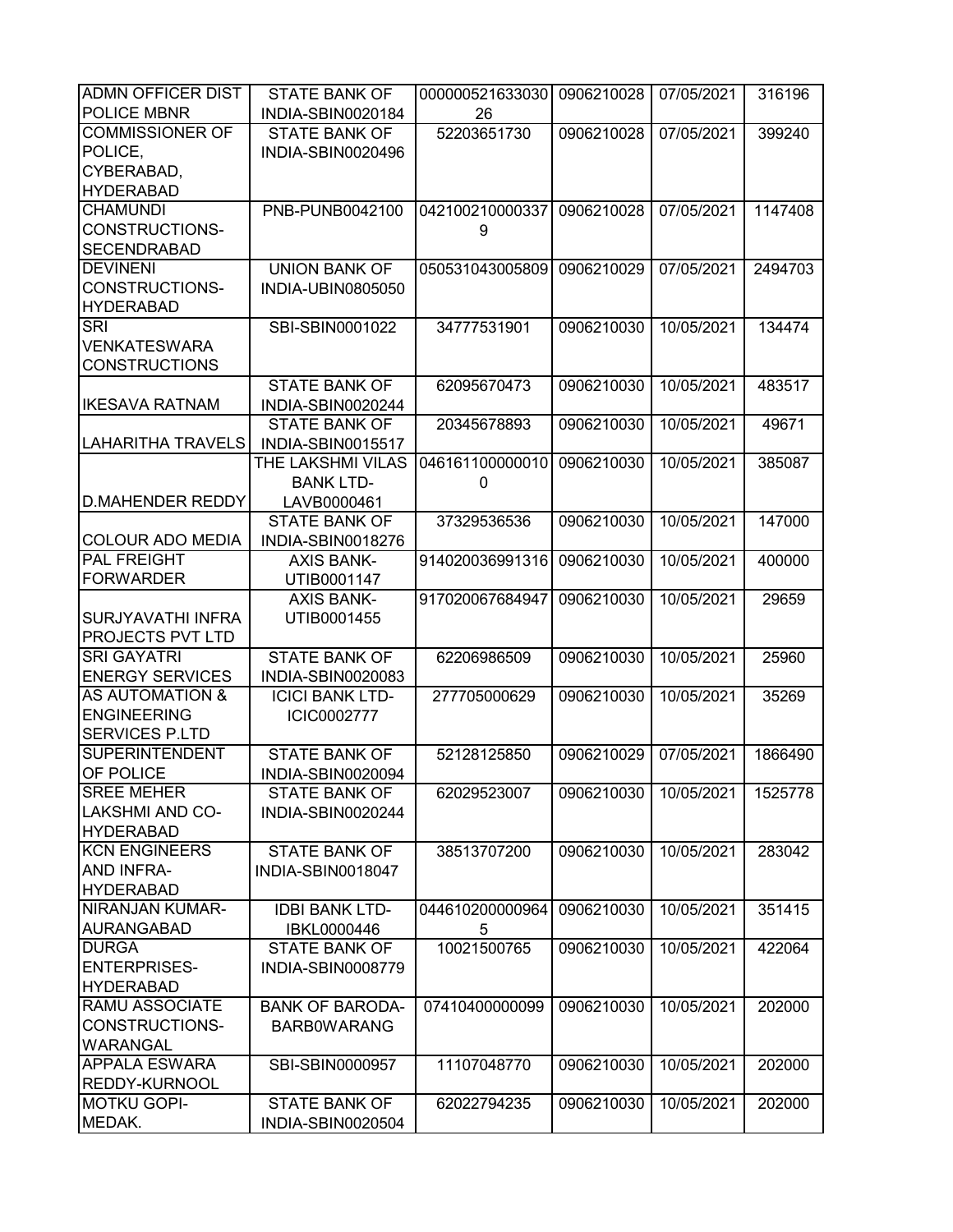| <b>F TECH</b>            | <b>UNION BANK OF</b>   | 342904010016002 | 0906210030 | 10/05/2021 | 202000  |
|--------------------------|------------------------|-----------------|------------|------------|---------|
| <b>CONSTRUCTION-</b>     | INDIA-UBIN0534293      |                 |            |            |         |
| <b>PARBHANI</b>          |                        |                 |            |            |         |
| <b>KUSUM</b>             | <b>STATE BANK OF</b>   | 10773221211     | 0906210030 | 10/05/2021 | 34300   |
| <b>ENTERPRISES-</b>      | INDIA-SBIN0003767      |                 |            |            |         |
| SINGRAULI                |                        |                 |            |            |         |
|                          |                        |                 |            |            |         |
|                          | THE LAKSHMI VILAS      | 046161100000035 | 0906210030 | 10/05/2021 | 1831221 |
| N BHASKAR RAO-           | <b>BANK LTD-</b>       | 9               |            |            |         |
| <b>HYDERRABAD</b>        | LAVB0000461            |                 |            |            |         |
| <b>AL SAMA</b>           | <b>BANK OF BARODA-</b> | 19440200000479  | 0906210030 | 10/05/2021 | 169522  |
| <b>ENTERPRISES-</b>      | <b>BARBOCHILAK</b>     |                 |            |            |         |
| <b>HYDERABAD</b>         |                        |                 |            |            |         |
| <b>DEVINENI</b>          | <b>UNION BANK OF</b>   | 050531043005809 | 0906210030 | 10/05/2021 | 3731616 |
| CONSTRUCTIONS-           | INDIA-UBIN0805050      |                 |            |            |         |
| <b>HYDERABAD</b>         |                        |                 |            |            |         |
|                          | KOTAK MAHINDRA         | 425011008336    | 0906210031 | 11/05/2021 | 64343   |
| M/S JOHNSON LIFT         | <b>BANK LIMITED-</b>   |                 |            |            |         |
| P.LTD                    | KKBK0008488            |                 |            |            |         |
| A SRINIVASARAO-          | <b>CITY UNION BANK</b> | 510909010027220 | 0906210031 | 11/05/2021 | 951441  |
| VIJAYAWADA               | LTD-CIUB0000105        |                 |            |            |         |
| <b>HARILEKHA</b>         | <b>AXIS BANK-</b>      | 916020047513376 | 0906210031 | 11/05/2021 | 4561243 |
| CONSTRUCTIONS-           | UTIB0001319            |                 |            |            |         |
| <b>HYDERABAD</b>         |                        |                 |            |            |         |
|                          | THE LAKSHMI VILAS      | 046136000000054 | 0906210031 | 11/05/2021 | 259817  |
| P JANARDHAN RAO-         | <b>BANK LTD-</b>       | 5               |            |            |         |
| <b>HYDERABAD</b>         |                        |                 |            |            |         |
|                          | LAVB0000461            |                 |            |            |         |
| <b>SAI LAKSHMI</b>       | <b>HDFC BANK LTD-</b>  | 17447610000026  | 0906210033 | 13/05/2021 | 842621  |
| CONSTRUCTIONS-           | HDFC0001744            |                 |            |            |         |
| <b>BANGALORE</b>         |                        |                 |            |            |         |
| <b>SRI SAI DURGA</b>     | <b>STATE BANK OF</b>   | 62434140331     | 0906210033 | 13/05/2021 | 309055  |
| <b>ENTERPRISES-</b>      | INDIA-SBIN0021165      |                 |            |            |         |
| <b>HYDERABAD</b>         |                        |                 |            |            |         |
|                          | THE LAKSHMI VILAS      | 046161100000016 | 0906210033 | 13/05/2021 | 3937212 |
| <b>K SURESH BABU-</b>    | <b>BANK LTD-</b>       | $\overline{2}$  |            |            |         |
| <b>HYDERABAD</b>         | LAVB0000461            |                 |            |            |         |
| C AYYAPU REDDY-          | STATE BANK OF          | 62128844927     | 0906210033 | 13/05/2021 | 1293209 |
| <b>MAHABUBNAGAR</b>      | INDIA-SBIN0020187      |                 |            |            |         |
|                          | THE LAKSHMI VILAS      | 046136000000048 | 0906210033 | 13/05/2021 | 724408  |
| <b>G YADAGIRI RAO-</b>   | <b>BANK LTD-</b>       | 6               |            |            |         |
| <b>HYDERABAD</b>         | LAVB0000461            |                 |            |            |         |
|                          | THE LAKSHMI VILAS      | 046161100000036 | 0906210033 | 13/05/2021 | 5007952 |
| A ARJUN RAO-             | <b>BANK LTD-</b>       | 1               |            |            |         |
| <b>HYDERABAD</b>         | LAVB0000461            |                 |            |            |         |
| <b>ATTILI SUBBA RAO-</b> | <b>ICICI BANK LTD-</b> | 630805155858    | 0906210034 | 17/05/2021 | 3373474 |
| <b>HYDERABAD</b>         | <b>ICIC0006308</b>     |                 |            |            |         |
|                          | THE LAKSHMI VILAS      | 029935100000754 | 0906210034 | 17/05/2021 | 1175996 |
| <b>S MAHESHWARA</b>      | <b>BANK LTD-</b>       | 4               |            |            |         |
| REDDY-HYDERABAD          | LAVB0000299            |                 |            |            |         |
| <b>MOTKU GOPI-</b>       | STATE BANK OF          | 62022794235     | 0906210034 | 17/05/2021 | 475151  |
| MEDAK.                   | INDIA-SBIN0020504      |                 |            |            |         |
| <b>MOTKU GOPI-</b>       |                        |                 |            |            |         |
|                          | <b>STATE BANK OF</b>   | 62022794235     | 0906210034 | 17/05/2021 | 406168  |
| MEDAK.                   | INDIA-SBIN0020504      |                 |            |            |         |
| <b>MOTKU GOPI-</b>       | <b>STATE BANK OF</b>   | 62022794235     | 0906210034 | 17/05/2021 | 425566  |
| MEDAK.                   | INDIA-SBIN0020504      |                 |            |            |         |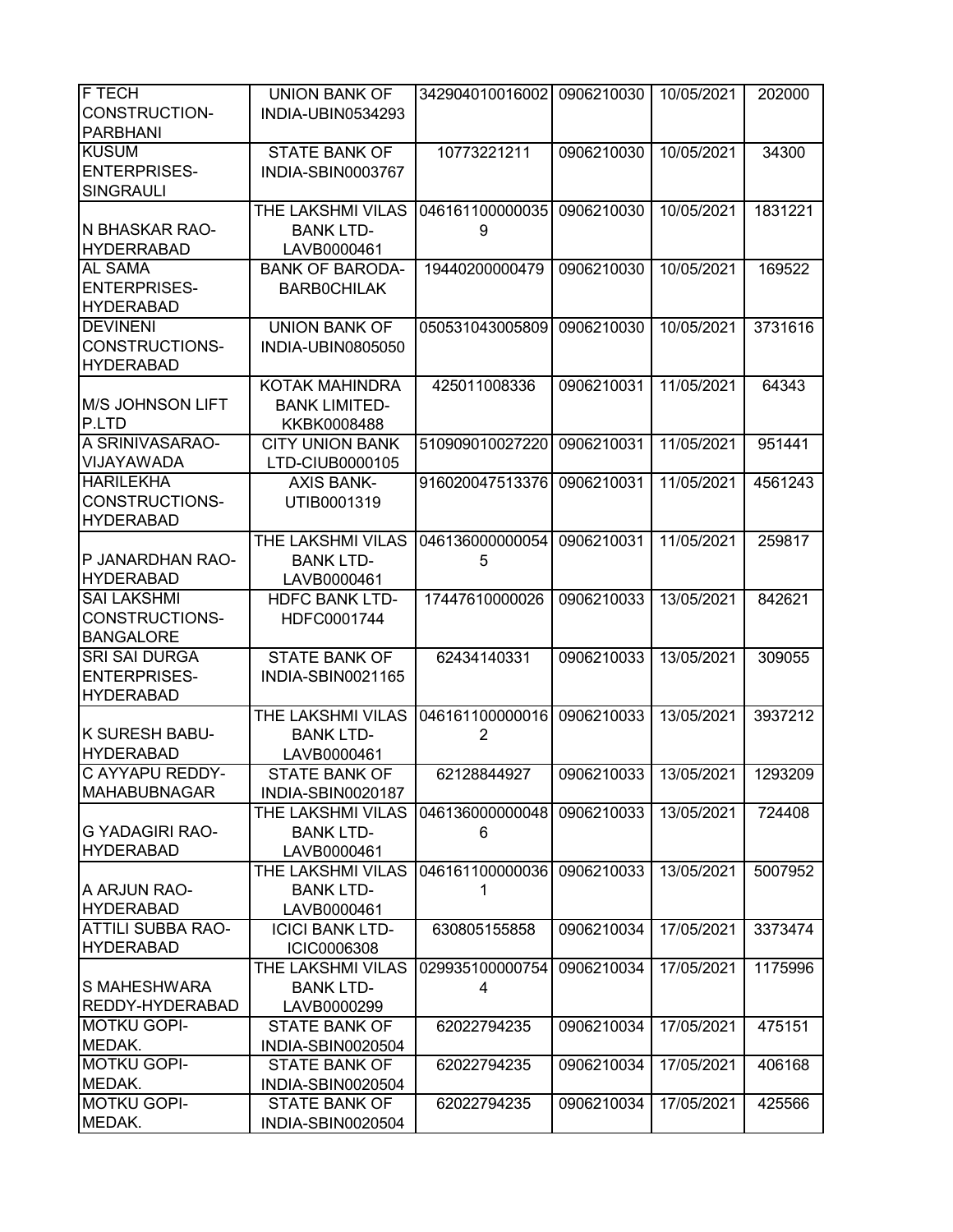| <b>MOTKU GOPI-</b>      | <b>STATE BANK OF</b>    | 62022794235                             | 0906210034 | 17/05/2021 | 443036  |
|-------------------------|-------------------------|-----------------------------------------|------------|------------|---------|
| MEDAK.                  | INDIA-SBIN0020504       |                                         |            |            |         |
| <b>MOTKU GOPI-</b>      | <b>STATE BANK OF</b>    | 62022794235                             | 0906210034 | 17/05/2021 | 472156  |
| MEDAK.                  | INDIA-SBIN0020504       |                                         |            |            |         |
| <b>MOTKU GOPI-</b>      | <b>STATE BANK OF</b>    | 62022794235                             | 0906210034 | 17/05/2021 | 352125  |
| MEDAK.                  | INDIA-SBIN0020504       |                                         |            |            |         |
| <b>MOTKU GOPI-</b>      | <b>STATE BANK OF</b>    | 62022794235                             | 0906210034 | 17/05/2021 | 474134  |
| MEDAK.                  | INDIA-SBIN0020504       |                                         |            |            |         |
| <b>MOTKU GOPI-</b>      | <b>STATE BANK OF</b>    | 62022794235                             | 0906210034 | 17/05/2021 | 453517  |
| MEDAK.                  | INDIA-SBIN0020504       |                                         |            |            |         |
| <b>MOTKU GOPI-</b>      | <b>STATE BANK OF</b>    | 62022794235                             | 0906210034 | 17/05/2021 | 473697  |
| MEDAK.                  | INDIA-SBIN0020504       |                                         |            |            |         |
| <b>MOTKU GOPI-</b>      | <b>STATE BANK OF</b>    | 62022794235                             | 0906210034 | 17/05/2021 | 367261  |
| MEDAK.                  | INDIA-SBIN0020504       |                                         |            |            |         |
| <b>MOTKU GOPI-</b>      | <b>STATE BANK OF</b>    | 62022794235                             | 0906210034 | 17/05/2021 | 357827  |
| MEDAK.                  | INDIA-SBIN0020504       |                                         |            |            |         |
| <b>MOTKU GOPI-</b>      | <b>STATE BANK OF</b>    | 62022794235                             | 0906210034 | 17/05/2021 | 332143  |
| MEDAK.                  | INDIA-SBIN0020504       |                                         |            |            |         |
| <b>MOTKU GOPI-</b>      | <b>STATE BANK OF</b>    | 62022794235                             | 0906210034 | 17/05/2021 | 412383  |
| MEDAK.                  | INDIA-SBIN0020504       |                                         |            |            |         |
|                         | <b>CANARA BANK-</b>     | 30192010073996                          | 0906210034 | 17/05/2021 | 12908   |
| <b>AL JAISUNDER</b>     | CNRB0013019             |                                         |            |            |         |
| <b>SREE MEHER</b>       | <b>STATE BANK OF</b>    | 62029523007                             | 0906210034 | 17/05/2021 | 2211742 |
| <b>LAKSHMI AND CO-</b>  | INDIA-SBIN0020244       |                                         |            |            |         |
| <b>HYDERABAD</b>        |                         |                                         |            |            |         |
|                         | <b>INDIAN BANK-</b>     | 411469410                               | 0906210034 | 17/05/2021 | 609982  |
| <b>T KOTESWARA RAO</b>  | IDIB000G001             |                                         |            |            |         |
|                         | <b>STATE BANK OF</b>    | 62321371550                             | 0906210035 | 18/05/2021 | 90319   |
| <b>GURRAM HARI</b>      | INDIA-SBIN0020454       |                                         |            |            |         |
| KUMAR-HYDERABAD         |                         |                                         |            |            |         |
|                         | <b>SOUTH INDIAN</b>     | 040907300000063                         | 0906210035 | 18/05/2021 | 49023   |
| <b>ESCON ELEVATORS</b>  | <b>BANK-SIBL0000409</b> | 5                                       |            |            |         |
|                         | THE LAKSHMI VILAS       | 046161100000010                         | 0906210035 | 18/05/2021 | 875087  |
|                         | <b>BANK LTD-</b>        | 0                                       |            |            |         |
| <b>D.MAHENDER REDDY</b> | LAVB0000461             |                                         |            |            |         |
|                         | THE LAKSHMI VILAS       | 046161100000010 0906210035   18/05/2021 |            |            | 721074  |
|                         | <b>BANK LTD-</b>        | 0                                       |            |            |         |
| <b>D.MAHENDER REDDY</b> | LAVB0000461             |                                         |            |            |         |
|                         | THE LAKSHMI VILAS       | 046161100000010                         | 0906210035 | 18/05/2021 | 1138797 |
|                         | <b>BANK LTD-</b>        | 0                                       |            |            |         |
| <b>D.MAHENDER REDDY</b> | LAVB0000461             |                                         |            |            |         |
| D PRABHAKAR             | UNION BANK OF           | 070631100000317                         | 0906210035 | 18/05/2021 | 260243  |
| REDDY-HYDERABAD         | INDIA-UBIN0807061       |                                         |            |            |         |
| D PRABHAKAR             | <b>UNION BANK OF</b>    | 070631100000317                         | 0906210035 | 18/05/2021 | 199647  |
| REDDY-HYDERABAD         | INDIA-UBIN0807061       |                                         |            |            |         |
| <b>D PRABHAKAR</b>      | <b>UNION BANK OF</b>    | 070631100000317                         | 0906210035 | 18/05/2021 | 472217  |
| REDDY-HYDERABAD         | INDIA-UBIN0807061       |                                         |            |            |         |
| D PRABHAKAR             | <b>UNION BANK OF</b>    | 070631100000317                         | 0906210035 | 18/05/2021 | 390889  |
| <b>REDDY-HYDERABAD</b>  | INDIA-UBIN0807061       |                                         |            |            |         |
| D PRABHAKAR             | <b>UNION BANK OF</b>    | 070631100000317                         | 0906210035 | 18/05/2021 | 260081  |
| <b>REDDY-HYDERABAD</b>  | INDIA-UBIN0807061       |                                         |            |            |         |
| <b>D PRABHAKAR</b>      | <b>UNION BANK OF</b>    | 070631100000317                         | 0906210035 | 18/05/2021 | 371763  |
| <b>REDDY-HYDERABAD</b>  | INDIA-UBIN0807061       |                                         |            |            |         |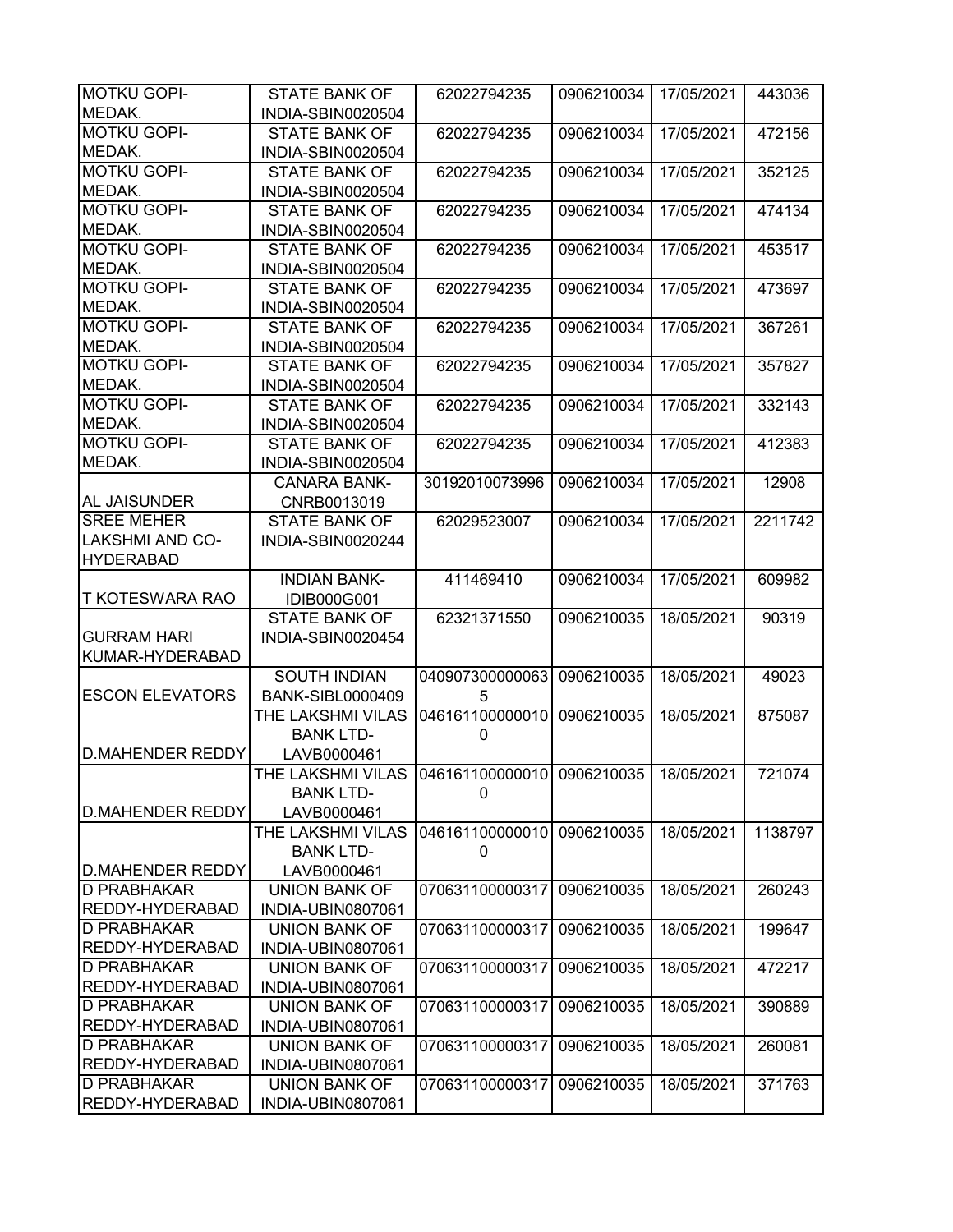| <b>D PRABHAKAR</b>                         | <b>UNION BANK OF</b>      | 070631100000317 | 0906210035 | 18/05/2021 | 222733  |
|--------------------------------------------|---------------------------|-----------------|------------|------------|---------|
| <b>REDDY-HYDERABAD</b>                     | INDIA-UBIN0807061         |                 |            |            |         |
| <b>D PRABHAKAR</b>                         | <b>UNION BANK OF</b>      | 070631100000317 | 0906210035 | 18/05/2021 | 151217  |
| <b>REDDY-HYDERABAD</b>                     | INDIA-UBIN0807061         |                 |            |            |         |
| <b>D PRABHAKAR</b>                         | <b>UNION BANK OF</b>      | 070631100000317 | 0906210035 | 18/05/2021 | 345347  |
| <b>REDDY-HYDERABAD</b>                     | INDIA-UBIN0807061         |                 |            |            |         |
| <b>D PRABHAKAR</b>                         | <b>UNION BANK OF</b>      | 070631100000317 | 0906210035 | 18/05/2021 | 328802  |
| REDDY-HYDERABAD                            | INDIA-UBIN0807061         |                 |            |            |         |
| <b>D PRABHAKAR</b>                         | <b>UNION BANK OF</b>      | 070631100000317 | 0906210035 | 18/05/2021 | 341088  |
| REDDY-HYDERABAD                            | INDIA-UBIN0807061         |                 |            |            |         |
| <b>D PRABHAKAR</b>                         | <b>UNION BANK OF</b>      | 070631100000317 | 0906210035 | 18/05/2021 | 87308   |
| REDDY-HYDERABAD                            | INDIA-UBIN0807061         |                 |            |            |         |
| <b>CONNECTING</b>                          | <b>ICICI BANK LTD-</b>    | 041005501484    | 0906210035 | 18/05/2021 | 533704  |
| SOLUTIONS-                                 | ICIC0000410               |                 |            |            |         |
| <b>HYDERABAD</b>                           |                           |                 |            |            |         |
| <b>BHAVYESH</b>                            | SELF CHEQUE-              | 000             | 186062     | 18/05/2021 | 346835  |
| <b>TRAVELS-</b>                            |                           |                 |            |            |         |
| <b>HYDERABAD</b>                           |                           |                 |            |            |         |
|                                            | <b>KARUR VYSYA</b>        | 146013500000674 | 0906210036 | 19/05/2021 | 54839   |
| <b>D SRIKANTH</b>                          | BANK-KVBL0001460          | 9               |            |            |         |
| <b>SREE RAMA</b>                           | <b>CANARA BANK-</b>       | 0799201000666   | 0906210036 | 19/05/2021 | 47925   |
| <b>ENGINEERING</b>                         | CNRB0000799               |                 |            |            |         |
| <b>WORKS</b>                               |                           |                 |            |            |         |
| AL SAMA                                    | ORIENTAL BANK OF          | 10411012000200  | 0906210036 | 19/05/2021 | 112331  |
| <b>ENTERPRISES-</b>                        | COMMERCE-                 |                 |            |            |         |
| <b>HYDERABAD</b>                           | ORBC0101041               |                 |            |            |         |
| LAKSHMI                                    | <b>BANK OF INDIA-</b>     | 861425110000025 | 0906210036 | 19/05/2021 | 1322714 |
| <b>GANAPATHI</b>                           | BKID0008614               |                 |            |            |         |
| <b>ENTERPRISES-</b><br><b>SECUNDERABAD</b> |                           |                 |            |            |         |
| <b>SURYA</b>                               | <b>ICICI BANK LTD-</b>    |                 |            |            | 171649  |
| <b>AUTOMATION</b>                          | ICIC0000244               | 024405005068    | 0906210037 | 20/05/2021 |         |
| <b>SYSTEMS</b>                             |                           |                 |            |            |         |
| <b>SURYA</b>                               | <b>ICICI BANK LTD-</b>    | 024405005068    | 0906210037 | 20/05/2021 | 157402  |
| <b>AUTOMATION</b>                          | ICIC0000244               |                 |            |            |         |
| <b>SYSTEMS</b>                             |                           |                 |            |            |         |
| M/S AADYA IT                               | <b>IDBI BANK LTD-</b>     | 028110200000458 | 0906210037 | 20/05/2021 | 176383  |
| <b>SOLUTIONS</b>                           | IBKL0000281               | 9               |            |            |         |
| <b>M/S LALITHAMBA</b>                      | <b>CANARA BANK-</b>       | 1089201001080   | 0906210037 | 20/05/2021 | 771181  |
| <b>ENTERPRISES</b>                         | CNRB0001089               |                 |            |            |         |
| <b>M/S LALITHAMBA</b>                      | <b>CANARA BANK-</b>       | 1089201001080   | 0906210037 | 20/05/2021 | 734988  |
| <b>ENTERPRISES</b>                         | CNRB0001089               |                 |            |            |         |
| <b>BASANTHI</b>                            | KOTAK MAHINDRA            | 700044011042    | 0906210037 | 20/05/2021 | 9103811 |
| CONSTRUCTIONS-                             | <b>BANK LIMITED-</b>      |                 |            |            |         |
| <b>HYDERABAD</b>                           | KKBK0007456               |                 |            |            |         |
| <b>D SRINIVAS-</b>                         | <b>IDBI BANK LTD-</b>     | 029710200001772 | 0906210037 | 20/05/2021 | 383285  |
| <b>HYDERABAD</b>                           | IBKL0000297               | 7               |            |            |         |
| <b>S C R NIRMAN</b>                        | <b>AXIS BANK -</b>        | 917030053319115 | 0906210037 | 20/05/2021 | 3984330 |
| <b>PRIVATE LIMITED-</b>                    | UTIB0001634               |                 |            |            |         |
| <b>HYDERABAD</b>                           |                           |                 |            |            |         |
| <b>M/S DYNAMIC</b>                         | <b>IDFC BANK LIMITED-</b> | 10027594125     | 0906210038 | 21/05/2021 | 52660   |
| <b>ENTERPRISES</b>                         | IDFB0042201               |                 |            |            |         |
| <b>M/S THOKA ANIL</b>                      | <b>STATE BANK OF</b>      | 38042448146     | 0906210038 | 21/05/2021 | 38501   |
| <b>KUMAR</b>                               | INDIA-SBIN0006645         |                 |            |            |         |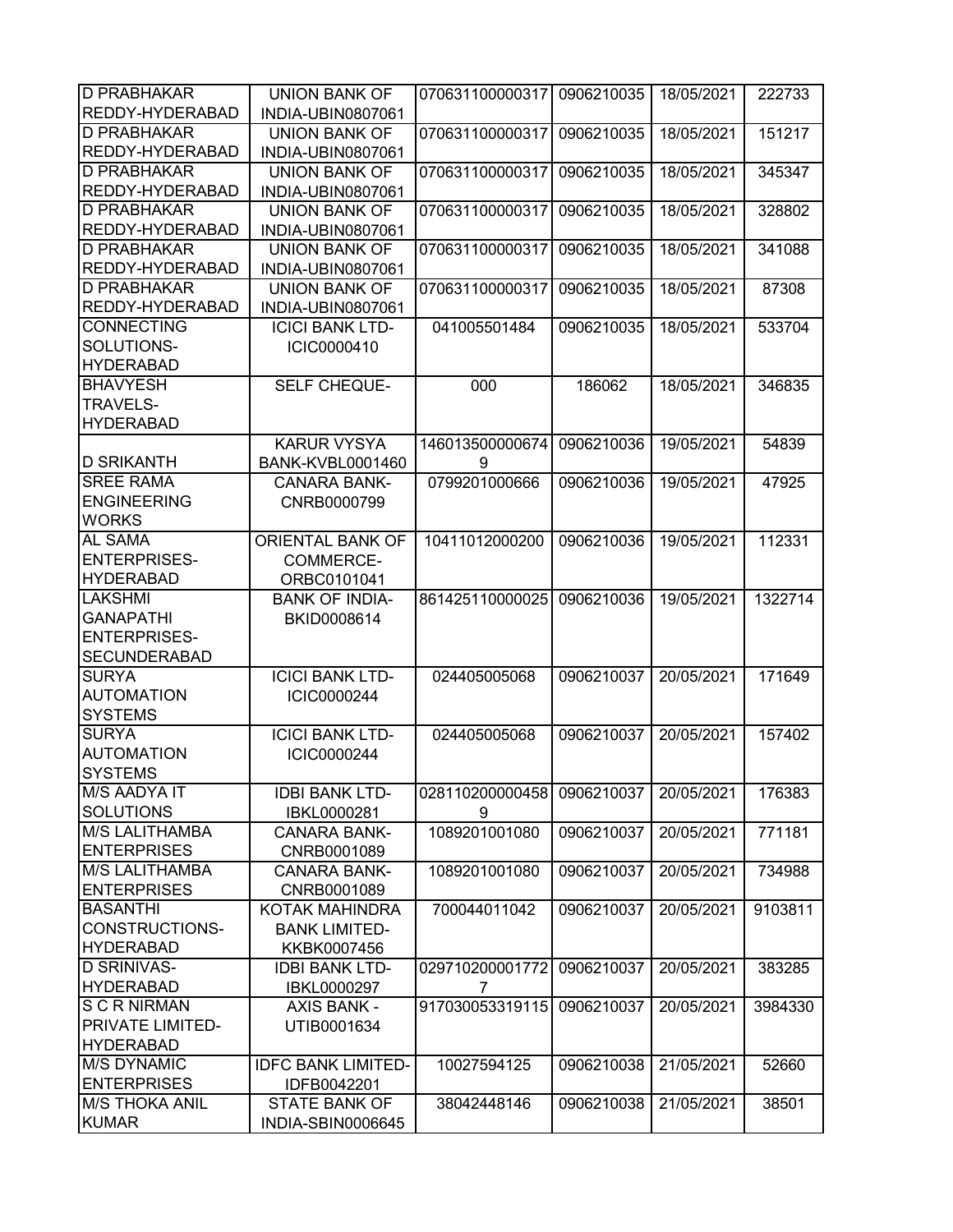| <b>SUNKARI SRAVAN-</b>   | <b>STATE BANK OF</b>    | 62265587153     | 0906210038 | 21/05/2021 | 96918   |
|--------------------------|-------------------------|-----------------|------------|------------|---------|
| <b>NIZAMABAD</b>         | INDIA-SBIN0020389       |                 |            |            |         |
| <b>PARAS</b>             | PUNJAB NATIONAL         | 393500210000282 | 0906210038 | 21/05/2021 | 1542550 |
| ELECTRONICS-             | <b>BANK-PUNB0393500</b> | 9               |            |            |         |
| .HYDERABAD               |                         |                 |            |            |         |
| A SRINIVASARAO-          | <b>CITY UNION BANK</b>  | 510909010027220 | 0906210038 | 21/05/2021 | 631865  |
| VIJAYAWADA               | LTD-CIUB0000105         |                 |            |            |         |
|                          | THE LAKSHMI VILAS       | 046161100000033 | 0906210039 | 24/05/2021 | 1258274 |
| <b>DIDDI RAJU-</b>       | <b>BANK LTD-</b>        |                 |            |            |         |
|                          |                         | 5               |            |            |         |
| <b>HYDERABAD</b>         | LAVB0000461             |                 |            |            |         |
|                          | KOTAK MAHINDRA          | 730011026939    | 0906210039 | 24/05/2021 | 259817  |
| P JANARDHAN RAO-         | <b>BANK LIMITED-</b>    |                 |            |            |         |
| <b>HYDERABAD</b>         | KKBK0007457             |                 |            |            |         |
| <b>VIJAYA KRISHNA</b>    | SBI-SBIN0000916         | 32773903936     | 0906210039 | 24/05/2021 | 593546  |
| <b>ENTERPRISES</b>       |                         |                 |            |            |         |
| <b>SAI LAKSHMI</b>       | <b>HDFC BANK LTD-</b>   | 17447610000026  | 0906210039 | 24/05/2021 | 1851231 |
| CONSTRUCTIONS-           | HDFC0001744             |                 |            |            |         |
| <b>BANGALORE</b>         |                         |                 |            |            |         |
| <b>SREE</b>              | <b>KARUR VYSYA</b>      | 141028000000068 | 0906210041 | 25/05/2021 | 109200  |
| <b>VENKATESWARA</b>      | <b>BANK-KVBL0001410</b> | 3               |            |            |         |
| <b>ENTERPRISES-</b>      |                         |                 |            |            |         |
| <b>BHUBANESWAR</b>       |                         |                 |            |            |         |
|                          | THE LAKSHMI VILAS       | 046130100005368 | 0906210041 | 25/05/2021 | 98213   |
|                          | <b>BANK LTD-</b>        | 3               |            |            |         |
|                          |                         |                 |            |            |         |
| Y RAJA RAO               | LAVB0000461             |                 |            |            |         |
| <b>STAR FIRE</b>         | THE FEDERAL BANK        | 16720200001654  | 0906210041 | 25/05/2021 | 28195   |
| <b>ENGINEERING-</b>      | LTD-FDRL0001672         |                 |            |            |         |
| <b>HYDERABAD</b>         |                         |                 |            |            |         |
|                          | THE LAKSHMI VILAS       | 046161100000036 | 0906210041 | 25/05/2021 | 396461  |
|                          | <b>BANK LTD-</b>        | 1               |            |            |         |
| A.ARJUN RAO              | LAVB0000461             |                 |            |            |         |
| <b>M/S SKYBASE</b>       | <b>AXIS BANK-</b>       | 917020055701281 | 0906210039 | 24/05/2021 | 35293   |
| <b>INFOTECH PVT.LTD</b>  | UTIB0001304             |                 |            |            |         |
| <b>PRADEEP REDDY</b>     | <b>STATE BANK OF</b>    | 62113275547     | 0906210041 | 25/05/2021 | 21000   |
| <b>AKKALA</b>            | INDIA-SBIN0020450       |                 |            |            |         |
| <b>RAVITEJA AND CO-</b>  | SBI-SBIN0001173         | 34858377661     | 0906210039 | 24/05/2021 | 950127  |
| <b>PRAKASAM</b>          |                         |                 |            |            |         |
| <b>AL SAMA</b>           | <b>BANK OF BARODA-</b>  | 19440200000479  | 0906210041 | 25/05/2021 | 134145  |
| <b>ENTERPRISES-</b>      | <b>BARBOCHILAK</b>      |                 |            |            |         |
| <b>HYDERABAD</b>         |                         |                 |            |            |         |
| <b>M/S SHIVANI</b>       | <b>DENA BANK-</b>       | 056011023824    | 0906210041 | 25/05/2021 | 1162922 |
| <b>ENTERPRISES</b>       | BKDN0610560             |                 |            |            |         |
| <b>M/S ABSOLUTE</b>      | <b>AXIS BANK-</b>       | 920020074081700 | 0906210041 | 25/05/2021 | 361013  |
| <b>ENGINEERING AND</b>   | UTIB0003281             |                 |            |            |         |
| <b>CONTRACTORS</b>       |                         |                 |            |            |         |
|                          |                         |                 |            |            |         |
| <b>SECBAD</b>            |                         |                 |            |            |         |
|                          | KOTAK MAHINDRA          | 730011026939    | 0906210042 | 26/05/2021 | 447081  |
| P JANARDHAN RAO-         | <b>BANK LIMITED-</b>    |                 |            |            |         |
| <b>HYDERABAD</b>         | KKBK0007457             |                 |            |            |         |
| <b>M/S SATYAVAR</b>      | <b>AXIS BANK-</b>       | 919020053518704 | 0906210042 | 26/05/2021 | 589016  |
| <b>CONSULTANTS</b>       | UTIB0003365             |                 |            |            |         |
|                          | <b>CANARA BANK-</b>     | 0799201001029   | 0906210042 | 26/05/2021 | 217393  |
| <b>SOBIA ENGINEERING</b> | CNRB0000799             |                 |            |            |         |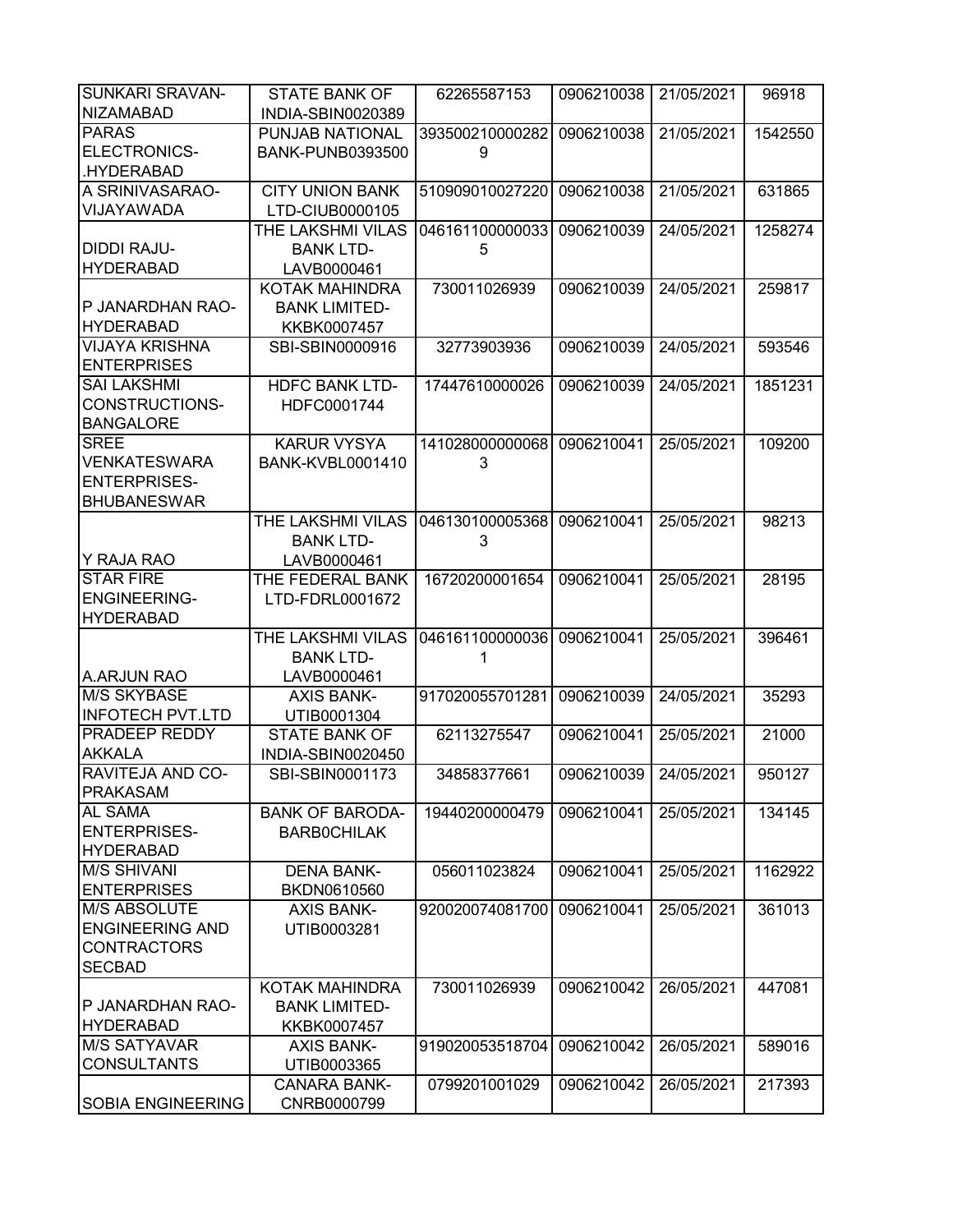|                          | <b>UNION BANK OF</b>    | 009411011000400 0906210042 |                       | 26/05/2021 | 212748  |
|--------------------------|-------------------------|----------------------------|-----------------------|------------|---------|
| <b>SRI DHANALAKSHMI</b>  | INDIA-UBIN0800945       |                            |                       |            |         |
| <b>ENGINEERING</b>       |                         |                            |                       |            |         |
| <b>ENTERPRISES</b>       |                         |                            |                       |            |         |
|                          | <b>UNION BANK OF</b>    | 035611100002944            | 0906210042            | 26/05/2021 | 1975817 |
| <b>D SRINIVASA CHARY</b> | INDIA-UBIN0803561       |                            |                       |            |         |
| <b>SANITATION WORKS</b>  |                         |                            |                       |            |         |
|                          |                         |                            |                       |            |         |
| <b>PRADEEP REDDY</b>     | <b>STATE BANK OF</b>    | 62113275547                | 0906210042            | 26/05/2021 | 154845  |
| <b>AKKALA</b>            | INDIA-SBIN0020450       |                            |                       |            |         |
| <b>M/S SREE RAMA</b>     | <b>CANARA BANK-</b>     | 0799201000666              | 0906210042            | 26/05/2021 | 51410   |
| <b>ENGG WORKS</b>        | CNRB0000799             |                            |                       |            |         |
|                          | THE LAKSHMI VILAS       | 046136000000054            | 0906210042            | 26/05/2021 | 361227  |
| P JANARDHAN RAO-         | <b>BANK LTD-</b>        | 5                          |                       |            |         |
| <b>HYDERABAD</b>         | LAVB0000461             |                            |                       |            |         |
| <b>KANAMARLAPUDI</b>     | PUNJAB AND SIND         | 10131300000011             | 0906210042            | 26/05/2021 | 1520225 |
| <b>CHANDRA SEKHAR-</b>   | <b>BANK-PSIB0021013</b> |                            |                       |            |         |
| <b>SINGARAYAKONDA</b>    |                         |                            |                       |            |         |
| <b>MOTKU GOPI-</b>       | <b>STATE BANK OF</b>    | 62022794235                | 0906210045            | 28/05/2021 | 453498  |
| MEDAK.                   | INDIA-SBIN0020504       |                            |                       |            |         |
|                          | <b>BANK OF BARODA-</b>  | 33260200000330             | 0906210042            | 26/05/2021 | 2628869 |
| <b>SRIKARG PROJECTS</b>  | <b>BARBOTARNAK</b>      |                            |                       |            |         |
| <b>PRIVATE LIMITED-</b>  |                         |                            |                       |            |         |
| <b>HYDERABAD</b>         |                         |                            |                       |            |         |
| <b>EFFTRONICS</b>        | SBI-SBIN0000578         | 30252476240                | 0906210042            | 26/05/2021 | 965094  |
| <b>SYSTEMS PVT LTD</b>   |                         |                            |                       |            |         |
| <b>AL SAMA</b>           |                         |                            |                       |            |         |
|                          | <b>BANK OF BARODA-</b>  | 19440200000479             | 0906210043            | 27/05/2021 | 112331  |
| <b>ENTERPRISES-</b>      | <b>BARBOCHILAK</b>      |                            |                       |            |         |
| <b>HYDERABAD</b>         |                         |                            |                       |            |         |
| NALLAMOTHU               | <b>AXIS BANK-</b>       | 912020051398031            | 0906210045            | 28/05/2021 | 470528  |
| HARIVEERAKUMAR-          | UTIB0001319             |                            |                       |            |         |
| <b>GUNTUR</b>            |                         |                            |                       |            |         |
| <b>ALSAMA</b>            | <b>BANK OF BARODA-</b>  | 19440200000479             | 0906210045            | 28/05/2021 | 70513   |
| <b>ENTERPRISES</b>       | <b>BARBOCHILAK</b>      |                            |                       |            |         |
| <b>M/S PALEPU</b>        | <b>BANK OF BARODA-</b>  | 31120400000112             | 0906210045            | 28/05/2021 | 49539   |
| VIJAYASIMHA              | <b>BARBOMALKAJ</b>      |                            |                       |            |         |
|                          | <b>STATE BANK OF</b>    | 35928353205                | 0906210043 27/05/2021 |            | 152856  |
| <b>SEVEN HILLS</b>       | INDIA-SBIN0013401       |                            |                       |            |         |
| <b>SAFETY EQUIPMENT</b>  |                         |                            |                       |            |         |
| <b>SYSTEMS PVT LTD</b>   |                         |                            |                       |            |         |
| <b>BASANTHI</b>          | <b>KOTAK MAHINDRA</b>   | 700044011042               | 0906210043            | 27/05/2021 | 360880  |
| CONSTRUCTIONS-           | <b>BANK LIMITED-</b>    |                            |                       |            |         |
| <b>HYDERABAD</b>         | KKBK0007456             |                            |                       |            |         |
|                          | KOTAK MAHINDRA          | 731011007766               | 0906210043            | 27/05/2021 | 224744  |
| N BHASKAR RAO-           | <b>BANK LIMITED-</b>    |                            |                       |            |         |
| <b>HYDERRABAD</b>        | KKBK0007458             |                            |                       |            |         |
|                          | KOTAK MAHINDRA          | 731011007766               | 0906210045            | 28/05/2021 | 426117  |
| IN BHASKAR RAO-          | <b>BANK LIMITED-</b>    |                            |                       |            |         |
| <b>HYDERRABAD</b>        |                         |                            |                       |            |         |
|                          | KKBK0007458             | 731011007766               | 0906210045            | 28/05/2021 | 404572  |
|                          | KOTAK MAHINDRA          |                            |                       |            |         |
| N BHASKAR RAO-           | <b>BANK LIMITED-</b>    |                            |                       |            |         |
| <b>HYDERRABAD</b>        | KKBK0007458             |                            |                       |            |         |
|                          | KOTAK MAHINDRA          | 731011007766               | 0906210045            | 28/05/2021 | 346262  |
| N BHASKAR RAO-           | <b>BANK LIMITED-</b>    |                            |                       |            |         |
| <b>HYDERRABAD</b>        | KKBK0007458             |                            |                       |            |         |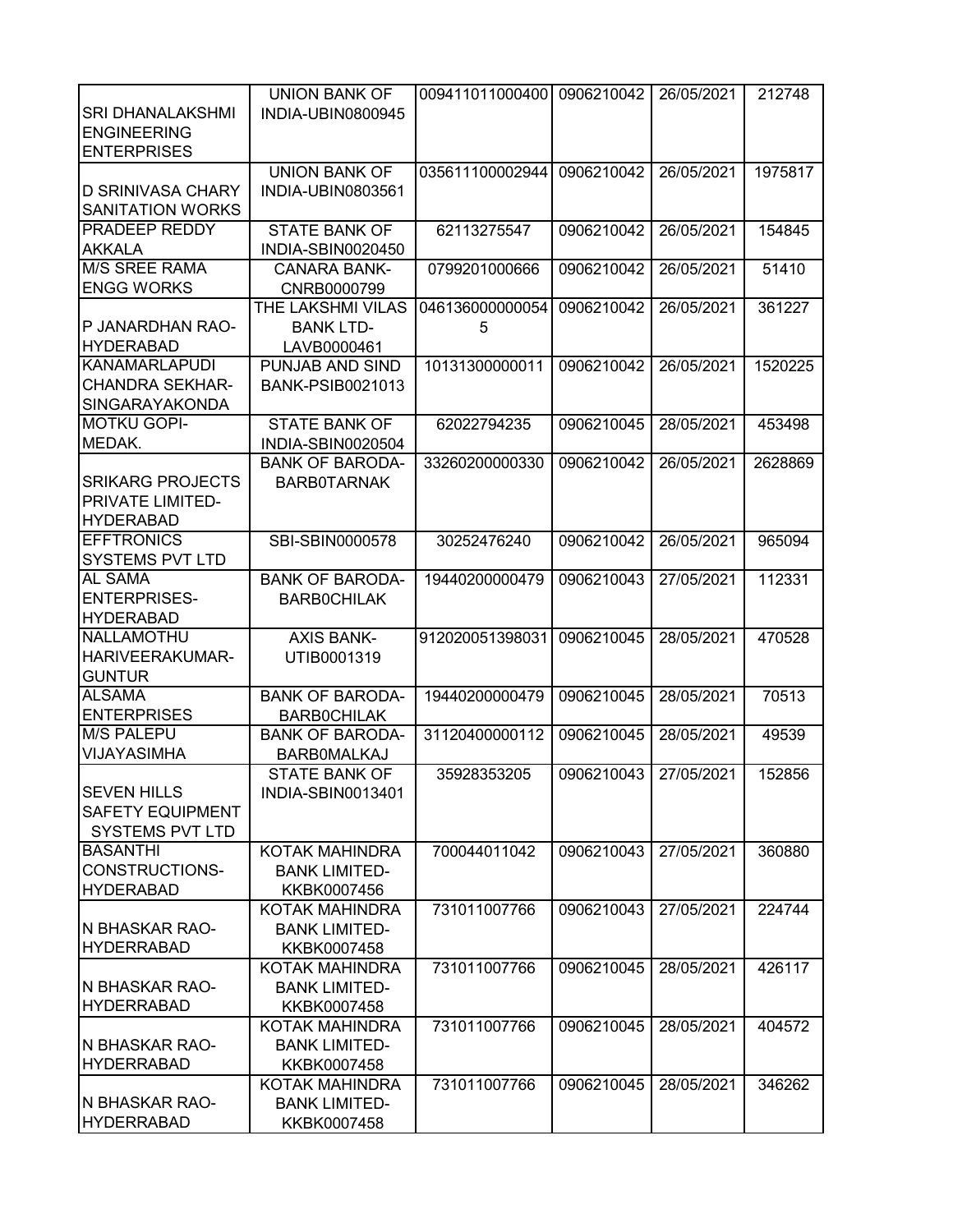|                                  | KOTAK MAHINDRA          | 731011007766    | 0906210045 | 28/05/2021 | 262181  |
|----------------------------------|-------------------------|-----------------|------------|------------|---------|
| N BHASKAR RAO-                   | <b>BANK LIMITED-</b>    |                 |            |            |         |
| <b>HYDERRABAD</b>                | KKBK0007458             |                 |            |            |         |
|                                  | KOTAK MAHINDRA          | 731011007766    | 0906210045 | 28/05/2021 | 201109  |
| N BHASKAR RAO-                   | <b>BANK LIMITED-</b>    |                 |            |            |         |
| <b>IHYDERRABAD</b>               | KKBK0007458             |                 |            |            |         |
|                                  | KOTAK MAHINDRA          | 731011007766    | 0906210045 | 28/05/2021 | 227542  |
| IN BHASKAR RAO-                  | <b>BANK LIMITED-</b>    |                 |            |            |         |
| <b>HYDERRABAD</b>                | KKBK0007458             |                 |            |            |         |
|                                  | KOTAK MAHINDRA          | 731011007766    | 0906210045 | 28/05/2021 | 104822  |
| N BHASKAR RAO-                   | <b>BANK LIMITED-</b>    |                 |            |            |         |
| <b>HYDERRABAD</b>                | KKBK0007458             |                 |            |            |         |
| <b>M/S SREE RAMA</b>             | <b>CANARA BANK-</b>     | 0799201000666   | 0906210045 | 28/05/2021 | 81706   |
| <b>ENG WORKS</b>                 | CNRB0000799             |                 |            |            |         |
| AL-SAMA                          | <b>BANK OF BARODA-</b>  | 19440200000479  | 0906210045 | 28/05/2021 | 55440   |
| <b>ENTERPRISES</b>               | <b>BARBOCHILAK</b>      |                 |            |            |         |
| Y CHINNA REDDY-                  | <b>KARNATAKA BANK</b>   | 331700010005400 | 0906210045 | 28/05/2021 | 6893866 |
| <b>NELLORE</b>                   | LTD-KARB0000331         | 1               |            |            |         |
| <b>BASANTHI</b>                  | KOTAK MAHINDRA          | 700044011042    | 0906210045 | 28/05/2021 | 291240  |
| <b>CONSTRUCTIONS-</b>            | <b>BANK LIMITED-</b>    |                 |            |            |         |
| <b>HYDERABAD</b>                 | KKBK0007456             |                 |            |            |         |
| <b>BASANTHI</b>                  | KOTAK MAHINDRA          | 700044011042    | 0906210045 | 28/05/2021 | 352145  |
| CONSTRUCTIONS-                   | <b>BANK LIMITED-</b>    |                 |            |            |         |
| <b>HYDERABAD</b>                 | KKBK0007456             |                 |            |            |         |
| <b>BASANTHI</b>                  | KOTAK MAHINDRA          | 700044011042    | 0906210045 | 28/05/2021 | 279670  |
| <b>CONSTRUCTIONS-</b>            | <b>BANK LIMITED-</b>    |                 |            |            |         |
| <b>HYDERABAD</b>                 | KKBK0007456             |                 |            |            |         |
| <b>VITTAL RAJESH-</b>            | <b>INDIAN BANK-</b>     | 50359804423     | 0906210045 | 28/05/2021 | 654990  |
| <b>HYDERABAD</b>                 | IDIB000W511             |                 |            |            |         |
| <b>SWASTIK</b>                   | <b>UNION BANK OF</b>    | 235411100001802 | 0906210045 | 28/05/2021 | 67874   |
| <b>ENTERPRISES-</b>              | INDIA-UBIN0823546       |                 |            |            |         |
| <b>HYDERABAD</b>                 |                         |                 |            |            |         |
| <b>CHAMUNDI</b>                  | PNB-PUNB0042100         | 042100210000337 | 0906210046 | 31/05/2021 | 682278  |
| CONSTRUCTIONS-                   |                         | 9               |            |            |         |
| <b>SECENDRABAD</b>               |                         |                 |            |            |         |
| <b>INFOSOFT DIGITAL</b>          | <b>INDIAN BANK-</b>     | 434077323       | 0906210046 | 31/05/2021 | 282300  |
| <b>DESIGN AND</b>                | IDIB000D006             |                 |            |            |         |
| <b>SERVICES PVT. LTD.-</b>       |                         |                 |            |            |         |
| NEW DELHI.                       |                         |                 |            |            |         |
|                                  | <b>DEUTSCHE BANK</b>    | 000012953440028 | 0906210046 | 31/05/2021 | 282300  |
| <b>BLUE HARP</b>                 | AG-DEUT0784PBC          |                 |            |            |         |
| <b>TECHNOLOGIES PVT</b>          |                         |                 |            |            |         |
| LTD-.BANGALORE                   |                         |                 |            |            |         |
| <b>SRI SAI GANESH</b>            | <b>STATE BANK OF</b>    | 62075901257     | 0906210046 | 31/05/2021 | 358283  |
| <b>ENGINEERING</b>               | INDIA-SBIN0020432       |                 |            |            |         |
| WORKS, SECUNDERA                 |                         |                 |            |            |         |
|                                  |                         |                 |            |            |         |
| <b>BAD</b><br><b>MOTKU GOPI-</b> |                         |                 |            |            |         |
|                                  | <b>STATE BANK OF</b>    | 62022794235     | 0906210046 | 31/05/2021 | 148840  |
| MEDAK.                           | INDIA-SBIN0020504       |                 |            |            |         |
| <b>SRI SITA RAMA</b>             | <b>INDIAN OVERSEAS</b>  | 070502000000131 | 0906210047 | 01/06/2021 | 515451  |
| HANUMAN-                         | <b>BANK-IOBA0000705</b> |                 |            |            |         |
| <b>HYDERABAD</b>                 |                         |                 |            |            |         |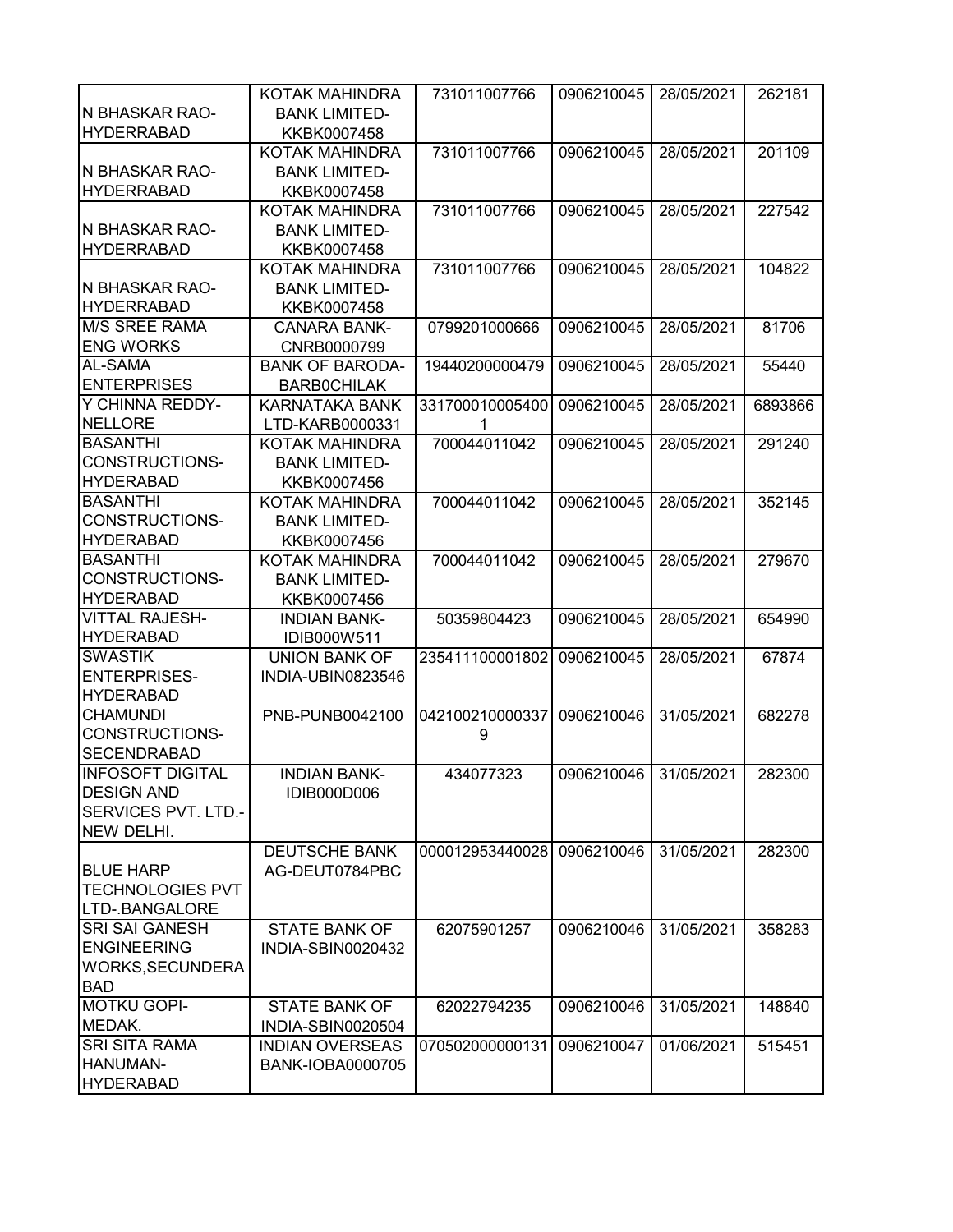|                         | <b>IDBI BANK LTD-</b>  | 044610200000878 | 0906210047 | 01/06/2021 | 1571242 |
|-------------------------|------------------------|-----------------|------------|------------|---------|
| <b>VARAD COMPUTERS-</b> | IBKL0000446            | 5               |            |            |         |
| <b>HYDERABAD</b>        |                        |                 |            |            |         |
|                         | THE LAKSHMI VILAS      | 046161100000010 | 0906210052 | 08/06/2021 | 740418  |
|                         | <b>BANK LTD-</b>       | 0               |            |            |         |
| D.MAHENDER REDDY        | LAVB0000461            |                 |            |            |         |
|                         | THE LAKSHMI VILAS      | 046161100000010 | 0906210052 | 08/06/2021 | 178623  |
|                         |                        |                 |            |            |         |
|                         | <b>BANK LTD-</b>       | 0               |            |            |         |
| <b>D.MAHENDER REDDY</b> | LAVB0000461            |                 |            |            |         |
|                         | <b>BANK OF</b>         | 60025900201     | 0906210048 | 02/06/2021 | 1528180 |
| <b>DEC</b>              | MAHARASHTRA-           |                 |            |            |         |
| <b>INFRASTRUCTURE</b>   | MAHB0000383            |                 |            |            |         |
| <b>AND PROJECTS</b>     |                        |                 |            |            |         |
| <b>INDIA PRIVATE</b>    |                        |                 |            |            |         |
| LIMITED-HYDERABAD       |                        |                 |            |            |         |
| <b>NR TELESYSTEMS-</b>  | <b>IDBI BANK LTD-</b>  | 105710200000870 | 0906210047 | 01/06/2021 | 2597236 |
| HYDERABAD.              | <b>IBKL0001057</b>     | 9               |            |            |         |
| <b>SREE MEHER</b>       | <b>STATE BANK OF</b>   | 62029523007     | 0906210047 | 01/06/2021 | 1146169 |
| <b>LAKSHMI AND CO-</b>  | INDIA-SBIN0020244      |                 |            |            |         |
| <b>HYDERABAD</b>        |                        |                 |            |            |         |
| <b>BASANTHI</b>         | KOTAK MAHINDRA         | 700044011042    | 0906210048 | 02/06/2021 | 426776  |
| <b>CONSTRUCTIONS-</b>   | <b>BANK LIMITED-</b>   |                 |            |            |         |
| <b>HYDERABAD</b>        | KKBK0007456            |                 |            |            |         |
| <b>BASANTHI</b>         | KOTAK MAHINDRA         | 700044011042    | 0906210048 | 02/06/2021 | 381771  |
| CONSTRUCTIONS-          | <b>BANK LIMITED-</b>   |                 |            |            |         |
| <b>HYDERABAD</b>        | KKBK0007456            |                 |            |            |         |
| <b>BASANTHI</b>         | KOTAK MAHINDRA         | 700044011042    | 0906210048 | 02/06/2021 | 402585  |
| CONSTRUCTIONS-          | <b>BANK LIMITED-</b>   |                 |            |            |         |
| <b>HYDERABAD</b>        |                        |                 |            |            |         |
|                         | KKBK0007456            |                 |            |            |         |
|                         | <b>BANK OF BARODA-</b> | 31120400000112  | 0906210048 | 02/06/2021 | 122946  |
| <b>PALEPU VIJAYA</b>    | <b>BARBOMALKAJ</b>     |                 |            |            |         |
| SIMHA-RANGAREDDY        |                        |                 |            |            |         |
|                         | <b>BANK OF BARODA-</b> | 31120400000112  | 0906210048 | 02/06/2021 | 124743  |
| PALEPU VIJAYA           | <b>BARBOMALKAJ</b>     |                 |            |            |         |
| SIMHA-RANGAREDDY        |                        |                 |            |            |         |
| $\overline{DR}$         | <b>BANK OF</b>         | 60116851976     | 0906210048 | 02/06/2021 | 2831120 |
| CONSTRUCTIONS-          | MAHARASHTRA-           |                 |            |            |         |
| <b>HYDERABAD</b>        | MAHB0000383            |                 |            |            |         |
|                         | <b>BANK OF BARODA-</b> | 19440200000479  | 0906210052 | 08/06/2021 | 69154   |
| <b>AL SAMA ENTPS</b>    | <b>BARBOCHILAK</b>     |                 |            |            |         |
|                         | <b>INDIAN BANK-</b>    | 50359804423     | 0906210052 | 08/06/2021 | 49868   |
| M/S V.RAJESH            | IDIB000W511            |                 |            |            |         |
| <b>SRI PAVITHRA</b>     | <b>UNION BANK OF</b>   | 109931043010040 | 0906210048 | 02/06/2021 | 4684721 |
| CONSTRUCTIONS-          | INDIA-UBIN0561631      |                 |            |            |         |
| <b>KADAPA</b>           |                        |                 |            |            |         |
| <b>D MAHENDER</b>       | THE LAKSHMI VILAS      | 046161100000010 | 0906210048 | 02/06/2021 | 569761  |
| REDDY-                  | <b>BANK LTD-</b>       | 0               |            |            |         |
| <b>RANAGAREDDY</b>      | LAVB0000461            |                 |            |            |         |
| <b>N R EQUIPMENTS-</b>  | <b>UCO BANK-</b>       | 09790510000809  | 0906210049 | 03/06/2021 | 2312099 |
| <b>RANGA REDDY</b>      | UCBA0000979            |                 |            |            |         |
| <b>BASANTHI</b>         | KOTAK MAHINDRA         | 700044011042    | 0906210049 | 03/06/2021 | 221811  |
| CONSTRUCTIONS-          | <b>BANK LIMITED-</b>   |                 |            |            |         |
|                         |                        |                 |            |            |         |
| <b>HYDERABAD</b>        | KKBK0007456            |                 |            |            |         |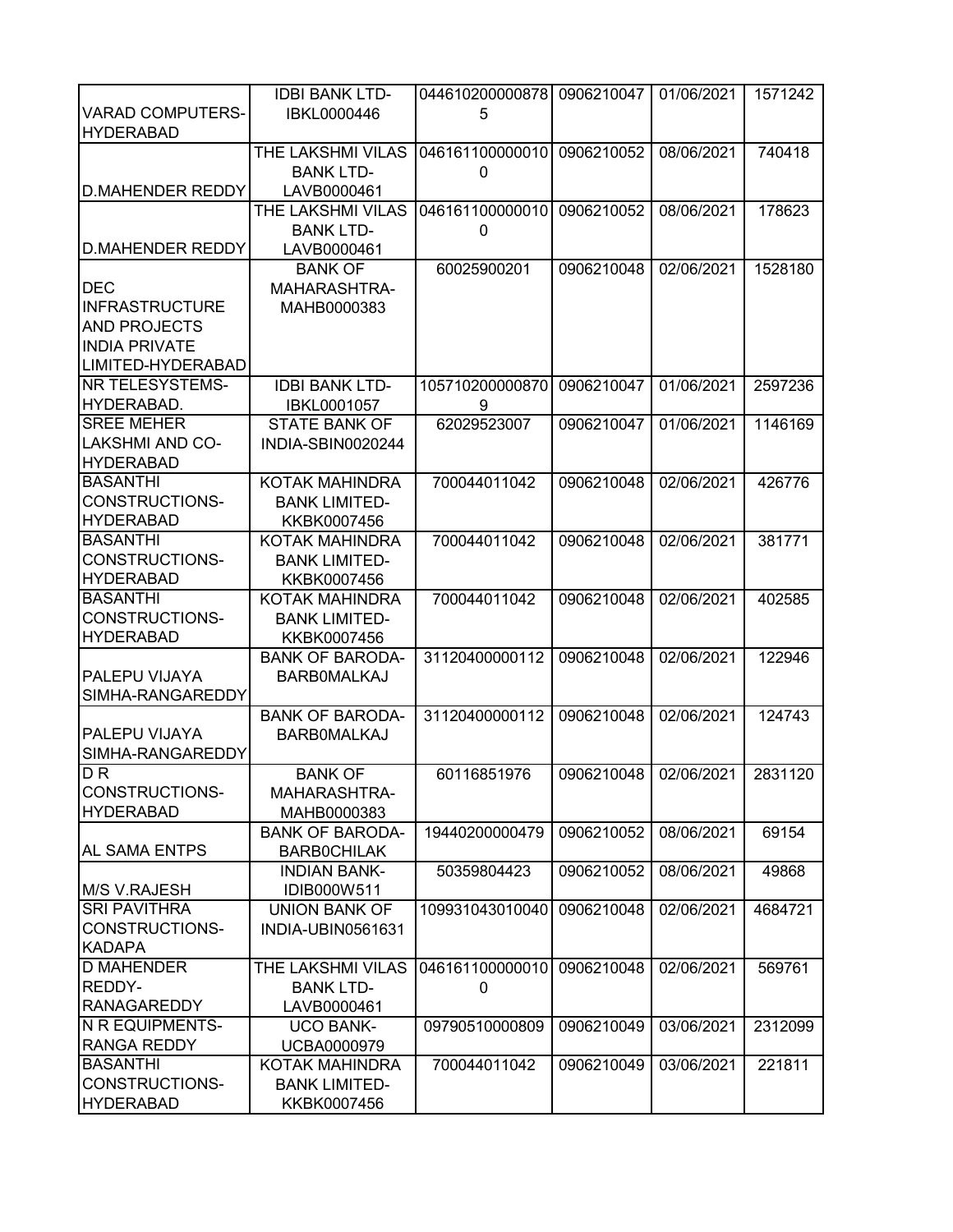| <b>BASANTHI</b>          | KOTAK MAHINDRA            | 700044011042    | 0906210049 | 03/06/2021 | 220531  |
|--------------------------|---------------------------|-----------------|------------|------------|---------|
| <b>CONSTRUCTIONS-</b>    | <b>BANK LIMITED-</b>      |                 |            |            |         |
| <b>HYDERABAD</b>         | KKBK0007456               |                 |            |            |         |
| <b>NARSIMHA V-</b>       | <b>STATE BANK OF</b>      | 62078451475     | 0906210049 | 03/06/2021 | 6762640 |
| <b>HYDERABAD</b>         | INDIA-SBIN0020072         |                 |            |            |         |
|                          | <b>IDBI BANK LTD-</b>     | 044610200000878 | 0906210049 | 03/06/2021 | 437927  |
| <b>VARAD COMPUTERS-</b>  | IBKL0000446               | 5               |            |            |         |
| <b>HYDERABAD</b>         |                           |                 |            |            |         |
| <b>M/S CHAANAKYA</b>     | <b>STATE BANK OF</b>      | 64150738641     | 0906210050 | 04/06/2021 | 177057  |
| <b>ENTERPRISES,</b>      | INDIA-SBIN0040462         |                 |            |            |         |
| <b>WEST</b>              |                           |                 |            |            |         |
| MARREDPALLY,             |                           |                 |            |            |         |
| <b>SECUNDERABAD</b>      |                           |                 |            |            |         |
| <b>BASANTHI</b>          | KOTAK MAHINDRA            | 700044011042    | 0906210050 | 04/06/2021 | 412004  |
| <b>CONSTRUCTIONS-</b>    |                           |                 |            |            |         |
|                          | <b>BANK LIMITED-</b>      |                 |            |            |         |
| <b>HYDERABAD</b>         | KKBK0007456               |                 |            |            |         |
| <b>BASANTHI</b>          | <b>KOTAK MAHINDRA</b>     | 700044011042    | 0906210050 | 04/06/2021 | 391734  |
| <b>CONSTRUCTIONS-</b>    | <b>BANK LIMITED-</b>      |                 |            |            |         |
| <b>HYDERABAD</b>         | KKBK0007456               |                 |            |            |         |
| <b>BASANTHI</b>          | KOTAK MAHINDRA            | 700044011042    | 0906210050 | 04/06/2021 | 302727  |
| CONSTRUCTIONS-           | <b>BANK LIMITED-</b>      |                 |            |            |         |
| <b>HYDERABAD</b>         | KKBK0007456               |                 |            |            |         |
| <b>BASANTHI</b>          | KOTAK MAHINDRA            | 700044011042    | 0906210050 | 04/06/2021 | 321157  |
| <b>CONSTRUCTIONS-</b>    | <b>BANK LIMITED-</b>      |                 |            |            |         |
| <b>HYDERABAD</b>         | KKBK0007456               |                 |            |            |         |
| <b>BASANTHI</b>          | KOTAK MAHINDRA            | 700044011042    | 0906210050 | 04/06/2021 | 390466  |
| <b>CONSTRUCTIONS-</b>    | <b>BANK LIMITED-</b>      |                 |            |            |         |
| <b>HYDERABAD</b>         | KKBK0007456               |                 |            |            |         |
| M LAXMINARAYANA-         | <b>STATE BANK OF</b>      | 52095081700     | 0906210050 | 04/06/2021 | 2586490 |
| <b>HYDERABAD</b>         | INDIA-SBIN0020244         |                 |            |            |         |
| <b>M/S DYNAMIC</b>       | <b>IDFC BANK LIMITED-</b> | 10027594125     | 0906210050 | 04/06/2021 | 52660   |
| <b>ENTERPRISES</b>       | IDFB0042201               |                 |            |            |         |
| <b>HUGHES AND</b>        | <b>STATE BANK OF</b>      | 33143013183     | 0906210051 | 07/06/2021 | 289500  |
| <b>HUGHES CHEM</b>       | INDIA-SBIN0013913         |                 |            |            |         |
| <b>LIMITED</b>           |                           |                 |            |            |         |
|                          | KOTAK MAHINDRA            | 9012047713      | 0906210051 | 07/06/2021 | 1117114 |
| <b>M/S ATHENA</b>        | <b>BANK LIMITED-</b>      |                 |            |            |         |
| <b>ENTERPRISES</b>       | KKBK0007456               |                 |            |            |         |
| <b>ATTILI SUBBA RAO-</b> | <b>ICICI BANK LTD-</b>    | 630805155858    | 0906210051 | 07/06/2021 | 7164405 |
| <b>HYDERABAD</b>         | ICIC0006308               |                 |            |            |         |
| <b>LAKSHMI</b>           | <b>BANK OF INDIA-</b>     | 861425110000025 | 0906210051 | 07/06/2021 | 131350  |
| <b>GANAPATHI</b>         | BKID0008614               |                 |            |            |         |
| <b>ENTERPRISES-</b>      |                           |                 |            |            |         |
| <b>SECUNDERABAD</b>      |                           |                 |            |            |         |
| <b>MOTKU GOPI-</b>       | <b>STATE BANK OF</b>      | 62022794235     | 0906210051 | 07/06/2021 | 405661  |
| MEDAK.                   | INDIA-SBIN0020504         |                 |            |            |         |
| C AYYAPU REDDY-          | <b>STATE BANK OF</b>      | 62128844927     | 0906210051 | 07/06/2021 | 3272039 |
| <b>MAHABUBNAGAR</b>      | INDIA-SBIN0020187         |                 |            |            |         |
| <b>KRISHNA</b>           | <b>CANARA BANK-</b>       | 30151010002017  | 0906210051 | 07/06/2021 | 1204258 |
| <b>CONSTRUCTIONS</b>     | CNRB0013008               |                 |            |            |         |
| <b>KRISHNA</b>           | <b>CANARA BANK-</b>       | 30151010002017  |            | 07/06/2021 |         |
| <b>CONSTRUCTIONS</b>     |                           |                 | 0906210051 |            | 686632  |
| <b>KRISHNA</b>           | CNRB0013008               |                 |            |            |         |
|                          | <b>CANARA BANK-</b>       | 30151010002017  | 0906210051 | 07/06/2021 | 343316  |
| <b>CONSTRUCTIONS</b>     | CNRB0013008               |                 |            |            |         |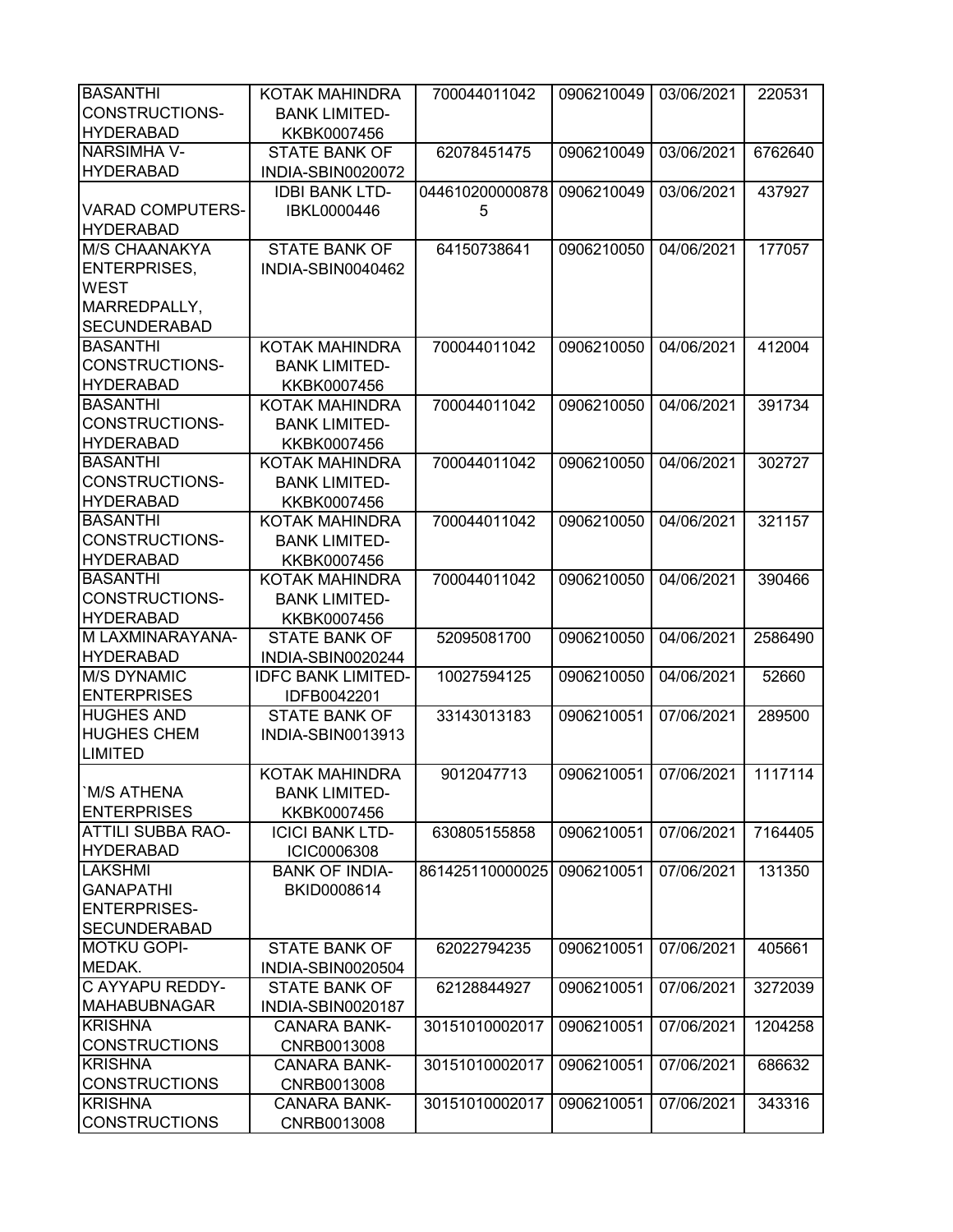|                          | <b>INDIAN BANK-</b>     | 411469410       | 0906210051 | 07/06/2021 | 614140  |
|--------------------------|-------------------------|-----------------|------------|------------|---------|
| T KOTESWARA RAO          | IDIB000G001             |                 |            |            |         |
| AL SAMA                  | <b>BANK OF BARODA-</b>  | 19440200000479  | 0906210051 | 07/06/2021 | 129711  |
| <b>ENTERPRISES-</b>      | <b>BARBOCHILAK</b>      |                 |            |            |         |
| <b>HYDERABAD</b>         |                         |                 |            |            |         |
| <b>TIRUMALA</b>          | <b>BANK OF BARODA-</b>  | 75790400000445  | 0906210051 | 07/06/2021 | 856648  |
| <b>ENTERPRISES-</b>      | <b>BARBOVJGANA</b>      |                 |            |            |         |
| <b>HYDERABAD</b>         |                         |                 |            |            |         |
| P VENKATESHWAR           | <b>INDIAN BANK-</b>     | 880575135       | 0906210052 | 08/06/2021 | 1337277 |
| RAO-KURNOOL              | IDIB000K061             |                 |            |            |         |
| MANASALAXMI              | <b>KOTAK MAHINDRA</b>   | 701011006644    | 0906210052 | 08/06/2021 | 2254017 |
| <b>ENTERPRISES</b>       | <b>BANK-KKBK0000554</b> |                 |            |            |         |
|                          | THE LAKSHMI VILAS       | 046161100000036 | 0906210052 | 08/06/2021 | 423581  |
| A ARJUN RAO-             | <b>BANK LTD-</b>        | 1               |            |            |         |
| <b>HYDERABAD</b>         | LAVB0000461             |                 |            |            |         |
|                          | THE LAKSHMI VILAS       | 046161100000036 | 0906210052 | 08/06/2021 | 423014  |
| A ARJUN RAO-             | <b>BANK LTD-</b>        | 1               |            |            |         |
| <b>HYDERABAD</b>         | LAVB0000461             |                 |            |            |         |
| <b>SAI BALAJI</b>        | <b>UNION BANK OF</b>    | 172411100003208 | 0906210052 | 08/06/2021 | 97918   |
| <b>ENTERPRISES</b>       | INDIA-UBIN0817244       |                 |            |            |         |
| <b>SRI VENGAMAMBA</b>    | <b>BANK OF INDIA-</b>   | 869920110000811 | 0906210052 | 08/06/2021 | 44651   |
| <b>METAL INDUSTRIES</b>  | <b>BKID0008699</b>      |                 |            |            |         |
| <b>SREE MEHER</b>        | <b>STATE BANK OF</b>    | 62029523007     | 0906210052 | 08/06/2021 | 605345  |
| <b>LAKSHMI AND CO-</b>   | INDIA-SBIN0020244       |                 |            |            |         |
| <b>HYDERABAD</b>         |                         |                 |            |            |         |
| <b>SUPERINTENDENT</b>    | <b>STATE BANK OF</b>    | 52128125850     | 0906210052 | 08/06/2021 | 2031992 |
| OF POLICE                | INDIA-SBIN0020094       |                 |            |            |         |
| <b>ADMN OFFICER DIST</b> | <b>STATE BANK OF</b>    | 000000521633030 | 0906210052 | 08/06/2021 | 344474  |
| <b>POLICE MBNR</b>       | INDIA-SBIN0020184       | 26              |            |            |         |
| <b>COMMISSIONER OF</b>   | <b>STATE BANK OF</b>    | 52203651730     | 0906210052 | 08/06/2021 | 461952  |
| POLICE,                  | INDIA-SBIN0020496       |                 |            |            |         |
| CYBERABAD,               |                         |                 |            |            |         |
| <b>HYDERABAD</b>         |                         |                 |            |            |         |
| <b>DPM ENGINEERING</b>   | KOTAK MAHINDRA          | 0712652641      | 0906210053 | 09/06/2021 | 342326  |
| SERVICES-                | <b>BANK-KKBK0000958</b> |                 |            |            |         |
| <b>HAZARIBAGH</b>        |                         |                 |            |            |         |
| <b>MEDHA SERVO</b>       | <b>STATE BANK OF</b>    | 10374360383     | 0906210053 | 09/06/2021 | 511905  |
| <b>DRIVES PVT LTD</b>    | INDIA-SBIN0004168       |                 |            |            |         |
| <b>SK SAFETY</b>         | <b>AXIS BANK -</b>      | 915030032976614 | 0906210053 | 09/06/2021 | 261490  |
| WINGS(P)LTD              | UTIB0001634             |                 |            |            |         |
| <b>GOLDEN STAR</b>       | <b>HDFC BANK-</b>       | 50200038071152  | 0906210053 | 09/06/2021 | 1945325 |
| <b>FACILITIES AND</b>    | HDFC0003739             |                 |            |            |         |
| <b>SERVCES PRIVATE</b>   |                         |                 |            |            |         |
| <b>LIMITED</b>           |                         |                 |            |            |         |
| <b>BASANTHI</b>          | KOTAK MAHINDRA          | 700044011042    | 0906210053 | 09/06/2021 | 6292643 |
| <b>CONSTRUCTIONS-</b>    | <b>BANK LIMITED-</b>    |                 |            |            |         |
| <b>HYDERABAD</b>         | KKBK0007456             |                 |            |            |         |
|                          | KOTAK MAHINDRA          | 730011026939    | 0906210055 | 11/06/2021 | 487836  |
| P JANARDHAN RAO-         | <b>BANK LIMITED-</b>    |                 |            |            |         |
| <b>HYDERABAD</b>         | KKBK0007457             |                 |            |            |         |
| <b>ALL SERVICES</b>      | <b>STATE BANK OF</b>    | 65042980995     | 0906210055 | 11/06/2021 | 2265046 |
| <b>GLOBAL PVT LMTD</b>   | INDIA-SBIN0004732       |                 |            |            |         |
| <b>MANASALAXMI</b>       | KOTAK MAHINDRA          | 701011006644    | 0906210055 | 11/06/2021 | 917046  |
| <b>ENTERPRISES</b>       | <b>BANK-KKBK0000554</b> |                 |            |            |         |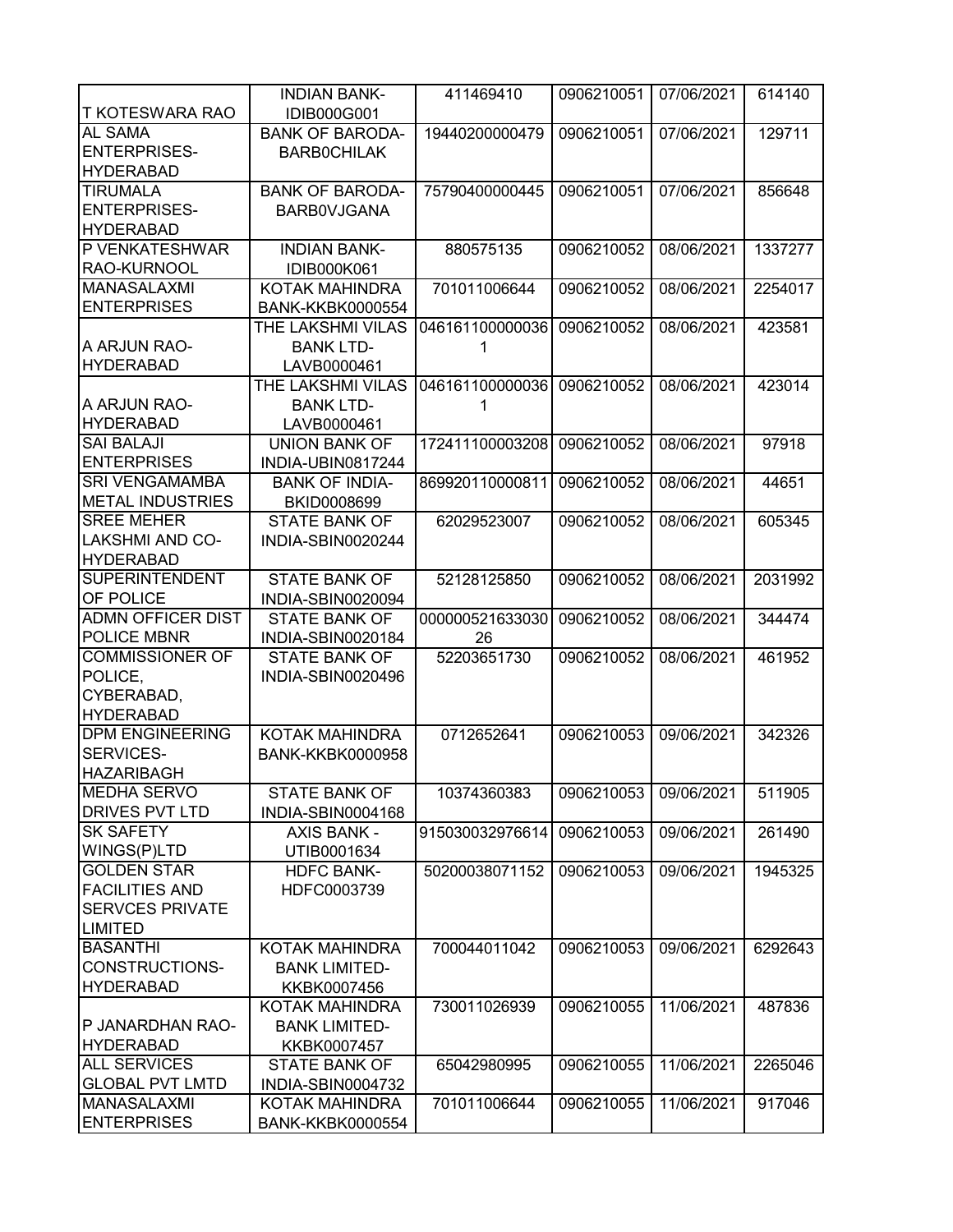|                          | <b>INDIAN BANK-</b>     | 50466249636                           | 0906210055 | 11/06/2021 | 78354   |
|--------------------------|-------------------------|---------------------------------------|------------|------------|---------|
| PASULA SAI KUMAR-        | IDIB000W511             |                                       |            |            |         |
| <b>HYDERABAD</b>         |                         |                                       |            |            |         |
|                          | THE LAKSHMI VILAS       | 041616110000003                       | 0906210057 | 11/06/2021 | 402453  |
| A ARJUN RAO-             | <b>BANK LTD-</b>        | 61                                    |            |            |         |
| <b>HYDERABAD</b>         | LAVB0000461             |                                       |            |            |         |
|                          | THE LAKSHMI VILAS       | 041616110000003                       | 0906210057 | 11/06/2021 | 429719  |
|                          |                         |                                       |            |            |         |
| A ARJUN RAO-             | <b>BANK LTD-</b>        | 61                                    |            |            |         |
| <b>HYDERABAD</b>         | LAVB0000461             |                                       |            |            |         |
|                          | THE LAKSHMI VILAS       | 041616110000003                       | 0906210057 | 11/06/2021 | 422023  |
| A ARJUN RAO-             | <b>BANK LTD-</b>        | 61                                    |            |            |         |
| <b>HYDERABAD</b>         | LAVB0000461             |                                       |            |            |         |
|                          | THE LAKSHMI VILAS       | 041616110000003                       | 0906210057 | 11/06/2021 | 400475  |
| A ARJUN RAO-             | <b>BANK LTD-</b>        | 61                                    |            |            |         |
| <b>HYDERABAD</b>         | LAVB0000461             |                                       |            |            |         |
|                          | THE LAKSHMI VILAS       | 041616110000003                       | 0906210057 | 11/06/2021 | 366912  |
| A ARJUN RAO-             | <b>BANK LTD-</b>        | 61                                    |            |            |         |
| <b>HYDERABAD</b>         | LAVB0000461             |                                       |            |            |         |
|                          | THE LAKSHMI VILAS       | 041616110000003                       | 0906210057 | 11/06/2021 | 191151  |
| A ARJUN RAO-             | <b>BANK LTD-</b>        | 61                                    |            |            |         |
| <b>HYDERABAD</b>         | LAVB0000461             |                                       |            |            |         |
|                          | THE LAKSHMI VILAS       | 046161100000036 0906210057            |            | 11/06/2021 | 435314  |
| A ARJUN RAO-             | <b>BANK LTD-</b>        |                                       |            |            |         |
| <b>HYDERABAD</b>         | LAVB0000461             |                                       |            |            |         |
|                          | THE LAKSHMI VILAS       | 046161100000036                       | 0906210057 | 11/06/2021 | 410299  |
| A ARJUN RAO-             | <b>BANK LTD-</b>        | 1                                     |            |            |         |
| <b>HYDERABAD</b>         |                         |                                       |            |            |         |
|                          | LAVB0000461             |                                       | 0906210057 | 11/06/2021 |         |
|                          | <b>DEVELOPMENT</b>      | 05120100000887                        |            |            | 1578679 |
| <b>LALITHA</b>           | <b>CREDIT BANK</b>      |                                       |            |            |         |
| <b>ENTERPRISES-</b>      | LIMITED-                |                                       |            |            |         |
| <b>HYDERABAD</b>         | DCBL0000051             |                                       |            |            |         |
|                          | <b>INDIAN BANK-</b>     | 414617876                             | 0906210057 | 11/06/2021 | 1071877 |
| <b>S R ENTERPRISES</b>   | IDIB000M147             |                                       |            |            |         |
|                          | <b>INDIAN BANK-</b>     | 414617876                             | 0906210057 | 11/06/2021 | 111257  |
| <b>S R ENTERPRISES</b>   | IDIB000M147             |                                       |            |            |         |
| <b>MOGULLA</b>           | <b>UNION BANK OF</b>    | 118010100061080 0906210057 11/06/2021 |            |            | 339924  |
| <b>ANILKUMAR GOUD-</b>   | INDIA-UBIN0811807       |                                       |            |            |         |
| <b>RANGAREDDY</b>        |                         |                                       |            |            |         |
|                          | THE LAKSHMI VILAS       | 046161100000036                       | 0906210057 | 11/06/2021 | 436218  |
| A ARJUN RAO-             | <b>BANK LTD-</b>        | 1                                     |            |            |         |
| <b>HYDERABAD</b>         | LAVB0000461             |                                       |            |            |         |
|                          | THE LAKSHMI VILAS       | 046161100000036                       | 0906210057 | 11/06/2021 | 440260  |
| A ARJUN RAO-             | <b>BANK LTD-</b>        | 1                                     |            |            |         |
| <b>HYDERABAD</b>         | LAVB0000461             |                                       |            |            |         |
| <b>MANASA LAXMI</b>      | KOTAK MAHINDRA          | 701011006644                          | 0906210059 | 14/06/2021 | 104561  |
| <b>ENTERPRISES</b>       | <b>BANK-KKBK0000554</b> |                                       |            |            |         |
|                          | <b>AXIS BANK-</b>       | 030010200014155                       | 0906210059 | 14/06/2021 | 40861   |
| <b>X PRINT SOLUTIONS</b> | UTIB0000030             |                                       |            |            |         |
| <b>GILLAMONI</b>         | THE LAKSHMI VILAS       | 046130100005281                       | 0906210059 | 14/06/2021 | 392101  |
| YADAGIRI-RANGA           |                         |                                       |            |            |         |
|                          | <b>BANK LTD-</b>        | 0                                     |            |            |         |
| <b>REDDY</b>             | LAVB0000461             |                                       |            |            |         |
| <b>LINUS BUSINESS</b>    | <b>HDFC BANK LTD-</b>   | 50200039017390                        | 0906210059 | 14/06/2021 | 92222   |
| <b>SOLUTIONS</b>         | HDFC0000642             |                                       |            |            |         |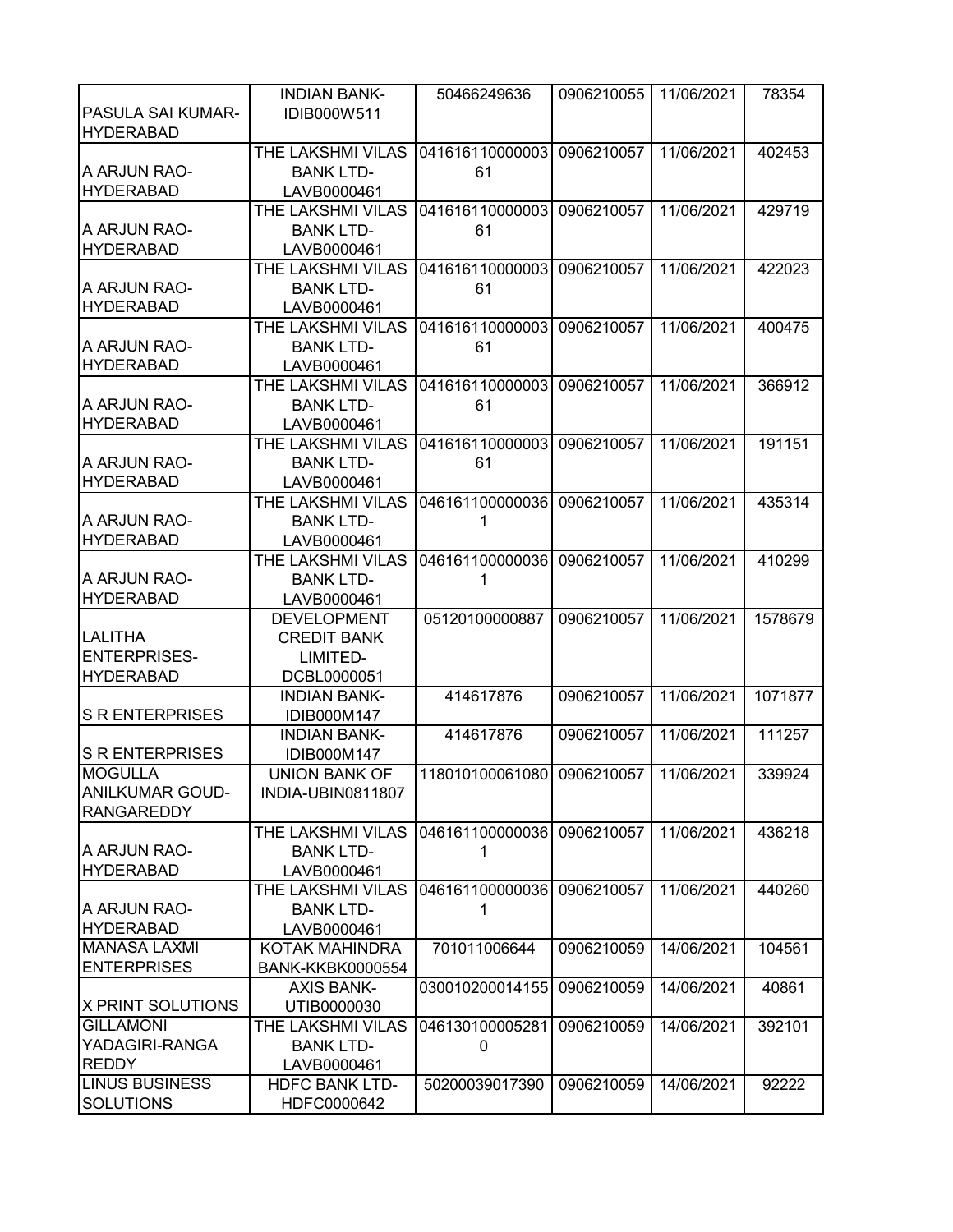|                             | THE LAKSHMI VILAS      | 046161100000010 | 0906210059 | 14/06/2021 | 778084  |
|-----------------------------|------------------------|-----------------|------------|------------|---------|
|                             | <b>BANK LTD-</b>       | 0               |            |            |         |
| <b>D.MAHENDER REDDY</b>     | LAVB0000461            |                 |            |            |         |
| <b>SURYA</b>                | SBI-SBIN0010098        | 10276374013     | 0906210059 | 14/06/2021 | 281199  |
| ELECTRONICS-                |                        |                 |            |            |         |
| .HYDERABAD                  |                        |                 |            |            |         |
| D PRABHAKAR                 | <b>UNION BANK OF</b>   | 070631100000317 | 0906210059 | 14/06/2021 | 468094  |
| REDDY-HYDERABAD             | INDIA-UBIN0807061      |                 |            |            |         |
| <b>D PRABHAKAR</b>          | <b>UNION BANK OF</b>   | 070631100000317 | 0906210059 | 14/06/2021 | 468303  |
| REDDY-HYDERABAD             | INDIA-UBIN0807061      |                 |            |            |         |
| D PRABHAKAR                 | <b>UNION BANK OF</b>   | 070631100000317 | 0906210059 | 14/06/2021 | 471924  |
| REDDY-HYDERABAD             | INDIA-UBIN0807061      |                 |            |            |         |
| D PRABHAKAR                 | <b>UNION BANK OF</b>   | 070631100000317 | 0906210059 | 14/06/2021 | 471924  |
| REDDY-HYDERABAD             | INDIA-UBIN0807061      |                 |            |            |         |
| D PRABHAKAR                 | <b>UNION BANK OF</b>   | 070631100000317 | 0906210059 | 14/06/2021 | 401432  |
| REDDY-HYDERABAD             | INDIA-UBIN0807061      |                 |            |            |         |
| <b>BEJAWADA</b>             | <b>UNION BANK OF</b>   | 009331100000636 | 0906210059 | 14/06/2021 | 3506698 |
| HARIBABU-                   | INDIA-UBIN0800937      |                 |            |            |         |
| <b>BANGALORE</b>            |                        |                 |            |            |         |
| <b>SANTOSH</b>              | SBI-SBIN0060339        | 30843570423     | 0906210059 | 14/06/2021 | 1149260 |
| <b>ENGINEERING</b>          |                        |                 |            |            |         |
| <b>ENTERPRISES-</b>         |                        |                 |            |            |         |
| <b>HYDERABAD</b>            |                        |                 |            |            |         |
| <b>CONNECTING</b>           | <b>ICICI BANK LTD-</b> | 041005501484    | 0906210060 | 15/06/2021 | 719497  |
| SOLUTIONS-                  | ICIC0000410            |                 |            |            |         |
| <b>HYDERABAD</b>            |                        |                 |            |            |         |
| <b>M/S SKYBASE</b>          | <b>AXIS BANK-</b>      | 917020055701281 | 0906210060 | 15/06/2021 | 35419   |
| <b>INFOTECH PVT.LTD</b>     | UTIB0001304            |                 |            |            |         |
| <b>M/S SKYBASE</b>          | <b>AXIS BANK-</b>      | 917020055701281 | 0906210060 | 15/06/2021 | 35419   |
| <b>INFOTECH PVT.LTD</b>     | UTIB0001304            |                 |            |            |         |
| <b>KAMAL</b>                | SBI-SBIN0011079        | 38063568220     | 0906210060 | 15/06/2021 | 3140646 |
| <b>ENTERPRISES-</b>         |                        |                 |            |            |         |
| <b>HYDERABAD</b>            |                        |                 |            |            |         |
| <b>ELESHETTY</b>            | SBI-SBIN0013138        | 20062001413     | 0906210060 | 15/06/2021 | 218317  |
| <b>NARSIMHA RAO-</b>        |                        |                 |            |            |         |
| <b>HYDERABAD</b>            |                        |                 |            |            |         |
| V PURNACHANDRA              | SBI-SBIN0009789        | 10592997559     | 0906210062 | 17/06/2021 | 44491   |
| <b>RAO</b>                  |                        |                 |            |            |         |
| <b>M/S SRINIVASA</b>        | <b>BANK OF BARODA-</b> | 05120200000478  | 0906210062 | 17/06/2021 | 3245    |
| <b>SALES &amp; SERVICES</b> | <b>BARB0SECUND</b>     |                 |            |            |         |
| <b>PVT LT</b>               |                        |                 |            |            |         |
| <b>SUNDEEP</b>              | <b>DENA BANK-</b>      | 056111000349    | 0906210062 | 17/06/2021 | 24488   |
| <b>ENGINEERS</b>            | BKDN0610561            |                 |            |            |         |
| <b>CHANDRAM</b>             | <b>UNION BANK OF</b>   | 26071010005634  | 0906210062 | 17/06/2021 | 48000   |
| <b>JOGULAMBA</b>            | INDIA-UBIN0826073      |                 |            |            |         |
|                             | STATE BANK OF          | 62321371550     | 0906210060 | 15/06/2021 | 90319   |
| <b>GURRAM HARI</b>          | INDIA-SBIN0020454      |                 |            |            |         |
| KUMAR-HYDERABAD             |                        |                 |            |            |         |
| <b>M/S THOKA ANIL</b>       | <b>STATE BANK OF</b>   | 38042448146     | 0906210061 | 16/06/2021 | 38501   |
| <b>KUMAR</b>                | INDIA-SBIN0006645      |                 |            |            |         |
|                             | THE LAKSHMI VILAS      | 046136000000050 | 0906210061 | 16/06/2021 | 1056865 |
| Y JAGAN RAO-                | <b>BANK LTD-</b>       | $\overline{2}$  |            |            |         |
| <b>SECUNDERABAD</b>         | LAVB0000461            |                 |            |            |         |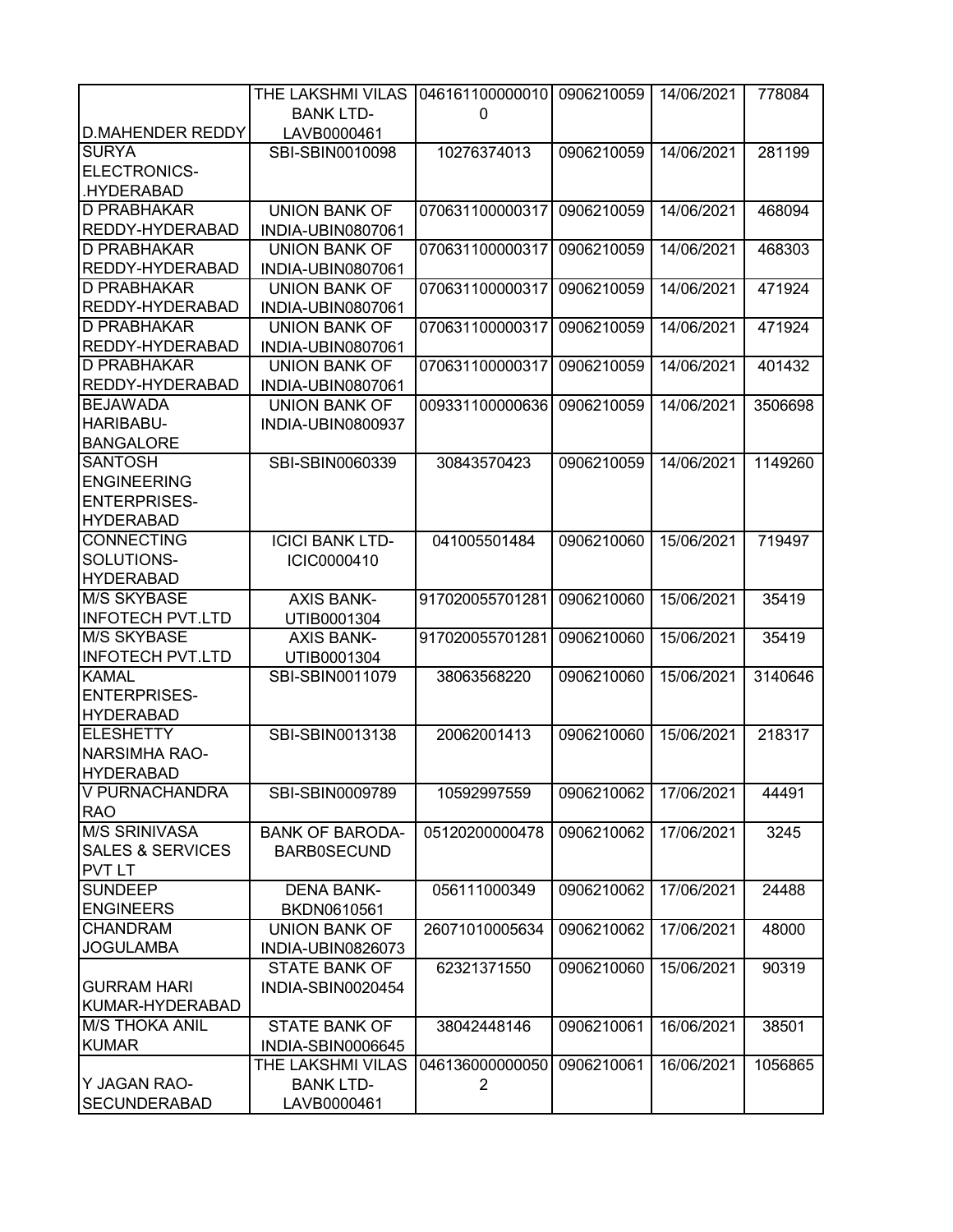| <b>MADHAVA KRISHNA</b>  | PUNJAB NATIONAL         | 0995050009832              | 0906210062 | 17/06/2021 | 39770   |
|-------------------------|-------------------------|----------------------------|------------|------------|---------|
| <b>ENTERPRISES</b>      | <b>BANK-PUNB0099520</b> |                            |            |            |         |
|                         | THE LAKSHMI VILAS       | 046161100000036            | 0906210061 | 16/06/2021 | 392583  |
| A ARJUN RAO-            | <b>BANK LTD-</b>        |                            |            |            |         |
| <b>HYDERABAD</b>        | LAVB0000461             |                            |            |            |         |
|                         | THE LAKSHMI VILAS       | 046161100000036            | 0906210061 | 16/06/2021 | 335123  |
| A ARJUN RAO-            | <b>BANK LTD-</b>        | 1                          |            |            |         |
| <b>HYDERABAD</b>        | LAVB0000461             |                            |            |            |         |
|                         | THE LAKSHMI VILAS       | 046161100000036            | 0906210061 | 16/06/2021 | 397395  |
| A ARJUN RAO-            | <b>BANK LTD-</b>        | 1                          |            |            |         |
| <b>HYDERABAD</b>        | LAVB0000461             |                            |            |            |         |
| V PURNACHANDRA          | SBI-SBIN0009789         | 10592997559                | 0906210062 | 17/06/2021 | 98284   |
| <b>RAO</b>              |                         |                            |            |            |         |
|                         | <b>KARUR VYSYA</b>      | 146013500000674            | 0906210062 | 17/06/2021 | 67680   |
| <b>D SRIKANTH</b>       | <b>BANK-KVBL0001460</b> | 9                          |            |            |         |
| <b>BASANTHI</b>         | KOTAK MAHINDRA          | 700044011042               | 0906210062 | 17/06/2021 | 437256  |
| <b>CONSTRUCTIONS-</b>   | <b>BANK LIMITED-</b>    |                            |            |            |         |
| <b>HYDERABAD</b>        | KKBK0007456             |                            |            |            |         |
| <b>B ALEEM MIAH-</b>    | <b>UNION BANK OF</b>    | 137911100000487            | 0906210062 | 17/06/2021 | 398571  |
| <b>KURNOOL</b>          | INDIA-UBIN0813796       |                            |            |            |         |
| <b>DNV GL BUSINESS</b>  | <b>CITIBANK NA-</b>     | 0520382046                 | 0906210063 | 18/06/2021 | 36800   |
| <b>ASSURANCE INDIA</b>  | CITI0100000             |                            |            |            |         |
| <b>PVT LTD</b>          |                         |                            |            |            |         |
|                         | KOTAK MAHINDRA          | 731011007766               | 0906210063 | 18/06/2021 | 292331  |
| N BHASKAR RAO-          | <b>BANK LIMITED-</b>    |                            |            |            |         |
| <b>HYDERRABAD</b>       | KKBK0007458             |                            |            |            |         |
| <b>M/S BHAVYESH</b>     | <b>UNION BANK OF</b>    | 510101007169289            | 0906210063 | 18/06/2021 | 81104   |
| <b>TRAVELS</b>          | INDIA-UBIN0901661       |                            |            |            |         |
| <b>M/S BHAVYESH</b>     | <b>UNION BANK OF</b>    | 510101007169289            | 0906210063 | 18/06/2021 | 149894  |
| <b>TRAVELS</b>          | INDIA-UBIN0901661       |                            |            |            |         |
|                         | <b>BANK OF BARODA-</b>  | 09540400000158             | 0906210063 | 18/06/2021 | 1323597 |
| <b>SANYU INFRA</b>      | <b>BARB0TILHYD</b>      |                            |            |            |         |
| <b>PROJECTS PRIVATE</b> |                         |                            |            |            |         |
| LIMITED-HYDERABAD       |                         |                            |            |            |         |
| <b>MANCHALA VIJAYA</b>  | <b>AXIS BANK-</b>       | 244010200000259            | 0906210063 | 18/06/2021 | 1377438 |
| GOPAL-KURNOOL           | UTIB0000244             |                            |            |            |         |
| <b>HARILEKHA</b>        | <b>AXIS BANK-</b>       | 916020047513376 0906210063 |            | 18/06/2021 | 444918  |
| CONSTRUCTIONS-          | UTIB0001319             |                            |            |            |         |
| <b>HYDERABAD</b>        |                         |                            |            |            |         |
|                         | <b>KOTAK MAHINDRA</b>   | 731011007766               | 0906210063 | 18/06/2021 | 387906  |
| N BHASKAR RAO-          | <b>BANK LIMITED-</b>    |                            |            |            |         |
| <b>HYDERRABAD</b>       | KKBK0007458             |                            |            |            |         |
| <b>D SRINIVAS-</b>      | <b>IDBI BANK LTD-</b>   | 029710200001772            | 0906210063 | 18/06/2021 | 430378  |
| <b>HYDERABAD</b>        | IBKL0000297             | 7                          |            |            |         |
| <b>BASANTHI</b>         | KOTAK MAHINDRA          | 700044011042               | 0906210063 | 18/06/2021 | 191939  |
| CONSTRUCTIONS-          | <b>BANK LIMITED-</b>    |                            |            |            |         |
| <b>HYDERABAD</b>        | KKBK0007456             |                            |            |            |         |
|                         | THE LAKSHMI VILAS       | 046161100000036            | 0906210063 | 18/06/2021 | 299969  |
| A ARJUN RAO-            | <b>BANK LTD-</b>        | 1                          |            |            |         |
| <b>HYDERABAD</b>        | LAVB0000461             |                            |            |            |         |
|                         | THE LAKSHMI VILAS       | 046161100000036            | 0906210063 | 18/06/2021 | 422023  |
| A ARJUN RAO-            | <b>BANK LTD-</b>        | 1                          |            |            |         |
| <b>HYDERABAD</b>        | LAVB0000461             |                            |            |            |         |
|                         |                         |                            |            |            |         |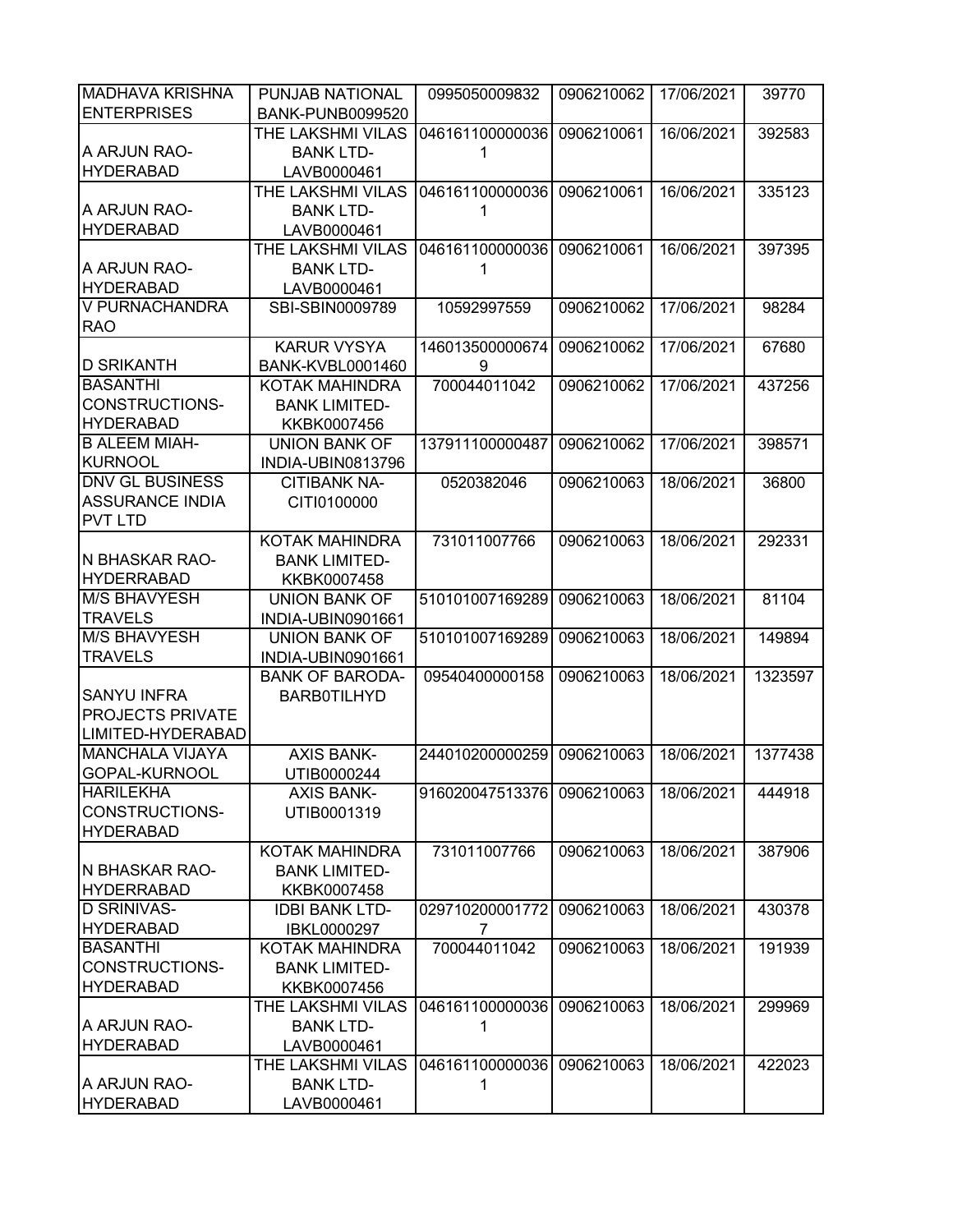|                         | THE LAKSHMI VILAS      | 046161100000036 0906210063 |            | 18/06/2021 | 400475  |
|-------------------------|------------------------|----------------------------|------------|------------|---------|
| A ARJUN RAO-            | <b>BANK LTD-</b>       |                            |            |            |         |
| <b>HYDERABAD</b>        | LAVB0000461            |                            |            |            |         |
|                         | THE LAKSHMI VILAS      | 046161100000036 0906210063 |            | 18/06/2021 | 402453  |
| A ARJUN RAO-            |                        |                            |            |            |         |
|                         | <b>BANK LTD-</b>       | 1                          |            |            |         |
| <b>HYDERABAD</b>        | LAVB0000461            |                            |            |            |         |
|                         | THE LAKSHMI VILAS      | 046161100000036 0906210063 |            | 18/06/2021 | 366912  |
| A ARJUN RAO-            | <b>BANK LTD-</b>       | 1                          |            |            |         |
| <b>HYDERABAD</b>        | LAVB0000461            |                            |            |            |         |
|                         | THE LAKSHMI VILAS      | 046161100000036 0906210063 |            | 18/06/2021 | 429719  |
| A ARJUN RAO-            | <b>BANK LTD-</b>       | 1                          |            |            |         |
| <b>HYDERABAD</b>        | LAVB0000461            |                            |            |            |         |
|                         | THE LAKSHMI VILAS      | 046161100000036            | 0906210063 | 18/06/2021 | 191151  |
| A ARJUN RAO-            | <b>BANK LTD-</b>       | 1                          |            |            |         |
| <b>HYDERABAD</b>        | LAVB0000461            |                            |            |            |         |
|                         | <b>KOTAK MAHINDRA</b>  | 730011026939               | 0906210064 | 21/06/2021 | 171075  |
| P JANARDHAN RAO-        | <b>BANK LIMITED-</b>   |                            |            |            |         |
| <b>HYDERABAD</b>        | KKBK0007457            |                            |            |            |         |
| <b>BASANTHI</b>         | KOTAK MAHINDRA         | 700044011042               | 0906210064 | 21/06/2021 | 425904  |
| <b>CONSTRUCTIONS-</b>   | <b>BANK LIMITED-</b>   |                            |            |            |         |
| <b>HYDERABAD</b>        | KKBK0007456            |                            |            |            |         |
| <b>BASANTHI</b>         | <b>KOTAK MAHINDRA</b>  | 700044011042               | 0906210064 | 21/06/2021 | 395333  |
| CONSTRUCTIONS-          | <b>BANK LIMITED-</b>   |                            |            |            |         |
|                         |                        |                            |            |            |         |
| <b>HYDERABAD</b>        | KKBK0007456            |                            |            |            |         |
|                         | KOTAK MAHINDRA         | 731011007766               | 0906210064 | 21/06/2021 | 385127  |
| N BHASKAR RAO-          | <b>BANK LIMITED-</b>   |                            |            |            |         |
| <b>HYDERRABAD</b>       | KKBK0007458            |                            |            |            |         |
|                         | THE LAKSHMI VILAS      | 046161100000036            | 0906210064 | 21/06/2021 | 433587  |
| A ARJUN RAO-            | <b>BANK LTD-</b>       | 1                          |            |            |         |
| <b>HYDERABAD</b>        | LAVB0000461            |                            |            |            |         |
| <b>AL SAMA</b>          | <b>BANK OF BARODA-</b> | 19440200000479             | 0906210064 | 21/06/2021 | 156624  |
| <b>ENTERPRISES-</b>     | <b>BARBOCHILAK</b>     |                            |            |            |         |
| <b>HYDERABAD</b>        |                        |                            |            |            |         |
|                         | <b>BANK OF</b>         | 60025900201                | 0906210064 | 21/06/2021 | 1311414 |
| <b>DEC</b>              | MAHARASHTRA-           |                            |            |            |         |
| INFRASTRUCTURE          | MAHB0000383            |                            |            |            |         |
| <b>AND PROJECTS</b>     |                        |                            |            |            |         |
| <b>INDIA PRIVATE</b>    |                        |                            |            |            |         |
| LIMITED-HYDERABAD       |                        |                            |            |            |         |
| <b>ELESHETTY</b>        | SBI-SBIN0013138        | 20062001413                | 0906210065 | 22/06/2021 | 200378  |
| <b>NARSIMHA RAO-</b>    |                        |                            |            |            |         |
| <b>HYDERABAD</b>        |                        |                            |            |            |         |
| <b>EFFTRONICS</b>       | SBI-SBIN0000578        | 30252476240                | 0906210065 | 22/06/2021 | 691684  |
| <b>SYSTEMS PVT LTD</b>  |                        |                            |            |            |         |
|                         | <b>DEVELOPMENT</b>     | 05120100000887             | 0906210067 | 24/06/2021 | 50880   |
|                         |                        |                            |            |            |         |
|                         | <b>CREDIT BANK</b>     |                            |            |            |         |
|                         | LIMITED-               |                            |            |            |         |
| <b>LALITHA ENTPS</b>    | DCBL0000051            |                            |            |            |         |
| <b>KONTACT</b>          | KARNATAKA BANK         | 462700070030140            | 0906210067 | 24/06/2021 | 4229    |
| <b>CONSORTIUM INDIA</b> | LTD-KARB0000462        | 1                          |            |            |         |
| <b>PVT LTD</b>          |                        |                            |            |            |         |
| K. VENKATESHAM          | <b>INDIAN BANK-</b>    | 50314585899                | 0906210065 | 22/06/2021 | 1846419 |
| CONTRACTOR-             | IDIB000W511            |                            |            |            |         |
| <b>HYDERABAD</b>        |                        |                            |            |            |         |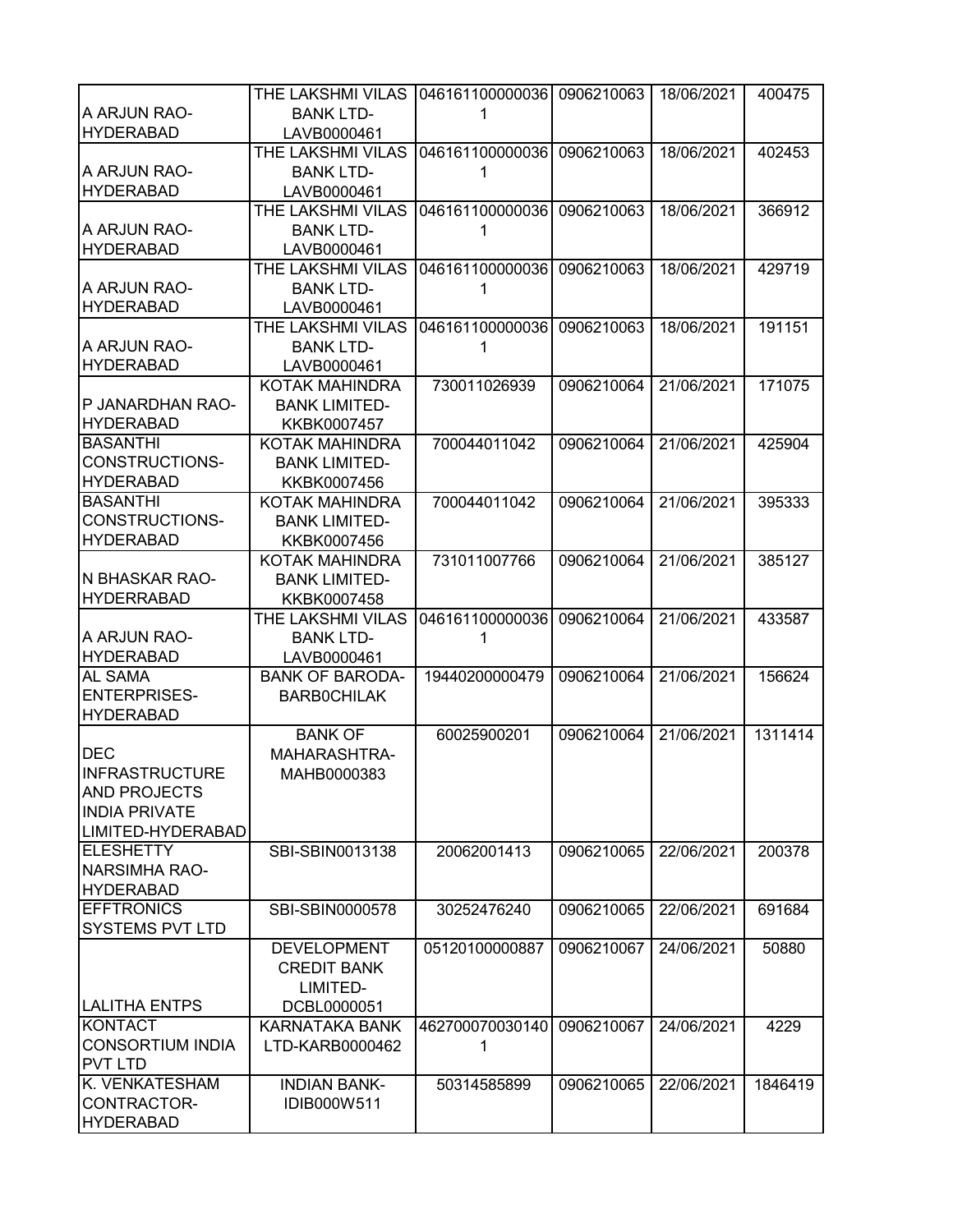| <b>DODLA KARUNA</b>     | <b>STATE BANK OF</b>     | 30001483981     | 0906210065 | 22/06/2021 | 149107  |
|-------------------------|--------------------------|-----------------|------------|------------|---------|
| <b>ENTERPRISES-</b>     | INDIA-SBIN0008779        |                 |            |            |         |
| <b>HYDERABAD</b>        |                          |                 |            |            |         |
| <b>PRADEEP REDDY</b>    | <b>STATE BANK OF</b>     | 62113275547     | 0906210065 | 22/06/2021 | 154845  |
| <b>AKKALA</b>           | INDIA-SBIN0020450        |                 |            |            |         |
| <b>SRI SAI DURGA</b>    | <b>STATE BANK OF</b>     | 62434140331     | 0906210065 | 22/06/2021 | 254200  |
| <b>ENTERPRISES-</b>     | INDIA-SBIN0021165        |                 |            |            |         |
| <b>HYDERABAD</b>        |                          |                 |            |            |         |
| <b>SRI LAKSHMI</b>      | <b>BANK OF INDIA-</b>    | 863720110000765 | 0906210066 | 23/06/2021 | 127321  |
| <b>GANAPATHI</b>        | BKID0008637              |                 |            |            |         |
| <b>ELECTRICAL</b>       |                          |                 |            |            |         |
| <b>ANDENGG WORKS</b>    |                          |                 |            |            |         |
| <b>HYDERABAD</b>        |                          |                 |            |            |         |
| <b>FIRST MAN</b>        | <b>UNION BANK OF</b>     | 130711100000478 | 0906210066 | 23/06/2021 | 343728  |
| <b>MANAGEMENT</b>       | INDIA-UBIN0813079        |                 |            |            |         |
| <b>SERVICES PVT LTD</b> |                          |                 |            |            |         |
| <b>FIRST MAN</b>        | <b>UNION BANK OF</b>     | 130711100000478 | 0906210066 | 23/06/2021 | 279753  |
| <b>MANAGEMENT</b>       | <b>INDIA-UBIN0813079</b> |                 |            |            |         |
| <b>SERVICES PVT LTD</b> |                          |                 |            |            |         |
| <b>KRISHNA</b>          | <b>CANARA BANK-</b>      | 30151010002017  | 0906210066 | 23/06/2021 | 96093   |
| <b>CONSTRUCTIONS</b>    | CNRB0013008              |                 |            |            |         |
| <b>M/S KRISHNA</b>      | <b>CANARA BANK-</b>      | 30151010002017  | 0906210066 | 23/06/2021 | 313409  |
| <b>CONSTRUCTIONS</b>    | CNRB0013008              |                 |            |            |         |
| <b>LINUS BUSINESS</b>   | <b>HDFC BANK LTD-</b>    | 50200039017390  | 0906210066 | 23/06/2021 | 337450  |
| <b>SOLUTIONS</b>        | HDFC0000642              |                 |            |            |         |
| <b>D SRINIVAS-</b>      | <b>HDFC BANK-</b>        | 03682000000718  | 0906210066 | 23/06/2021 | 1351030 |
| <b>SECUNDRABAD</b>      | HDFC0004291              |                 |            |            |         |
| <b>ARDEE</b>            | <b>INDUSIND BANK-</b>    | 259849000008    | 0906210066 | 23/06/2021 | 2836329 |
| <b>ENGINEERING</b>      | INDB0000504              |                 |            |            |         |
| <b>PRIVATE LIMITED-</b> |                          |                 |            |            |         |
| <b>HYDERABAD</b>        |                          |                 |            |            |         |
|                         | <b>DEVELOPMENT</b>       | 05120100000887  | 0906210067 | 24/06/2021 | 193757  |
|                         | <b>CREDIT BANK</b>       |                 |            |            |         |
| <b>LALITHA</b>          | LIMITED-                 |                 |            |            |         |
| <b>ENTERPRISES,</b>     | DCBL0000051              |                 |            |            |         |
| <b>SANTOSH</b>          | SBI-SBIN0060339          | 56339002431     | 0906210067 | 24/06/2021 | 50452   |
| <b>ENGINEERING</b>      |                          |                 |            |            |         |
| <b>ENTERPRISES</b>      |                          |                 |            |            |         |
| <b>SRI SAI DURGA</b>    | <b>STATE BANK OF</b>     | 62434140331     | 0906210070 | 28/06/2021 | 22841   |
| <b>ENTERPRISES</b>      | INDIA-SBIN0021165        |                 |            |            |         |
| <b>HYDERABAD</b>        |                          |                 |            |            |         |
| <b>SRI SAI DURGA</b>    | <b>STATE BANK OF</b>     | 62434140331     | 0906210070 | 28/06/2021 | 28215   |
| <b>ENTERPRISES</b>      | INDIA-SBIN0021165        |                 |            |            |         |
| <b>HYDERABAD</b>        |                          |                 |            |            |         |
|                         | THE LAKSHMI VILAS        | 046161100000034 | 0906210070 | 28/06/2021 | 227544  |
|                         | <b>BANK LTD-</b>         | 7               |            |            |         |
| Y JANARDHAN RAO         | LAVB0000461              |                 |            |            |         |
|                         | <b>DEVELOPMENT</b>       | 05021900000897  | 0906210067 | 24/06/2021 | 77544   |
|                         | <b>CREDIT BANK</b>       |                 |            |            |         |
| K.P.ELECTRICAL          | LIMITED-                 |                 |            |            |         |
| <b>WORKS</b>            | DCBL0000050              |                 |            |            |         |
| V K ENGINEERS-          | <b>CITY UNION BANK</b>   | 076120000104637 | 0906210068 | 24/06/2021 | 842239  |
| <b>HYDERABAD</b>        | LTD-CIUB0000076          |                 |            |            |         |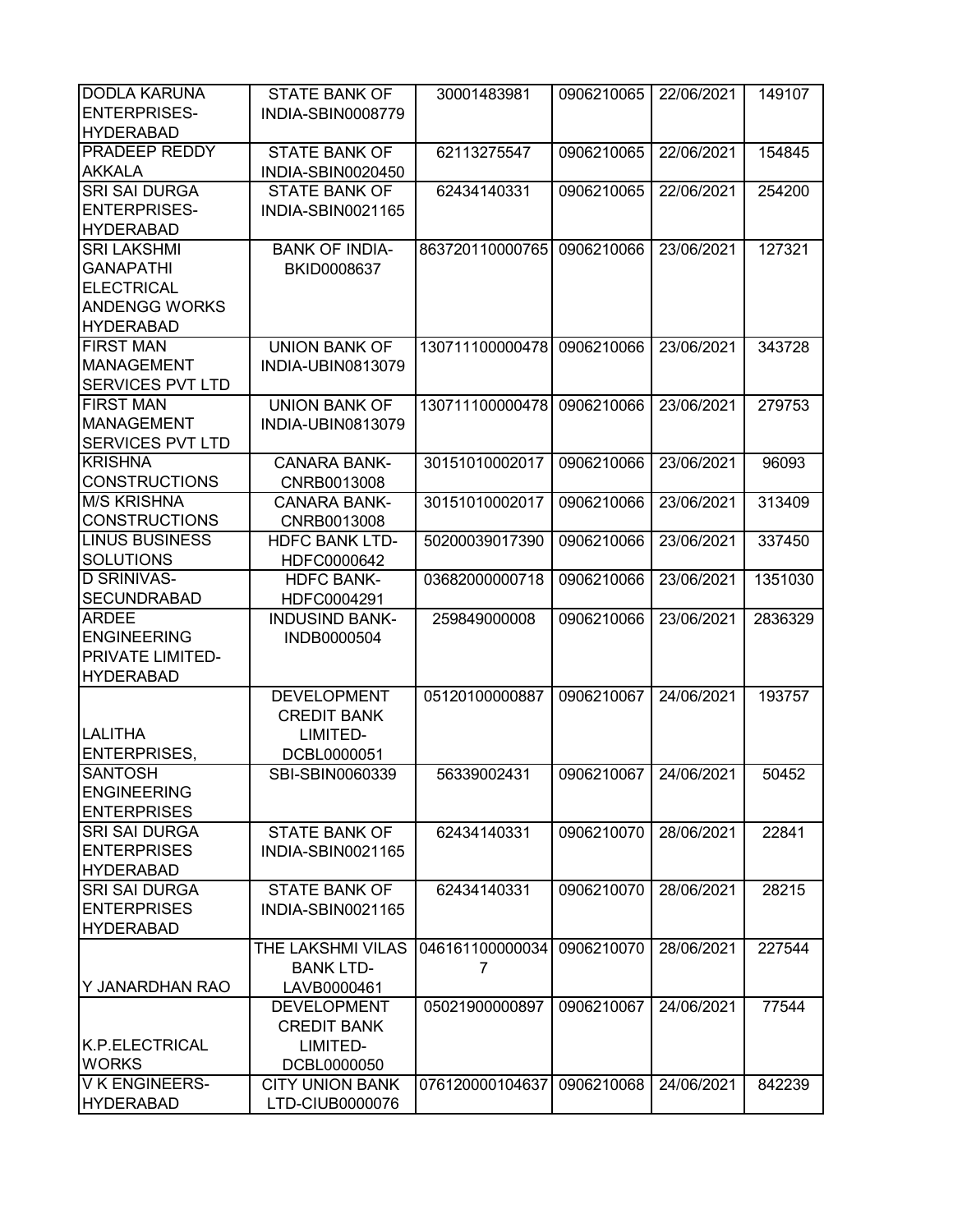| <b>SAI RAM</b>                        | <b>STATE BANK OF</b>                       | 62194007127     | 0906210068 | 24/06/2021 | 1931421 |
|---------------------------------------|--------------------------------------------|-----------------|------------|------------|---------|
| <b>ENTERPRISES-</b>                   | INDIA-SBIN0020244                          |                 |            |            |         |
| <b>SECUNDERABAD</b>                   |                                            |                 |            |            |         |
|                                       | KOTAK MAHINDRA                             | 731011007766    | 0906210068 | 24/06/2021 | 254094  |
| N BHASKAR RAO-                        | <b>BANK LIMITED-</b>                       |                 |            |            |         |
| <b>HYDERRABAD</b>                     | KKBK0007458                                |                 |            |            |         |
| RAVITEJA AND CO-                      | SBI-SBIN0001173                            | 34858377661     | 0906210068 | 24/06/2021 | 970402  |
| <b>PRAKASAM</b>                       |                                            |                 |            |            |         |
| <b>SRI VENGAMAMBA</b>                 | <b>BANK OF INDIA-</b>                      | 869920110000811 | 0906210070 | 28/06/2021 | 101171  |
| <b>METAL INDUSTRIES</b>               | BKID0008699                                |                 |            |            |         |
| <b>AL SAMA</b>                        | <b>BANK OF BARODA-</b>                     | 19440200000479  | 0906210068 | 24/06/2021 | 159702  |
| <b>ENTERPRISES-</b>                   | <b>BARBOCHILAK</b>                         |                 |            |            |         |
| <b>HYDERABAD</b>                      |                                            |                 |            |            |         |
| <b>B ALEEM MIAH-</b>                  | <b>UNION BANK OF</b>                       | 137911100000487 | 0906210068 | 24/06/2021 | 1233202 |
| <b>KURNOOL</b>                        | INDIA-UBIN0813796                          |                 |            |            |         |
| <b>PINNACLE INFRA-</b>                | <b>STATE BANK OF</b>                       | 38096178355     | 0906210068 | 24/06/2021 | 8849167 |
| HYDERABAD.                            | INDIA-SBIN0003098                          |                 |            |            |         |
| <b>VK ENGINEERS-</b>                  | <b>CITY UNION BANK</b>                     | 076120000104637 | 0906210068 | 24/06/2021 | 2646649 |
| <b>HYDERABAD</b>                      | LTD-CIUB0000076                            |                 |            |            |         |
| <b>SHOURI</b>                         | <b>CANARA BANK-</b>                        | 30101010002152  | 0906210068 | 24/06/2021 | 1519112 |
| <b>ENGINEERING</b>                    | CNRB0013010                                |                 |            |            |         |
| <b>ENTERPRISES</b>                    |                                            |                 |            |            |         |
| <b>SK SAFETY</b>                      | <b>AXIS BANK -</b>                         | 915030032976614 | 0906210069 | 25/06/2021 | 261097  |
| WINGS(P)LTD                           | UTIB0001634                                |                 |            |            |         |
|                                       | <b>INDIAN BANK-</b>                        | 50495455270     | 0906210069 | 25/06/2021 | 39177   |
| PASULA SAI KUMAR-                     | IDIB000W511                                |                 |            |            |         |
| <b>HYDERABAD</b>                      |                                            |                 |            |            |         |
| S IRVEEN CONTROL                      | SBI-SBIN0002769                            | 10072583482     | 0906210069 | 25/06/2021 | 155312  |
| <b>SYSTEMS</b>                        |                                            |                 |            |            |         |
|                                       | <b>UNION BANK OF</b>                       | 137911100000487 | 0906210070 | 28/06/2021 | 584845  |
| <b>B ALEEM MIAH</b>                   | INDIA-UBIN0813796                          |                 |            |            |         |
| <b>YOGESH</b>                         | <b>UNION BANK OF</b>                       | 148511100000593 | 0906210070 | 28/06/2021 | 42122   |
| <b>CONSTRUCTIONS</b>                  | INDIA-UBIN0814857                          |                 |            |            |         |
| <b>VENKATESWARA</b>                   | <b>INDIAN BANK-</b>                        | 50466249636     | 0906210069 | 25/06/2021 | 85340   |
| <b>ENTERPRISESHYDER</b>               | IDIB000W511                                |                 |            |            |         |
| <b>ABAD</b>                           |                                            |                 |            |            |         |
| <b>K LINGAREDDY -</b>                 | <b>BANK OF BARODA-</b>                     | 24200400000146  | 0906210070 | 28/06/2021 | 2332026 |
| <b>NIZAMABAD</b><br><b>SREE MEHER</b> | <b>BARB0TILHYD</b><br><b>STATE BANK OF</b> |                 |            | 28/06/2021 |         |
| <b>LAKSHMI AND CO-</b>                | INDIA-SBIN0020244                          | 62029523007     | 0906210070 |            | 920594  |
| <b>HYDERABAD</b>                      |                                            |                 |            |            |         |
| <b>DHARMIK</b>                        | <b>UNION BANK OF</b>                       | 510101003807941 | 0906210070 | 28/06/2021 | 167213  |
| <b>ENTERPRISES-</b>                   | INDIA-UBIN0906719                          |                 |            |            |         |
| <b>HYDERABAD</b>                      |                                            |                 |            |            |         |
| <b>M/S SHIVANI</b>                    | <b>BANK OF BARODA-</b>                     | 71700200000021  | 0906210070 | 28/06/2021 | 602470  |
| <b>ENTERPRISES</b>                    | <b>BARBODBSECE</b>                         |                 |            |            |         |
| S K ENTERPRISES-                      | <b>UNION BANK OF</b>                       | 054311011002320 | 0906210070 | 28/06/2021 | 49702   |
| HYDERABAD                             | INDIA-UBIN0805432                          |                 |            |            |         |
|                                       | THE LAKSHMI VILAS                          | 046136000000054 | 0906210070 | 28/06/2021 | 191329  |
|                                       | <b>BANK LTD-</b>                           | 5               |            |            |         |
| P JANARDHAN RAO                       | LAVB0000461                                |                 |            |            |         |
| <b>YKS</b>                            | <b>STATE BANK OF</b>                       | 62454816555     | 0906210070 | 28/06/2021 | 94631   |
| CONSULTANCIES-                        | INDIA-SBIN0015884                          |                 |            |            |         |
| <b>MAHABUBNAGAR</b>                   |                                            |                 |            |            |         |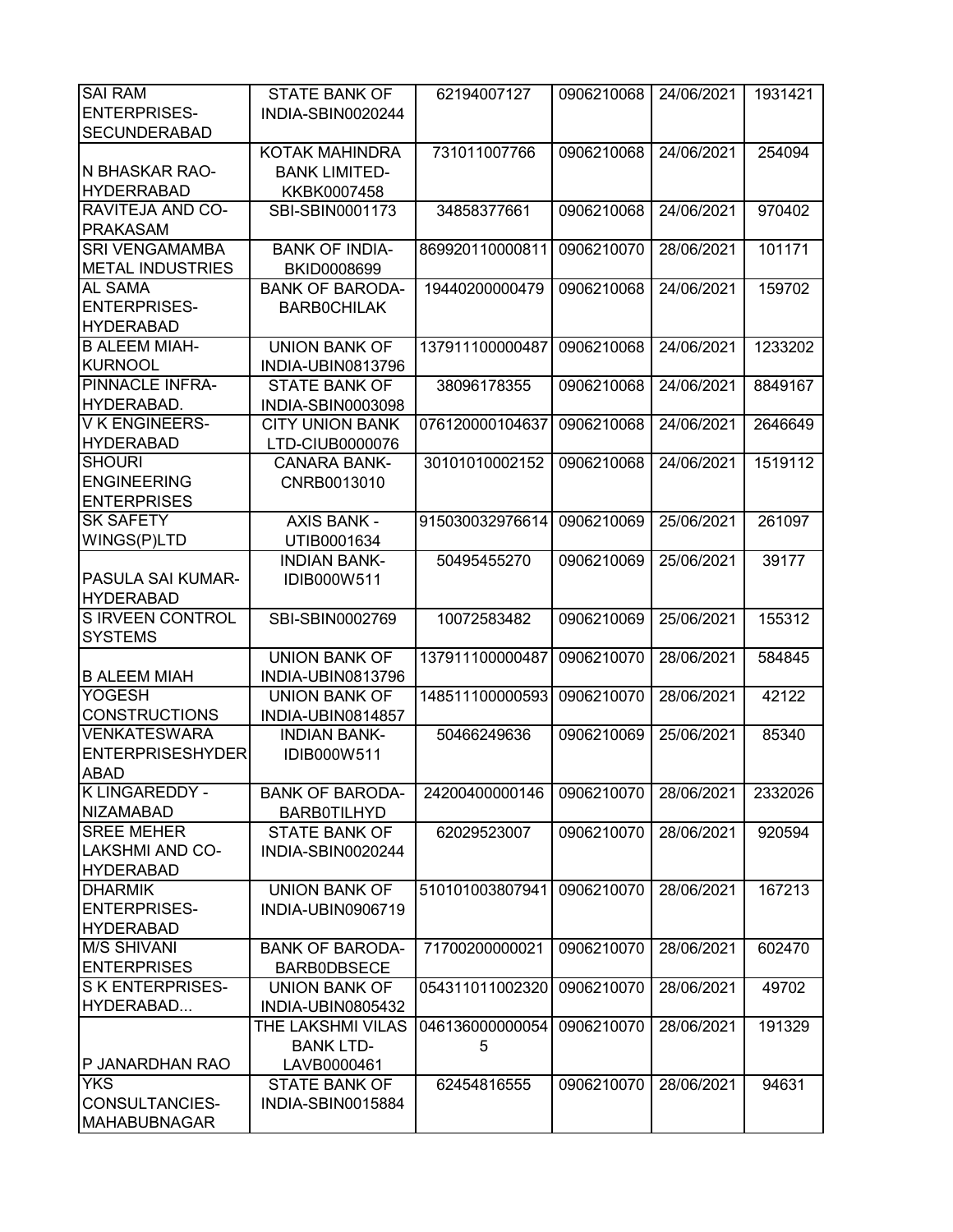| <b>M/S SHIVANI</b>       | <b>BANK OF BARODA-</b> | 71700200000021  | 0906210070 | 28/06/2021 | 125605  |
|--------------------------|------------------------|-----------------|------------|------------|---------|
| <b>ENTERPRISES</b>       | <b>BARBODBSECE</b>     |                 |            |            |         |
|                          | <b>INDIAN BANK-</b>    | 411469410       | 0906210070 | 28/06/2021 | 628030  |
| <b>T KOTESWARA RAO</b>   | <b>IDIB000G001</b>     |                 |            |            |         |
| <b>FIRST MAN</b>         | <b>UNION BANK OF</b>   | 130711100000478 | 0906210070 | 28/06/2021 | 279755  |
| <b>MANAGEMENT</b>        | INDIA-UBIN0813079      |                 |            |            |         |
| <b>SERVICES PVT LTD</b>  |                        |                 |            |            |         |
| <b>FIRST MAN</b>         | <b>UNION BANK OF</b>   | 130711100000478 | 0906210070 | 28/06/2021 | 343728  |
| <b>MANAGEMENT</b>        | INDIA-UBIN0813079      |                 |            |            |         |
| SERVICES PVT LTD         |                        |                 |            |            |         |
| <b>KAMAL</b>             | <b>STATE BANK OF</b>   | 39696520268     | 0906210070 | 28/06/2021 | 3520504 |
| <b>ENTERPRISES-</b>      | INDIA-SBIN0063784      |                 |            |            |         |
| <b>HYDERABAD</b>         |                        |                 |            |            |         |
|                          | KOTAK MAHINDRA         | 731011007766    | 0906210070 | 28/06/2021 | 213466  |
| N BHASKAR RAO-           | <b>BANK LIMITED-</b>   |                 |            |            |         |
| <b>HYDERRABAD</b>        | KKBK0007458            |                 |            |            |         |
|                          | THE LAKSHMI VILAS      | 046161100000036 | 0906210070 | 28/06/2021 | 178237  |
| A ARJUN RAO-             | <b>BANK LTD-</b>       | 1               |            |            |         |
| <b>HYDERABAD</b>         | LAVB0000461            |                 |            |            |         |
|                          | THE LAKSHMI VILAS      | 046161100000036 | 0906210070 | 28/06/2021 | 439662  |
| A ARJUN RAO-             | <b>BANK LTD-</b>       |                 |            |            |         |
| <b>HYDERABAD</b>         | LAVB0000461            |                 |            |            |         |
|                          | THE LAKSHMI VILAS      | 046161100000036 | 0906210070 | 28/06/2021 | 413019  |
| A ARJUN RAO-             | <b>BANK LTD-</b>       |                 |            |            |         |
| <b>HYDERABAD</b>         | LAVB0000461            |                 |            |            |         |
|                          | THE LAKSHMI VILAS      | 046161100000036 | 0906210072 | 29/06/2021 | 403975  |
| A ARJUN RAO-             | <b>BANK LTD-</b>       |                 |            |            |         |
| <b>HYDERABAD</b>         | LAVB0000461            |                 |            |            |         |
|                          | THE LAKSHMI VILAS      | 046161100000036 | 0906210072 | 29/06/2021 | 229979  |
| A ARJUN RAO-             | <b>BANK LTD-</b>       | 1               |            |            |         |
| <b>HYDERABAD</b>         | LAVB0000461            |                 |            |            |         |
|                          | THE LAKSHMI VILAS      | 046161100000036 | 0906210072 | 29/06/2021 | 339755  |
| A ARJUN RAO-             | <b>BANK LTD-</b>       | 1               |            |            |         |
| <b>HYDERABAD</b>         | LAVB0000461            |                 |            |            |         |
|                          | THE LAKSHMI VILAS      | 046161100000036 | 0906210072 | 29/06/2021 | 216444  |
| A ARJUN RAO-             | <b>BANK LTD-</b>       | 1               |            |            |         |
| <b>HYDERABAD</b>         | LAVB0000461            |                 |            |            |         |
|                          | UNION BANK OF          | 112111011000328 | 0906210072 | 29/06/2021 | 669404  |
| JRS STONE METAL          | INDIA-UBIN0811211      |                 |            |            |         |
| <b>INDUSTRYHYDERAB</b>   |                        |                 |            |            |         |
| AD                       |                        |                 |            |            |         |
| <b>KAMAL</b>             | <b>STATE BANK OF</b>   | 39696520268     | 0906210072 | 29/06/2021 | 3140646 |
| <b>ENTERPRISES-</b>      | INDIA-SBIN0063784      |                 |            |            |         |
| <b>HYDERABAD</b>         |                        |                 |            |            |         |
| <b>SREE RAMA</b>         | <b>CANARA BANK-</b>    | 0799201000666   | 0906210072 | 29/06/2021 | 47926   |
| <b>ENGINEERING</b>       | CNRB0000799            |                 |            |            |         |
| <b>WORKS</b>             |                        |                 |            |            |         |
|                          | <b>HDFC BANK LTD-</b>  | 50200000305134  | 0906210072 | 29/06/2021 | 65799   |
| <b>J K ROAD LINES</b>    | HDFC0001043            |                 |            |            |         |
|                          | <b>CANARA BANK-</b>    | 0799201001029   | 0906210072 | 29/06/2021 | 222627  |
| <b>SOBIA ENGINEERING</b> | CNRB0000799            |                 |            |            |         |
| <b>D PRABHAKAR</b>       | <b>UNION BANK OF</b>   | 070631100000317 | 0906210072 | 29/06/2021 | 473608  |
| <b>REDDY-HYDERABAD</b>   | INDIA-UBIN0807061      |                 |            |            |         |
|                          |                        |                 |            |            |         |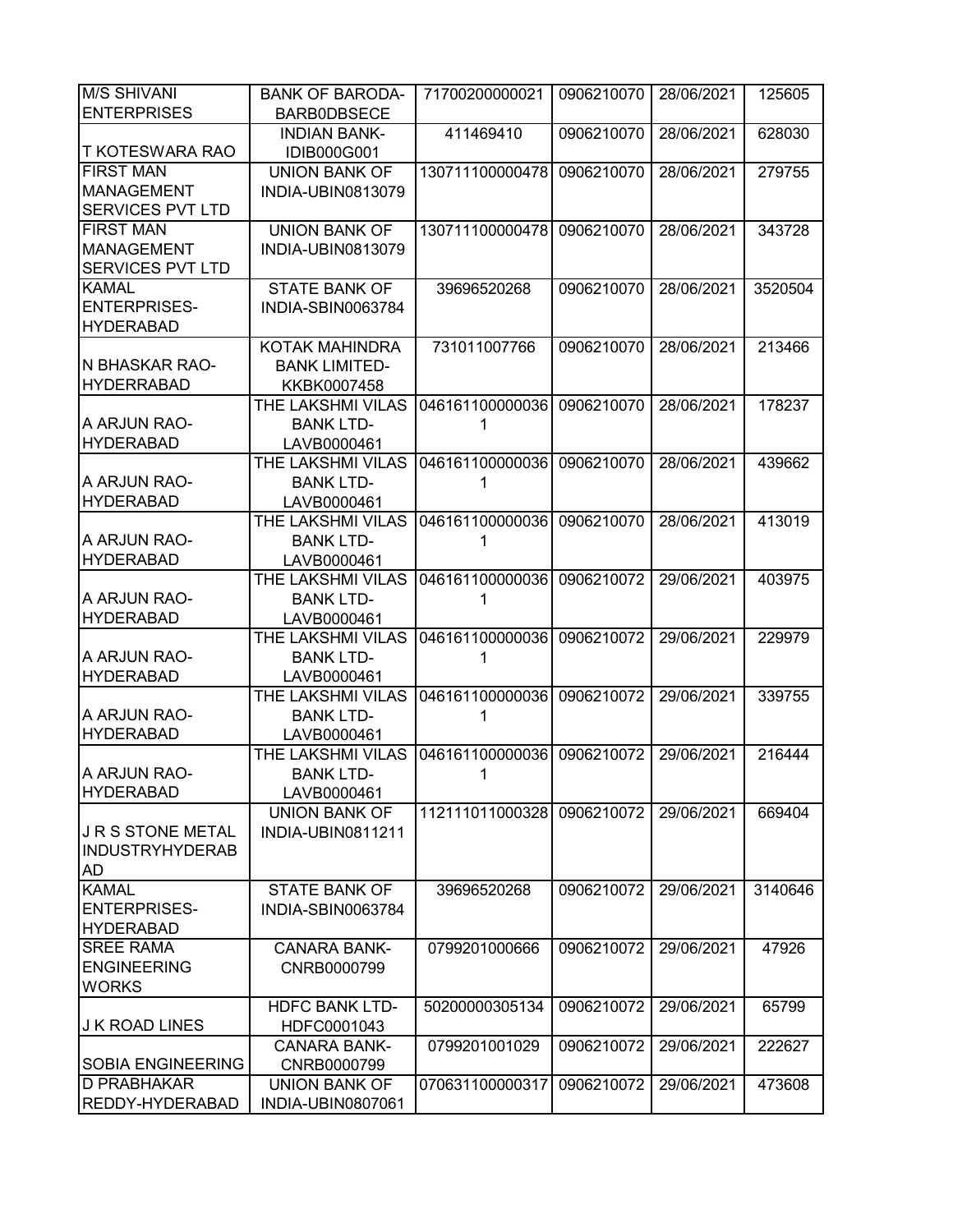| ID PRABHAKAR                                 | <b>UNION BANK OF</b>  | 070631100000317                          | 0906210072 | 29/06/2021 | 398631  |
|----------------------------------------------|-----------------------|------------------------------------------|------------|------------|---------|
| <b>REDDY-HYDERABAD</b>                       | INDIA-UBIN0807061     |                                          |            |            |         |
| <b>D PRABHAKAR</b>                           | <b>UNION BANK OF</b>  | 070631100000317                          | 0906210072 | 29/06/2021 | 355515  |
| REDDY-HYDERABAD                              | INDIA-UBIN0807061     |                                          |            |            |         |
| <b>D PRABHAKAR</b>                           | <b>UNION BANK OF</b>  | 070631100000317                          | 0906210072 | 29/06/2021 | 388500  |
| REDDY-HYDERABAD                              | INDIA-UBIN0807061     |                                          |            |            |         |
| <b>D PRABHAKAR</b>                           | <b>UNION BANK OF</b>  | 070631100000317                          | 0906210074 | 30/06/2021 | 292763  |
| REDDY-HYDERABAD                              | INDIA-UBIN0807061     |                                          |            |            |         |
| <b>D PRABHAKAR</b>                           | <b>UNION BANK OF</b>  | 070631100000317                          | 0906210074 | 30/06/2021 | 183197  |
| REDDY-HYDERABAD                              | INDIA-UBIN0807061     |                                          |            |            |         |
| <b>D PRABHAKAR</b>                           | <b>UNION BANK OF</b>  | 070631100000317                          | 0906210074 | 30/06/2021 | 209757  |
| REDDY-HYDERABAD                              | INDIA-UBIN0807061     |                                          |            |            |         |
| <b>D PRABHAKAR</b>                           | <b>UNION BANK OF</b>  | 070631100000317                          | 0906210074 | 30/06/2021 | 116733  |
| REDDY-HYDERABAD                              | INDIA-UBIN0807061     |                                          |            |            |         |
| <b>D PRABHAKAR</b>                           | <b>UNION BANK OF</b>  | 070631100000317                          | 0906210074 | 30/06/2021 | 286531  |
| REDDY-HYDERABAD                              | INDIA-UBIN0807061     |                                          |            |            |         |
| <b>D PRABHAKAR</b>                           | <b>UNION BANK OF</b>  | 070631100000317                          | 0906210074 | 30/06/2021 | 126180  |
| REDDY-HYDERABAD                              | INDIA-UBIN0807061     |                                          |            |            |         |
| F TECH                                       | <b>UNION BANK OF</b>  | 342904010016002                          | 0906210074 | 30/06/2021 | 1555884 |
| CONSTRUCTION-                                | INDIA-UBIN0534293     |                                          |            |            |         |
| <b>PARBHANI</b>                              |                       |                                          |            |            |         |
| <b>NARSIMHA V-</b>                           | <b>STATE BANK OF</b>  | 62078451475                              | 0906210074 | 30/06/2021 | 126778  |
| <b>HYDERABAD</b>                             | INDIA-SBIN0020072     |                                          |            |            |         |
|                                              | <b>UNION BANK OF</b>  | 050531043005778                          | 0906210075 | 01/07/2021 | 770448  |
| A CHITTI VEERAIAH<br><b>K R ENTERPRISES-</b> | INDIA-UBIN0805050     |                                          |            |            |         |
| .VIJAYAWADA                                  | <b>UNION BANK OF</b>  | 013411100000733                          | 0906210074 | 30/06/2021 | 1317153 |
| M LAXMINARAYANA-                             | INDIA-UBIN0801348     |                                          |            |            |         |
| <b>HYDERABAD</b>                             | <b>STATE BANK OF</b>  | 52095081700                              | 0906210074 | 30/06/2021 | 1582710 |
| M/S RS IT                                    | INDIA-SBIN0020244     |                                          |            |            | 851765  |
| <b>CONSULTANCY</b>                           | <b>HDFC BANK LTD-</b> | 50200049445518                           | 0906210074 | 30/06/2021 |         |
| <b>SERVICES</b>                              | HDFC0000642           |                                          |            |            |         |
| <b>B.R.RAJANDER</b>                          | <b>CANARA BANK-</b>   | 0799201000937                            | 0906210074 | 30/06/2021 | 694179  |
| <b>KUMAR-</b>                                | CNRB0000799           |                                          |            |            |         |
| <b>SECUNDERABAD</b>                          |                       |                                          |            |            |         |
| <b>KRISHNA</b>                               | CANARA BANK-          | 30151010002017   0906210075   01/07/2021 |            |            | 344834  |
| <b>CONSTRUCTIONS</b>                         | CNRB0013008           |                                          |            |            |         |
| <b>KRISHNA</b>                               | <b>CANARA BANK-</b>   | 30151010002017                           | 0906210075 | 01/07/2021 | 344834  |
| <b>CONSTRUCTIONS</b>                         | CNRB0013008           |                                          |            |            |         |
| $M/S$ P V R                                  | <b>CANARA BANK-</b>   | 3115201002057                            | 0906210075 | 01/07/2021 | 422827  |
| <b>ENTERPRISES</b>                           | CNRB0004496           |                                          |            |            |         |
|                                              | THE A.P. MAHESH       | 031001100000136                          | 0906210075 | 01/07/2021 | 82326   |
|                                              | <b>CO-OP URBAN</b>    |                                          |            |            |         |
|                                              | <b>BANK LT-</b>       |                                          |            |            |         |
| <b>GENIX INFOTECH</b>                        | APMC0000031           |                                          |            |            |         |
| <b>NARSIMHA V-</b>                           | <b>STATE BANK OF</b>  | 62078451475                              | 0906210075 | 01/07/2021 | 3536660 |
| <b>HYDERABAD</b>                             | INDIA-SBIN0020072     |                                          |            |            |         |
| <b>SRI BKNM</b>                              | <b>CANARA BANK-</b>   | 30501400000329                           | 0906210075 | 01/07/2021 | 225007  |
| <b>INDUSTRIES/HYB</b>                        | CNRB0013050           |                                          |            |            |         |
| <b>MALLELA RAJESH-</b>                       | <b>IDBI BANK-</b>     | 163610400001675                          | 0906210075 | 01/07/2021 | 271657  |
| <b>HYDERABAD</b>                             | IBKL0001636           | 5                                        |            |            |         |
| <b>RUDRA</b>                                 | <b>UNION BANK OF</b>  | 171411100002722                          | 0906210078 | 02/07/2021 | 1937555 |
| CONSTRUCTIONS-                               | INDIA-UBIN0817147     |                                          |            |            |         |
|                                              |                       |                                          |            |            |         |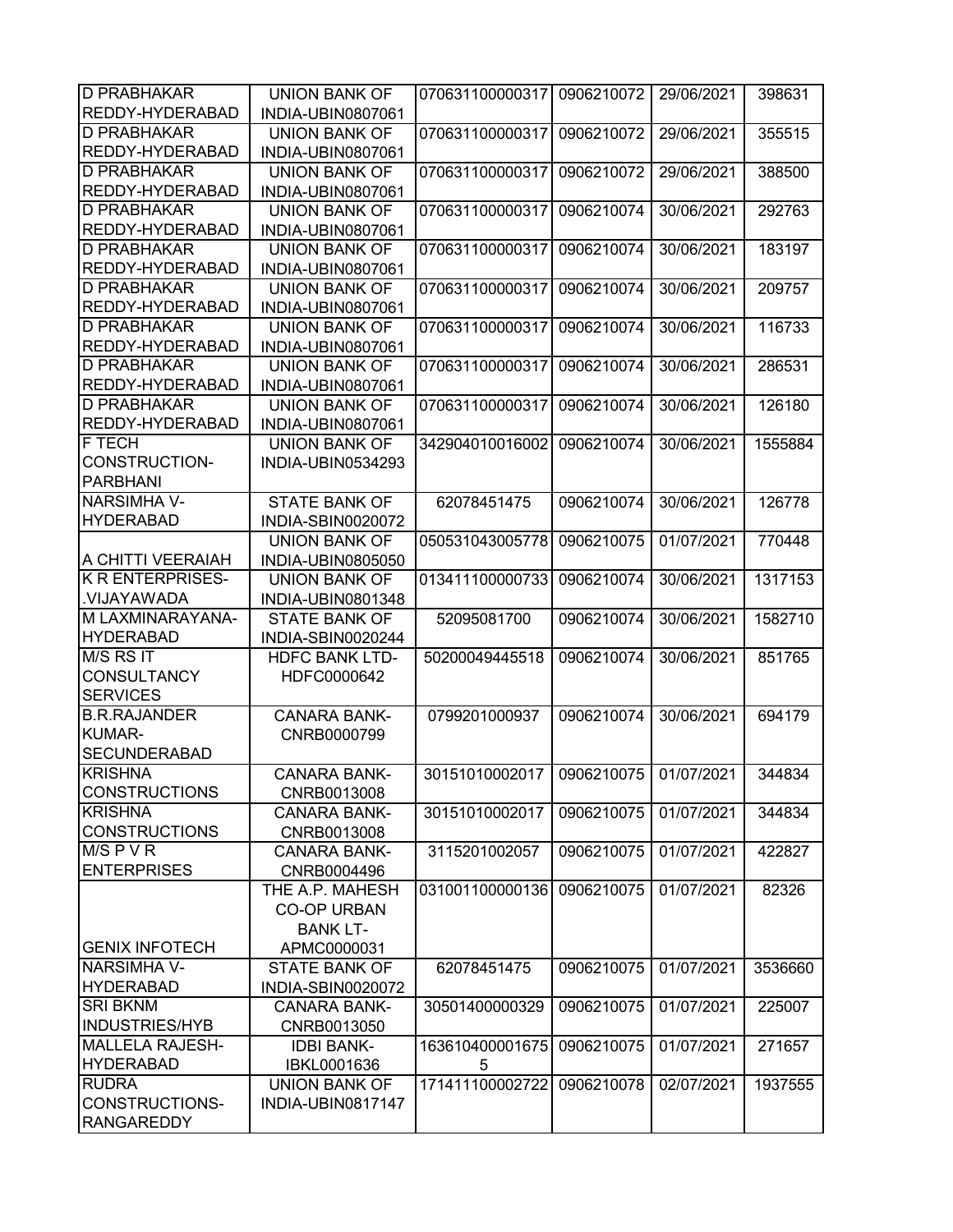| <b>M/S SREE RAMA</b>     | <b>CANARA BANK-</b>      | 0799201000666   | 0906210078 | 02/07/2021 | 51410   |
|--------------------------|--------------------------|-----------------|------------|------------|---------|
| <b>ENGG WORKS</b>        | CNRB0000799              |                 |            |            |         |
| <b>M/S PRAGATHI</b>      | <b>IDBI BANK LTD-</b>    | 105710200000690 | 0906210095 | 27/07/2021 | 9300    |
| <b>ENTERPRISES</b>       | IBKL0001057              | 3               |            |            |         |
| <b>ELKRAM VISUAL</b>     | <b>IDBI BANK LTD-</b>    | 028102000016588 | 0906210078 | 02/07/2021 | 431189  |
| <b>COMMUNICATION</b>     | IBKL0000028              |                 |            |            |         |
| <b>PVT LTD</b>           |                          |                 |            |            |         |
| <b>D RAVINDRA BABU-</b>  | <b>UNION BANK OF</b>     | 050531043005780 | 0906210078 | 02/07/2021 | 2992558 |
| <b>HYDERABAD</b>         | INDIA-UBIN0805050        |                 |            |            |         |
| <b>K M R MULTITECH</b>   | <b>CANARA BANK-</b>      | 31751400000051  | 0906210079 | 05/07/2021 | 895434  |
| <b>PVT LTDTIRUPATI</b>   | CNRB0013175              |                 |            |            |         |
| <b>AIRAJ</b>             | UNION BANK OF            | 342901010336181 | 0906210079 | 05/07/2021 | 386715  |
| <b>CONSTRUCTIONS-</b>    | INDIA-UBIN0534293        |                 |            |            |         |
| <b>NANDED</b>            |                          |                 |            |            |         |
| <b>VITTAL RAJESH-</b>    | <b>INDIAN BANK-</b>      | 50359804423     | 0906210079 | 05/07/2021 | 278053  |
| <b>HYDERABAD</b>         | IDIB000W511              |                 |            |            |         |
|                          | <b>CITY UNION BANK</b>   | 510909010027220 | 0906210083 | 08/07/2021 | 148611  |
| A SRINIVASA RAO          | LTD-CIUB0000105          |                 |            |            |         |
| <b>MUNEENDAR</b>         | <b>UNION BANK OF</b>     | 214811100000168 | 0906210079 | 05/07/2021 | 45331   |
| <b>CONSTRUCTIONS-</b>    | <b>INDIA-UBIN0821489</b> |                 |            |            |         |
| <b>KARIMNAGAR</b>        |                          |                 |            |            |         |
| A SIAN SECURITY          | <b>INDIAN OVERSEAS</b>   | 173102000001218 | 0906210079 | 05/07/2021 | 500235  |
| <b>FORCE</b>             | BANK-IOBA0001731         |                 |            |            |         |
| <b>BAHRATH</b>           | <b>CANARA BANK-</b>      | 30501010003657  | 0906210080 | 06/07/2021 | 857103  |
| <b>ASSOCIATES</b>        | CNRB0013050              |                 |            |            |         |
| <b>SUPERINTENDENT</b>    | <b>STATE BANK OF</b>     | 52128125850     | 0906210080 | 06/07/2021 | 1829193 |
| <b>OF POLICE</b>         | INDIA-SBIN0020094        |                 |            |            |         |
| <b>ADMN OFFICER DIST</b> | <b>STATE BANK OF</b>     | 000000521633030 | 0906210080 | 06/07/2021 | 436949  |
| POLICE MBNR              | INDIA-SBIN0020184        | 26              |            |            |         |
| <b>COMMISSIONER OF</b>   | <b>STATE BANK OF</b>     | 52203651730     | 0906210080 | 06/07/2021 | 528211  |
| POLICE,                  | INDIA-SBIN0020496        |                 |            |            |         |
| CYBERABAD,               |                          |                 |            |            |         |
| <b>HYDERABAD</b>         |                          |                 |            |            |         |
|                          | THE LAKSHMI VILAS        | 046136000000062 | 0906210080 | 06/07/2021 | 707412  |
|                          | <b>BANK LTD-</b>         | 8               |            |            |         |
| IN NAVIN RAO             | LAVB0000461              |                 |            |            |         |
| <b>M/S VASKA</b>         | KOTAK MAHINDRA           | 8511599389      | 0906210080 | 06/07/2021 | 476938  |
| <b>TECHNOLOGIES</b>      | <b>BANK-KKBK0000554</b>  |                 |            |            |         |
| <b>HONEYBEE</b>          | <b>INDIAN BANK-</b>      | 50100598526     | 0906210080 | 06/07/2021 | 374525  |
| <b>ELECTRONIC</b>        | <b>IDIB000S609</b>       |                 |            |            |         |
| <b>APPLIANCES &amp;</b>  |                          |                 |            |            |         |
| <b>WATER SOLUTIONS</b>   |                          |                 |            |            |         |
| <b>PVT LTD</b>           |                          |                 |            |            |         |
| C HANUMANTHA             | <b>UNION BANK OF</b>     | 523504050000003 | 0906210080 | 06/07/2021 | 1419689 |
| REDDY-HYDERABAD          | INDIA-UBIN0552356        |                 |            |            |         |
|                          | THE A.P. MAHESH          | 031001200000136 | 0906210080 | 06/07/2021 | 82326   |
|                          | <b>CO-OP URBAN</b>       |                 |            |            |         |
|                          | <b>BANK LT-</b>          |                 |            |            |         |
| <b>GENIX INFOTECH</b>    | APMC0000031              |                 |            |            |         |
|                          | THE LAKSHMI VILAS        | 046161100000036 | 0906210080 | 06/07/2021 | 430843  |
| A ARJUN RAO-             | <b>BANK LTD-</b>         | 1               |            |            |         |
| <b>HYDERABAD</b>         | LAVB0000461              |                 |            |            |         |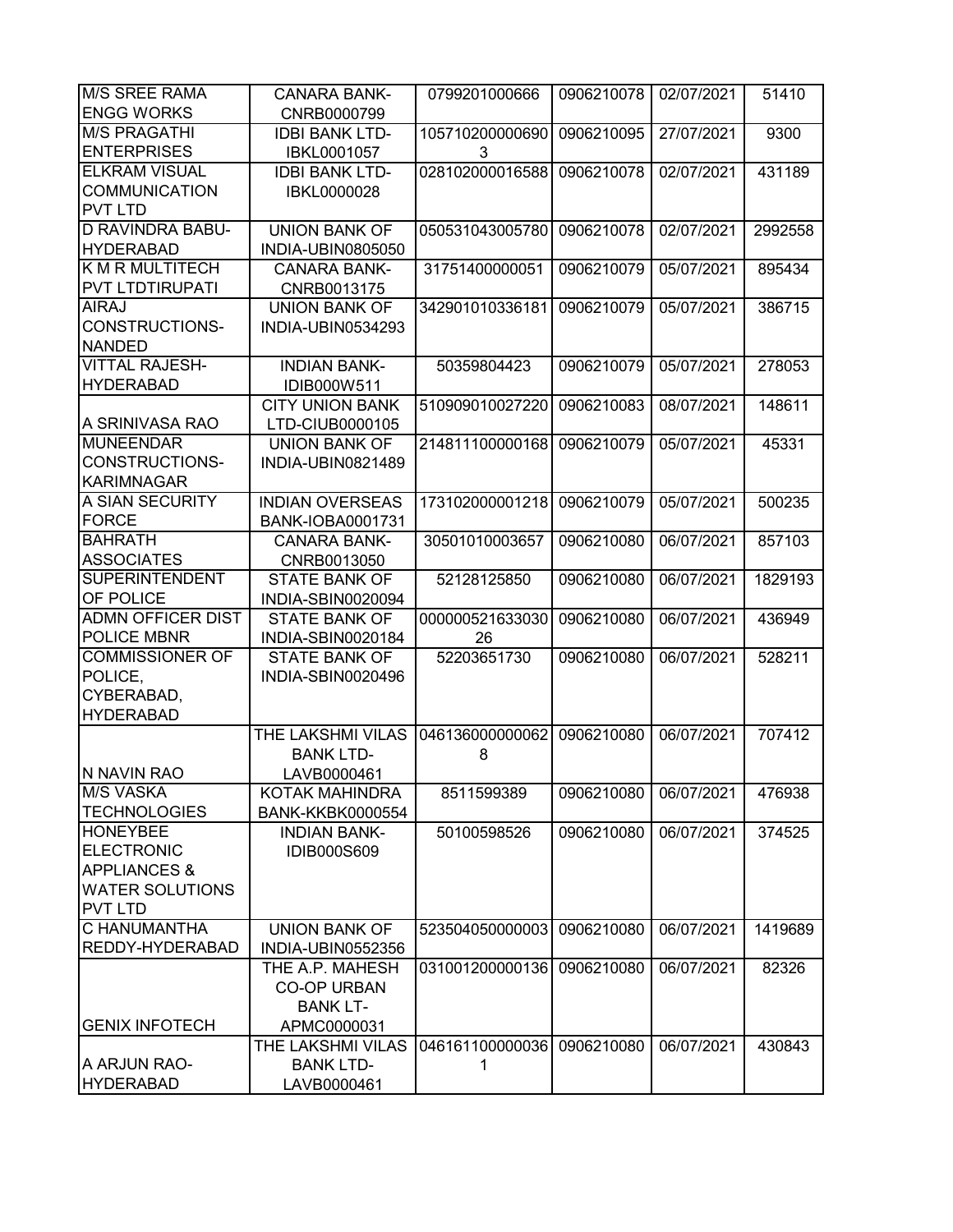| M/S                     | <b>INDIAN BANK-</b>    | 50188912056     | 0906210080 | 06/07/2021 | 335867  |
|-------------------------|------------------------|-----------------|------------|------------|---------|
| <b>VENKATESHWARA</b>    | IDIB000W511            |                 |            |            |         |
| AGENCIES/SECUNDE        |                        |                 |            |            |         |
| <b>RABAD</b>            |                        |                 |            |            |         |
| M/S                     | <b>INDIAN BANK-</b>    | 50188912056     | 0906210080 | 06/07/2021 | 174970  |
| VENKATESHWARA           | IDIB000W511            |                 |            |            |         |
|                         |                        |                 |            |            |         |
| AGENCIES/SECUNDE        |                        |                 |            |            |         |
| <b>RABAD</b>            |                        |                 |            |            |         |
|                         | THE LAKSHMI VILAS      | 046161100000036 | 0906210080 | 06/07/2021 | 373310  |
| A ARJUN RAO-            | <b>BANK LTD-</b>       | 1               |            |            |         |
| <b>HYDERABAD</b>        | LAVB0000461            |                 |            |            |         |
| <b>BASANTHI</b>         | KOTAK MAHINDRA         | 700044011042    | 0906210081 | 07/07/2021 | 394842  |
| CONSTRUCTIONS-          | <b>BANK LIMITED-</b>   |                 |            |            |         |
| <b>HYDERABAD</b>        | KKBK0007456            |                 |            |            |         |
| <b>KRISHNA</b>          | <b>CANARA BANK-</b>    | 30151010002017  | 0906210081 | 07/07/2021 | 1204258 |
| <b>CONSTRUCTIONS</b>    | CNRB0013008            |                 |            |            |         |
|                         | THE LAKSHMI VILAS      | 046161100000036 | 0906210081 | 07/07/2021 | 320182  |
| A ARJUN RAO-            | <b>BANK LTD-</b>       |                 |            |            |         |
| <b>HYDERABAD</b>        | LAVB0000461            |                 |            |            |         |
|                         | THE LAKSHMI VILAS      | 046161100000036 | 0906210081 | 07/07/2021 | 186695  |
| A ARJUN RAO-            | <b>BANK LTD-</b>       |                 |            |            |         |
| <b>HYDERABAD</b>        | LAVB0000461            |                 |            |            |         |
|                         | THE LAKSHMI VILAS      | 046161100000036 | 0906210081 | 07/07/2021 | 279234  |
| A ARJUN RAO-            | <b>BANK LTD-</b>       |                 |            |            |         |
| <b>HYDERABAD</b>        |                        |                 |            |            |         |
|                         | LAVB0000461            |                 |            |            |         |
|                         | THE LAKSHMI VILAS      | 046161100000036 | 0906210081 | 07/07/2021 | 343148  |
| A ARJUN RAO-            | <b>BANK LTD-</b>       | 1               |            |            |         |
| <b>HYDERABAD</b>        | LAVB0000461            |                 |            |            |         |
|                         | THE LAKSHMI VILAS      | 046161100000036 | 0906210081 | 07/07/2021 | 186144  |
| A ARJUN RAO-            | <b>BANK LTD-</b>       | 1               |            |            |         |
| <b>HYDERABAD</b>        | LAVB0000461            |                 |            |            |         |
|                         | THE LAKSHMI VILAS      | 046161100000036 | 0906210081 | 07/07/2021 | 89623   |
| A ARJUN RAO-            | <b>BANK LTD-</b>       | 1               |            |            |         |
| <b>HYDERABAD</b>        | LAVB0000461            |                 |            |            |         |
|                         | THE LAKSHMI VILAS      | 046161100000036 | 0906210081 | 07/07/2021 | 157643  |
| A ARJUN RAO-            | <b>BANK LTD-</b>       | 1               |            |            |         |
| <b>HYDERABAD</b>        | LAVB0000461            |                 |            |            |         |
| <b>M/S SKYBASE</b>      | <b>AXIS BANK-</b>      | 917020055701281 | 0906210081 | 07/07/2021 | 39549   |
| <b>INFOTECH PVT.LTD</b> | UTIB0001304            |                 |            |            |         |
| <b>M A KAREEM</b>       | <b>STATE BANK OF</b>   | 32896253147     | 0906210084 | 09/07/2021 | 1428    |
| CTN/SMR/GAZ/SC          | INDIA-SBIN0020758      |                 |            |            |         |
| S SRINU,                | <b>BANK OF BARODA-</b> | 33260100003618  | 0906210084 | 09/07/2021 | 1148    |
| OS/PERSONNEL/CW         | <b>BARBOTARNAK</b>     |                 |            |            |         |
| M/O/LGD                 |                        |                 |            |            |         |
|                         | <b>CANARA BANK-</b>    | 30462010010346  | 0906210084 | 09/07/2021 | 1359    |
| CH.NAGAMANI,            | CNRB0013046            |                 |            |            |         |
| CH.OS/SR.DPO/O/SC       |                        |                 |            |            |         |
|                         |                        |                 |            |            |         |
| CH.RAMANAIAH, OS/P      | <b>STATE BANK OF</b>   | 62020235574     | 0906210084 | 09/07/2021 | 1418    |
| CME/O/HQRTS             | INDIA-SBIN0040981      |                 |            |            |         |
| <b>MR SUNIL</b>         | TELANGANA STATE        | 993800360000149 | 0906210084 | 09/07/2021 | 1148    |
| RAO, GOODS              | COOP APEX BANK-        |                 |            |            |         |
| GUARD/BZA/SC            | TSAB0000138            |                 |            |            |         |
| J V M RAMARAO           | SBI-SBIN0007112        | 10243611395     | 0906210084 | 09/07/2021 | 1218    |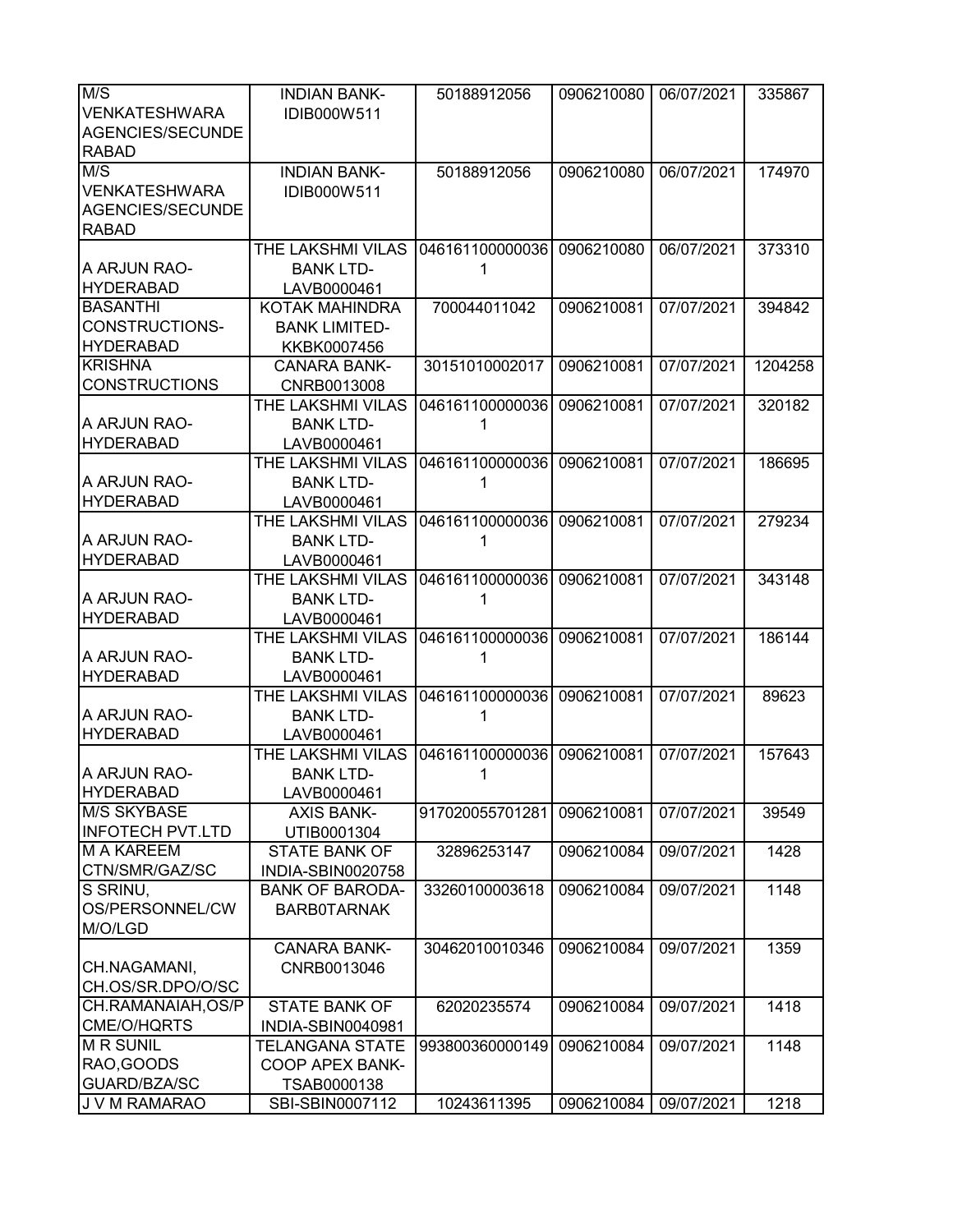| <b>MD AFZAL, TECH-</b><br>I/SSE/EM/CKL | <b>STATE BANK OF</b><br>INDIA-SBIN0020913 | 39998173128                | 0906210084 | 09/07/2021 | 1277   |
|----------------------------------------|-------------------------------------------|----------------------------|------------|------------|--------|
| R SRINIVASA RAO,                       | <b>CANARA BANK-</b>                       | 30192010081286             | 0906210084 | 09/07/2021 | 1312   |
| ATTENDER/DG/IRISE                      | CNRB0013019                               |                            |            |            |        |
| T/SC                                   |                                           |                            |            |            |        |
|                                        |                                           |                            |            |            |        |
| <b>SK AHMED PASHA,</b>                 | <b>STATE BANK OF</b>                      | 62045748204                | 0906210084 | 09/07/2021 | 1500   |
| <b>POINTSMAN</b>                       | INDIA-SBIN0020082                         |                            |            |            |        |
| A/SMR/LINGAMPALLI                      |                                           |                            |            |            |        |
|                                        | <b>CANARA BANK-</b>                       | 30192010088815             | 0906210084 | 09/07/2021 | 1500   |
| <b>M SARALA DEVI</b>                   | CNRB0013019                               |                            |            |            |        |
| CH.OS/SR.DPO/O/SC                      |                                           |                            |            |            |        |
|                                        | <b>UNION BANK OF</b>                      | 054510025400780            | 0906210084 | 09/07/2021 | 1500   |
| <b>SHAIK CHAND BASHA</b>               | INDIA-UBIN0805459                         |                            |            |            |        |
| C P VENU GOPAL,                        | SBI-SBIN0002772                           | 31020044670                | 0906210084 | 09/07/2021 | 1383   |
| SR.TECH/SSE/PAINT                      |                                           |                            |            |            |        |
| SHOP/CWM/LGD                           |                                           |                            |            |            |        |
|                                        | <b>CANARA BANK-</b>                       | 0799101025568              | 0906210084 | 09/07/2021 | 890    |
| P.S.LAXMAN RAO                         |                                           |                            |            |            |        |
|                                        | CNRB0000799                               |                            |            |            |        |
| T BALRAJ,                              | <b>CANARA BANK-</b>                       | 30192030018690             | 0906210084 | 09/07/2021 | 972    |
| RTD.TECH-                              | CNRB0013019                               |                            |            |            |        |
| II/DY.CMM/G&S/MFT                      |                                           |                            |            |            |        |
|                                        | SBI-SBIN0012989                           | 32110733661                | 0906210084 | 09/07/2021 | 901    |
| <b>K BHARATH PRASAD</b>                |                                           |                            |            |            |        |
|                                        | <b>INDIAN BANK-</b>                       | 421947555                  | 0906210084 | 09/07/2021 | 1383   |
| A SHANKARAIAH                          | <b>IDIB000S013</b>                        |                            |            |            |        |
|                                        | THE LAKSHMI VILAS                         | 046161100000036            | 0906210082 | 08/07/2021 | 278985 |
| A ARJUN RAO-                           | <b>BANK LTD-</b>                          | 1                          |            |            |        |
| <b>HYDERABAD</b>                       | LAVB0000461                               |                            |            |            |        |
|                                        | THE LAKSHMI VILAS                         | 046161100000036            | 0906210082 | 08/07/2021 | 209865 |
| A ARJUN RAO-                           | <b>BANK LTD-</b>                          | 1                          |            |            |        |
| <b>HYDERABAD</b>                       | LAVB0000461                               |                            |            |            |        |
|                                        | THE LAKSHMI VILAS                         | 046161100000036            | 0906210082 | 08/07/2021 | 270448 |
| A ARJUN RAO-                           | <b>BANK LTD-</b>                          |                            |            |            |        |
|                                        |                                           | 1                          |            |            |        |
| <b>HYDERABAD</b>                       | LAVB0000461                               |                            |            |            |        |
|                                        | THE LAKSHMI VILAS                         | 046161100000036            | 0906210082 | 08/07/2021 | 300956 |
| A ARJUN RAO-                           | <b>BANK LTD-</b>                          | 1                          |            |            |        |
| <b>HYDERABAD</b>                       | LAVB0000461                               |                            |            |            |        |
|                                        | THE LAKSHMI VILAS                         | 046161100000036 0906210082 |            | 08/07/2021 | 319995 |
| A ARJUN RAO-                           | <b>BANK LTD-</b>                          | 1                          |            |            |        |
| <b>HYDERABAD</b>                       | LAVB0000461                               |                            |            |            |        |
|                                        | THE LAKSHMI VILAS                         | 046161100000036 0906210082 |            | 08/07/2021 | 410324 |
| A ARJUN RAO-                           | <b>BANK LTD-</b>                          | 1                          |            |            |        |
| <b>HYDERABAD</b>                       | LAVB0000461                               |                            |            |            |        |
|                                        | THE LAKSHMI VILAS                         | 046161100000036 0906210082 |            | 08/07/2021 | 237099 |
| A ARJUN RAO-                           | <b>BANK LTD-</b>                          | 1                          |            |            |        |
| <b>HYDERABAD</b>                       | LAVB0000461                               |                            |            |            |        |
|                                        | THE LAKSHMI VILAS                         | 046161100000036            | 0906210082 | 08/07/2021 | 288361 |
| A ARJUN RAO-                           |                                           |                            |            |            |        |
|                                        | <b>BANK LTD-</b>                          | 1                          |            |            |        |
| <b>HYDERABAD</b>                       | LAVB0000461                               |                            |            |            |        |
|                                        | THE LAKSHMI VILAS                         | 046161100000036            | 0906210082 | 08/07/2021 | 235238 |
| A ARJUN RAO-                           | <b>BANK LTD-</b>                          | 1                          |            |            |        |
| <b>HYDERABAD</b>                       | LAVB0000461                               |                            |            |            |        |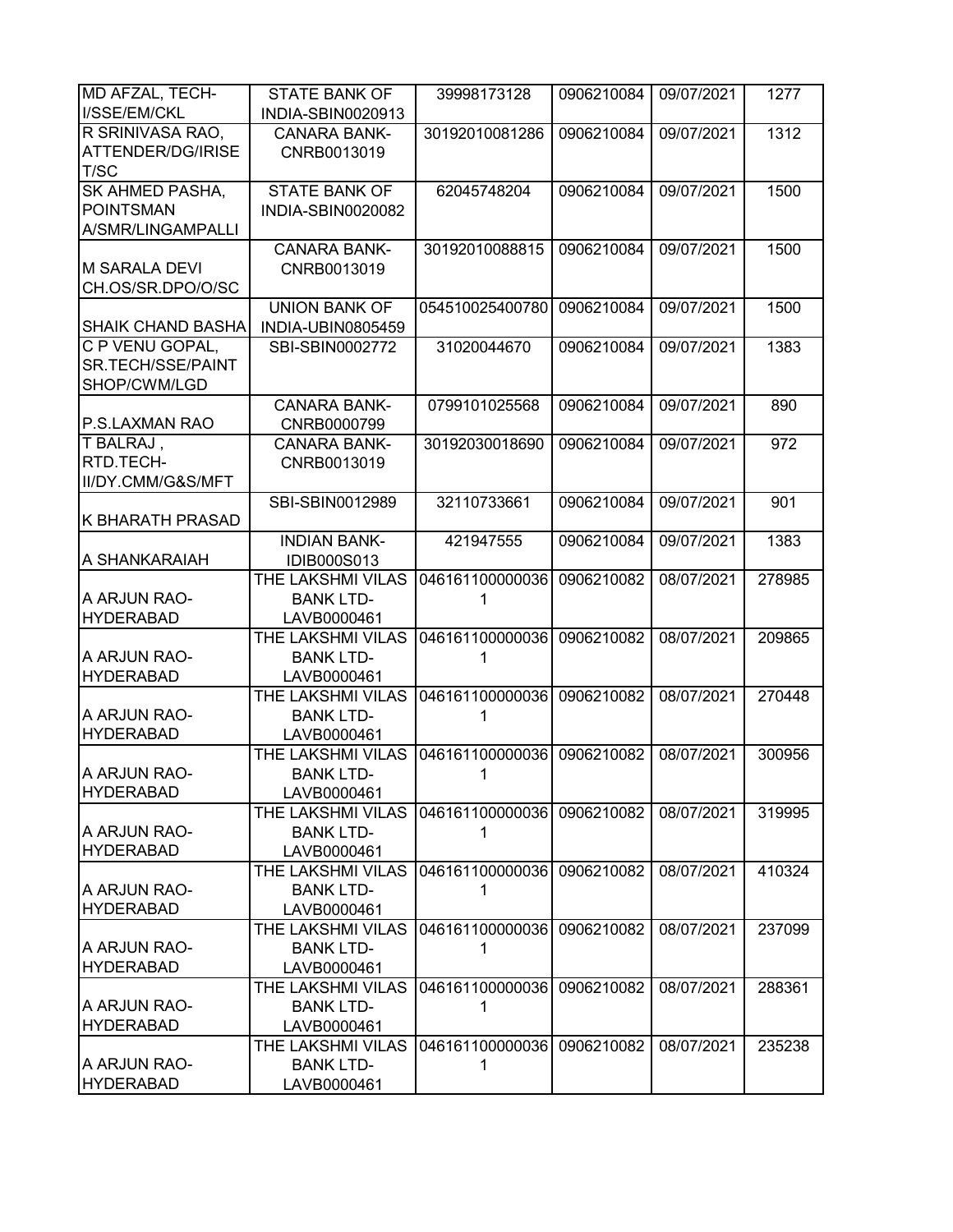| <b>OBEROI THERMIT</b>   | <b>IDFC BANK LIMITED-</b> | 10004983275     | 0906210082 | 08/07/2021 | 1723463 |
|-------------------------|---------------------------|-----------------|------------|------------|---------|
| PRIVATE LIMITED-        | IDFB0020151               |                 |            |            |         |
| <b>NOIDA</b>            |                           |                 |            |            |         |
| <b>MOTKU GOPI-</b>      | <b>STATE BANK OF</b>      | 62022794235     | 0906210082 | 08/07/2021 | 358050  |
| MEDAK.                  | INDIA-SBIN0020504         |                 |            |            |         |
| GSVVS                   | SBI-SBIN0008806           | 32883668481     | 0906210083 | 08/07/2021 | 59430   |
| <b>PRASANNAM</b>        |                           |                 |            |            |         |
| <b>AFSAR RIAZ</b>       | <b>HDFC BANK-</b>         | 59209949412259  | 0906210082 | 08/07/2021 | 2413808 |
| <b>CONSTRUCTION</b>     | HDFC0004291               |                 |            |            |         |
| <b>CORPORATION-</b>     |                           |                 |            |            |         |
|                         |                           |                 |            |            |         |
| HYDERABAD.              |                           |                 |            |            |         |
|                         | <b>BANK OF BARODA-</b>    | 33260200000330  | 0906210082 | 08/07/2021 | 1188637 |
| <b>SRIKARG PROJECTS</b> | <b>BARBOTARNAK</b>        |                 |            |            |         |
| PRIVATE LIMITED-        |                           |                 |            |            |         |
| <b>HYDERABAD</b>        |                           |                 |            |            |         |
| <b>ACCURATE</b>         | <b>INDIAN BANK-</b>       | 6216941521      | 0906210084 | 09/07/2021 | 12348   |
| <b>CALIBRATION</b>      | IDIB000H047               |                 |            |            |         |
| <b>SERVICES</b>         |                           |                 |            |            |         |
| <b>ACCURATE</b>         | <b>INDIAN BANK-</b>       | 6216941521      | 0906210084 | 09/07/2021 | 6556    |
| <b>CALIBRATION</b>      | IDIB000H047               |                 |            |            |         |
| <b>SERVICES</b>         |                           |                 |            |            |         |
| <b>M/S SREE RAMA</b>    | <b>CANARA BANK-</b>       | 0799201000666   | 0906210084 | 09/07/2021 | 40853   |
| <b>ENG WORKS</b>        | CNRB0000799               |                 |            |            |         |
| S CHANDRAPAL-           | <b>CANARA BANK-</b>       | 30171400000093  | 0906210084 | 09/07/2021 | 3866393 |
| <b>HYDERABAD</b>        | CNRB0013017               |                 |            |            |         |
| K DHARMA RAJU           |                           |                 |            |            |         |
|                         | CANARA BANK-              | 35102200047469  | 0906210084 | 09/07/2021 | 948     |
| RTD. POINTSMAN          | CNRB0013510               |                 |            |            |         |
| SS/NZB                  |                           |                 |            |            |         |
| M GANESH,               | <b>CANARA BANK-</b>       | 30192010065139  | 0906210084 | 09/07/2021 | 1500    |
| SR.TECH/CWM/LGD         | CNRB0013019               |                 |            |            |         |
| <b>D SUDARSHAN SR</b>   | <b>CANARA BANK-</b>       | 30462010068850  | 0906210084 | 09/07/2021 | 396     |
| <b>SAFAIWALA CHI/RR</b> | CNRB0013046               |                 |            |            |         |
| <b>COLONY</b>           |                           |                 |            |            |         |
| <b>SREE MEHER</b>       | <b>STATE BANK OF</b>      | 62029523007     | 0906210084 | 09/07/2021 | 5148390 |
| <b>LAKSHMI AND CO-</b>  | INDIA-SBIN0020244         |                 |            |            |         |
| <b>HYDERABAD</b>        |                           |                 |            |            |         |
| <b>DODLA KARUNA</b>     | <b>STATE BANK OF</b>      | 30001483981     | 0906210084 | 09/07/2021 | 165679  |
| <b>ENTERPRISES-</b>     | INDIA-SBIN0008779         |                 |            |            |         |
| <b>HYDERABAD</b>        |                           |                 |            |            |         |
|                         | <b>UNION BANK OF</b>      | 009411011000400 | 0906210084 | 09/07/2021 | 460989  |
| <b>SRI DHANALAKSHMI</b> | INDIA-UBIN0800945         |                 |            |            |         |
| <b>ENGINEERING</b>      |                           |                 |            |            |         |
| <b>ENTERPRISES</b>      |                           |                 |            |            |         |
| <b>SAI LAKSHMI</b>      | <b>HDFC BANK LTD-</b>     | 17447610000026  | 0906210085 | 12/07/2021 | 1452106 |
|                         |                           |                 |            |            |         |
| CONSTRUCTIONS-          | HDFC0001744               |                 |            |            |         |
| <b>BANGALORE</b>        |                           |                 |            |            |         |
| <b>M/S MEDHA SERVO</b>  | <b>STATE BANK OF</b>      | 10374360383     | 0906210085 | 12/07/2021 | 777551  |
| <b>DRIVES P.LTD</b>     | INDIA-SBIN0004168         |                 |            |            |         |
| <b>M/S MEDHA SERVO</b>  | <b>STATE BANK OF</b>      | 10374360383     | 0906210085 | 12/07/2021 | 337403  |
| <b>DRIVES P.LTD</b>     | INDIA-SBIN0004168         |                 |            |            |         |
|                         | <b>BANK OF</b>            | 60218105943     | 0906210085 | 12/07/2021 | 42787   |
| <b>REDDONATURA</b>      | MAHARASHTRA-              |                 |            |            |         |
| <b>INDIA (P) LTD</b>    | MAHB0001337               |                 |            |            |         |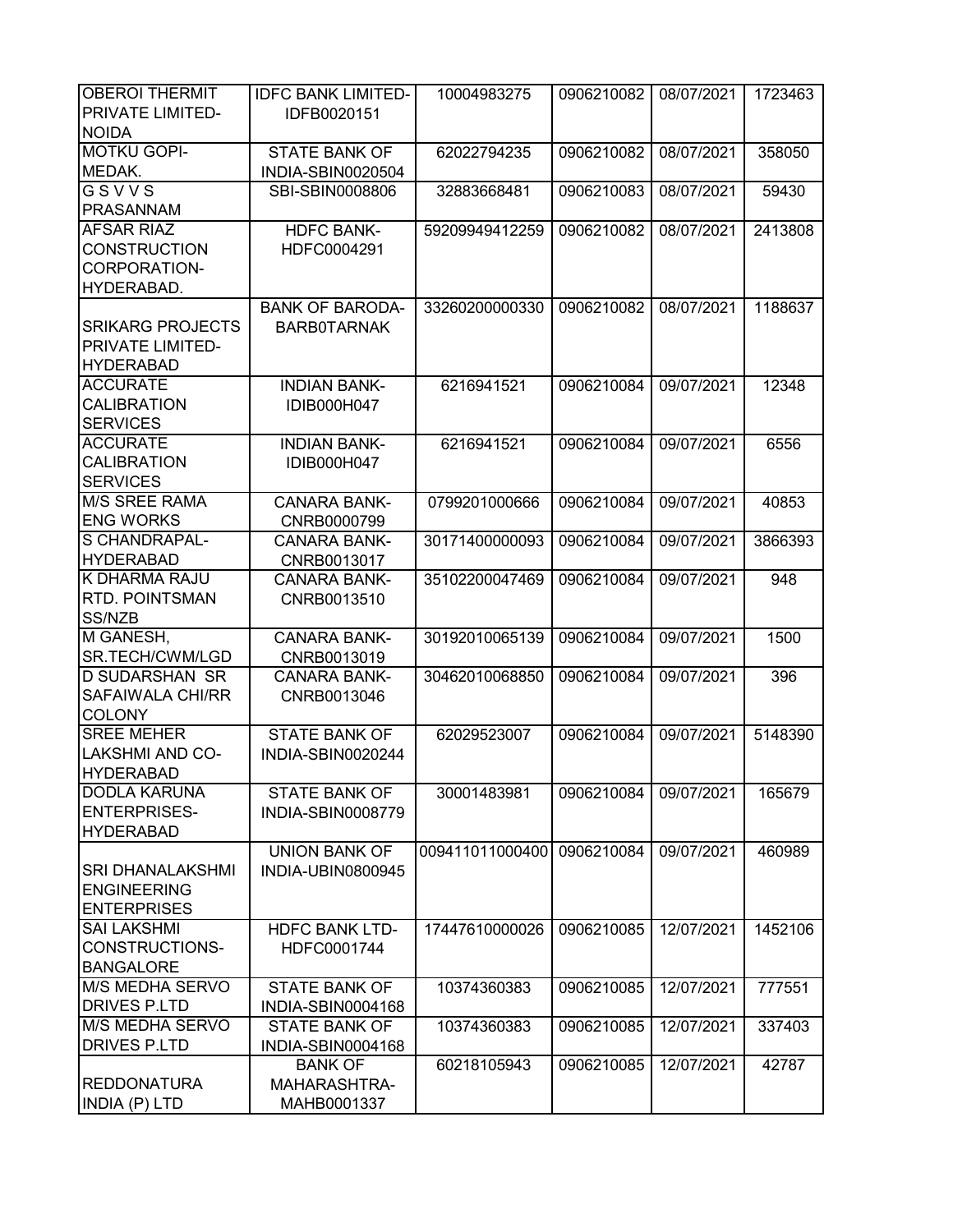| <b>SUNKARI SRAVAN-</b>   | <b>STATE BANK OF</b>      | 62265587153     | 0906210085 | 12/07/2021 | 106607  |
|--------------------------|---------------------------|-----------------|------------|------------|---------|
| <b>NIZAMABAD</b>         | INDIA-SBIN0020389         |                 |            |            |         |
| MCSR                     | <b>BANK OF BARODA-</b>    | 400706211000034 | 0906210085 | 12/07/2021 | 1831684 |
| <b>CONSTRUCTIONS-</b>    | <b>BARBOVJCUDD</b>        |                 |            |            |         |
| <b>CUDDAPAH</b>          |                           |                 |            |            |         |
| M/S.SOLEIL               | SBI-SBIN0007112           | 32900628435     | 0906210085 | 12/07/2021 | 15033   |
| <b>TECHNOLOGIES/SEC</b>  |                           |                 |            |            |         |
| <b>UNDERABAD</b>         |                           |                 |            |            |         |
| <b>SREE RAMA</b>         | <b>CANARA BANK-</b>       | 0799201000666   | 0906210085 | 12/07/2021 | 47927   |
| <b>ENGINEERING</b>       | CNRB0000799               |                 |            |            |         |
| <b>WORKS</b>             |                           |                 |            |            |         |
| <b>SWASTIK</b>           | <b>UNION BANK OF</b>      | 235411100001802 | 0906210085 | 12/07/2021 | 67874   |
| <b>ENTERPRISES-</b>      | INDIA-UBIN0823546         |                 |            |            |         |
| <b>HYDERABAD</b>         |                           |                 |            |            |         |
|                          | <b>HDFC BANK LTD-</b>     | 50200055111423  | 0906210086 | 13/07/2021 | 410724  |
| <b>SRI SAI OMKARNATH</b> | HDFC0000377               |                 |            |            |         |
| <b>ENTERPRISES</b>       |                           |                 |            |            |         |
| <b>M/S DYNAMIC</b>       | <b>IDFC BANK LIMITED-</b> | 10027594125     | 0906210086 | 13/07/2021 | 52660   |
| <b>ENTERPRISES</b>       | IDFB0042201               |                 |            |            |         |
| <b>K LINGAREDDY -</b>    | <b>BANK OF BARODA-</b>    | 24200400000146  | 0906210086 | 13/07/2021 | 1254565 |
| <b>NIZAMABAD</b>         | <b>BARB0TILHYD</b>        |                 |            |            |         |
| <b>ALPHA PETRO</b>       | SBI-SBIN0002756           | 35116667102     | 0906210086 | 13/07/2021 | 251548  |
| <b>FUELS-KURNOOL</b>     |                           |                 |            |            |         |
| <b>B ALEEM MIAH-</b>     | <b>UNION BANK OF</b>      | 137911100000487 | 0906210088 | 14/07/2021 | 1026800 |
| <b>KURNOOL</b>           |                           |                 |            |            |         |
|                          | INDIA-UBIN0813796         |                 |            |            |         |
|                          | KOTAK MAHINDRA            | 730011018495    | 0906210088 | 14/07/2021 | 196768  |
| <b>AJAY AND CO.-</b>     | <b>BANK LIMITED-</b>      |                 |            |            |         |
| <b>HYDERABAD</b>         | KKBK0007457               |                 |            |            |         |
| <b>M GANESH-</b>         | SBI-SBIN0003607           | 30228180048     | 0906210088 | 14/07/2021 | 424627  |
| <b>HYDERABAD</b>         |                           |                 |            |            |         |
| <b>SWASTIK</b>           | <b>UNION BANK OF</b>      | 235411100001802 | 0906210088 | 14/07/2021 | 194792  |
| <b>ENTERPRISES-</b>      | INDIA-UBIN0823546         |                 |            |            |         |
| <b>HYDERABAD</b>         |                           |                 |            |            |         |
| M GANESH-                | SBI-SBIN0003607           | 30228180048     | 0906210088 | 14/07/2021 | 429002  |
| <b>HYDERABAD</b>         |                           |                 |            |            |         |
| M GANESH-                | SBI-SBIN0003607           | 30228180048     | 0906210088 | 14/07/2021 | 327204  |
| <b>HYDERABAD</b>         |                           |                 |            |            |         |
| M GANESH-                | SBI-SBIN0003607           | 30228180048     | 0906210088 | 14/07/2021 | 428211  |
| <b>HYDERABAD</b>         |                           |                 |            |            |         |
| GSVVS                    | <b>STATE BANK OF</b>      | 62448854260     | 0906210087 | 14/07/2021 | 59430   |
| <b>PRASANNAM</b>         | INDIA-SBIN0021766         |                 |            |            |         |
| F TECH                   | <b>UNION BANK OF</b>      | 342904010016002 | 0906210088 | 14/07/2021 | 2491540 |
| CONSTRUCTION-            | INDIA-UBIN0534293         |                 |            |            |         |
| <b>PARBHANI</b>          |                           |                 |            |            |         |
|                          | THE LAKSHMI VILAS         | 046136000000053 | 0906210089 | 16/07/2021 | 407629  |
| G SATYANARAYANA          | <b>BANK LTD-</b>          | 3               |            |            |         |
| RAOHYDERABAD             | LAVB0000461               |                 |            |            |         |
| <b>AL SAMA</b>           | <b>BANK OF BARODA-</b>    | 19440200000479  | 0906210089 | 16/07/2021 | 112331  |
| <b>ENTERPRISES-</b>      | <b>BARBOCHILAK</b>        |                 |            |            |         |
| <b>HYDERABAD</b>         |                           |                 |            |            |         |
| <b>SHINE WASHING</b>     | <b>IDBI BANK LTD-</b>     | 044610200001117 | 0906210089 | 16/07/2021 | 129550  |
| <b>SYSTEMS</b>           | IBKL0000446               | 6               |            |            |         |
| <b>M/S THOKA ANIL</b>    | <b>STATE BANK OF</b>      | 38042448146     | 0906210089 | 16/07/2021 | 38501   |
| <b>KUMAR</b>             | INDIA-SBIN0006645         |                 |            |            |         |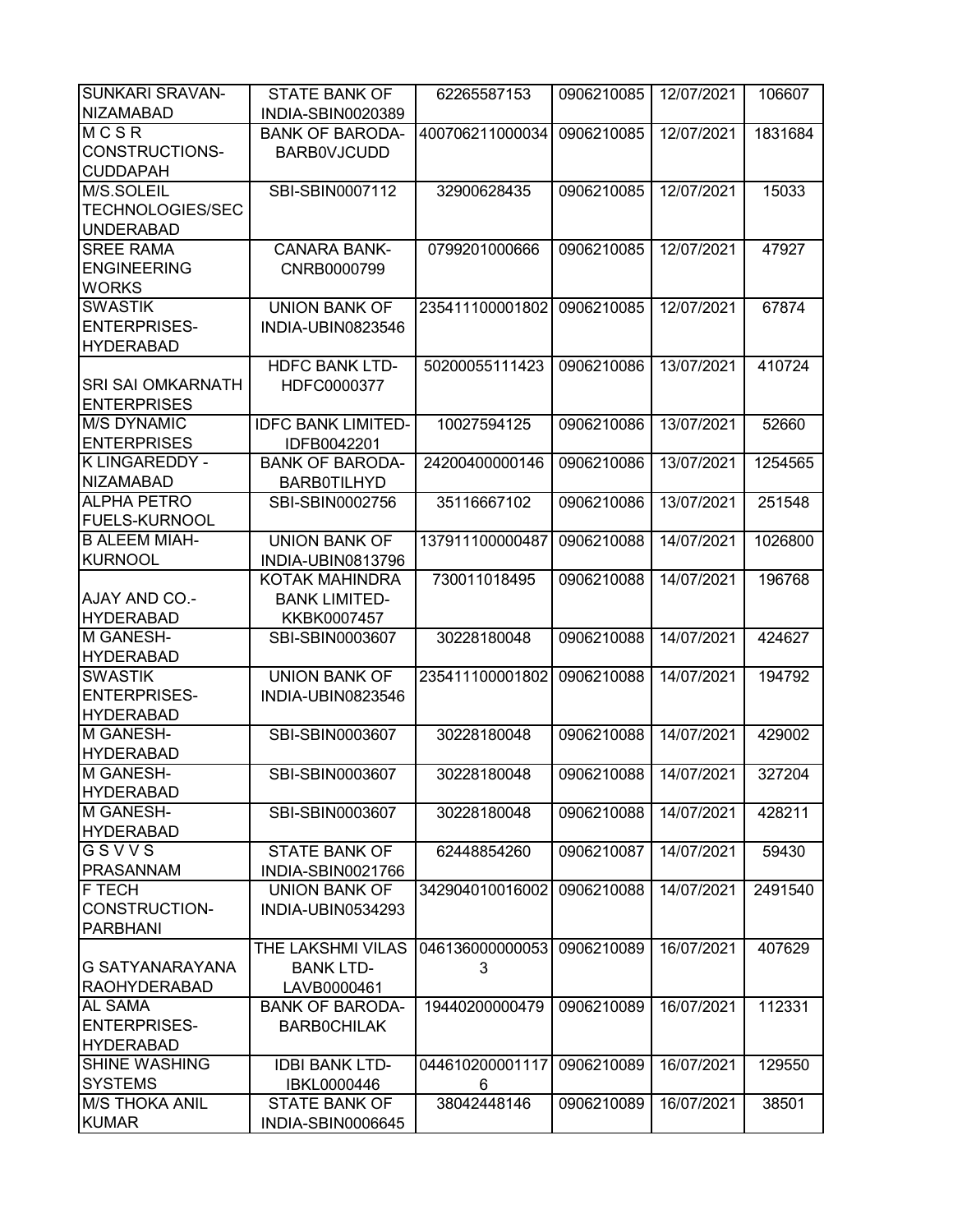| <b>VENKATESHWARA</b>             | <b>INDIAN BANK-</b>    | 50188912056                | 0906210089 | 16/07/2021 | 13020   |
|----------------------------------|------------------------|----------------------------|------------|------------|---------|
| AGENCIES/SECUNDE<br><b>RABAD</b> | IDIB000W511            |                            |            |            |         |
|                                  | THE LAKSHMI VILAS      | 046161100000036            | 0906210089 | 16/07/2021 | 409747  |
| A ARJUN RAO-                     | <b>BANK LTD-</b>       | 1                          |            |            |         |
| <b>HYDERABAD</b>                 | LAVB0000461            |                            |            |            |         |
|                                  | THE LAKSHMI VILAS      | 046161100000036            | 0906210089 | 16/07/2021 | 173764  |
| A ARJUN RAO-                     | <b>BANK LTD-</b>       | 1                          |            |            |         |
| <b>HYDERABAD</b>                 | LAVB0000461            |                            |            |            |         |
| <b>SHOURI</b>                    | <b>CANARA BANK-</b>    | 30101010002152             | 0906210090 | 16/07/2021 | 1518478 |
| <b>ENGINEERING</b>               | CNRB0013010            |                            |            |            |         |
| <b>ENTERPRISES</b>               |                        |                            |            |            |         |
| <b>PRAGATHI ENTER</b>            | <b>IDBI BANK LTD-</b>  | 105710200000690            | 0906210090 | 16/07/2021 | 267109  |
| <b>PRISES</b>                    | <b>IBKL0001057</b>     | 3                          |            |            |         |
| <b>HONEYBEE</b>                  | <b>INDIAN BANK-</b>    | 50100598526                | 0906210090 | 16/07/2021 | 46463   |
| <b>ELECTRONIC</b>                | <b>IDIB000S609</b>     |                            |            |            |         |
| <b>APPLIANCES &amp;</b>          |                        |                            |            |            |         |
| <b>WATER SOLUTIONS</b>           |                        |                            |            |            |         |
| <b>PVT LTD</b>                   |                        |                            |            |            |         |
|                                  | <b>AXIS BANK-</b>      | 911020042896011            | 0906210090 | 16/07/2021 | 339307  |
| <b>ASHOK ELECTRICAL</b>          | UTIB0000027            |                            |            |            |         |
| <b>ENGENEERING</b>               |                        |                            |            |            |         |
| <b>WORKS</b>                     |                        |                            |            |            |         |
| <b>COMFORT COOLING</b>           | <b>KARNATAKA BANK</b>  | 329200010013330            | 0906210090 | 16/07/2021 | 37849   |
| <b>SOLUTIONS</b>                 | LTD-KARB0000329        |                            |            |            |         |
|                                  | <b>CITY UNION BANK</b> | 510909010027220            | 0906210095 | 27/07/2021 | 144269  |
| A SRINIVASA RAO                  | LTD-CIUB0000105        |                            |            |            |         |
| <b>T RANJITH REDDY</b>           | THE LAKSHMI VILAS      | 099062100000010            | 0906210089 | 16/07/2021 | 1121416 |
| CONTRACTORS-                     | <b>BANK LTD-</b>       | 2                          |            |            |         |
| <b>RANGA REDDY</b>               | LAVB0000461            |                            |            |            |         |
| <b>M/S MEGA</b>                  | <b>BANK OF INDIA-</b>  | 566220110000105            | 0906210090 | 16/07/2021 | 208183  |
| <b>CONSTRUCTIONS</b>             | BKID0005662            |                            |            |            |         |
| <b>SK SAFETY</b>                 | <b>AXIS BANK -</b>     | 915030032976614            | 0906210089 | 16/07/2021 | 256118  |
| WINGS(P)LTD                      | UTIB0001634            |                            |            |            |         |
|                                  | <b>INDIAN BANK-</b>    | 50314585899                | 0906210089 | 16/07/2021 | 1428997 |
| K VENKATESHAM                    | IDIB000W511            |                            |            |            |         |
| <b>PSR</b>                       | <b>HDFC BANK-</b>      | 101910021000456 0906210089 |            | 16/07/2021 | 515981  |
| <b>ENTERPRISESMEDC</b>           | HDFC0CTGB19            |                            |            |            |         |
| <b>HAL</b>                       |                        |                            |            |            |         |
|                                  | THE LAKSHMI VILAS      | 046132800000041            | 0906210090 | 16/07/2021 | 4049630 |
| IN BHASKAR RAO-                  |                        |                            |            |            |         |
|                                  | <b>BANK LTD-</b>       | 2                          |            |            |         |
| <b>HYDERRABAD</b>                | LAVB0000461            |                            |            |            |         |
|                                  | <b>IDBI BANK LTD-</b>  | 044610200000964            | 0906210091 | 19/07/2021 | 330363  |
| <b>NIRAJAN KUMAR</b>             | IBKL0000446            | 5                          |            |            |         |
|                                  | <b>STATE BANK OF</b>   | 52095076063                | 0906210090 | 16/07/2021 | 1970132 |
| K SURESH BABU                    | INDIA-SBIN0020244      |                            |            |            |         |
| <b>LACHUNAIK</b>                 | <b>CENTRAL BANK OF</b> | 3818671083                 | 0906210091 | 19/07/2021 | 1797422 |
| <b>TEJAVATH</b>                  | INDIA-CBIN0280813      |                            |            |            |         |
| <b>KASTHURI</b>                  | THE LAKSHMI VILAS      | 099061100000007            | 0906210091 | 19/07/2021 | 1285116 |
| CONSTRUCTIONS-                   | <b>BANK LTD-</b>       | $\overline{2}$             |            |            |         |
| <b>HYDERABAD</b>                 | LAVB0000299            |                            |            |            |         |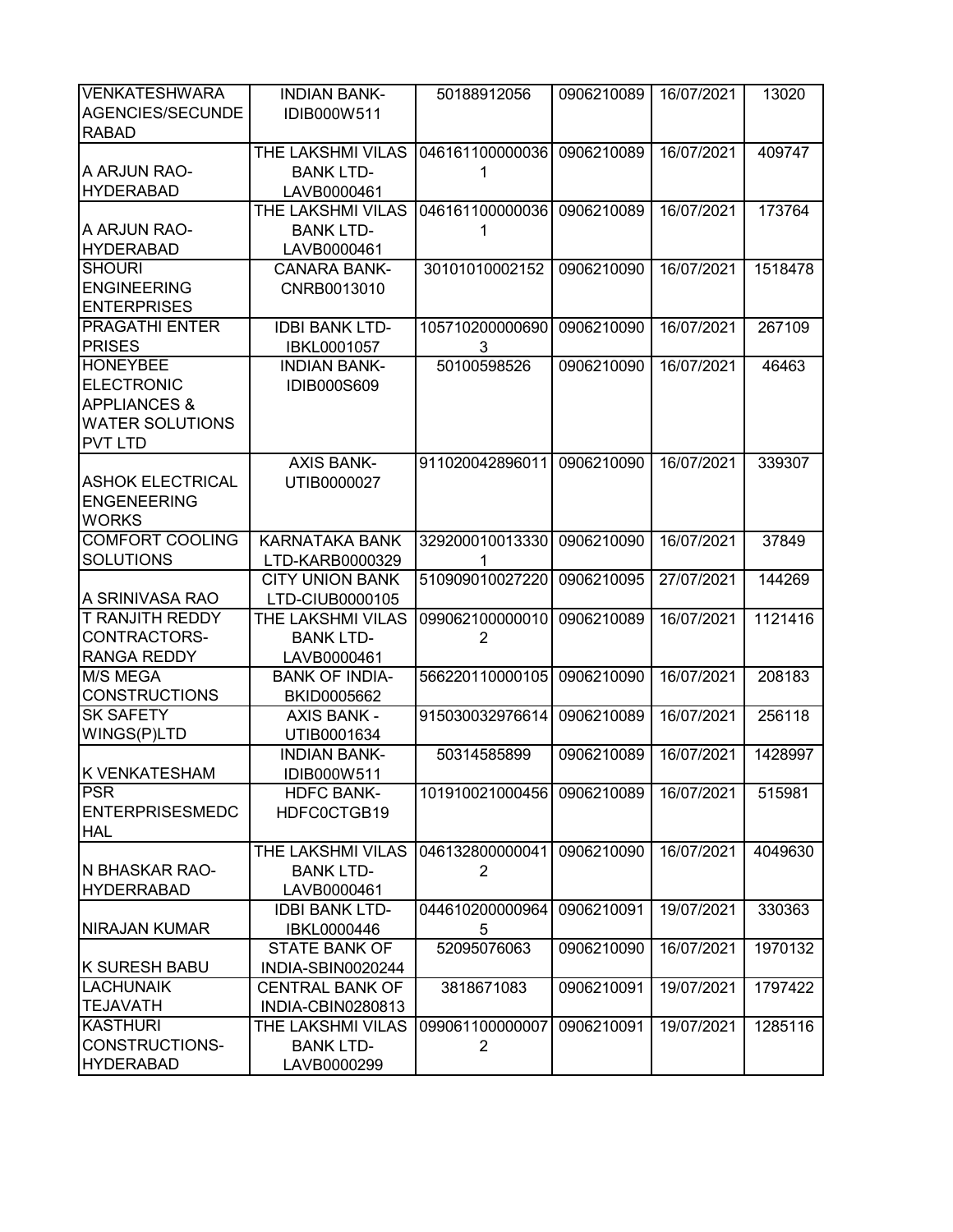| <b>G S ARUN</b>        | <b>CANARA BANK-</b>   | 30451250001230             | 0906210091 | 19/07/2021 | 2275441 |
|------------------------|-----------------------|----------------------------|------------|------------|---------|
| <b>ENGINEERS AND</b>   | CNRB0013045           |                            |            |            |         |
| CONTRACTORS-           |                       |                            |            |            |         |
| <b>HYDERABAD</b>       |                       |                            |            |            |         |
| <b>D MAHENDER</b>      | THE LAKSHMI VILAS     | 046161100000010            | 0906210091 | 19/07/2021 | 1537003 |
| REDDY-                 | <b>BANK LTD-</b>      | 0                          |            |            |         |
| <b>RANAGAREDDY</b>     | LAVB0000461           |                            |            |            |         |
| <b>D PRABHAKAR</b>     | <b>UNION BANK OF</b>  | 070631100000317            | 0906210092 | 20/07/2021 | 434368  |
| REDDY-HYDERABAD        | INDIA-UBIN0807061     |                            |            |            |         |
| <b>D PRABHAKAR</b>     | <b>UNION BANK OF</b>  | 070631100000317            | 0906210092 | 20/07/2021 | 326269  |
| REDDY-HYDERABAD        | INDIA-UBIN0807061     |                            |            |            |         |
| <b>D PRABHAKAR</b>     | <b>UNION BANK OF</b>  | 070631100000317            | 0906210092 | 20/07/2021 | 336111  |
| <b>REDDY-HYDERABAD</b> | INDIA-UBIN0807061     |                            |            |            |         |
| <b>MOTKU GOPI-</b>     | <b>STATE BANK OF</b>  | 62022794235                | 0906210092 | 20/07/2021 | 470840  |
| MEDAK.                 | INDIA-SBIN0020504     |                            |            |            |         |
| <b>MOTKU GOPI-</b>     | <b>STATE BANK OF</b>  | 62022794235                | 0906210092 | 20/07/2021 | 439841  |
| MEDAK.                 | INDIA-SBIN0020504     |                            |            |            |         |
| <b>D PRABHAKAR</b>     | <b>UNION BANK OF</b>  | 070631100000317            | 0906210092 | 20/07/2021 | 304033  |
| <b>REDDY-HYDERABAD</b> | INDIA-UBIN0807061     |                            |            |            |         |
| <b>D PRABHAKAR</b>     | <b>UNION BANK OF</b>  | 070631100000317            | 0906210092 | 20/07/2021 | 147074  |
| REDDY-HYDERABAD        | INDIA-UBIN0807061     |                            |            |            |         |
| <b>D PRABHAKAR</b>     | <b>UNION BANK OF</b>  | 070631100000317            | 0906210092 | 20/07/2021 | 148928  |
| <b>REDDY-HYDERABAD</b> | INDIA-UBIN0807061     |                            |            |            |         |
| <b>D PRABHAKAR</b>     | <b>UNION BANK OF</b>  | 070631100000317            | 0906210092 | 20/07/2021 | 109831  |
| REDDY-HYDERABAD        | INDIA-UBIN0807061     |                            |            |            |         |
| D PRABHAKAR            | UNION BANK OF         | 070631100000317            | 0906210092 | 20/07/2021 | 115747  |
| <b>REDDY-HYDERABAD</b> | INDIA-UBIN0807061     |                            |            |            |         |
| <b>MOTKU GOPI-</b>     | <b>STATE BANK OF</b>  | 62022794235                | 0906210092 | 20/07/2021 | 134942  |
| MEDAK.                 | INDIA-SBIN0020504     |                            |            |            |         |
| <b>MOTKU GOPI-</b>     | <b>STATE BANK OF</b>  | 62022794235                | 0906210092 | 20/07/2021 | 238568  |
| MEDAK.                 | INDIA-SBIN0020504     |                            |            |            |         |
| <b>MOTKU GOPI-</b>     | <b>STATE BANK OF</b>  | 62022794235                | 0906210092 | 20/07/2021 | 270338  |
| MEDAK.                 | INDIA-SBIN0020504     |                            |            |            |         |
| <b>MOTKU GOPI-</b>     | <b>STATE BANK OF</b>  | 62022794235                | 0906210092 | 20/07/2021 | 156285  |
| MEDAK.                 | INDIA-SBIN0020504     |                            |            |            |         |
| <b>D PRABHAKAR</b>     | <b>UNION BANK OF</b>  | 070631100000317 0906210092 |            | 20/07/2021 | 158147  |
| <b>REDDY-HYDERABAD</b> | INDIA-UBIN0807061     |                            |            |            |         |
| <b>D PRABHAKAR</b>     | UNION BANK OF         | 070631100000317            | 0906210092 | 20/07/2021 | 281338  |
| <b>REDDY-HYDERABAD</b> | INDIA-UBIN0807061     |                            |            |            |         |
| <b>D PRABHAKAR</b>     | <b>UNION BANK OF</b>  | 070631100000317            | 0906210092 | 20/07/2021 | 229720  |
| <b>REDDY-HYDERABAD</b> | INDIA-UBIN0807061     |                            |            |            |         |
| <b>D PRABHAKAR</b>     | <b>UNION BANK OF</b>  | 070631100000317            | 0906210092 | 20/07/2021 | 192431  |
| REDDY-HYDERABAD        | INDIA-UBIN0807061     |                            |            |            |         |
| <b>D PRABHAKAR</b>     | <b>UNION BANK OF</b>  | 070631100000317            | 0906210092 | 20/07/2021 | 341983  |
| REDDY-HYDERABAD        | INDIA-UBIN0807061     |                            |            |            |         |
| <b>AIRAJ</b>           | SELF CHEQUE-          | 000                        | 186149     | 19/07/2021 | 386715  |
| CONSTRUCTIONS-         |                       |                            |            |            |         |
| <b>NANDED</b>          |                       |                            |            |            |         |
| <b>LAKSHMI</b>         | <b>BANK OF INDIA-</b> | 861425110000025            | 0906210091 | 19/07/2021 | 508764  |
| <b>GANAPATHI</b>       | BKID0008614           |                            |            |            |         |
| <b>ENTERPRISES-</b>    |                       |                            |            |            |         |
| <b>SECUNDERABAD</b>    |                       |                            |            |            |         |
| <b>EFFTRONICS</b>      | SBI-SBIN0000578       | 30252476240                | 0906210092 | 20/07/2021 | 165287  |
| <b>SYSTEMS PVT LTD</b> |                       |                            |            |            |         |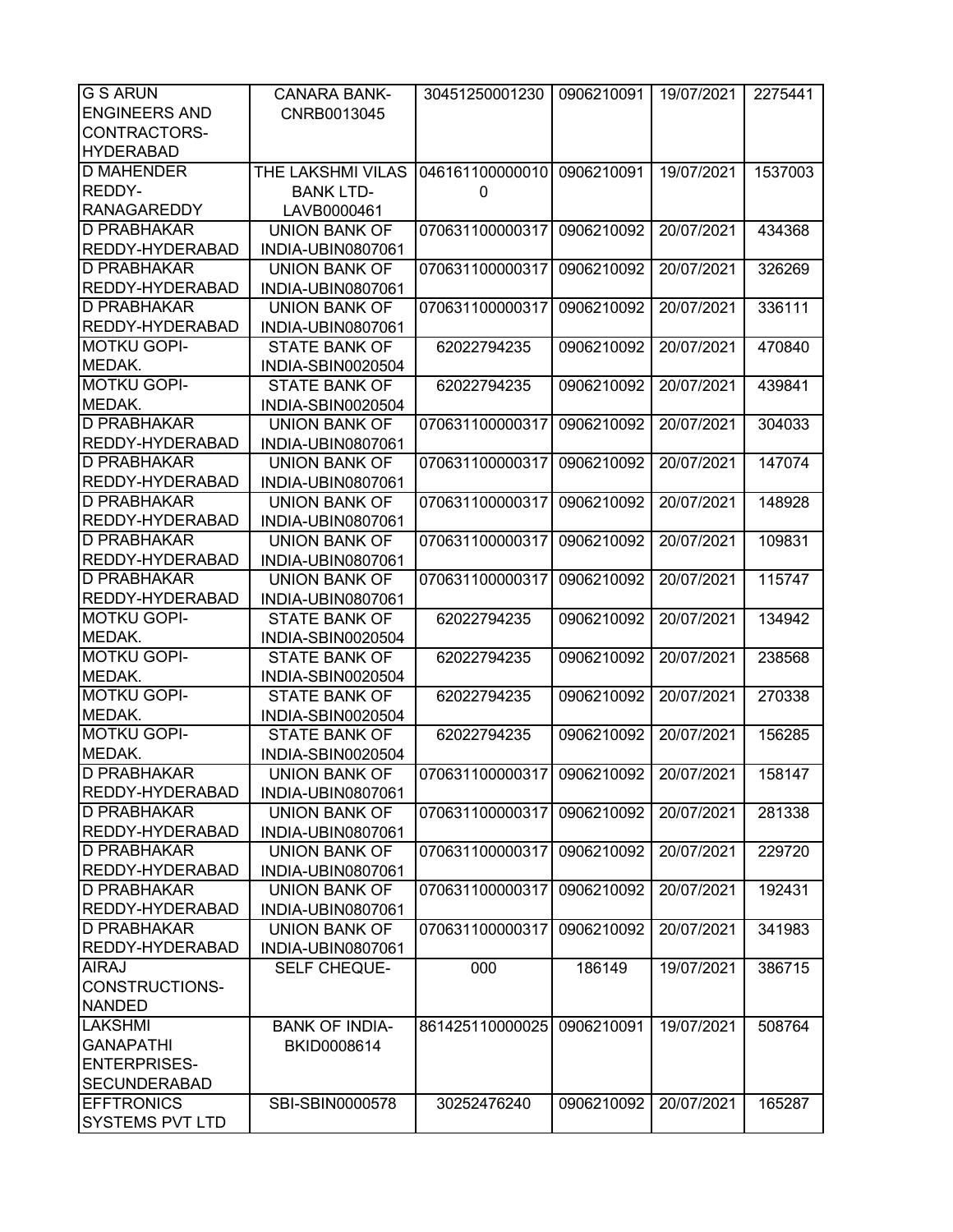| <b>EFFTRONICS</b>       | SBI-SBIN0000578                       | 30252476240                           | 0906210092 | 20/07/2021 | 496651  |
|-------------------------|---------------------------------------|---------------------------------------|------------|------------|---------|
| <b>SYSTEMS PVT LTD</b>  |                                       |                                       |            |            |         |
| <b>MOTKU GOPI-</b>      | <b>STATE BANK OF</b>                  | 62022794235                           | 0906210092 | 20/07/2021 | 473345  |
| MEDAK.                  | INDIA-SBIN0020504                     |                                       |            |            |         |
| <b>MOTKU GOPI-</b>      | <b>STATE BANK OF</b>                  | 62022794235                           | 0906210092 | 20/07/2021 | 473770  |
| MEDAK.                  | INDIA-SBIN0020504                     |                                       |            |            |         |
| <b>D PRABHAKAR</b>      | <b>UNION BANK OF</b>                  | 070631100000317                       | 0906210092 | 20/07/2021 | 458061  |
| REDDY-HYDERABAD         | INDIA-UBIN0807061                     |                                       |            |            |         |
| <b>D PRABHAKAR</b>      | <b>UNION BANK OF</b>                  | 070631100000317                       | 0906210092 | 20/07/2021 | 471923  |
| REDDY-HYDERABAD         | INDIA-UBIN0807061                     |                                       |            |            |         |
| <b>BASANTHI</b>         | KOTAK MAHINDRA                        | 700044011042                          | 0906210092 | 20/07/2021 | 315359  |
| <b>CONSTRUCTIONS-</b>   | <b>BANK LIMITED-</b>                  |                                       |            |            |         |
| <b>HYDERABAD</b>        | KKBK0007456                           |                                       |            |            |         |
| <b>SHAIKH SAMEER</b>    | SBI-SBIN0003406                       | 38895183050                           | 0906210092 | 20/07/2021 | 3416522 |
| ABDULKADAR-BEED         |                                       |                                       |            |            |         |
| S SAESWARA RAO-         | <b>INDIAN OVERSEAS</b>                | 062302000000778                       | 0906210092 | 20/07/2021 | 1090856 |
| <b>HYDERABAD</b>        | <b>BANK-IOBA0000623</b>               |                                       |            |            |         |
| <b>MEDHA SERVO</b>      | <b>STATE BANK OF</b>                  | 10374360383                           | 0906210093 | 23/07/2021 | 2737178 |
| <b>DRIVES PVT LTD</b>   | INDIA-SBIN0004168                     |                                       |            |            |         |
| <b>D RAVINDRA BABU-</b> | <b>UNION BANK OF</b>                  | 050531043005780                       | 0906210093 | 23/07/2021 | 1138993 |
| <b>HYDERABAD</b>        | INDIA-UBIN0805050                     |                                       |            |            |         |
| <b>M/S SIGMA TECHNO</b> | <b>INDIAN BANK-</b>                   | 6628588473                            | 0906210093 | 23/07/2021 | 817781  |
| <b>SERVICES</b>         | IDIB000N116                           |                                       |            |            |         |
|                         | <b>BANK OF BARODA-</b>                | 75880400000003                        | 0906210093 | 23/07/2021 | 302308  |
| <b>M/S DOT COMPUTER</b> | <b>BARBOVJPRAK</b>                    |                                       |            |            |         |
| <b>SERVICES</b>         |                                       |                                       |            |            |         |
|                         | THE LAKSHMI VILAS                     | 046161100000036                       | 0906210093 | 23/07/2021 | 444232  |
| A ARJUN RAO-            |                                       | 1                                     |            |            |         |
| <b>HYDERABAD</b>        | <b>BANK LTD-</b><br>LAVB0000461       |                                       |            |            |         |
|                         |                                       | 046161100000036                       | 0906210093 | 23/07/2021 | 365052  |
| A ARJUN RAO-            | THE LAKSHMI VILAS<br><b>BANK LTD-</b> | 1                                     |            |            |         |
| <b>HYDERABAD</b>        |                                       |                                       |            |            |         |
|                         | LAVB0000461<br>THE LAKSHMI VILAS      | 046161100000036                       | 0906210093 | 23/07/2021 | 184750  |
| A ARJUN RAO-            | <b>BANK LTD-</b>                      | 1                                     |            |            |         |
| <b>HYDERABAD</b>        |                                       |                                       |            |            |         |
| <b>NIRANJAN KUMAR-</b>  | LAVB0000461                           |                                       |            |            | 994062  |
| <b>AURANGABAD</b>       | <b>IDBI BANK LTD-</b>                 | 044610200000964 0906210093 23/07/2021 |            |            |         |
|                         | IBKL0000446                           | 5<br>50200000305134                   |            |            |         |
| <b>J K ROAD LINES</b>   | <b>HDFC BANK LTD-</b>                 |                                       | 0906210093 | 23/07/2021 | 322800  |
| <b>SRI PAVITHRA</b>     | HDFC0001043                           |                                       |            |            | 1238711 |
| CONSTRUCTIONS-          | <b>UNION BANK OF</b>                  | 109931043010040                       | 0906210093 | 23/07/2021 |         |
|                         | INDIA-UBIN0561631                     |                                       |            |            |         |
| <b>KADAPA</b>           |                                       |                                       |            |            |         |
| <b>PRADEEP REDDY</b>    | <b>STATE BANK OF</b>                  | 62113275547                           | 0906210093 | 23/07/2021 | 154845  |
| <b>AKKALA</b>           | INDIA-SBIN0020450                     |                                       |            |            |         |
| <b>K POTHAN RAJU-</b>   | <b>STATE BANK OF</b>                  | 33322815878                           | 0906210094 | 26/07/2021 | 118053  |
| <b>RANGAREDDY</b>       | INDIA-SBIN0016275                     |                                       |            |            |         |
| A SIAN SECURITY         | <b>INDIAN OVERSEAS</b>                | 173102000001218                       | 0906210094 | 26/07/2021 | 327732  |
| <b>FORCE</b>            | BANK-IOBA0001731                      |                                       |            |            |         |
|                         | THE LAKSHMI VILAS                     | 046161100000036                       | 0906210094 | 26/07/2021 | 169701  |
| A ARJUN RAO-            | <b>BANK LTD-</b>                      | 1                                     |            |            |         |
| <b>HYDERABAD</b>        | LAVB0000461                           |                                       |            |            |         |
|                         | THE LAKSHMI VILAS                     | 046161100000036                       | 0906210094 | 26/07/2021 | 137309  |
| A ARJUN RAO-            | <b>BANK LTD-</b>                      | 1                                     |            |            |         |
| <b>HYDERABAD</b>        | LAVB0000461                           |                                       |            |            |         |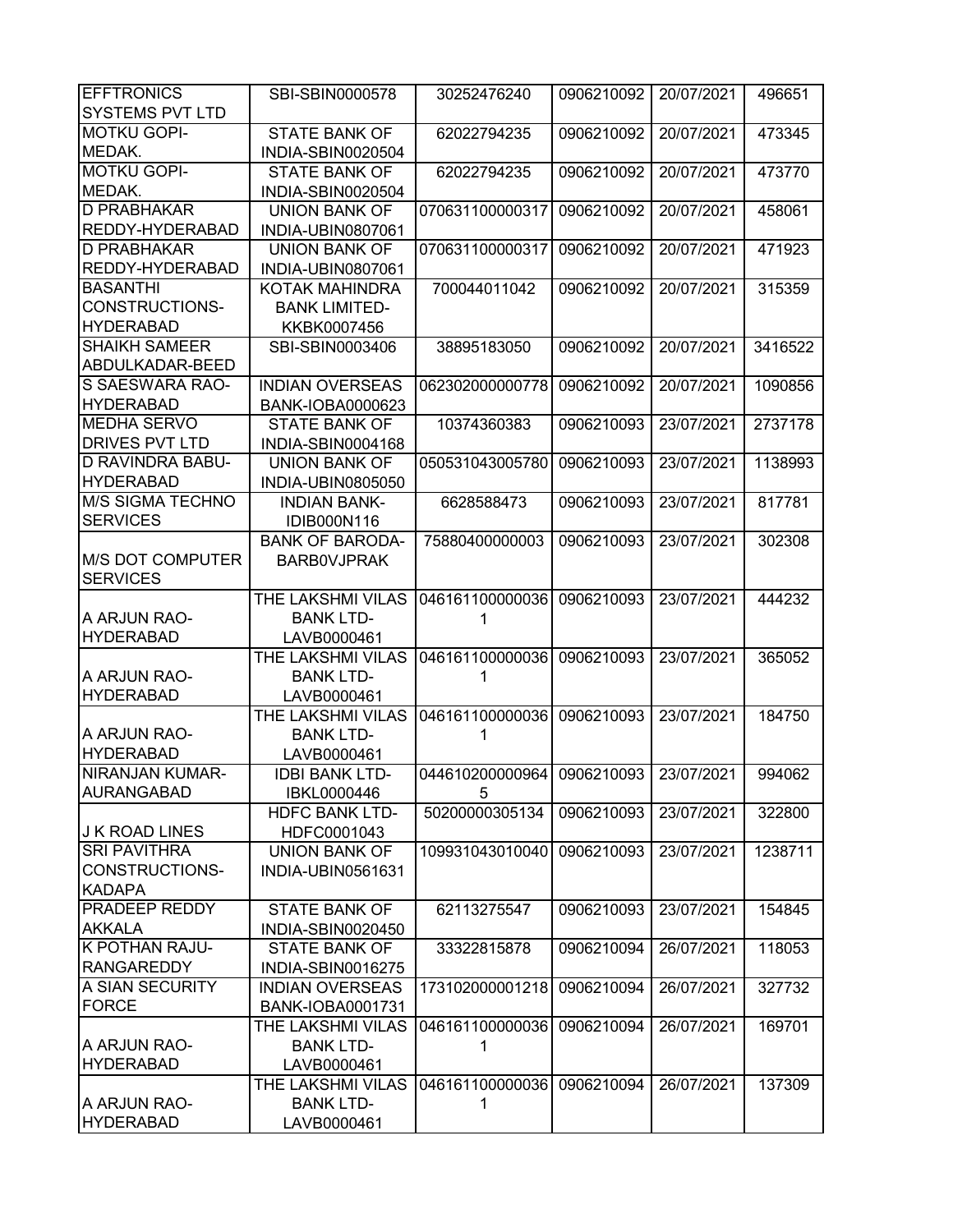|                        | THE LAKSHMI VILAS      | 046161100000036            | 0906210094 | 26/07/2021 | 442359  |
|------------------------|------------------------|----------------------------|------------|------------|---------|
| A ARJUN RAO-           | <b>BANK LTD-</b>       |                            |            |            |         |
| <b>HYDERABAD</b>       | LAVB0000461            |                            |            |            |         |
|                        | THE LAKSHMI VILAS      | 046161100000036 0906210094 |            | 26/07/2021 | 226846  |
| A ARJUN RAO-           | <b>BANK LTD-</b>       |                            |            |            |         |
| <b>HYDERABAD</b>       | LAVB0000461            |                            |            |            |         |
|                        | THE LAKSHMI VILAS      | 046161100000036            | 0906210094 | 26/07/2021 | 147750  |
| A ARJUN RAO-           | <b>BANK LTD-</b>       |                            |            |            |         |
| <b>HYDERABAD</b>       |                        |                            |            |            |         |
|                        | LAVB0000461            |                            |            |            |         |
|                        | THE LAKSHMI VILAS      | 046161100000036 0906210094 |            | 26/07/2021 | 260490  |
| A ARJUN RAO-           | <b>BANK LTD-</b>       | 1                          |            |            |         |
| <b>HYDERABAD</b>       | LAVB0000461            |                            |            |            |         |
|                        | THE LAKSHMI VILAS      | 046161100000036            | 0906210094 | 26/07/2021 | 301079  |
| A ARJUN RAO-           | <b>BANK LTD-</b>       |                            |            |            |         |
| <b>HYDERABAD</b>       | LAVB0000461            |                            |            |            |         |
|                        | THE LAKSHMI VILAS      | 046161100000036            | 0906210094 | 26/07/2021 | 368409  |
| A ARJUN RAO-           | <b>BANK LTD-</b>       | 1                          |            |            |         |
| <b>HYDERABAD</b>       | LAVB0000461            |                            |            |            |         |
|                        | THE LAKSHMI VILAS      | 046161100000036            | 0906210094 | 26/07/2021 | 333275  |
| A ARJUN RAO-           | <b>BANK LTD-</b>       |                            |            |            |         |
| <b>HYDERABAD</b>       | LAVB0000461            |                            |            |            |         |
|                        | THE LAKSHMI VILAS      | 046161100000036            | 0906210094 | 26/07/2021 | 70181   |
| A ARJUN RAO-           | <b>BANK LTD-</b>       |                            |            |            |         |
| <b>HYDERABAD</b>       | LAVB0000461            |                            |            |            |         |
| K LINGAREDDY -         | <b>BANK OF BARODA-</b> | 24200400000146             | 0906210094 | 26/07/2021 | 7851386 |
| <b>NIZAMABAD</b>       | <b>BARBOTILHYD</b>     |                            |            |            |         |
|                        | KOTAK MAHINDRA         | 731011007766               | 0906210094 | 26/07/2021 | 472719  |
| N BHASKAR RAO-         | <b>BANK LIMITED-</b>   |                            |            |            |         |
| <b>HYDERRABAD</b>      | KKBK0007458            |                            |            |            |         |
|                        | KOTAK MAHINDRA         | 731011007766               | 0906210094 | 26/07/2021 | 382234  |
| N BHASKAR RAO-         | <b>BANK LIMITED-</b>   |                            |            |            |         |
|                        |                        |                            |            |            |         |
| <b>HYDERRABAD</b>      | KKBK0007458            |                            |            |            |         |
|                        | KOTAK MAHINDRA         | 731011007766               | 0906210094 | 26/07/2021 | 471728  |
| N BHASKAR RAO-         | <b>BANK LIMITED-</b>   |                            |            |            |         |
| <b>HYDERRABAD</b>      | KKBK0007458            |                            |            |            |         |
|                        | <b>KOTAK MAHINDRA</b>  | 731011007766               | 0906210094 | 26/07/2021 | 450209  |
| N BHASKAR RAO-         | <b>BANK LIMITED-</b>   |                            |            |            |         |
| <b>HYDERRABAD</b>      | KKBK0007458            |                            |            |            |         |
| <b>SREE MEHER</b>      | STATE BANK OF          | 62029523007                | 0906210095 | 27/07/2021 | 3297314 |
| LAKSHMI AND CO-        | INDIA-SBIN0020244      |                            |            |            |         |
| <b>HYDERABAD</b>       |                        |                            |            |            |         |
| <b>VARIETY</b>         | <b>CENTRAL BANK OF</b> | 3279569579                 | 0906210095 | 27/07/2021 | 353433  |
| <b>POLYESTERS</b>      | INDIA-CBIN0280814      |                            |            |            |         |
| <b>EFFTRONICS</b>      | <b>UNION BANK OF</b>   | 013413046100960            | 0906210095 | 27/07/2021 | 496651  |
| <b>SYSTEMS PVT LTD</b> | INDIA-UBIN0801348      |                            |            |            |         |
| <b>EFFTRONICS</b>      | UNION BANK OF          | 013413046100960            | 0906210095 | 27/07/2021 | 165287  |
| SYSTEMS PVT LTD        | INDIA-UBIN0801348      |                            |            |            |         |
| MEDHA SERVO            | <b>STATE BANK OF</b>   | 10374360383                | 0906210095 | 27/07/2021 | 585183  |
| DRIVES PVT LTD         | INDIA-SBIN0004168      |                            |            |            |         |
| <b>MACHINE TOOL</b>    | SBI-SBIN0006300        | 36596966535                | 0906210095 | 27/07/2021 | 119089  |
| <b>ENTERPRISES-</b>    |                        |                            |            |            |         |
| <b>HYDERABAD</b>       |                        |                            |            |            |         |
| <b>DASTAGIR AHMED-</b> | <b>STATE BANK OF</b>   |                            | 0906210095 | 27/07/2021 | 96972   |
|                        |                        | 37804412769                |            |            |         |
| <b>SECUNDERABAD</b>    | INDIA-SBIN0020082      |                            |            |            |         |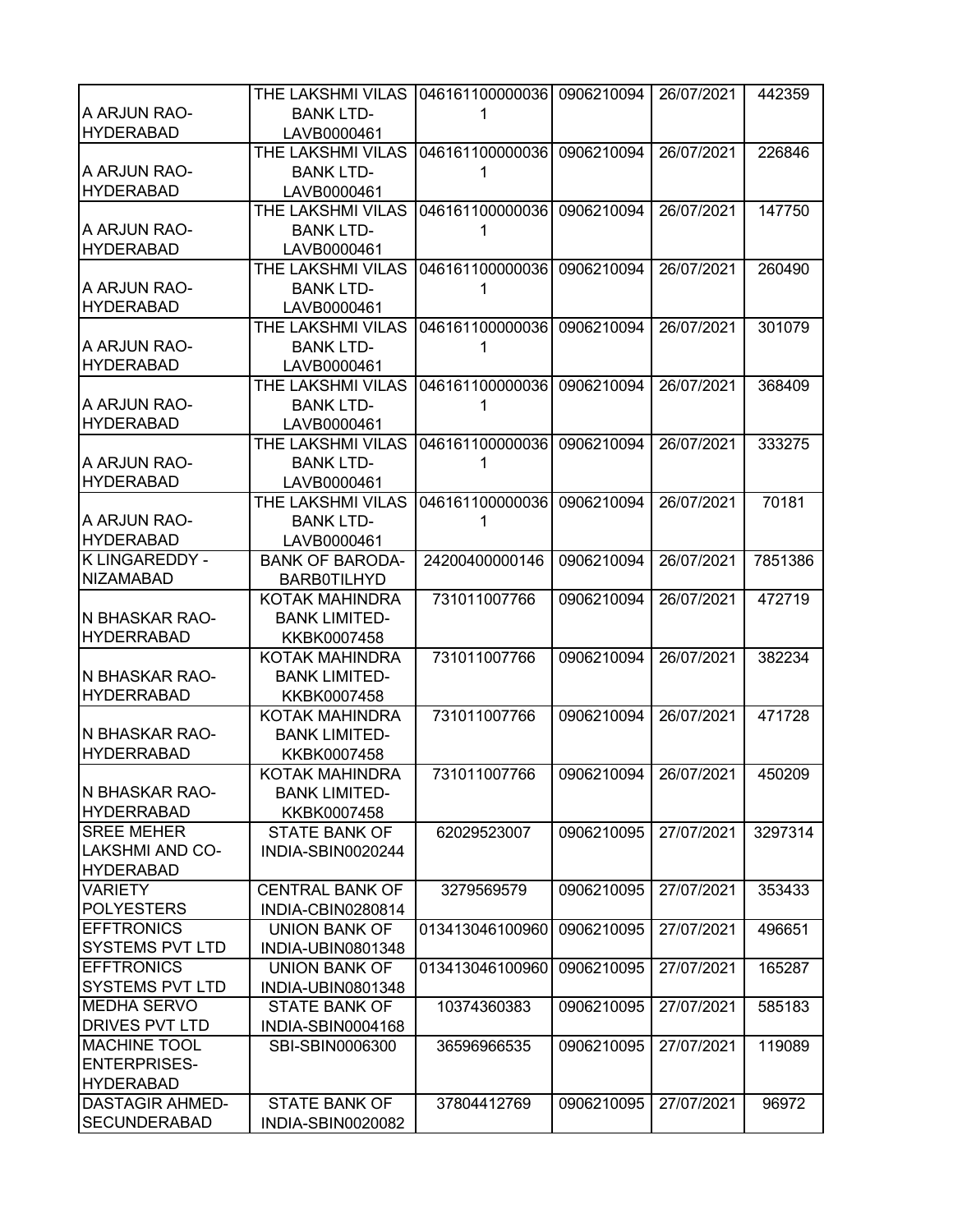|                          | <b>IDBI BANK LTD-</b>   | 044610200000964 | 0906210095 | 27/07/2021 | 245654  |
|--------------------------|-------------------------|-----------------|------------|------------|---------|
| NIRAJAN KUMAR            | IBKL0000446             | 5               |            |            |         |
|                          |                         |                 |            | 27/07/2021 |         |
|                          | <b>DEVELOPMENT</b>      | 05120100000887  | 0906210095 |            | 525463  |
| <b>LALITHA</b>           | <b>CREDIT BANK</b>      |                 |            |            |         |
| <b>ENTERPRISES-</b>      | LIMITED-                |                 |            |            |         |
| <b>HYDERABAD</b>         | DCBL0000051             |                 |            |            |         |
|                          | KOTAK MAHINDRA          | 731011007766    | 0906210095 | 27/07/2021 | 421750  |
| IN BHASKAR RAO-          | <b>BANK LIMITED-</b>    |                 |            |            |         |
| <b>HYDERRABAD</b>        | KKBK0007458             |                 |            |            |         |
|                          | <b>INDIAN BANK-</b>     | 50495455270     | 0906210095 | 27/07/2021 | 39177   |
| <b>PASULA SAI KUMAR-</b> | IDIB000W511             |                 |            |            |         |
| <b>HYDERABAD</b>         |                         |                 |            |            |         |
| <b>DHARMIK</b>           | <b>UNION BANK OF</b>    | 510101003807941 | 0906210097 | 29/07/2021 | 55737   |
| <b>ENTERPRISES-</b>      | INDIA-UBIN0906719       |                 |            |            |         |
| <b>HYDERABAD</b>         |                         |                 |            |            |         |
| <b>M/S SREE RAMA</b>     | <b>CANARA BANK-</b>     | 0799201000666   |            |            |         |
|                          |                         |                 | 0906210097 | 29/07/2021 | 40853   |
| <b>ENG WORKS</b>         | CNRB0000799             |                 |            |            |         |
| M/S.MANASA LAXMI         | <b>KOTAK MAHINDRA</b>   | 701011006644    | 0906210098 | 29/07/2021 | 434971  |
| <b>ENTERPRISES</b>       | <b>BANK-KKBK0000554</b> |                 |            |            |         |
| $M/\overline{S}$         | <b>UCO BANK-</b>        | 09790510000809  | 0906210100 | 30/07/2021 | 918744  |
| N.R.EQUIPMENTS           | <b>UCBA0000979</b>      |                 |            |            |         |
| <b>RUDRA</b>             | <b>UNION BANK OF</b>    | 171411100002722 | 0906210100 | 30/07/2021 | 1027540 |
| <b>CONSTRUCTIONS-</b>    | INDIA-UBIN0817147       |                 |            |            |         |
| <b>RANGAREDDY</b>        |                         |                 |            |            |         |
|                          | <b>IDBI BANK-</b>       | 163610400001675 | 0906210100 | 30/07/2021 | 84626   |
| <b>MALLELA RAJESH</b>    | IBKL0001636             | 5               |            |            |         |
| <b>KANAMARLAPUDI</b>     | PUNJAB AND SIND         | 10131300000011  | 0906210098 | 29/07/2021 | 2730820 |
| <b>CHANDRA SEKHAR-</b>   | <b>BANK-PSIB0021013</b> |                 |            |            |         |
| <b>SINGARAYAKONDA</b>    |                         |                 |            |            |         |
| <b>HBL POWER</b>         | SBI-SBIN0013039         | 10284056261     | 0906210098 | 29/07/2021 | 333389  |
| <b>SYSTEMS LIMITED</b>   |                         |                 |            |            |         |
|                          |                         |                 |            |            |         |
| <b>MOGULLA</b>           | <b>UNION BANK OF</b>    | 118010100061080 | 0906210098 | 29/07/2021 | 339651  |
| <b>ANILKUMAR GOUD-</b>   | INDIA-UBIN0811807       |                 |            |            |         |
| <b>RANGAREDDY</b>        |                         |                 |            |            |         |
| <b>DEVINENI</b>          | <b>UNION BANK OF</b>    | 050531043005809 | 0906210098 | 29/07/2021 | 2292688 |
| CONSTRUCTIONS-           | INDIA-UBIN0805050       |                 |            |            |         |
| <b>HYDERABAD</b>         |                         |                 |            |            |         |
| PINNACLE INFRA-          | <b>STATE BANK OF</b>    | 38096178355     | 0906210098 | 29/07/2021 | 6630134 |
| HYDERABAD.               | INDIA-SBIN0003098       |                 |            |            |         |
| <b>D RAVINDRA BABU-</b>  | <b>UNION BANK OF</b>    | 050531043005780 | 0906210098 | 29/07/2021 | 1113849 |
| <b>HYDERABAD</b>         | INDIA-UBIN0805050       |                 |            |            |         |
| <b>SRI SAI DURGA</b>     | <b>STATE BANK OF</b>    | 62434140331     | 0906210100 | 30/07/2021 | 110304  |
| <b>ENTERPRISES-</b>      | INDIA-SBIN0021165       |                 |            |            |         |
| <b>HYDERABAD</b>         |                         |                 |            |            |         |
| P UDAYRAJU               | <b>BANK OF BARODA-</b>  | 32900200000155  | 0906210100 | 30/07/2021 | 620211  |
| CONSTRUCTIONS-           | <b>BARB0ASRAON</b>      |                 |            |            |         |
|                          |                         |                 |            |            |         |
| <b>RANGA REDDY</b>       |                         |                 |            |            |         |
|                          | <b>SOUTH INDIAN</b>     | 040907300000063 | 0906210100 | 30/07/2021 | 130236  |
| <b>ESCON ELEVATORS</b>   | <b>BANK-SIBL0000409</b> | 5               |            |            |         |
|                          | SOUTH INDIAN            | 040907300000063 | 0906210100 | 30/07/2021 | 27859   |
| <b>ESCON ELEVATORS</b>   | <b>BANK-SIBL0000409</b> | 5               |            |            |         |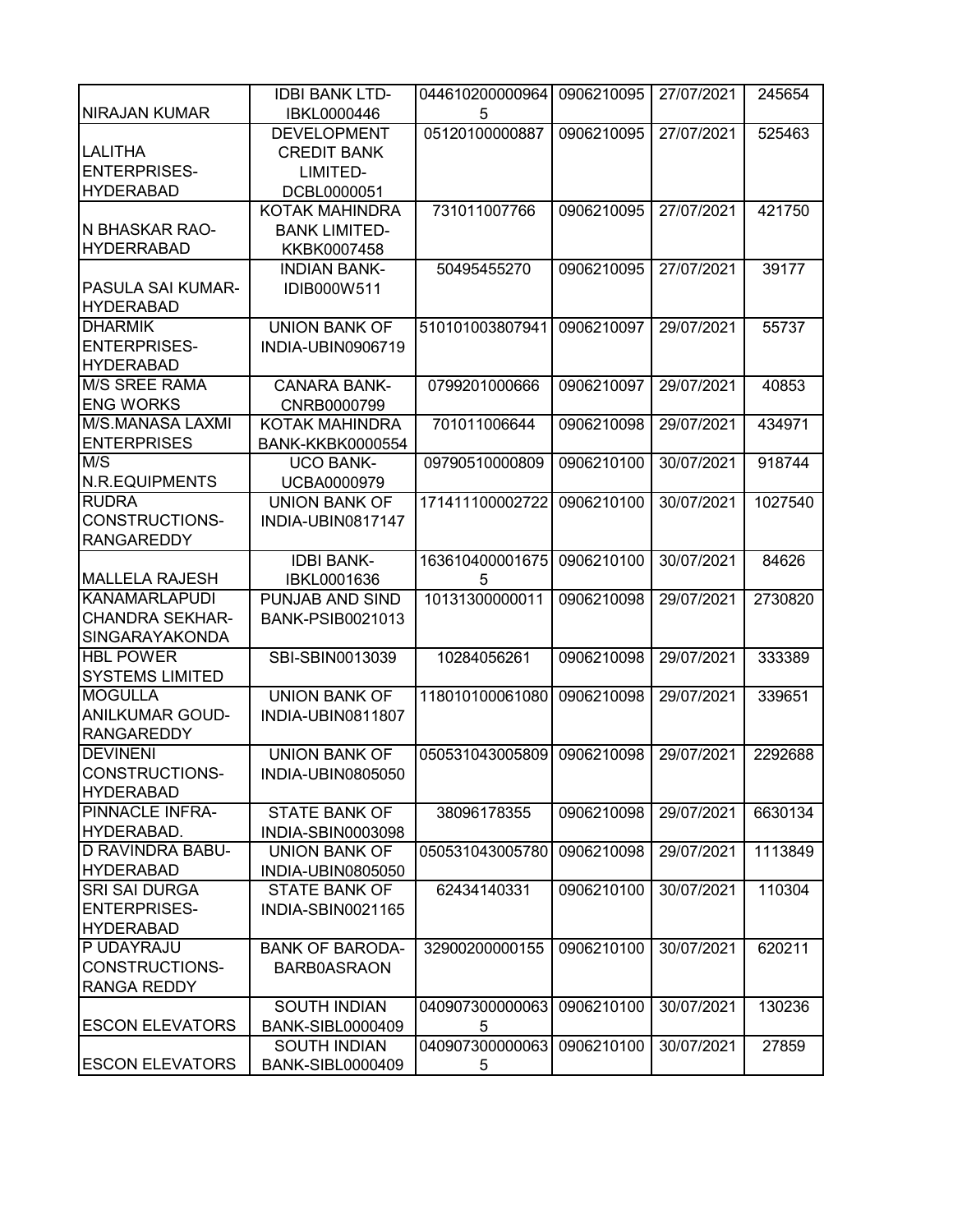| <b>M/S CHAANAKYA</b>     | <b>STATE BANK OF</b>   | 64150738641     | 0906210100 | 30/07/2021 | 115129  |
|--------------------------|------------------------|-----------------|------------|------------|---------|
| <b>ENTERPRISES,</b>      | INDIA-SBIN0040462      |                 |            |            |         |
| <b>WEST</b>              |                        |                 |            |            |         |
| MARREDPALLY,             |                        |                 |            |            |         |
| <b>SECUNDERABAD</b>      |                        |                 |            |            |         |
| <b>VITTAL RAJESH-</b>    | <b>INDIAN BANK-</b>    | 50359804423     | 0906210100 | 30/07/2021 | 423317  |
| <b>HYDERABAD</b>         | IDIB000W511            |                 |            |            |         |
|                          | <b>CITY UNION BANK</b> | 155120000188989 | 0906210100 | 30/07/2021 | 2679460 |
| <b>VEERA ANJANEYULU</b>  | LTD-CIUB0000155        |                 |            |            |         |
| <b>TANNERU-</b>          |                        |                 |            |            |         |
| <b>SECUNDERABAD</b>      |                        |                 |            |            |         |
| <b>VITTAL RAJESH-</b>    | <b>INDIAN BANK-</b>    | 50359804423     | 0906210100 | 30/07/2021 | 1274077 |
| <b>HYDERABAD</b>         | IDIB000W511            |                 |            |            |         |
|                          | KOTAK MAHINDRA         | 4311907836      | 0906210031 | 11/05/2021 | 9273    |
| P V AGENCY-              | <b>BANK LIMITED-</b>   |                 |            |            |         |
| <b>HYDERABAD</b>         | KKBK0007530            |                 |            |            |         |
|                          | <b>HDFC BANK LTD-</b>  | 00422000027925  | 0906210031 | 11/05/2021 | 13032   |
| PHOENIX AGENCIES-        | HDFC0000042            |                 |            |            |         |
| <b>SECUNDERABAD</b>      |                        |                 |            |            |         |
|                          | <b>HDFC BANK LTD-</b>  | 00422000027925  | 0906210031 | 11/05/2021 | 6379    |
| <b>PHOENIX AGENCIES-</b> | HDFC0000042            |                 |            |            |         |
| <b>SECUNDERABAD</b>      |                        |                 |            |            |         |
| <b>PULSE</b>             | <b>STATE BANK OF</b>   | 30859736336     | 0906210031 | 11/05/2021 | 7560    |
| <b>PHARMACEUTICALS</b>   | INDIA-SBIN0003098      |                 |            |            |         |
| <b>PRIVATE LIMITED-</b>  |                        |                 |            |            |         |
| <b>SECUNDERABAD</b>      |                        |                 |            |            |         |
|                          | <b>INDIAN OVERSEAS</b> | 173102000001229 | 0906210031 | 11/05/2021 | 5241    |
| <b>VENKATRAMA</b>        | BANK-IOBA0001731       |                 |            |            |         |
| <b>MEDICAL AGENCIES-</b> |                        |                 |            |            |         |
| <b>HYDERABAD</b>         |                        |                 |            |            |         |
| <b>OPEL HEALTH CARE-</b> | <b>CENTRAL BANK OF</b> | 3493703996      | 0906210034 | 17/05/2021 | 3807    |
| <b>HYDERABAD</b>         | INDIA-CBIN0283299      |                 |            |            |         |
| <b>LIFEGUARD</b>         | <b>CANARA BANK-</b>    | 30171010001080  | 0906210034 | 17/05/2021 | 3971    |
| MEDICALS-                | CNRB0013017            |                 |            |            |         |
| <b>HYDERABAD</b>         |                        |                 |            |            |         |
| <b>SUDHA AGENCIES-</b>   | CITIBANK NA-           | 0040036016      | 0906210034 | 17/05/2021 | 21732   |
| <b>HYDERABAD</b>         | CITI0000007            |                 |            |            |         |
| <b>ORIGIN HEALTH</b>     | AXIS BANK -            | 920030053148519 | 0906210034 | 17/05/2021 | 14734   |
| CARE-HYDERABAD           | UTIB0001634            |                 |            |            |         |
| <b>VED PHARMA-</b>       | <b>HDFC BANK LTD-</b>  | 00428020000109  | 0906210043 | 27/05/2021 | 6045    |
| <b>HYDERABAD</b>         | HDFC0000042            |                 |            |            |         |
| <b>ORIGIN HEALTH</b>     | <b>AXIS BANK -</b>     | 920030053148519 | 0906210047 | 01/06/2021 | 16511   |
| CARE-HYDERABAD           | UTIB0001634            |                 |            |            |         |
| <b>SRI VINAYAKA</b>      | <b>BANK OF INDIA-</b>  | 862630110000043 | 0906210047 | 01/06/2021 | 37376   |
| <b>AGENCIES-</b>         | BKID0008626            |                 |            |            |         |
| <b>HYDERABAD</b>         |                        |                 |            |            |         |
| <b>SRI VINAYAKA</b>      | <b>BANK OF INDIA-</b>  | 862630110000043 | 0906210047 | 01/06/2021 | 7251    |
| <b>AGENCIES-</b>         | BKID0008626            |                 |            |            |         |
| <b>HYDERABAD</b>         |                        |                 |            |            |         |
|                          | <b>HDFC BANK LTD-</b>  | 00422000027925  | 0906210047 | 01/06/2021 | 24394   |
| PHOENIX AGENCIES-        | HDFC0000042            |                 |            |            |         |
| <b>SECUNDERABAD</b>      |                        |                 |            |            |         |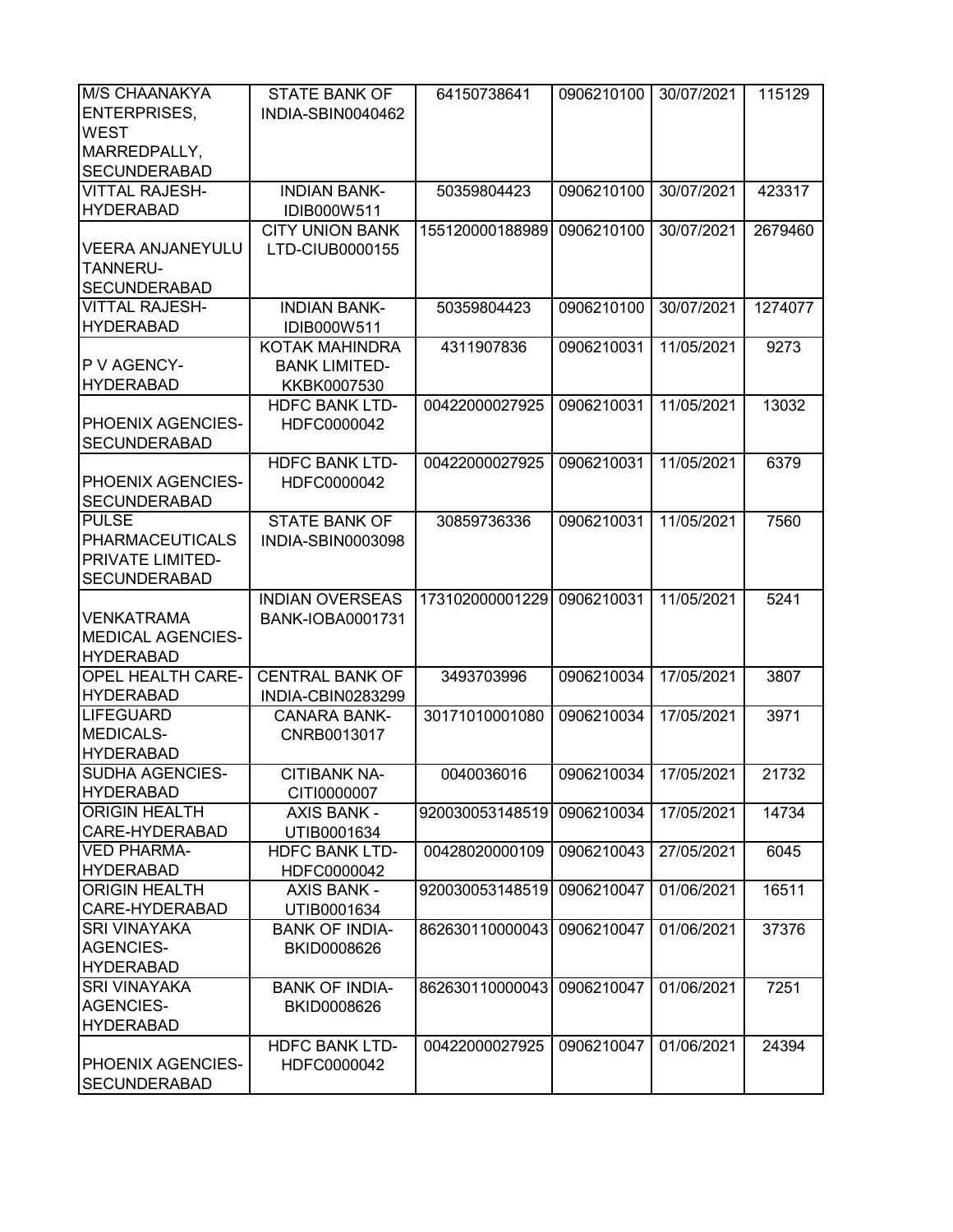| <b>LIFEGUARD</b>                       | <b>CANARA BANK-</b>               | 30171010001080  | 0906210047 | 01/06/2021 | 2927  |
|----------------------------------------|-----------------------------------|-----------------|------------|------------|-------|
| <b>MEDICALS-</b>                       | CNRB0013017                       |                 |            |            |       |
| <b>HYDERABAD</b>                       |                                   |                 |            |            |       |
|                                        | <b>TAMILNAD</b>                   | 065150050801104 | 0906210047 | 01/06/2021 | 45240 |
| <b>BMT MEDICAL</b>                     | <b>MERCANTILE BANK</b>            |                 |            |            |       |
| <b>DEVICES PRIVATE</b>                 |                                   |                 |            |            |       |
|                                        | LTD-TMBL0000065                   |                 |            |            |       |
| LIMITED-HYDERABAD                      |                                   |                 |            |            |       |
| <b>SRI LAKSHMI</b>                     | <b>HDFC BANK LTD-</b>             | 50200018474931  | 0906210047 | 01/06/2021 | 43952 |
| <b>MEDICAL HALL-</b>                   | HDFC0000042                       |                 |            |            |       |
| <b>SECUNDERABAD</b>                    |                                   |                 |            |            |       |
|                                        | KOTAK MAHINDRA                    | 9712833050      | 0906210047 | 01/06/2021 | 990   |
| <b>SURYA CHANDRA</b>                   | <b>BANK-KKBK0000554</b>           |                 |            |            |       |
| <b>MEDICAL AGENCIES-</b>               |                                   |                 |            |            |       |
| HYDERABAD.                             |                                   |                 |            |            |       |
|                                        | <b>INDIAN OVERSEAS</b>            | 173102000001229 | 0906210047 | 01/06/2021 | 9258  |
| <b>VENKATRAMA</b>                      | <b>BANK-IOBA0001731</b>           |                 |            |            |       |
|                                        |                                   |                 |            |            |       |
| <b>MEDICAL AGENCIES-</b>               |                                   |                 |            |            |       |
| <b>HYDERABAD</b>                       |                                   |                 |            |            |       |
| <b>SUDHA AGENCIES-</b>                 | <b>INDIAN OVERSEAS</b>            | 058302000000718 | 0906210051 | 07/06/2021 | 2018  |
| <b>HYDERABAD</b>                       | BANK-IOBA0000583                  |                 |            |            |       |
|                                        | <b>TAMILNAD</b>                   | 065150050801104 | 0906210050 | 04/06/2021 | 6182  |
| <b>BMT MEDICAL</b>                     | <b>MERCANTILE BANK</b>            |                 |            |            |       |
| <b>DEVICES PRIVATE</b>                 | LTD-TMBL0000065                   |                 |            |            |       |
| LIMITED-HYDERABAD                      |                                   |                 |            |            |       |
|                                        | KOTAK MAHINDRA                    | 4311907836      | 0906210050 | 04/06/2021 | 10153 |
| P V AGENCY-                            | <b>BANK LIMITED-</b>              |                 |            |            |       |
|                                        |                                   |                 |            |            |       |
| <b>HYDERABAD</b>                       | KKBK0007530                       |                 |            |            |       |
|                                        |                                   |                 |            |            |       |
|                                        | KOTAK MAHINDRA                    | 4311907836      | 0906210050 | 04/06/2021 | 11263 |
| P V AGENCY-                            | <b>BANK LIMITED-</b>              |                 |            |            |       |
| <b>HYDERABAD</b>                       | KKBK0007530                       |                 |            |            |       |
| <b>BLUESTAR</b>                        | <b>HDFC BANK LTD-</b>             | 50200031578122  | 0906210050 | 04/06/2021 | 9900  |
| <b>ENTERPRISES AND</b>                 | HDFC0000568                       |                 |            |            |       |
| SURGICALS-                             |                                   |                 |            |            |       |
| VIJAYAWADA                             |                                   |                 |            |            |       |
| <b>BLUESTAR</b>                        | <b>IDBI BANK LTD-</b>             | 059410200001556 | 0906210051 | 07/06/2021 | 69710 |
|                                        |                                   | 1               |            |            |       |
| <b>ENTERPRISES</b>                     | IBKL0000594                       |                 |            |            |       |
| SURGICALS-                             |                                   |                 |            |            |       |
| HYDERABAD                              |                                   |                 |            |            |       |
| <b>ORIGIN HEALTH</b>                   | <b>AXIS BANK -</b>                | 920030053148519 | 0906210052 | 08/06/2021 | 41483 |
| CARE-HYDERABAD                         | UTIB0001634                       |                 |            |            |       |
| <b>ORIGIN HEALTH</b>                   | <b>AXIS BANK -</b>                | 920030053148519 | 0906210052 | 08/06/2021 | 68205 |
| CARE-HYDERABAD                         | UTIB0001634                       |                 |            |            |       |
|                                        | <b>HDFC BANK LTD-</b>             | 00422000027925  | 0906210075 | 01/07/2021 | 49984 |
| PHOENIX AGENCIES-                      | HDFC0000042                       |                 |            |            |       |
| <b>SECUNDERABAD</b>                    |                                   |                 |            |            |       |
| <b>LIFEGUARD</b>                       | <b>CANARA BANK-</b>               | 30171010001080  | 0906210075 | 01/07/2021 | 22856 |
| <b>MEDICALS-</b>                       |                                   |                 |            |            |       |
|                                        | CNRB0013017                       |                 |            |            |       |
| <b>HYDERABAD</b>                       |                                   |                 |            |            |       |
|                                        | <b>INDUSIND BANK-</b>             | 201003862552    | 0906210075 | 01/07/2021 | 14717 |
| <b>SRI VASAVI</b>                      | INDB0000004                       |                 |            |            |       |
| <b>MEDICAL AGENCIES-</b>               |                                   |                 |            |            |       |
| <b>HYDERABAD</b>                       |                                   |                 |            |            |       |
| <b>ORIGIN HEALTH</b><br>CARE-HYDERABAD | <b>AXIS BANK -</b><br>UTIB0001634 | 920030053148519 | 0906210075 | 01/07/2021 | 10469 |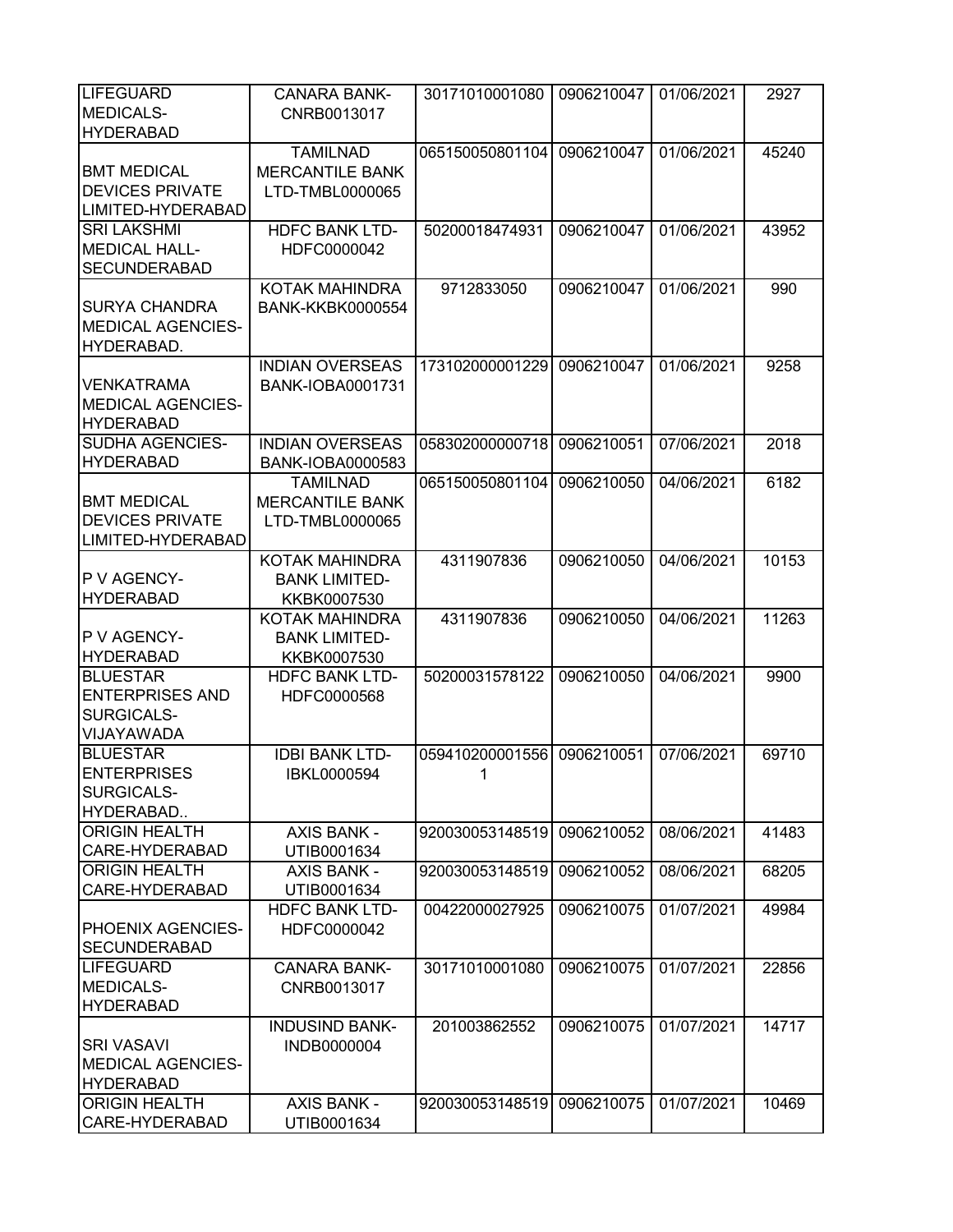| <b>SRI VINAYAKA</b>      | <b>BANK OF INDIA-</b>   | 862630110000043 0906210075 |            | 01/07/2021 | 19008  |
|--------------------------|-------------------------|----------------------------|------------|------------|--------|
| <b>AGENCIES-</b>         | BKID0008626             |                            |            |            |        |
| <b>HYDERABAD</b>         |                         |                            |            |            |        |
| <b>PULSE</b>             | <b>STATE BANK OF</b>    | 30859736336                | 0906210075 | 01/07/2021 | 5392   |
| <b>PHARMACEUTICALS</b>   | INDIA-SBIN0003098       |                            |            |            |        |
| PRIVATE LIMITED-         |                         |                            |            |            |        |
| <b>SECUNDERABAD</b>      |                         |                            |            |            |        |
| <b>BLUESTAR</b>          | <b>IDBI BANK LTD-</b>   | 059410200001556            | 0906210075 | 01/07/2021 | 3371   |
| <b>ENTERPRISES</b>       | IBKL0000594             | 1                          |            |            |        |
| SURGICALS-               |                         |                            |            |            |        |
| HYDERABAD                |                         |                            |            |            |        |
| <b>SRI VINAYAKA</b>      | <b>BANK OF INDIA-</b>   | 862630110000043            | 0906210075 | 01/07/2021 | 6562   |
| <b>AGENCIES-</b>         | BKID0008626             |                            |            |            |        |
| <b>HYDERABAD</b>         |                         |                            |            |            |        |
| <b>OPEL HEALTH CARE-</b> | <b>CENTRAL BANK OF</b>  | 3493703996                 | 0906210079 | 05/07/2021 | 6728   |
| <b>HYDERABAD</b>         |                         |                            |            |            |        |
|                          | INDIA-CBIN0283299       |                            |            |            |        |
| <b>OPEL HEALTH CARE-</b> | <b>CENTRAL BANK OF</b>  | 3493703996                 | 0906210079 | 05/07/2021 | 24948  |
| <b>HYDERABAD</b>         | INDIA-CBIN0283299       |                            |            |            |        |
| <b>OPEL HEALTH CARE-</b> | <b>CENTRAL BANK OF</b>  | 3493703996                 | 0906210079 | 05/07/2021 | 7777   |
| <b>HYDERABAD</b>         | INDIA-CBIN0283299       |                            |            |            |        |
| <b>RASHBEHARI</b>        | PUNJAB NATIONAL         | 0068250200112              | 0906210023 | 04/05/2021 | 82600  |
| GHOSE-KOLKATA            | <b>BANK-PUNB0006820</b> |                            |            |            |        |
| <b>INDER INDUSTRIES-</b> | <b>HDFC BANK LTD-</b>   | 13912790000214             | 0906210023 | 04/05/2021 | 37984  |
| <b>JALANDHAR</b>         | HDFC0001391             |                            |            |            |        |
| PASCO SCALES-            | <b>BANK OF BARODA-</b>  | 26430500005507             | 0906210024 | 05/05/2021 | 224187 |
| <b>FARIDABAD</b>         | <b>BARB0CGOFAR</b>      |                            |            |            |        |
| <b>LAKSHYA</b>           | <b>ICICI BANK LTD-</b>  | 006905007377               | 0906210024 | 05/05/2021 | 27149  |
| <b>TECHNOLOGIES-</b>     | ICIC0000069             |                            |            |            |        |
| <b>HYDERABAD</b>         |                         |                            |            |            |        |
| <b>SRI BALAJI</b>        | SBI-SBIN0012716         | 32222210714                | 0906210024 | 05/05/2021 | 3600   |
| INDUSTRIES-              |                         |                            |            |            |        |
| <b>BHONGIR</b>           |                         |                            |            |            |        |
| <b>MODERN</b>            | PNB-PUNB0056300         | 056300210005275            | 0906210024 | 05/05/2021 | 221583 |
| <b>COMPUTERS-</b>        |                         | 4                          |            |            |        |
| <b>BHOPAL</b>            |                         |                            |            |            |        |
| <b>SETHIYA</b>           | <b>UCO BANK-</b>        | 01850200000337             | 0906210024 | 05/05/2021 | 75000  |
| <b>ENTERPRISES-</b>      | UCBA0000185             |                            |            |            |        |
| <b>JABALPUR</b>          |                         |                            |            |            |        |
| <b>PARAGON</b>           | KOTAK MAHINDRA          | 2312439219                 | 0906210024 | 05/05/2021 | 12685  |
| <b>INSTRUMENTATION</b>   | <b>BANK-KKBK0005486</b> |                            |            |            |        |
| <b>ENGINEERS PVT.</b>    |                         |                            |            |            |        |
| LTD.-ROORKEE             |                         |                            |            |            |        |
| <b>INDER INDUSTRIES-</b> | <b>HDFC BANK LTD-</b>   | 13912790000214             | 0906210024 | 05/05/2021 | 8259   |
| <b>JALANDHAR</b>         | HDFC0001391             |                            |            |            |        |
| OIL AIR                  | SBI-SBIN0011665         | 35292010572                | 0906210034 | 17/05/2021 | 473537 |
| <b>TECHNIQUES-</b>       |                         |                            |            |            |        |
| <b>HYDERABAD</b>         |                         |                            |            |            |        |
| <b>VENKATESWARA</b>      |                         |                            |            |            |        |
|                          | ALLAHABAD BANK-         | 50466249636                | 0906210030 | 10/05/2021 | 34919  |
| <b>ENTERPRISES</b>       | ALLA0212442             |                            |            |            |        |
| <b>PULLA MUKESH</b>      | SBI-SBIN0002714         | 20226596176                | 0906210025 | 05/05/2021 | 143535 |
| <b>KUMAR</b>             |                         |                            |            |            |        |
|                          | <b>ICICI BANK LTD-</b>  | 019805501006               | 0906210034 | 17/05/2021 | 14282  |
| <b>RONE INDUSTRIES</b>   | ICIC0000198             |                            |            |            |        |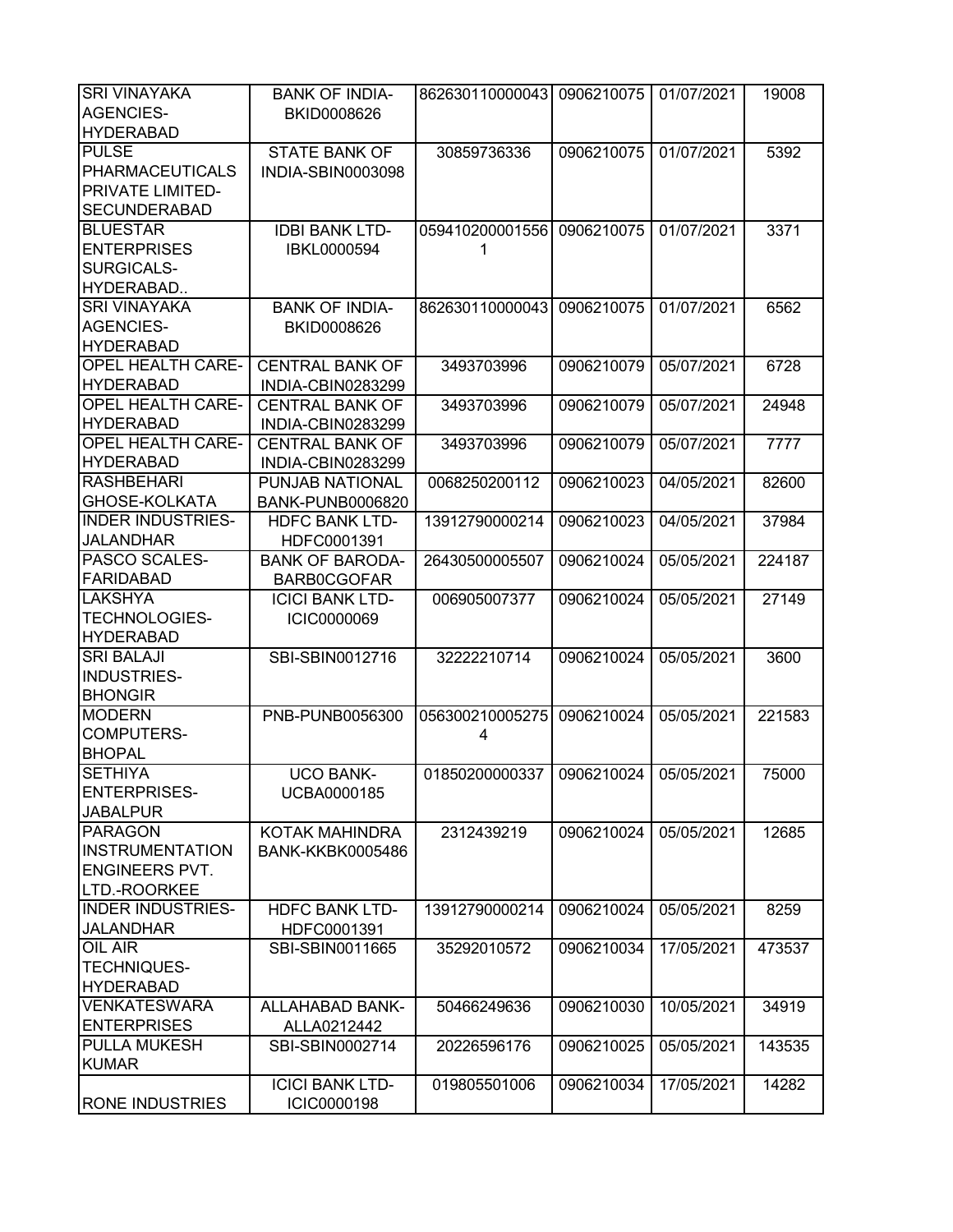| SHREE GOPAL           | KOTAK MAHINDRA          | 05542000002372  | 0906210028 | 07/05/2021 | 3512    |
|-----------------------|-------------------------|-----------------|------------|------------|---------|
| <b>ENTERPRISES-</b>   | <b>BANK-KKBK0000554</b> |                 |            |            |         |
| <b>SECUNDERABAD</b>   |                         |                 |            |            |         |
| <b>TRINITY</b>        | KOTAK MAHINDRA          | 04642000021173  | 0906210028 | 07/05/2021 | 54243   |
| INTERNATIONAL-        |                         |                 |            |            |         |
|                       | <b>BANK-KKBK0000464</b> |                 |            |            |         |
| <b>CHENNAI</b>        |                         |                 |            |            |         |
| <b>SRI SAI POWER</b>  | <b>HDFC BANK-</b>       | 50200039668623  | 0906210028 | 07/05/2021 | 29847   |
| <b>CONTROLS</b>       | HDFC0009168             |                 |            |            |         |
|                       | THE COSMOS CO-          | 030204301980134 | 0906210030 | 10/05/2021 | 18538   |
| Shri Sai Ram          | <b>OPERATIVE BANK</b>   |                 |            |            |         |
| Enterprises           | LTD-COSB0000030         |                 |            |            |         |
| <b>KAIZEN</b>         | <b>HDFC BANK LTD-</b>   | 1604000000598   | 0906210028 | 07/05/2021 | 1016160 |
| <b>ENTERPRISES-</b>   | HDFC0001604             |                 |            |            |         |
| <b>VISAKHAPATNAM</b>  |                         |                 |            |            |         |
| <b>ALCO ALUMINIUM</b> | <b>INDIAN OVERSEAS</b>  | 189002000001004 | 0906210028 | 07/05/2021 | 20889   |
| <b>LADDERS</b>        | <b>BANK-IOBA0001890</b> |                 |            |            |         |
| <b>AADHYA TRADING</b> | <b>HDFC BANK-</b>       | 50200023572144  | 0906210041 | 25/05/2021 | 12856   |
| <b>COMPANY</b>        | HDFC0004025             |                 |            |            |         |
| <b>AADHYA TRADING</b> | <b>HDFC BANK-</b>       |                 | 0906210041 |            |         |
|                       |                         | 50200023572144  |            | 25/05/2021 | 18031   |
| <b>COMPANY</b>        | HDFC0004025             |                 |            |            |         |
|                       | <b>ICICI BANK LTD-</b>  | 083105500791    | 0906210031 | 11/05/2021 | 24760   |
| Ayesha Enterprises    | ICIC0000831             |                 |            |            |         |
| <b>ANJAN</b>          | <b>ANDHRA BANK-</b>     | 131411011000237 | 0906210034 | 17/05/2021 | 3920    |
| <b>ENTERPRISES-</b>   | ANDB0001314             |                 |            |            |         |
| <b>SECUNDERABAD</b>   |                         |                 |            |            |         |
| <b>ANJAN</b>          | <b>ANDHRA BANK-</b>     | 131411011000237 | 0906210034 | 17/05/2021 | 4704    |
| <b>ENTERPRISES-</b>   | ANDB0001314             |                 |            |            |         |
| <b>SECUNDERABAD</b>   |                         |                 |            |            |         |
| <b>ANJAN</b>          | <b>ANDHRA BANK-</b>     | 131411011000237 | 0906210034 | 17/05/2021 | 6272    |
| <b>ENTERPRISES-</b>   | ANDB0001314             |                 |            |            |         |
| <b>SECUNDERABAD</b>   |                         |                 |            |            |         |
| <b>ANJAN</b>          | <b>ANDHRA BANK-</b>     | 131411011000237 | 0906210034 | 17/05/2021 | 4144    |
| <b>ENTERPRISES-</b>   | ANDB0001314             |                 |            |            |         |
| <b>SECUNDERABAD</b>   |                         |                 |            |            |         |
| <b>ANJAN</b>          | <b>ANDHRA BANK-</b>     | 131411011000237 |            | 17/05/2021 | 3136    |
|                       |                         |                 | 0906210034 |            |         |
| <b>ENTERPRISES-</b>   | ANDB0001314             |                 |            |            |         |
| <b>SECUNDERABAD</b>   |                         |                 |            |            |         |
| <b>SATISH KUMAR</b>   | <b>AXIS BANK-</b>       | 913020028871038 | 0906210037 | 20/05/2021 | 30975   |
| <b>GUPTA-FIROZPUR</b> | UTIB0000313             |                 |            |            |         |
| <b>CANTT</b>          |                         |                 |            |            |         |
| <b>SATISH KUMAR</b>   | <b>AXIS BANK-</b>       | 913020028871038 | 0906210037 | 20/05/2021 | 95580   |
| <b>GUPTA-FIROZPUR</b> | UTIB0000313             |                 |            |            |         |
| <b>CANTT</b>          |                         |                 |            |            |         |
| <b>SATISH KUMAR</b>   | <b>AXIS BANK-</b>       | 913020028871038 | 0906210037 | 20/05/2021 | 36580   |
| <b>GUPTA-FIROZPUR</b> | UTIB0000313             |                 |            |            |         |
| <b>CANTT</b>          |                         |                 |            |            |         |
| <b>SATISH KUMAR</b>   | <b>AXIS BANK-</b>       | 913020028871038 | 0906210037 | 20/05/2021 | 36580   |
| GUPTA-FIROZPUR        | UTIB0000313             |                 |            |            |         |
| <b>CANTT</b>          |                         |                 |            |            |         |
| <b>KUNAL</b>          | <b>BANK OF BARODA-</b>  | 19440200000527  | 0906210037 | 20/05/2021 | 40791   |
| <b>ENTERPRISES-</b>   |                         |                 |            |            |         |
|                       | <b>BARBOCHILAK</b>      |                 |            |            |         |
| <b>SECUNDERABAD</b>   |                         |                 |            |            |         |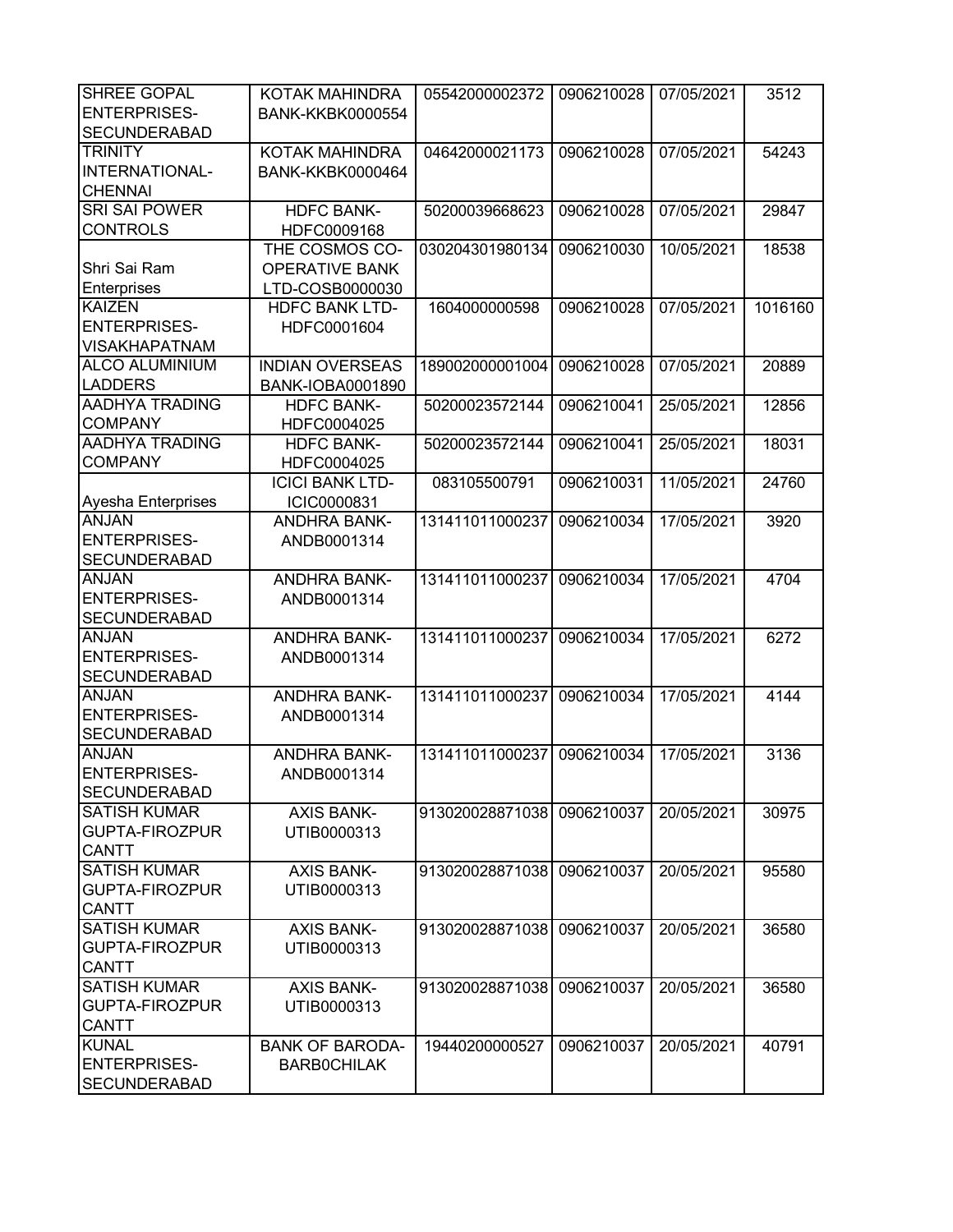| <b>GUPTA-FIROZPUR</b><br>UTIB0000313<br><b>CANTT</b><br><b>DHVANI</b><br>861420110000624<br>0906210039<br><b>BANK OF INDIA-</b><br>24/05/2021<br>23804<br><b>INFRAHYDERABAD</b><br>BKID0008614<br><b>COIMBATORE</b><br><b>STATE BANK OF</b><br>0906210041<br>10080<br>30198037123<br>25/05/2021<br><b>COMPRESSOR</b><br>INDIA-SBIN0007231<br><b>ENGINEERING</b><br><b>COMPANY PVT LTD-</b><br><b>COIMBATORE</b><br><b>COIMBATORE</b><br><b>STATE BANK OF</b><br>10080<br>30198037123<br>0906210041<br>25/05/2021<br><b>COMPRESSOR</b><br>INDIA-SBIN0007231<br><b>ENGINEERING</b><br><b>COMPANY PVT LTD-</b><br><b>COIMBATORE</b><br><b>COIMBATORE</b><br><b>STATE BANK OF</b><br>30198037123<br>0906210041<br>10080<br>25/05/2021<br><b>COMPRESSOR</b><br><b>INDIA-SBIN0007231</b><br><b>ENGINEERING</b><br><b>COMPANY PVT LTD-</b><br><b>COIMBATORE</b><br><b>COIMBATORE</b><br><b>STATE BANK OF</b><br>18536<br>30198037123<br>0906210041<br>25/05/2021<br><b>COMPRESSOR</b><br>INDIA-SBIN0007231<br><b>ENGINEERING</b><br><b>COMPANY PVT LTD-</b><br><b>COIMBATORE</b><br><b>COIMBATORE</b><br><b>STATE BANK OF</b><br>30198037123<br>0906210041<br>25/05/2021<br>4312<br><b>COMPRESSOR</b><br>INDIA-SBIN0007231<br><b>ENGINEERING</b><br><b>COMPANY PVT LTD-</b><br><b>COIMBATORE</b><br><b>V.M.ENTERPRISES</b><br>0906210043<br>SBI-SBIN0011696<br>39780388798<br>27/05/2021<br>36575<br><b>CENTRAL BANK OF</b><br>1226755153<br>0906210042<br>26/05/2021<br>130510<br><b>AUTOMETERS</b><br>INDIA-CBIN0283464<br><b>ALLIANCE LTD-NOIDA</b><br><b>JAI ENTERPRISES-</b><br><b>INDIAN BANK-</b><br>15930<br>6756896525<br>0906210042<br>26/05/2021<br><b>HYDERABAD</b><br>IDIB000B168<br><b>JAI ENTERPRISES-</b><br><b>INDIAN BANK-</b><br>6756896525<br>0906210042<br>26/05/2021<br>180540<br><b>HYDERABAD</b><br>IDIB000B168<br>KOTAK MAHINDRA<br>2712269119<br>0906210042<br>26/05/2021<br>252300<br><b>BALAJI CABLE</b><br><b>BANK LIMITED-</b><br><b>INDUSTRIES-DELHI.</b><br>KKBK0004584<br><b>KUNAL</b><br>0906210042<br>26/05/2021<br>22450<br><b>BANK OF BARODA-</b><br>19440200000527<br><b>ENTERPRISES-</b><br><b>BARBOCHILAK</b><br><b>SECUNDERABAD</b><br><b>DEEPAK SILICATE</b><br>032800870000459<br>0906210043<br>27/05/2021<br>89086<br>PNB-PUNB0032800<br>PVT. LTD.-GWALIOR<br>8<br><b>SANAAREE</b><br>2908<br>KOTAK MAHINDRA<br>745044035227<br>0906210042<br>26/05/2021<br>COMPUTERS-<br><b>BANK LIMITED-</b><br><b>HYDERABAD</b><br>KKBK0007463<br>2908<br><b>SANAAREE</b><br>0906210042<br>26/05/2021<br>KOTAK MAHINDRA<br>745044035227<br>COMPUTERS-<br><b>BANK LIMITED-</b> | <b>SATISH KUMAR</b> | <b>AXIS BANK-</b> | 913020028871038 0906210038 | 21/05/2021 | 22833 |
|-------------------------------------------------------------------------------------------------------------------------------------------------------------------------------------------------------------------------------------------------------------------------------------------------------------------------------------------------------------------------------------------------------------------------------------------------------------------------------------------------------------------------------------------------------------------------------------------------------------------------------------------------------------------------------------------------------------------------------------------------------------------------------------------------------------------------------------------------------------------------------------------------------------------------------------------------------------------------------------------------------------------------------------------------------------------------------------------------------------------------------------------------------------------------------------------------------------------------------------------------------------------------------------------------------------------------------------------------------------------------------------------------------------------------------------------------------------------------------------------------------------------------------------------------------------------------------------------------------------------------------------------------------------------------------------------------------------------------------------------------------------------------------------------------------------------------------------------------------------------------------------------------------------------------------------------------------------------------------------------------------------------------------------------------------------------------------------------------------------------------------------------------------------------------------------------------------------------------------------------------------------------------------------------------------------------------------------------------------------------------------------------------------------------------------------------------------------------------------------------------------------------------------------------------------------------------------------------------------|---------------------|-------------------|----------------------------|------------|-------|
|                                                                                                                                                                                                                                                                                                                                                                                                                                                                                                                                                                                                                                                                                                                                                                                                                                                                                                                                                                                                                                                                                                                                                                                                                                                                                                                                                                                                                                                                                                                                                                                                                                                                                                                                                                                                                                                                                                                                                                                                                                                                                                                                                                                                                                                                                                                                                                                                                                                                                                                                                                                                       |                     |                   |                            |            |       |
|                                                                                                                                                                                                                                                                                                                                                                                                                                                                                                                                                                                                                                                                                                                                                                                                                                                                                                                                                                                                                                                                                                                                                                                                                                                                                                                                                                                                                                                                                                                                                                                                                                                                                                                                                                                                                                                                                                                                                                                                                                                                                                                                                                                                                                                                                                                                                                                                                                                                                                                                                                                                       |                     |                   |                            |            |       |
|                                                                                                                                                                                                                                                                                                                                                                                                                                                                                                                                                                                                                                                                                                                                                                                                                                                                                                                                                                                                                                                                                                                                                                                                                                                                                                                                                                                                                                                                                                                                                                                                                                                                                                                                                                                                                                                                                                                                                                                                                                                                                                                                                                                                                                                                                                                                                                                                                                                                                                                                                                                                       |                     |                   |                            |            |       |
|                                                                                                                                                                                                                                                                                                                                                                                                                                                                                                                                                                                                                                                                                                                                                                                                                                                                                                                                                                                                                                                                                                                                                                                                                                                                                                                                                                                                                                                                                                                                                                                                                                                                                                                                                                                                                                                                                                                                                                                                                                                                                                                                                                                                                                                                                                                                                                                                                                                                                                                                                                                                       |                     |                   |                            |            |       |
|                                                                                                                                                                                                                                                                                                                                                                                                                                                                                                                                                                                                                                                                                                                                                                                                                                                                                                                                                                                                                                                                                                                                                                                                                                                                                                                                                                                                                                                                                                                                                                                                                                                                                                                                                                                                                                                                                                                                                                                                                                                                                                                                                                                                                                                                                                                                                                                                                                                                                                                                                                                                       |                     |                   |                            |            |       |
|                                                                                                                                                                                                                                                                                                                                                                                                                                                                                                                                                                                                                                                                                                                                                                                                                                                                                                                                                                                                                                                                                                                                                                                                                                                                                                                                                                                                                                                                                                                                                                                                                                                                                                                                                                                                                                                                                                                                                                                                                                                                                                                                                                                                                                                                                                                                                                                                                                                                                                                                                                                                       |                     |                   |                            |            |       |
|                                                                                                                                                                                                                                                                                                                                                                                                                                                                                                                                                                                                                                                                                                                                                                                                                                                                                                                                                                                                                                                                                                                                                                                                                                                                                                                                                                                                                                                                                                                                                                                                                                                                                                                                                                                                                                                                                                                                                                                                                                                                                                                                                                                                                                                                                                                                                                                                                                                                                                                                                                                                       |                     |                   |                            |            |       |
|                                                                                                                                                                                                                                                                                                                                                                                                                                                                                                                                                                                                                                                                                                                                                                                                                                                                                                                                                                                                                                                                                                                                                                                                                                                                                                                                                                                                                                                                                                                                                                                                                                                                                                                                                                                                                                                                                                                                                                                                                                                                                                                                                                                                                                                                                                                                                                                                                                                                                                                                                                                                       |                     |                   |                            |            |       |
|                                                                                                                                                                                                                                                                                                                                                                                                                                                                                                                                                                                                                                                                                                                                                                                                                                                                                                                                                                                                                                                                                                                                                                                                                                                                                                                                                                                                                                                                                                                                                                                                                                                                                                                                                                                                                                                                                                                                                                                                                                                                                                                                                                                                                                                                                                                                                                                                                                                                                                                                                                                                       |                     |                   |                            |            |       |
|                                                                                                                                                                                                                                                                                                                                                                                                                                                                                                                                                                                                                                                                                                                                                                                                                                                                                                                                                                                                                                                                                                                                                                                                                                                                                                                                                                                                                                                                                                                                                                                                                                                                                                                                                                                                                                                                                                                                                                                                                                                                                                                                                                                                                                                                                                                                                                                                                                                                                                                                                                                                       |                     |                   |                            |            |       |
|                                                                                                                                                                                                                                                                                                                                                                                                                                                                                                                                                                                                                                                                                                                                                                                                                                                                                                                                                                                                                                                                                                                                                                                                                                                                                                                                                                                                                                                                                                                                                                                                                                                                                                                                                                                                                                                                                                                                                                                                                                                                                                                                                                                                                                                                                                                                                                                                                                                                                                                                                                                                       |                     |                   |                            |            |       |
|                                                                                                                                                                                                                                                                                                                                                                                                                                                                                                                                                                                                                                                                                                                                                                                                                                                                                                                                                                                                                                                                                                                                                                                                                                                                                                                                                                                                                                                                                                                                                                                                                                                                                                                                                                                                                                                                                                                                                                                                                                                                                                                                                                                                                                                                                                                                                                                                                                                                                                                                                                                                       |                     |                   |                            |            |       |
|                                                                                                                                                                                                                                                                                                                                                                                                                                                                                                                                                                                                                                                                                                                                                                                                                                                                                                                                                                                                                                                                                                                                                                                                                                                                                                                                                                                                                                                                                                                                                                                                                                                                                                                                                                                                                                                                                                                                                                                                                                                                                                                                                                                                                                                                                                                                                                                                                                                                                                                                                                                                       |                     |                   |                            |            |       |
|                                                                                                                                                                                                                                                                                                                                                                                                                                                                                                                                                                                                                                                                                                                                                                                                                                                                                                                                                                                                                                                                                                                                                                                                                                                                                                                                                                                                                                                                                                                                                                                                                                                                                                                                                                                                                                                                                                                                                                                                                                                                                                                                                                                                                                                                                                                                                                                                                                                                                                                                                                                                       |                     |                   |                            |            |       |
|                                                                                                                                                                                                                                                                                                                                                                                                                                                                                                                                                                                                                                                                                                                                                                                                                                                                                                                                                                                                                                                                                                                                                                                                                                                                                                                                                                                                                                                                                                                                                                                                                                                                                                                                                                                                                                                                                                                                                                                                                                                                                                                                                                                                                                                                                                                                                                                                                                                                                                                                                                                                       |                     |                   |                            |            |       |
|                                                                                                                                                                                                                                                                                                                                                                                                                                                                                                                                                                                                                                                                                                                                                                                                                                                                                                                                                                                                                                                                                                                                                                                                                                                                                                                                                                                                                                                                                                                                                                                                                                                                                                                                                                                                                                                                                                                                                                                                                                                                                                                                                                                                                                                                                                                                                                                                                                                                                                                                                                                                       |                     |                   |                            |            |       |
|                                                                                                                                                                                                                                                                                                                                                                                                                                                                                                                                                                                                                                                                                                                                                                                                                                                                                                                                                                                                                                                                                                                                                                                                                                                                                                                                                                                                                                                                                                                                                                                                                                                                                                                                                                                                                                                                                                                                                                                                                                                                                                                                                                                                                                                                                                                                                                                                                                                                                                                                                                                                       |                     |                   |                            |            |       |
|                                                                                                                                                                                                                                                                                                                                                                                                                                                                                                                                                                                                                                                                                                                                                                                                                                                                                                                                                                                                                                                                                                                                                                                                                                                                                                                                                                                                                                                                                                                                                                                                                                                                                                                                                                                                                                                                                                                                                                                                                                                                                                                                                                                                                                                                                                                                                                                                                                                                                                                                                                                                       |                     |                   |                            |            |       |
|                                                                                                                                                                                                                                                                                                                                                                                                                                                                                                                                                                                                                                                                                                                                                                                                                                                                                                                                                                                                                                                                                                                                                                                                                                                                                                                                                                                                                                                                                                                                                                                                                                                                                                                                                                                                                                                                                                                                                                                                                                                                                                                                                                                                                                                                                                                                                                                                                                                                                                                                                                                                       |                     |                   |                            |            |       |
|                                                                                                                                                                                                                                                                                                                                                                                                                                                                                                                                                                                                                                                                                                                                                                                                                                                                                                                                                                                                                                                                                                                                                                                                                                                                                                                                                                                                                                                                                                                                                                                                                                                                                                                                                                                                                                                                                                                                                                                                                                                                                                                                                                                                                                                                                                                                                                                                                                                                                                                                                                                                       |                     |                   |                            |            |       |
|                                                                                                                                                                                                                                                                                                                                                                                                                                                                                                                                                                                                                                                                                                                                                                                                                                                                                                                                                                                                                                                                                                                                                                                                                                                                                                                                                                                                                                                                                                                                                                                                                                                                                                                                                                                                                                                                                                                                                                                                                                                                                                                                                                                                                                                                                                                                                                                                                                                                                                                                                                                                       |                     |                   |                            |            |       |
|                                                                                                                                                                                                                                                                                                                                                                                                                                                                                                                                                                                                                                                                                                                                                                                                                                                                                                                                                                                                                                                                                                                                                                                                                                                                                                                                                                                                                                                                                                                                                                                                                                                                                                                                                                                                                                                                                                                                                                                                                                                                                                                                                                                                                                                                                                                                                                                                                                                                                                                                                                                                       |                     |                   |                            |            |       |
|                                                                                                                                                                                                                                                                                                                                                                                                                                                                                                                                                                                                                                                                                                                                                                                                                                                                                                                                                                                                                                                                                                                                                                                                                                                                                                                                                                                                                                                                                                                                                                                                                                                                                                                                                                                                                                                                                                                                                                                                                                                                                                                                                                                                                                                                                                                                                                                                                                                                                                                                                                                                       |                     |                   |                            |            |       |
|                                                                                                                                                                                                                                                                                                                                                                                                                                                                                                                                                                                                                                                                                                                                                                                                                                                                                                                                                                                                                                                                                                                                                                                                                                                                                                                                                                                                                                                                                                                                                                                                                                                                                                                                                                                                                                                                                                                                                                                                                                                                                                                                                                                                                                                                                                                                                                                                                                                                                                                                                                                                       |                     |                   |                            |            |       |
|                                                                                                                                                                                                                                                                                                                                                                                                                                                                                                                                                                                                                                                                                                                                                                                                                                                                                                                                                                                                                                                                                                                                                                                                                                                                                                                                                                                                                                                                                                                                                                                                                                                                                                                                                                                                                                                                                                                                                                                                                                                                                                                                                                                                                                                                                                                                                                                                                                                                                                                                                                                                       |                     |                   |                            |            |       |
|                                                                                                                                                                                                                                                                                                                                                                                                                                                                                                                                                                                                                                                                                                                                                                                                                                                                                                                                                                                                                                                                                                                                                                                                                                                                                                                                                                                                                                                                                                                                                                                                                                                                                                                                                                                                                                                                                                                                                                                                                                                                                                                                                                                                                                                                                                                                                                                                                                                                                                                                                                                                       |                     |                   |                            |            |       |
|                                                                                                                                                                                                                                                                                                                                                                                                                                                                                                                                                                                                                                                                                                                                                                                                                                                                                                                                                                                                                                                                                                                                                                                                                                                                                                                                                                                                                                                                                                                                                                                                                                                                                                                                                                                                                                                                                                                                                                                                                                                                                                                                                                                                                                                                                                                                                                                                                                                                                                                                                                                                       |                     |                   |                            |            |       |
|                                                                                                                                                                                                                                                                                                                                                                                                                                                                                                                                                                                                                                                                                                                                                                                                                                                                                                                                                                                                                                                                                                                                                                                                                                                                                                                                                                                                                                                                                                                                                                                                                                                                                                                                                                                                                                                                                                                                                                                                                                                                                                                                                                                                                                                                                                                                                                                                                                                                                                                                                                                                       |                     |                   |                            |            |       |
|                                                                                                                                                                                                                                                                                                                                                                                                                                                                                                                                                                                                                                                                                                                                                                                                                                                                                                                                                                                                                                                                                                                                                                                                                                                                                                                                                                                                                                                                                                                                                                                                                                                                                                                                                                                                                                                                                                                                                                                                                                                                                                                                                                                                                                                                                                                                                                                                                                                                                                                                                                                                       |                     |                   |                            |            |       |
|                                                                                                                                                                                                                                                                                                                                                                                                                                                                                                                                                                                                                                                                                                                                                                                                                                                                                                                                                                                                                                                                                                                                                                                                                                                                                                                                                                                                                                                                                                                                                                                                                                                                                                                                                                                                                                                                                                                                                                                                                                                                                                                                                                                                                                                                                                                                                                                                                                                                                                                                                                                                       |                     |                   |                            |            |       |
|                                                                                                                                                                                                                                                                                                                                                                                                                                                                                                                                                                                                                                                                                                                                                                                                                                                                                                                                                                                                                                                                                                                                                                                                                                                                                                                                                                                                                                                                                                                                                                                                                                                                                                                                                                                                                                                                                                                                                                                                                                                                                                                                                                                                                                                                                                                                                                                                                                                                                                                                                                                                       |                     |                   |                            |            |       |
|                                                                                                                                                                                                                                                                                                                                                                                                                                                                                                                                                                                                                                                                                                                                                                                                                                                                                                                                                                                                                                                                                                                                                                                                                                                                                                                                                                                                                                                                                                                                                                                                                                                                                                                                                                                                                                                                                                                                                                                                                                                                                                                                                                                                                                                                                                                                                                                                                                                                                                                                                                                                       |                     |                   |                            |            |       |
|                                                                                                                                                                                                                                                                                                                                                                                                                                                                                                                                                                                                                                                                                                                                                                                                                                                                                                                                                                                                                                                                                                                                                                                                                                                                                                                                                                                                                                                                                                                                                                                                                                                                                                                                                                                                                                                                                                                                                                                                                                                                                                                                                                                                                                                                                                                                                                                                                                                                                                                                                                                                       |                     |                   |                            |            |       |
|                                                                                                                                                                                                                                                                                                                                                                                                                                                                                                                                                                                                                                                                                                                                                                                                                                                                                                                                                                                                                                                                                                                                                                                                                                                                                                                                                                                                                                                                                                                                                                                                                                                                                                                                                                                                                                                                                                                                                                                                                                                                                                                                                                                                                                                                                                                                                                                                                                                                                                                                                                                                       |                     |                   |                            |            |       |
|                                                                                                                                                                                                                                                                                                                                                                                                                                                                                                                                                                                                                                                                                                                                                                                                                                                                                                                                                                                                                                                                                                                                                                                                                                                                                                                                                                                                                                                                                                                                                                                                                                                                                                                                                                                                                                                                                                                                                                                                                                                                                                                                                                                                                                                                                                                                                                                                                                                                                                                                                                                                       |                     |                   |                            |            |       |
|                                                                                                                                                                                                                                                                                                                                                                                                                                                                                                                                                                                                                                                                                                                                                                                                                                                                                                                                                                                                                                                                                                                                                                                                                                                                                                                                                                                                                                                                                                                                                                                                                                                                                                                                                                                                                                                                                                                                                                                                                                                                                                                                                                                                                                                                                                                                                                                                                                                                                                                                                                                                       |                     |                   |                            |            |       |
|                                                                                                                                                                                                                                                                                                                                                                                                                                                                                                                                                                                                                                                                                                                                                                                                                                                                                                                                                                                                                                                                                                                                                                                                                                                                                                                                                                                                                                                                                                                                                                                                                                                                                                                                                                                                                                                                                                                                                                                                                                                                                                                                                                                                                                                                                                                                                                                                                                                                                                                                                                                                       |                     |                   |                            |            |       |
|                                                                                                                                                                                                                                                                                                                                                                                                                                                                                                                                                                                                                                                                                                                                                                                                                                                                                                                                                                                                                                                                                                                                                                                                                                                                                                                                                                                                                                                                                                                                                                                                                                                                                                                                                                                                                                                                                                                                                                                                                                                                                                                                                                                                                                                                                                                                                                                                                                                                                                                                                                                                       |                     |                   |                            |            |       |
|                                                                                                                                                                                                                                                                                                                                                                                                                                                                                                                                                                                                                                                                                                                                                                                                                                                                                                                                                                                                                                                                                                                                                                                                                                                                                                                                                                                                                                                                                                                                                                                                                                                                                                                                                                                                                                                                                                                                                                                                                                                                                                                                                                                                                                                                                                                                                                                                                                                                                                                                                                                                       |                     |                   |                            |            |       |
|                                                                                                                                                                                                                                                                                                                                                                                                                                                                                                                                                                                                                                                                                                                                                                                                                                                                                                                                                                                                                                                                                                                                                                                                                                                                                                                                                                                                                                                                                                                                                                                                                                                                                                                                                                                                                                                                                                                                                                                                                                                                                                                                                                                                                                                                                                                                                                                                                                                                                                                                                                                                       |                     |                   |                            |            |       |
|                                                                                                                                                                                                                                                                                                                                                                                                                                                                                                                                                                                                                                                                                                                                                                                                                                                                                                                                                                                                                                                                                                                                                                                                                                                                                                                                                                                                                                                                                                                                                                                                                                                                                                                                                                                                                                                                                                                                                                                                                                                                                                                                                                                                                                                                                                                                                                                                                                                                                                                                                                                                       |                     |                   |                            |            |       |
|                                                                                                                                                                                                                                                                                                                                                                                                                                                                                                                                                                                                                                                                                                                                                                                                                                                                                                                                                                                                                                                                                                                                                                                                                                                                                                                                                                                                                                                                                                                                                                                                                                                                                                                                                                                                                                                                                                                                                                                                                                                                                                                                                                                                                                                                                                                                                                                                                                                                                                                                                                                                       |                     |                   |                            |            |       |
|                                                                                                                                                                                                                                                                                                                                                                                                                                                                                                                                                                                                                                                                                                                                                                                                                                                                                                                                                                                                                                                                                                                                                                                                                                                                                                                                                                                                                                                                                                                                                                                                                                                                                                                                                                                                                                                                                                                                                                                                                                                                                                                                                                                                                                                                                                                                                                                                                                                                                                                                                                                                       |                     |                   |                            |            |       |
|                                                                                                                                                                                                                                                                                                                                                                                                                                                                                                                                                                                                                                                                                                                                                                                                                                                                                                                                                                                                                                                                                                                                                                                                                                                                                                                                                                                                                                                                                                                                                                                                                                                                                                                                                                                                                                                                                                                                                                                                                                                                                                                                                                                                                                                                                                                                                                                                                                                                                                                                                                                                       |                     |                   |                            |            |       |
|                                                                                                                                                                                                                                                                                                                                                                                                                                                                                                                                                                                                                                                                                                                                                                                                                                                                                                                                                                                                                                                                                                                                                                                                                                                                                                                                                                                                                                                                                                                                                                                                                                                                                                                                                                                                                                                                                                                                                                                                                                                                                                                                                                                                                                                                                                                                                                                                                                                                                                                                                                                                       |                     |                   |                            |            |       |
|                                                                                                                                                                                                                                                                                                                                                                                                                                                                                                                                                                                                                                                                                                                                                                                                                                                                                                                                                                                                                                                                                                                                                                                                                                                                                                                                                                                                                                                                                                                                                                                                                                                                                                                                                                                                                                                                                                                                                                                                                                                                                                                                                                                                                                                                                                                                                                                                                                                                                                                                                                                                       |                     |                   |                            |            |       |
|                                                                                                                                                                                                                                                                                                                                                                                                                                                                                                                                                                                                                                                                                                                                                                                                                                                                                                                                                                                                                                                                                                                                                                                                                                                                                                                                                                                                                                                                                                                                                                                                                                                                                                                                                                                                                                                                                                                                                                                                                                                                                                                                                                                                                                                                                                                                                                                                                                                                                                                                                                                                       |                     |                   |                            |            |       |
|                                                                                                                                                                                                                                                                                                                                                                                                                                                                                                                                                                                                                                                                                                                                                                                                                                                                                                                                                                                                                                                                                                                                                                                                                                                                                                                                                                                                                                                                                                                                                                                                                                                                                                                                                                                                                                                                                                                                                                                                                                                                                                                                                                                                                                                                                                                                                                                                                                                                                                                                                                                                       |                     |                   |                            |            |       |
|                                                                                                                                                                                                                                                                                                                                                                                                                                                                                                                                                                                                                                                                                                                                                                                                                                                                                                                                                                                                                                                                                                                                                                                                                                                                                                                                                                                                                                                                                                                                                                                                                                                                                                                                                                                                                                                                                                                                                                                                                                                                                                                                                                                                                                                                                                                                                                                                                                                                                                                                                                                                       |                     |                   |                            |            |       |
|                                                                                                                                                                                                                                                                                                                                                                                                                                                                                                                                                                                                                                                                                                                                                                                                                                                                                                                                                                                                                                                                                                                                                                                                                                                                                                                                                                                                                                                                                                                                                                                                                                                                                                                                                                                                                                                                                                                                                                                                                                                                                                                                                                                                                                                                                                                                                                                                                                                                                                                                                                                                       |                     |                   |                            |            |       |
|                                                                                                                                                                                                                                                                                                                                                                                                                                                                                                                                                                                                                                                                                                                                                                                                                                                                                                                                                                                                                                                                                                                                                                                                                                                                                                                                                                                                                                                                                                                                                                                                                                                                                                                                                                                                                                                                                                                                                                                                                                                                                                                                                                                                                                                                                                                                                                                                                                                                                                                                                                                                       |                     |                   |                            |            |       |
|                                                                                                                                                                                                                                                                                                                                                                                                                                                                                                                                                                                                                                                                                                                                                                                                                                                                                                                                                                                                                                                                                                                                                                                                                                                                                                                                                                                                                                                                                                                                                                                                                                                                                                                                                                                                                                                                                                                                                                                                                                                                                                                                                                                                                                                                                                                                                                                                                                                                                                                                                                                                       |                     |                   |                            |            |       |
|                                                                                                                                                                                                                                                                                                                                                                                                                                                                                                                                                                                                                                                                                                                                                                                                                                                                                                                                                                                                                                                                                                                                                                                                                                                                                                                                                                                                                                                                                                                                                                                                                                                                                                                                                                                                                                                                                                                                                                                                                                                                                                                                                                                                                                                                                                                                                                                                                                                                                                                                                                                                       | <b>HYDERABAD</b>    | KKBK0007463       |                            |            |       |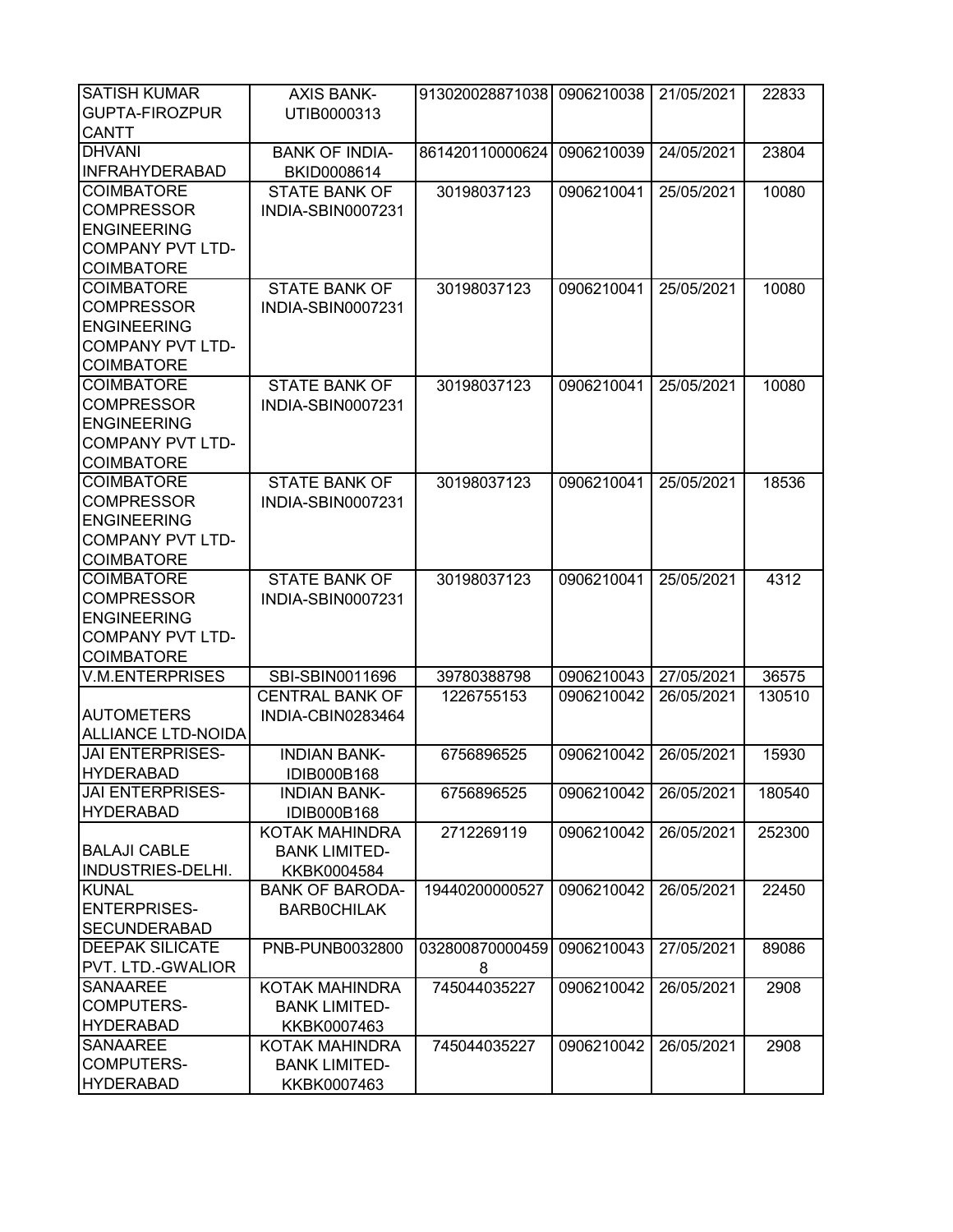| <b>P2 MANSOFT</b>                     | <b>ICICI BANK LTD-</b>               | 018305007486    | 0906210043 | 27/05/2021 | 14400  |
|---------------------------------------|--------------------------------------|-----------------|------------|------------|--------|
| <b>PRIVATE LIMITED-</b>               | ICIC0000183                          |                 |            |            |        |
| <b>HYDERABAD</b>                      |                                      |                 |            |            |        |
| <b>MAHAVIR</b><br><b>INDUSTRIES</b>   | <b>BANK OF INDIA-</b><br>BKID0006685 | 668530110000026 | 0906210043 | 27/05/2021 | 17927  |
|                                       | <b>KOTAK MAHINDRA</b>                | 5911974389      | 0906210050 | 04/06/2021 | 41283  |
|                                       | <b>BANK LIMITED-</b>                 |                 |            |            |        |
| Lenova industries                     | KKBK0004615                          |                 |            |            |        |
| <b>FLAGS AND POLES-</b>               | <b>AXIS BANK-</b>                    | 919020018320319 | 0906210050 | 04/06/2021 | 37500  |
| <b>HYDERABAD</b>                      | UTIB0001497                          |                 |            |            |        |
| <b>SRS SALES</b>                      | <b>CANARA BANK-</b>                  | 4231201000222   | 0906210050 | 04/06/2021 | 23877  |
| ORGANISATION,                         | CNRB0004231                          |                 |            |            |        |
| <b>GOYAL</b>                          | <b>ICICI BANK LTD-</b>               | 673205113243    | 0906210052 | 08/06/2021 | 2949   |
| <b>ENGINEERING AND</b>                | ICIC0006732                          |                 |            |            |        |
| <b>ELECTRICAL</b>                     |                                      |                 |            |            |        |
| <b>ASHOK GENERAL</b>                  | <b>BANK OF BARODA-</b>               | 19440200000126  | 0906210050 | 04/06/2021 | 13484  |
| MERCHANT-<br><b>SECUNDERABAD</b>      | <b>BARBOCHILAK</b>                   |                 |            |            |        |
| <b>P2 MANSOFT</b>                     | <b>ICICI BANK LTD-</b>               | 018305007486    | 0906210052 | 08/06/2021 | 800    |
| <b>PRIVATE LIMITED-</b>               | ICIC0000183                          |                 |            |            |        |
| <b>HYDERABAD</b>                      |                                      |                 |            |            |        |
|                                       | <b>STATE BANK OF</b>                 | 10248704568     | 0906210050 | 04/06/2021 | 17498  |
| <b>S S ENTERPRISES</b>                | INDIA-SBIN0005362                    |                 |            |            |        |
| <b>SRI BALAJI</b>                     | SBI-SBIN0012716                      | 32222210714     | 0906210051 | 07/06/2021 | 30861  |
| <b>INDUSTRIES-</b>                    |                                      |                 |            |            |        |
| <b>BHONGIR</b>                        |                                      |                 |            |            |        |
| <b>SRI BALAJI</b>                     | SBI-SBIN0012716                      | 32222210714     | 0906210051 | 07/06/2021 | 35046  |
| INDUSTRIES-                           |                                      |                 |            |            |        |
| <b>BHONGIR</b>                        |                                      |                 |            |            |        |
| <b>TRICOM TECH</b>                    | <b>HDFC BANK LTD-</b>                | 50200010396375  | 0906210052 | 08/06/2021 | 20930  |
| <b>SERVICES</b>                       | HDFC0000642                          |                 |            |            |        |
| <b>TRICOM TECH</b>                    | <b>HDFC BANK LTD-</b>                | 50200010396375  | 0906210052 | 08/06/2021 | 20930  |
| <b>SERVICES</b>                       | HDFC0000642                          |                 |            |            |        |
| <b>TRICOM TECH</b>                    | <b>HDFC BANK LTD-</b>                | 50200010396375  | 0906210052 | 08/06/2021 | 20190  |
| <b>SERVICES</b>                       | HDFC0000642                          |                 |            |            |        |
| <b>TRICOM TECH</b>                    | <b>HDFC BANK LTD-</b>                | 50200010396375  | 0906210052 | 08/06/2021 | 19552  |
| <b>SERVICES</b>                       | HDFC0000642                          |                 |            |            |        |
| <b>21ST CENTURY</b>                   | <b>YES BANK LTD-</b>                 | 009784600002613 | 0906210060 | 15/06/2021 | 2242   |
| <b>ELECTRONICS AND</b><br><b>TELE</b> | YESB0000097                          |                 |            |            |        |
| COMMUNICATIONS-                       |                                      |                 |            |            |        |
| <b>HYDERABAD</b>                      |                                      |                 |            |            |        |
| <b>SRIKAR ORGANICS</b>                | KOTAK MAHINDRA                       | 1411695663      | 0906210052 | 08/06/2021 | 39043  |
| <b>INDIA LIMITED-</b>                 | <b>BANK-KKBK0000554</b>              |                 |            |            |        |
| <b>MEDCHAL</b>                        |                                      |                 |            |            |        |
| SHREE GOPAL                           | KOTAK MAHINDRA                       | 05542000002372  | 0906210052 | 08/06/2021 | 11233  |
| <b>ENTERPRISES-</b>                   | <b>BANK-KKBK0000554</b>              |                 |            |            |        |
| <b>SECUNDERABAD</b>                   |                                      |                 |            |            |        |
| <b>BALAJI SALES</b>                   | <b>HDFC BANK LTD-</b>                | 02272560004118  | 0906210053 | 09/06/2021 | 118944 |
| AGENCY-MUMBAI                         | HDFC0000227                          |                 |            |            |        |
| <b>SRI BALAJI</b>                     | SBI-SBIN0012716                      | 32222210714     | 0906210053 | 09/06/2021 | 62963  |
| INDUSTRIES-                           |                                      |                 |            |            |        |
| <b>BHONGIR</b>                        |                                      |                 |            |            |        |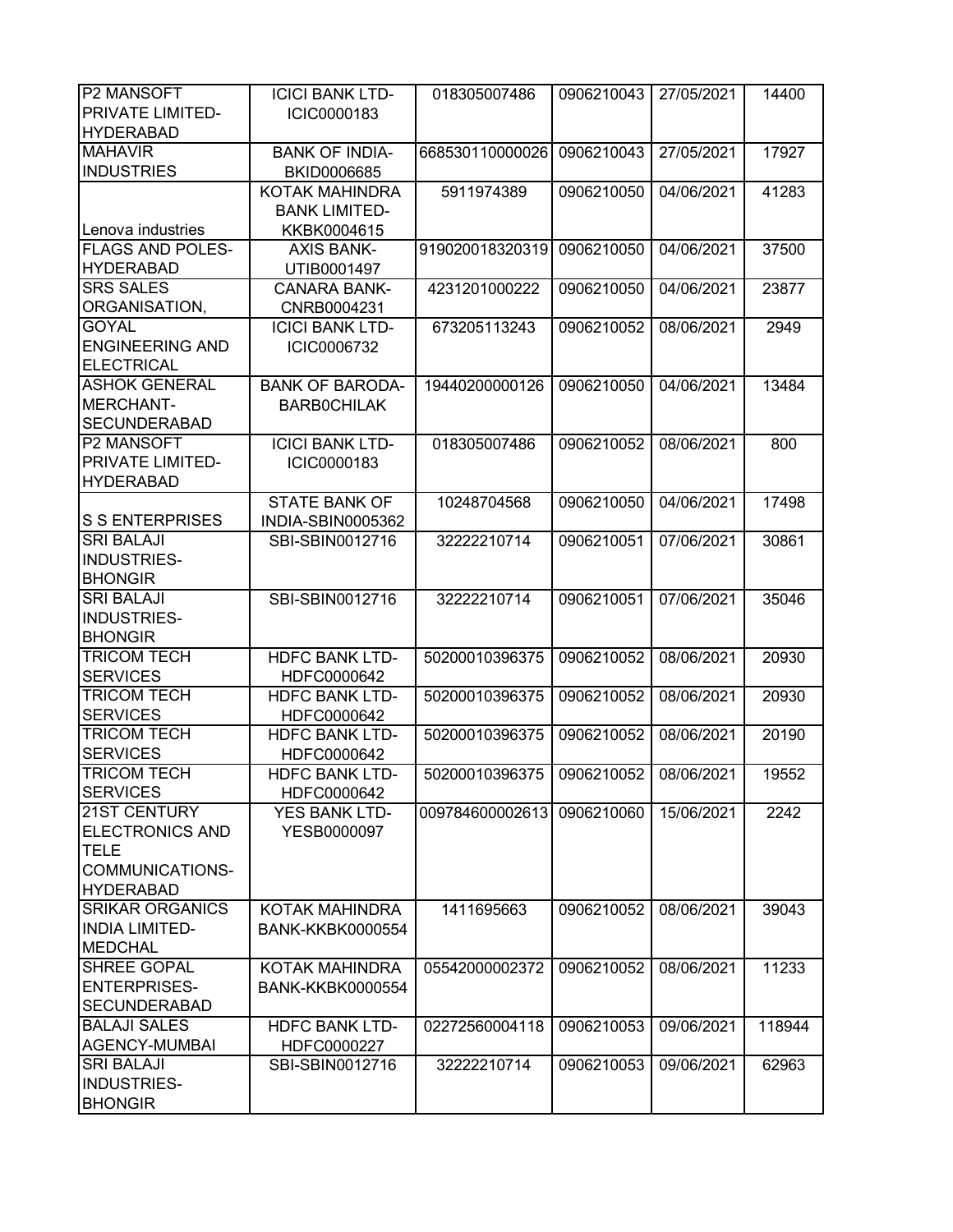| <b>ANDHRA</b>                      | <b>HDFC BANK LTD-</b>                     | 04172560001196                        | 0906210054 | 10/06/2021 | 61138  |
|------------------------------------|-------------------------------------------|---------------------------------------|------------|------------|--------|
| <b>STATIONERY</b>                  | HDFC0000417                               |                                       |            |            |        |
| SYNDICATE-                         |                                           |                                       |            |            |        |
| <b>VISAKHAPATNAM</b>               |                                           |                                       |            |            |        |
| <b>ANDHRA</b>                      | <b>HDFC BANK LTD-</b>                     | 04172560001196                        | 0906210054 | 10/06/2021 | 27652  |
| <b>STATIONERY</b>                  | HDFC0000417                               |                                       |            |            |        |
| SYNDICATE-                         |                                           |                                       |            |            |        |
| <b>VISAKHAPATNAM</b>               |                                           |                                       |            |            |        |
| <b>ANDHRA</b>                      | <b>HDFC BANK LTD-</b>                     | 04172560001196                        | 0906210054 | 10/06/2021 | 9905   |
| <b>STATIONERY</b>                  | HDFC0000417                               |                                       |            |            |        |
| SYNDICATE-                         |                                           |                                       |            |            |        |
| <b>VISAKHAPATNAM</b>               |                                           |                                       |            |            |        |
| <b>BALAJI SALES</b>                | <b>HDFC BANK LTD-</b>                     | 02272560004118                        | 0906210060 | 15/06/2021 | 118944 |
| <b>AGENCY-MUMBAI</b>               | HDFC0000227                               |                                       |            |            |        |
| <b>MA LAXMI PATTERN</b>            | <b>UCO BANK-</b>                          | 07550200004570                        | 0906210054 | 10/06/2021 | 36612  |
| SHOP-HOWRAH                        | UCBA0000755                               |                                       |            |            |        |
| <b>MA LAXMI PATTERN</b>            | <b>UCO BANK-</b>                          | 07550200004570                        | 0906210054 | 10/06/2021 | 34220  |
| SHOP-HOWRAH                        | <b>UCBA0000755</b>                        |                                       |            |            |        |
| <b>MA LAXMI PATTERN</b>            | <b>UCO BANK-</b>                          | 07550200004570                        | 0906210054 | 10/06/2021 | 96996  |
| SHOP-HOWRAH                        | <b>UCBA0000755</b>                        |                                       |            |            |        |
| <b>SANAAREE</b>                    | KOTAK MAHINDRA                            | 745044035227                          | 0906210060 | 15/06/2021 | 2908   |
| <b>COMPUTERS-</b>                  | <b>BANK LIMITED-</b>                      |                                       |            |            |        |
| <b>HYDERABAD</b>                   | KKBK0007463                               |                                       |            |            |        |
| <b>RAMGAR</b>                      | <b>ICICI BANK LTD-</b>                    | 623505387460                          | 0906210063 | 18/06/2021 | 4800   |
| <b>ENTERPIRSE</b>                  | ICIC0006201                               |                                       |            |            |        |
| <b>DEEPAK ELECTRIC</b>             | <b>BANK OF BARODA-</b>                    | 34920500000034                        | 0906210060 | 15/06/2021 | 174037 |
| <b>CO DELHI</b>                    | <b>BARB0SHANGR</b>                        |                                       |            |            |        |
| <b>DEEPAK ELECTRIC</b>             | <b>BANK OF BARODA-</b>                    | 34920500000034                        | 0906210060 | 15/06/2021 | 222500 |
| <b>CO DELHI</b><br><b>MADHUBAN</b> | <b>BARB0SHANGR</b>                        |                                       | 0906210062 | 17/06/2021 | 66252  |
| <b>ENTERPRISES</b>                 | <b>STATE BANK OF</b><br>INDIA-SBIN0013913 | 62238333926                           |            |            |        |
| <b>RAJ POWER TECH</b>              | <b>IDBI BANK LTD-</b>                     | 029710200000802                       | 0906210060 | 15/06/2021 | 199648 |
| <b>SERVICES</b>                    | IBKL0000297                               | 0                                     |            |            |        |
| <b>BAHUCHAR</b>                    | SBI-SBIN0005347                           | 32460154299                           | 0906210060 | 15/06/2021 | 19914  |
| <b>TRADERS-MUMBAI</b>              |                                           |                                       |            |            |        |
| <b>SHRI SHAKTHI</b>                | <b>UNION BANK OF</b>                      | 133911100000645 0906210060 15/06/2021 |            |            | 24013  |
| <b>GANAPATHI</b>                   | INDIA-UBIN0813397                         |                                       |            |            |        |
| <b>ENTERPRISES-</b>                |                                           |                                       |            |            |        |
| <b>HYDERABAD</b>                   |                                           |                                       |            |            |        |
| <b>KUNAL</b>                       | <b>BANK OF BARODA-</b>                    | 19440200000527                        | 0906210060 | 15/06/2021 | 6727   |
| <b>ENTERPRISES-</b>                | <b>BARBOCHILAK</b>                        |                                       |            |            |        |
| <b>SECUNDERABAD</b>                |                                           |                                       |            |            |        |
| <b>SGS AGENCIES-</b>               | <b>BANK OF BARODA-</b>                    | 19440400000115                        | 0906210062 | 17/06/2021 | 93500  |
| <b>SECUNRABAD</b>                  | <b>BARBOCHILAK</b>                        |                                       |            |            |        |
| <b>SRI BALAJI</b>                  | SBI-SBIN0012716                           | 32222210714                           | 0906210062 | 17/06/2021 | 18585  |
| INDUSTRIES-                        |                                           |                                       |            |            |        |
| <b>BHONGIR</b>                     |                                           |                                       |            |            |        |
|                                    | <b>INDIAN BANK-</b>                       | 6116787662                            | 0906210063 | 18/06/2021 | 130000 |
| <b>JAI INTERNATIONAL</b>           | IDIB000V084                               |                                       |            |            |        |
| P2 MANSOFT                         | <b>ICICI BANK LTD-</b>                    | 018305007486                          | 0906210063 | 18/06/2021 | 3200   |
| PRIVATE LIMITED-                   | ICIC0000183                               |                                       |            |            |        |
| <b>HYDERABAD</b>                   |                                           |                                       |            |            |        |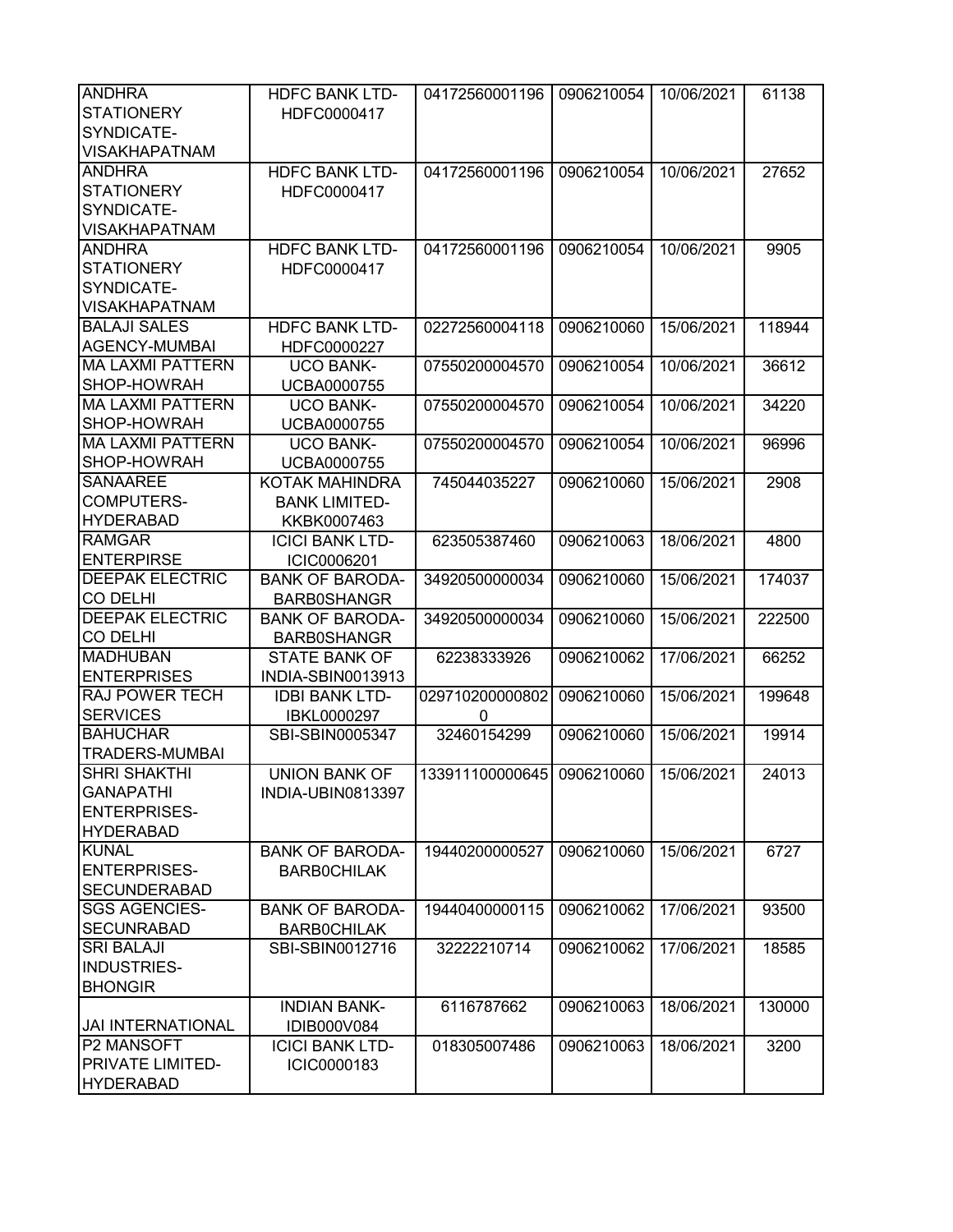| <b>GOVERNMENT</b>       | <b>INDIAN BANK-</b>    | 6904730674      | 0906210063 | 18/06/2021 | 119261 |
|-------------------------|------------------------|-----------------|------------|------------|--------|
| PROCUREMENT-            | <b>IDIB000R011</b>     |                 |            |            |        |
| <b>DELHI</b>            |                        |                 |            |            |        |
|                         | <b>UNION BANK OF</b>   | 606001010050398 | 0906210064 | 21/06/2021 | 294915 |
| <b>GOA ELECTRICAL</b>   | INDIA-UBIN0560600      |                 |            |            |        |
| <b>ASHOK GENERAL</b>    | <b>BANK OF BARODA-</b> | 19440200000126  | 0906210064 | 21/06/2021 | 10550  |
| MERCHANT-               | <b>BARBOCHILAK</b>     |                 |            |            |        |
| <b>SECUNDERABAD</b>     |                        |                 |            |            |        |
|                         |                        |                 |            |            |        |
|                         | <b>ICICI BANK LTD-</b> | 041005005394    | 0906210064 | 21/06/2021 | 15598  |
| <b>BAGARIA AGENCIES</b> | ICIC0000410            |                 |            |            |        |
| <b>NAVEEN UDYOG</b>     | <b>AXIS BANK-</b>      | 917020033028874 | 0906210070 | 28/06/2021 | 226512 |
| HYD-                    | UTIB0000068            |                 |            |            |        |
| <b>SECUNDERABAD</b>     |                        |                 |            |            |        |
| 3D SOLUTIONS-           | <b>AXIS BANK-</b>      | 918020056736210 | 0906210065 | 22/06/2021 | 25806  |
| <b>HYDERABAD</b>        | UTIB0003241            |                 |            |            |        |
| 3D SOLUTIONS-           | <b>AXIS BANK-</b>      | 918020056736210 | 0906210065 | 22/06/2021 | 15871  |
| <b>HYDERABAD</b>        | UTIB0003241            |                 |            |            |        |
| <b>RIDDHI SIDDHI</b>    | <b>STATE BANK OF</b>   | 38031669576     | 0906210065 | 22/06/2021 | 68967  |
| <b>ENTERPRISES-</b>     | INDIA-SBIN0031854      |                 |            |            |        |
| <b>JAIPUR</b>           |                        |                 |            |            |        |
| <b>RASHBEHARI</b>       | PUNJAB NATIONAL        | 0068250200112   | 0906210065 | 22/06/2021 | 46256  |
| GHOSE-KOLKATA           | BANK-PUNB0006820       |                 |            |            |        |
| 3D SOLUTIONS-           | <b>AXIS BANK-</b>      | 918020056736210 | 0906210065 | 22/06/2021 | 10502  |
| <b>HYDERABAD</b>        | UTIB0003241            |                 |            |            |        |
| <b>FLDEC SYSTEMS</b>    | <b>CANARA BANK-</b>    | 0917261000984   | 0906210065 | 22/06/2021 | 23265  |
| PRIVATE LIMITED-        |                        |                 |            |            |        |
|                         | CNRB0000909            |                 |            |            |        |
| <b>CHENNAI</b>          |                        |                 |            |            |        |
|                         | <b>YES BANK LTD-</b>   | 004483800001932 | 0906210081 | 07/07/2021 | 16182  |
| <b>JAIN COM</b>         | YESB0000044            |                 |            |            |        |
| <b>SRI BALAJI</b>       | SBI-SBIN0012716        | 32222210714     | 0906210067 | 24/06/2021 | 130032 |
| <b>INDUSTRIES-</b>      |                        |                 |            |            |        |
| <b>BHONGIR</b>          |                        |                 |            |            |        |
| <b>SKENTERPRISES-</b>   | <b>UNION BANK OF</b>   | 054311011002320 | 0906210067 | 24/06/2021 | 5947   |
| HYDERABAD               | INDIA-UBIN0805432      |                 |            |            |        |
| <b>KHYBER SECURITY</b>  | <b>AXIS BANK-</b>      | 920020025943284 | 0906210069 | 25/06/2021 | 35774  |
| <b>AND SERVICES</b>     | UTIB0003984            |                 |            |            |        |
| <b>PRIVATE LIMITED</b>  |                        |                 |            |            |        |
| <b>MITAL POLYPLAST</b>  | <b>ICICI BANK LTD-</b> | 623505386992    | 0906210079 | 05/07/2021 | 23561  |
| <b>PRIVATE LIMITED</b>  | ICIC0006235            |                 |            |            |        |
| <b>RAJAS</b>            | <b>AXIS BANK-</b>      | 913020026292334 | 0906210070 | 28/06/2021 | 70735  |
| <b>ENTERPRISES</b>      | UTIB0000432            |                 |            |            |        |
| <b>KHYBER SECURITY</b>  | <b>AXIS BANK-</b>      | 920020025943284 | 0906210072 | 29/06/2021 | 32228  |
| <b>AND SERVICES</b>     | UTIB0003984            |                 |            |            |        |
| <b>PRIVATE LIMITED</b>  |                        |                 |            |            |        |
| <b>KHYBER SECURITY</b>  | <b>AXIS BANK-</b>      | 920020025943284 | 0906210080 | 06/07/2021 | 35681  |
| <b>AND SERVICES</b>     | UTIB0003984            |                 |            |            |        |
| <b>PRIVATE LIMITED</b>  |                        |                 |            |            |        |
|                         |                        |                 |            |            |        |
| <b>SRI BALAJI</b>       | SBI-SBIN0012716        | 32222210714     | 0906210070 | 28/06/2021 | 9558   |
| INDUSTRIES-             |                        |                 |            |            |        |
| <b>BHONGIR</b>          |                        |                 |            |            |        |
| <b>SRI BALAJI</b>       | SBI-SBIN0012716        | 32222210714     | 0906210075 | 01/07/2021 | 73405  |
| INDUSTRIES-             |                        |                 |            |            |        |
| <b>BHONGIR</b>          |                        |                 |            |            |        |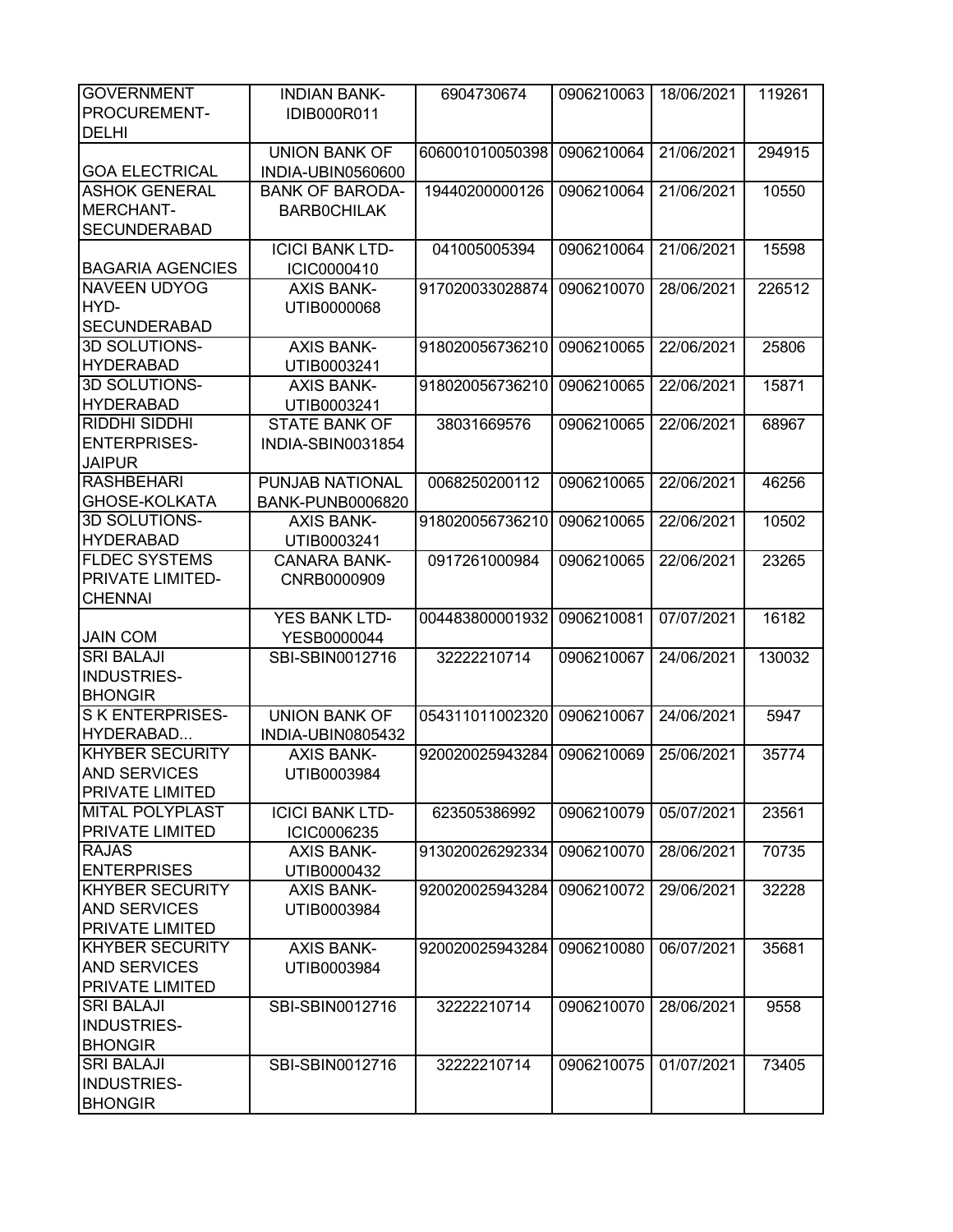| A M ENTERPRISES-            | <b>ICICI BANK LTD-</b>     | 100310141000080 | 0906210075 | 01/07/2021 | 178    |
|-----------------------------|----------------------------|-----------------|------------|------------|--------|
| <b>MEDCHAL</b>              | ICIC00ADRSH                |                 |            |            |        |
| <b>MALKAJGIRI</b>           |                            |                 |            |            |        |
| A M ENTERPRISES-            | <b>ICICI BANK LTD-</b>     | 100310141000080 | 0906210075 | 01/07/2021 | 1000   |
| <b>MEDCHAL</b>              | ICIC00ADRSH                |                 |            |            |        |
| <b>MALKAJGIRI</b>           |                            |                 |            |            |        |
| <b>ALLWIN</b>               | <b>BANK OF BARODA-</b>     | 75640200000171  | 0906210079 | 05/07/2021 | 13850  |
| <b>FURNITURES-</b>          |                            |                 |            |            |        |
|                             | <b>BARBOVJPUBL</b>         |                 |            |            |        |
| <b>HYDERABAD</b>            |                            |                 |            |            |        |
| <b>ALLWIN</b>               | <b>BANK OF BARODA-</b>     | 75640200000171  | 0906210079 | 05/07/2021 | 15812  |
| <b>FURNITURES-</b>          | <b>BARBOVJPUBL</b>         |                 |            |            |        |
| <b>HYDERABAD</b>            |                            |                 |            |            |        |
| <b>EG KANTAWALLA</b>        | <b>ICICI BANK LTD-</b>     | 000505001196    | 0906210079 | 05/07/2021 | 11682  |
| PRIVATE LIMITED             | <b>ICIC0000005</b>         |                 |            |            |        |
|                             | <b>UNION BANK OF</b>       | 316104010016022 | 0906210079 | 05/07/2021 | 63720  |
| <b>FIRE STONE</b>           | INDIA-UBIN0531618          |                 |            |            |        |
| <b>INDUSTRIES-MUMBAI</b>    |                            |                 |            |            |        |
| <b>HIMALAYAN POWER</b>      | <b>PUNJAB NATIONAL</b>     | 011000870001128 | 0906210079 | 05/07/2021 | 193375 |
| <b>MACHINES MFG CO-</b>     | <b>BANK-PUNB0011000</b>    | 7               |            |            |        |
| <b>DEHRADUN</b>             |                            |                 |            |            |        |
| <b>UNNATI</b>               | <b>ICICI BANK LTD-</b>     | 131505500267    | 0906210080 | 06/07/2021 | 3681   |
| <b>ENGINEERING</b>          |                            |                 |            |            |        |
|                             | ICIC0001315                |                 |            |            |        |
| <b>WORK-</b>                |                            |                 |            |            |        |
| <b>SECUNDERABAD</b>         |                            |                 |            |            |        |
|                             | <b>ICICI BANK LTD-</b>     | 000205003094    | 0906210080 | 06/07/2021 | 474540 |
| <b>SCHUNK METAL AND</b>     | ICIC0000002                |                 |            |            |        |
| CARBON (INDIA)              |                            |                 |            |            |        |
| PRIVATE LIMITED-            |                            |                 |            |            |        |
| <b>BANGALORE</b>            |                            |                 |            |            |        |
|                             | <b>ICICI BANK LTD-</b>     | 677405600998    | 0906210081 | 07/07/2021 | 15031  |
| <b>SHREE VINAYAK</b>        | ICIC0006774                |                 |            |            |        |
| <b>TRADERS COMPANY</b>      |                            |                 |            |            |        |
|                             | <b>YES BANK-</b>           | 063284600000028 | 0906210081 | 07/07/2021 | 7000   |
| <b>MARC TRADERS</b>         | YESB0000632                |                 |            |            |        |
| <b>Toshniwal Industries</b> | KOTAK MAHINDRA             | 3011957646      | 0906210081 | 07/07/2021 | 24150  |
| Pvt Ltd.                    | <b>BANK-KKBK0000297</b>    |                 |            |            |        |
|                             |                            |                 |            |            |        |
| Government                  | <b>INDIAN BANK-</b>        | 6904730674      | 0906210087 | 14/07/2021 | 323418 |
| Procurement                 | IDIB000R011                |                 |            |            |        |
| <b>HONDA INDIA</b>          | <b>HDFC BANK LTD-</b>      | 02782320000063  | 0906210091 | 19/07/2021 | 85950  |
| POWER PRODUCTS              | HDFC0000278                |                 |            |            |        |
| <b>LIMITED</b>              |                            |                 |            |            |        |
| <b>KUNAL</b>                | <b>BANK OF BARODA-</b>     | 19440200000527  | 0906210081 | 07/07/2021 | 24949  |
| <b>ENTERPRISES-</b>         | <b>BARBOCHILAK</b>         |                 |            |            |        |
| <b>SECUNDERABAD</b>         |                            |                 |            |            |        |
| <b>RUPEE</b>                | <b>ICICI BANK LIMITED-</b> | 386805500144    | 0906210081 | 07/07/2021 | 4448   |
| <b>TECHNOLOGIES-</b>        | <b>ICIC0003868</b>         |                 |            |            |        |
| <b>RANGA REDDY</b>          |                            |                 |            |            |        |
|                             | <b>CITIBANK NA-</b>        | 0007278365      | 0906210081 | 07/07/2021 | 70381  |
| <b>VOTIVE MARKETING</b>     | CITI0000016                |                 |            |            |        |
| <b>PVT LTD-LUCKNOW</b>      |                            |                 |            |            |        |
| <b>ASHOK GENERAL</b>        |                            |                 |            |            |        |
|                             | <b>BANK OF BARODA-</b>     | 19440200000126  | 0906210081 | 07/07/2021 | 72641  |
| MERCHANT-                   | <b>BARBOCHILAK</b>         |                 |            |            |        |
| <b>SECUNDERABAD</b>         |                            |                 |            |            |        |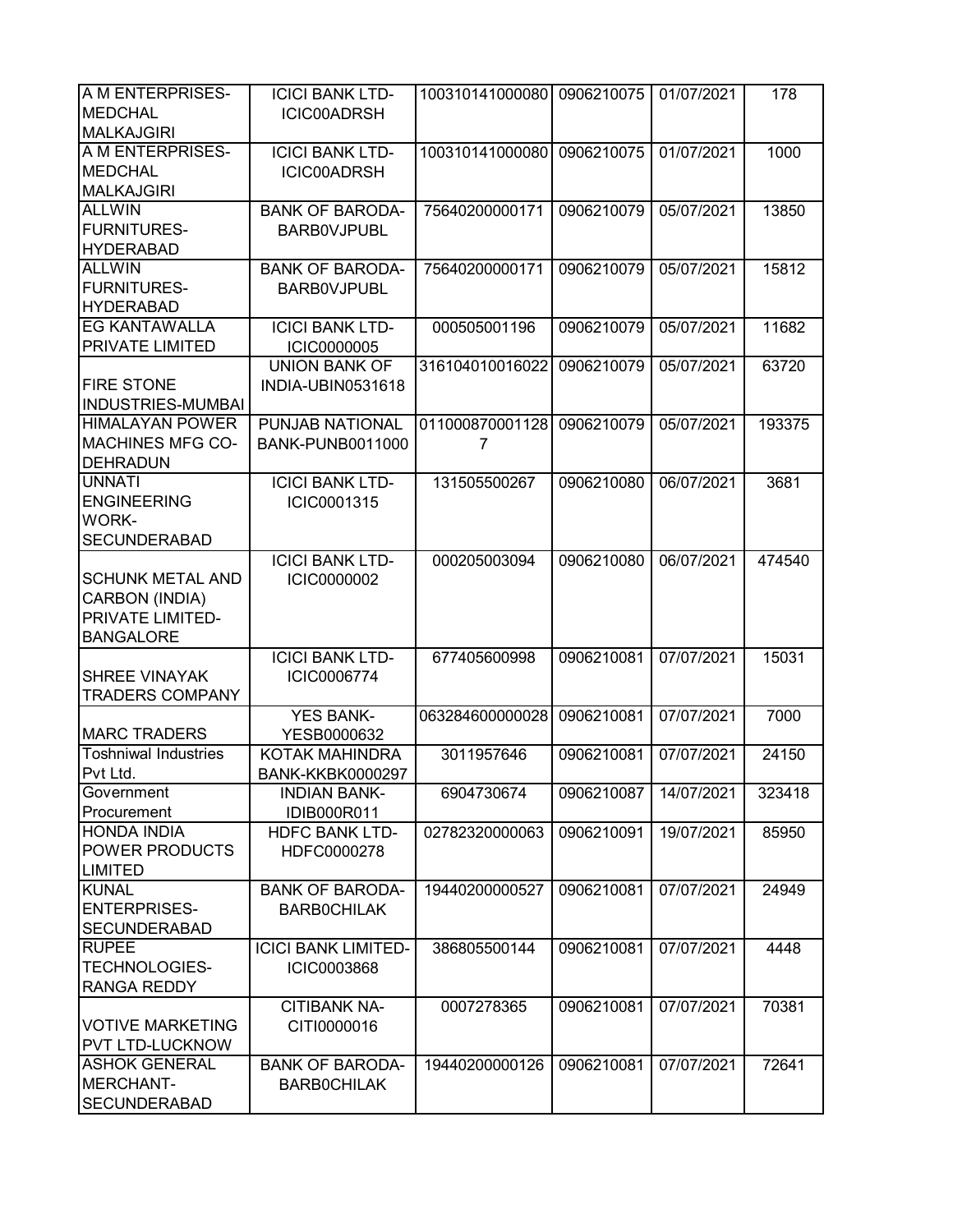| <b>RAJASTHAN MINING</b><br><b>AND ENGINEERING</b><br>PVT.LTD.-JAIPUR                | <b>HDFC BANK LTD-</b><br>HDFC0000554         | 50200049924361       | 0906210082 | 08/07/2021 | 235994 |
|-------------------------------------------------------------------------------------|----------------------------------------------|----------------------|------------|------------|--------|
| Genesis Technologies<br>Services                                                    | <b>ICICI BANK LTD-</b><br>ICIC0000671        | 067105012916         | 0906210082 | 08/07/2021 | 9797   |
| <b>Genesis Technologies</b><br><b>Services</b>                                      | <b>ICICI BANK LTD-</b><br>ICIC0000671        | 067105012916         | 0906210082 | 08/07/2021 | 6976   |
| Genesis Technologies<br>Services                                                    | <b>ICICI BANK LTD-</b><br>ICIC0000671        | 067105012916         | 0906210082 | 08/07/2021 | 4808   |
| <b>SKWELDINGMESH</b><br><b>PRIVATE LIMITED</b>                                      | KOTAK MAHINDRA<br><b>BANK-KKBK0006562</b>    | 2113647813           | 0906210094 | 26/07/2021 | 194025 |
| <b>SANBAY NETWORKS</b><br>PRIVATE LIMITED-<br><b>SECUNDERABAD</b>                   | <b>BANK OF BARODA-</b><br><b>BARBOMARRED</b> | 12620200001996       | 0906210084 | 09/07/2021 | 5672   |
| <b>ANDHRA</b><br><b>STATIONERY</b><br>SYNDICATE-<br><b>VISAKHAPATNAM</b>            | <b>HDFC BANK LTD-</b><br>HDFC0000417         | 50200009585467       | 0906210084 | 09/07/2021 | 1940   |
| <b>ANDHRA</b><br><b>STATIONERY</b><br>SYNDICATE-<br><b>VISAKHAPATNAM</b>            | <b>HDFC BANK LTD-</b><br>HDFC0000417         | 50200009585467       | 0906210084 | 09/07/2021 | 1939   |
| <b>ANDHRA</b><br><b>STATIONERY</b><br>SYNDICATE-<br><b>VISAKHAPATNAM</b>            | <b>HDFC BANK LTD-</b><br>HDFC0000417         | 50200009585467       | 0906210084 | 09/07/2021 | 1965   |
| <b>LIPI DATA SYSTEMS</b><br>LIMITED-MUMBAI                                          | <b>AXIS BANK-</b><br>UTIB0000097             | 097010200004220      | 0906210091 | 19/07/2021 | 329324 |
| Government<br>Procurement                                                           | <b>INDIAN BANK-</b><br>IDIB000R011           | 6904730674           | 0906210090 | 16/07/2021 | 209798 |
| <b>DEEPAK SILICATE</b><br>PVT. LTD.-GWALIOR                                         | PNB-PUNB0032800                              | 032800870000459<br>8 | 0906210090 | 16/07/2021 | 67914  |
| <b>PALLAV CHEMICALS</b><br><b>AND SOLVENTS</b><br>PRIVATE LIMITED-<br><b>MUMBAI</b> | <b>HDFC BANK LTD-</b><br>HDFC0000592         | 50200016557935       | 0906210090 | 16/07/2021 | 431520 |
| <b>ALLWIN FURNITURES</b>                                                            | <b>BANK OF BARODA-</b><br><b>BARBOVJPUBL</b> | 75640200000171       | 0906210087 | 14/07/2021 | 20886  |
| <b>SAMOGAR</b><br>SOLUTIONS-<br><b>HYDERABAD</b>                                    | SBI-SBIN0010676                              | 40026250589          | 0906210090 | 16/07/2021 | 81000  |
| <b>VEDANTA</b><br><b>EQUIPMENTS</b><br><b>PRIVATE LIMITED</b>                       | KOTAK MAHINDRA<br><b>BANK-KKBK0000141</b>    | 4513973868           | 0906210092 | 20/07/2021 | 121800 |
| <b>SHREE SHYAM</b><br><b>ENTERPRISES</b>                                            | <b>UNION BANK OF</b><br>INDIA-UBIN0531014    | 310105040111017      | 0906210090 | 16/07/2021 | 255052 |
| <b>BHOPAL</b><br><b>ELECTRICAL</b><br><b>INSULATION PVT.</b><br>LTD.-BHOPAL         | <b>CENTRAL BANK OF</b><br>INDIA-CBIN0282171  | 3039009021           | 0906210093 | 23/07/2021 | 68441  |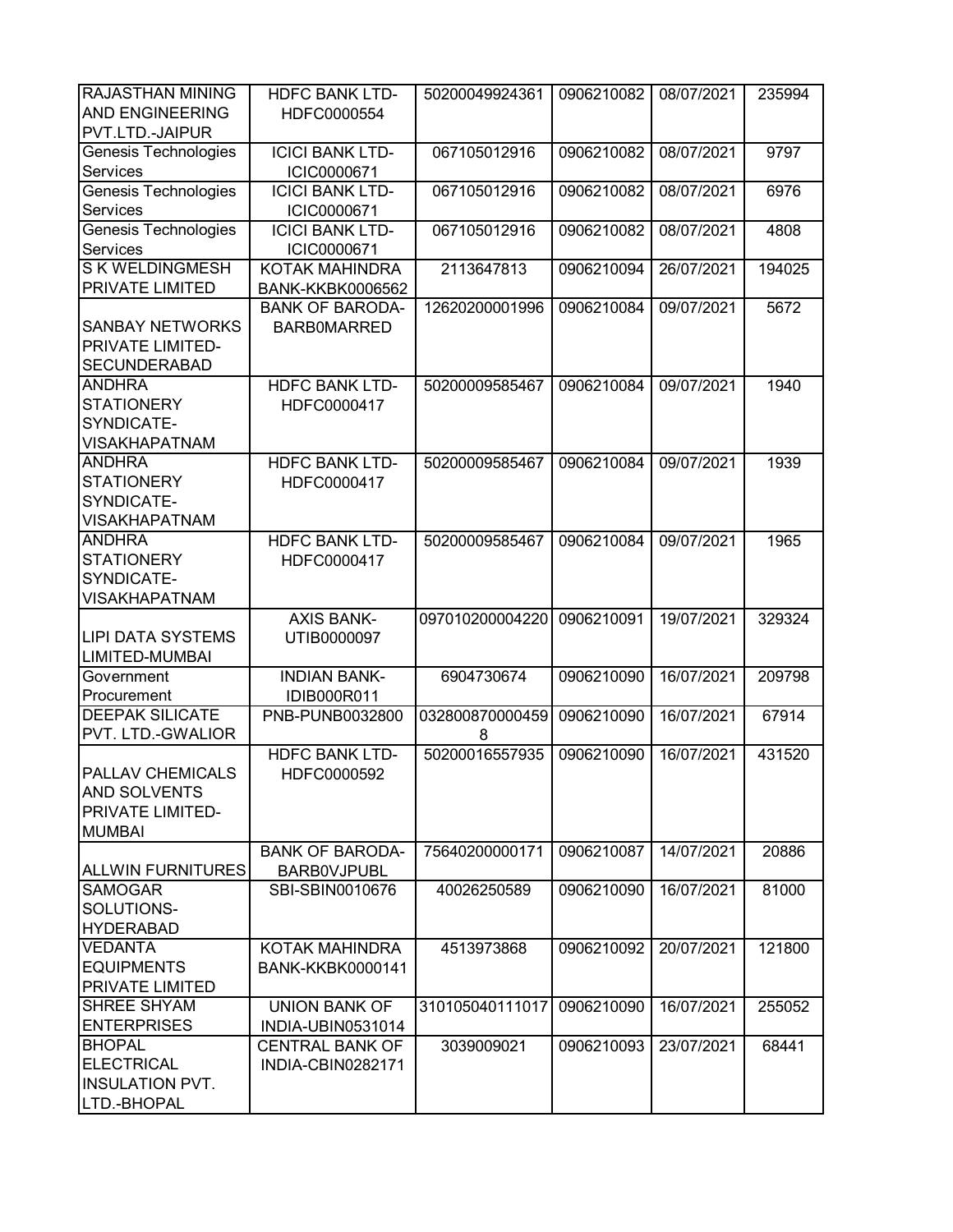| <b>COIMBATORE</b><br><b>COMPRESSOR</b><br><b>ENGINEERING</b><br><b>COMPANY PVT LTD-</b><br><b>COIMBATORE</b> | <b>STATE BANK OF</b><br>INDIA-SBIN0007231                    | 30198037123                      | 0906210090               | 16/07/2021               | 9184           |
|--------------------------------------------------------------------------------------------------------------|--------------------------------------------------------------|----------------------------------|--------------------------|--------------------------|----------------|
| <b>BHOPAL</b><br><b>ELECTRICAL</b><br><b>INSULATION PVT.</b><br>LTD.-BHOPAL                                  | <b>CENTRAL BANK OF</b><br>INDIA-CBIN0282171                  | 3039009021                       | 0906210090               | 16/07/2021               | 7132           |
| <b>BHOPAL</b><br><b>ELECTRICAL</b><br><b>INSULATION PVT.</b><br>LTD.-BHOPAL                                  | <b>CENTRAL BANK OF</b><br>INDIA-CBIN0282171                  | 3039009021                       | 0906210090               | 16/07/2021               | 9632           |
| Genesis Technologies<br>Services                                                                             | <b>ICICI BANK LTD-</b><br>ICIC0000671                        | 067105012916                     | 0906210091               | 19/07/2021               | 24988          |
| <b>SILVER MEDAL</b>                                                                                          | <b>ICICI BANK LIMITED-</b><br>ICIC0002196                    | 219605000295                     | 0906210091               | 19/07/2021               | 8772           |
| <b>Himalayan Power</b><br>Machine Mfg Co                                                                     | PUNJAB NATIONAL<br><b>BANK-PUNB0011000</b>                   | 011000870001128<br>7             | 0906210093               | 23/07/2021               | 249288         |
| <b>NAVIN</b><br>ELECTRONICS-<br><b>SONEBHADRA</b>                                                            | <b>STATE BANK OF</b><br>INDIA-SBIN0003767                    | 10773222362                      | 0906210091               | 19/07/2021               | 11560          |
| <b>PROSTARM INFO</b><br><b>SYSTEMS LIMITED-</b><br><b>PUNE</b>                                               | <b>AXIS BANK-</b><br>UTIB0003269                             | 917020064139718                  | 0906210093               | 23/07/2021               | 957000         |
| <b>GARG ENTERPRISES</b>                                                                                      | <b>AXIS BANK-</b><br>UTIB0001474                             | 919020056427065                  | 0906210092               | 20/07/2021               | 205029         |
| <b>DETECH DEVICES</b><br><b>PRIVATE LIMITED</b>                                                              | PUNJAB NATIONAL<br><b>BANK-PUNB0002210</b>                   | 00224011000129                   | 0906210093               | 23/07/2021               | 41904          |
| <b>GARG ENTERPRISES</b>                                                                                      | <b>AXIS BANK-</b><br>UTIB0001474                             | 919020056427065                  | 0906210092               | 20/07/2021               | 34560          |
| <b>BANTIA</b><br><b>FURNITURES</b><br><b>PRIVATE LIMITED</b>                                                 | <b>HDFC BANK LTD-</b><br>HDFC0001293                         | 50200021155821                   | 0906210094               | 26/07/2021               | 17100          |
| <b>TECHNO</b><br><b>INSTRUMENTS AND</b><br>CONTROLS-<br><b>HYDERABAD</b>                                     | <b>UNION BANK OF</b><br>INDIA-UBIN0908878                    | 510101003258938                  | 0906210093               | 23/07/2021               | 220896         |
| <b>KHYBER SECURITY</b><br><b>AND SERVICES</b><br><b>PRIVATE LIMITED</b>                                      | <b>AXIS BANK-</b><br>UTIB0003984                             | 920020025943284                  | 0906210094               | 26/07/2021               | 39651          |
| <b>KHYBER SECURITY</b><br><b>AND SERVICES</b><br><b>PRIVATE LIMITED</b>                                      | <b>AXIS BANK-</b><br>UTIB0003984                             | 920020025943284                  | 0906210094               | 26/07/2021               | 39651          |
| <b>NAGINA INDUSTRIAL</b><br>CORPORATION-<br><b>SECUNDERABAD</b>                                              | <b>BANK OF BARODA-</b><br>BARB0DBMGRO                        | 66550500000017                   | 0906210093               | 23/07/2021               | 98073          |
| <b>ROCKET MARKETING</b><br><b>RASHBEHARI</b>                                                                 | <b>UNION BANK OF</b><br>INDIA-UBIN0902098<br>PUNJAB NATIONAL | 020921010000007<br>0068250200112 | 0906210093<br>0906210094 | 23/07/2021<br>26/07/2021 | 89982<br>85904 |
| GHOSE-KOLKATA                                                                                                | <b>BANK-PUNB0006820</b>                                      |                                  |                          |                          |                |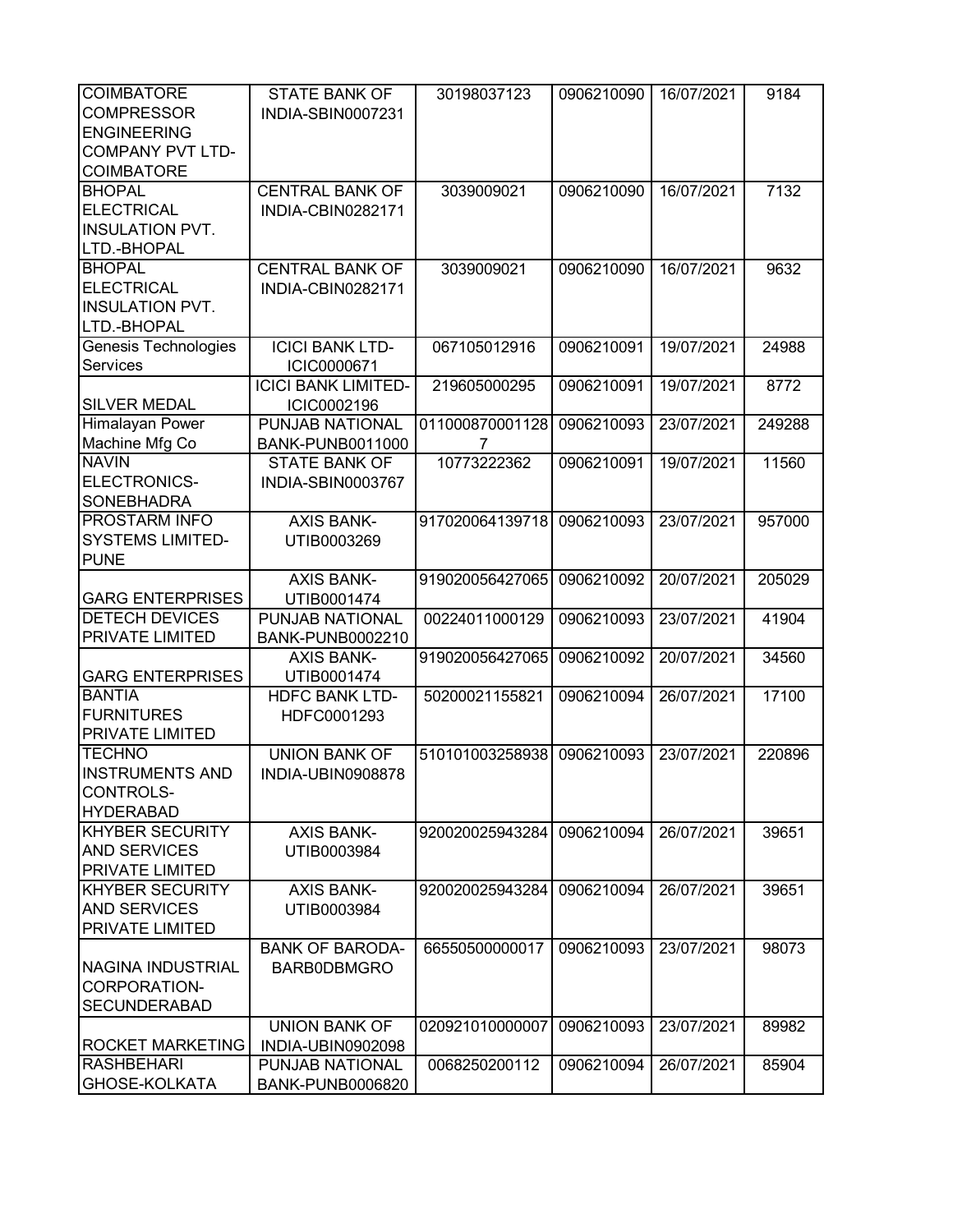| <b>SRI BALAJI</b>        | SBI-SBIN0012716         | 32222210714     | 0906210095 | 27/07/2021 | 816480  |
|--------------------------|-------------------------|-----------------|------------|------------|---------|
| <b>INDUSTRIES-</b>       |                         |                 |            |            |         |
| <b>BHONGIR</b>           |                         |                 |            |            |         |
|                          | <b>INDIAN OVERSEAS</b>  | 181702000864255 | 0906210099 | 29/07/2021 | 634276  |
| <b>KENDRIYA BHANDAR</b>  | <b>BANK-IOBA0001817</b> |                 |            |            |         |
| <b>GRACE</b>             | <b>CATHOLIC SYRIAN</b>  | 032003044450195 | 0906210098 | 29/07/2021 | 189559  |
| <b>ENTERPRISES-</b>      | <b>BANK LTD-</b>        | 001             |            |            |         |
| <b>CHENNAI</b>           | CSBK0000320             |                 |            |            |         |
|                          | <b>PUNJAB NATIONAL</b>  | 175500210012415 | 0906210099 | 29/07/2021 | 33007   |
| A. PAUL SOFTWARE         | <b>BANK-PUNB0175500</b> | 4               |            |            |         |
| <b>SYSTEMS PRIVATE</b>   |                         |                 |            |            |         |
| <b>LIMITED-NEW DELHI</b> |                         |                 |            |            |         |
| <b>TECHNO</b>            | <b>UNION BANK OF</b>    | 510101003258938 | 0906210098 | 29/07/2021 | 185820  |
| <b>INSTRUMENTS AND</b>   | INDIA-UBIN0908878       |                 |            |            |         |
| CONTROLS-                |                         |                 |            |            |         |
| <b>HYDERABAD</b>         |                         |                 |            |            |         |
|                          | <b>STATE BANK OF</b>    | 62001236263     | 0906210028 | 07/05/2021 | 32045   |
| S JOGA RAO               | INDIA-SBIN0020244       |                 |            |            |         |
|                          | <b>STATE BANK OF</b>    | 62001236263     | 0906210033 | 13/05/2021 | 1186380 |
| S JOGA RAO               | INDIA-SBIN0020244       |                 |            |            |         |
|                          | <b>STATE BANK OF</b>    | 40158273797     | 0906210077 | 02/07/2021 | 187208  |
| SIVARAM PRASAD P         | INDIA-SBIN0020087       |                 |            |            |         |
|                          | <b>STATE BANK OF</b>    | 52021583355     | 0906210077 | 02/07/2021 | 72015   |
| <b>M.SHIVA KUMAR</b>     | INDIA-SBIN0020596       |                 |            |            |         |
|                          | <b>STATE BANK OF</b>    | 52021583355     | 0906210077 | 02/07/2021 | 1154790 |
| M.SHIVA KUMAR            | INDIA-SBIN0020596       |                 |            |            |         |
|                          | <b>STATE BANK OF</b>    | 39595393027     | 0906210022 | 03/05/2021 | 553705  |
| D ESHWAR                 | INDIA-SBIN0020244       |                 |            |            |         |
|                          | <b>STATE BANK OF</b>    | 62001236263     | 0906210033 | 13/05/2021 | 2055419 |
| S JOGA RAO               | INDIA-SBIN0020244       |                 |            |            |         |
|                          | <b>STATE BANK OF</b>    | 62001236263     | 0906210028 | 07/05/2021 | 1642251 |
| S JOGA RAO               | INDIA-SBIN0020244       |                 |            |            |         |
|                          | <b>STATE BANK OF</b>    | 62373090964     | 0906210047 | 01/06/2021 | 1673543 |
| K.BIKSHAPATHI            | INDIA-SBIN0020244       |                 |            |            |         |
|                          | <b>STATE BANK OF</b>    | 10021499942     | 0906210047 | 01/06/2021 | 882986  |
| C NARSINGRAO             | INDIA-SBIN0008779       |                 |            |            |         |
|                          | <b>STATE BANK OF</b>    | 62035251476     | 0906210047 | 01/06/2021 | 1022612 |
| V VENKATARAMANA          | INDIA-SBIN0020244       |                 |            |            |         |
|                          | <b>CANARA BANK-</b>     | 30192010105657  | 0906210047 | 01/06/2021 | 759093  |
| <b>E KISTAIAH</b>        | CNRB0013019             |                 |            |            |         |
|                          | <b>SYNDICATE BANK-</b>  | 30462010063590  | 0906210047 | 01/06/2021 | 586307  |
| A.VENKATESWARLU          | SYNB0003046             |                 |            |            |         |
|                          | <b>CANARA BANK-</b>     | 30192010086720  | 0906210047 | 01/06/2021 | 617500  |
| <b>YADAGIRI</b>          | CNRB0013019             |                 |            |            |         |
|                          | STATE BANK OF           | 10021499942     | 0906210047 | 01/06/2021 | 817027  |
| C NARSINGRAO             | INDIA-SBIN0008779       |                 |            |            |         |
|                          | <b>CANARA BANK-</b>     | 30192010105657  | 0906210047 | 01/06/2021 | 645770  |
| <b>E KISTAIAH</b>        | CNRB0013019             |                 |            |            |         |
|                          | <b>CANARA BANK-</b>     | 30192010086720  | 0906210047 | 01/06/2021 | 272314  |
| <b>YADAGIRI</b>          | CNRB0013019             |                 |            |            |         |
| P VENKATESHWAR           | <b>BANK OF BARODA-</b>  | 79230100000717  | 0906210047 | 01/06/2021 | 1260565 |
| <b>RAO</b>               | BARB0VJNIZA             |                 |            |            |         |
|                          | <b>BANK OF BARODA-</b>  | 37020100003074  | 0906210047 | 01/06/2021 | 882986  |
| <b>T E BATHRI</b>        | BARB0ALWALX             |                 |            |            |         |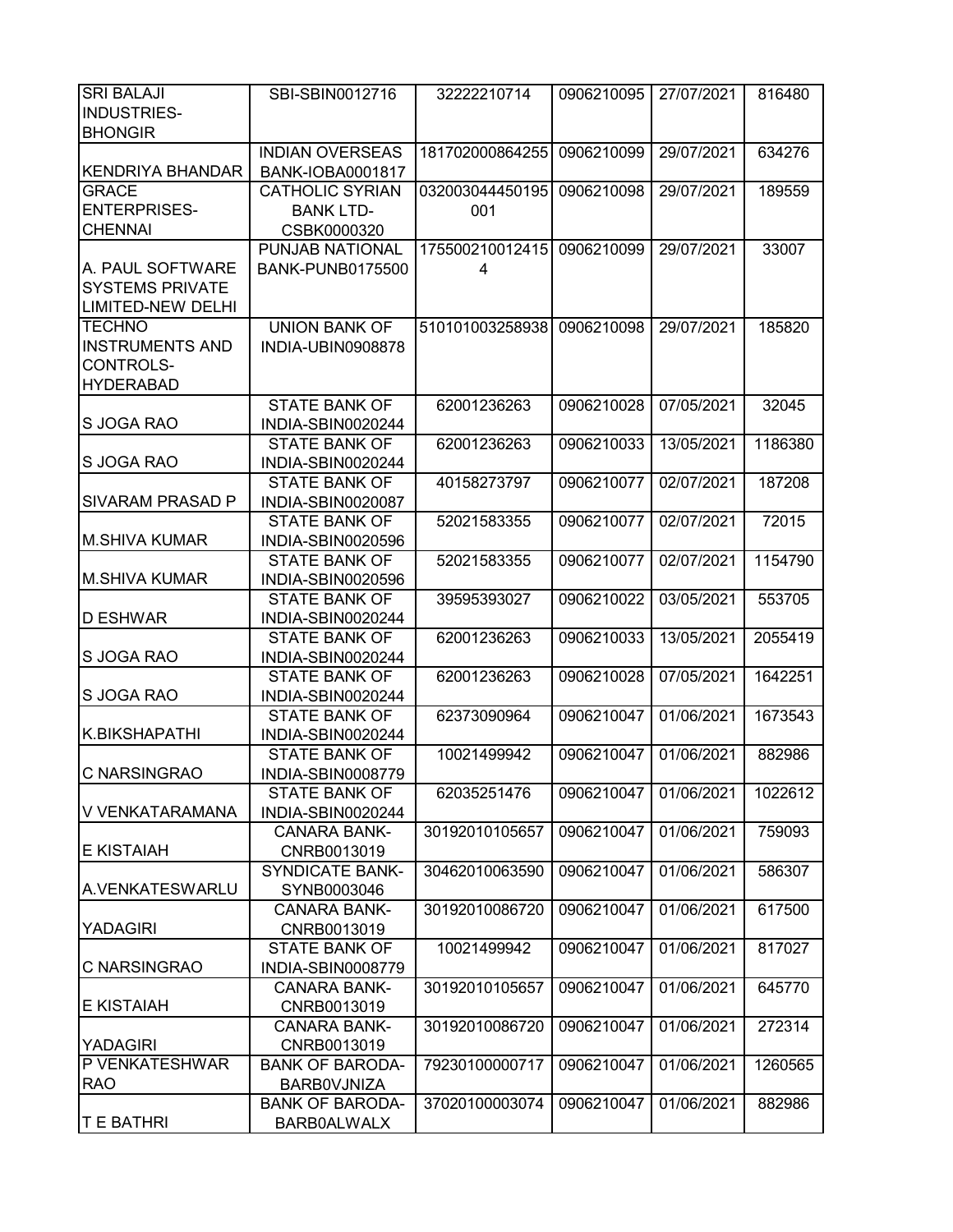|                         | <b>STATE BANK OF</b>   | 62373090964    | 0906210047            | 01/06/2021 | 1547586 |
|-------------------------|------------------------|----------------|-----------------------|------------|---------|
| K.BIKSHAPATHI           | INDIA-SBIN0020244      |                |                       |            |         |
|                         | <b>STATE BANK OF</b>   | 62035251476    | 0906210047            | 01/06/2021 | 886676  |
| V VENKATARAMANA         | INDIA-SBIN0020244      |                |                       |            |         |
|                         | <b>BANK OF BARODA-</b> | 37020100003074 | 0906210047            | 01/06/2021 | 819790  |
| <b>T E BATHRI</b>       | <b>BARB0ALWALX</b>     |                |                       |            |         |
| P VENKATESHWAR          | <b>BANK OF BARODA-</b> | 79230100000717 | 0906210047            | 01/06/2021 | 1164295 |
| <b>RAO</b>              | <b>BARBOVJNIZA</b>     |                |                       |            |         |
|                         | <b>STATE BANK OF</b>   | 62033455960    | 0906210047            | 01/06/2021 | 1337261 |
| <b>B VENKATESWARLU</b>  | INDIA-SBIN0020244      |                |                       |            |         |
| <b>S RAMA</b>           | <b>STATE BANK OF</b>   | 52006445824    | 0906210047            | 01/06/2021 | 1461155 |
| <b>SUBRAHMANYAM</b>     | INDIA-SBIN0020758      |                |                       |            |         |
|                         | <b>BANK OF BARODA-</b> | 79230100000984 | 0906210047            | 01/06/2021 | 782691  |
| <b>SK MAHABOOB S P</b>  | BARB0VJNIZA            |                |                       |            |         |
|                         | <b>CANARA BANK-</b>    | 30462010090072 | 0906210047            | 01/06/2021 | 1152405 |
| <b>HABIBUR RAHIMAN</b>  | CNRB0013046            |                |                       |            |         |
|                         | <b>CANARA BANK-</b>    | 30462010090072 | 0906210047            | 01/06/2021 | 1063083 |
| <b>HABIBUR RAHIMAN</b>  | CNRB0013046            |                |                       |            |         |
|                         | <b>BANK OF BARODA-</b> | 79230100000984 | 0906210047            | 01/06/2021 | 734319  |
| <b>SK MAHABOOB S P</b>  | <b>BARBOVJNIZA</b>     |                |                       |            |         |
|                         | <b>STATE BANK OF</b>   | 62033455960    | 0906210047            | 01/06/2021 | 1162974 |
| <b>B VENKATESWARLU</b>  | INDIA-SBIN0020244      |                |                       |            |         |
|                         | <b>STATE BANK OF</b>   | 20235095204    | 0906210052            | 08/06/2021 | 76696   |
| <b>ASHA LATHA</b>       | INDIA-SBIN0020758      |                |                       |            |         |
| T SANTHANA BABU         | SBI-SBIN0007112        | 10243636910    | 0906210052            | 08/06/2021 | 82988   |
|                         | <b>STATE BANK OF</b>   | 62091609832    | 0906210052            | 08/06/2021 | 59905   |
| <b>SMT SADIQA BEGUM</b> | INDIA-SBIN0020534      |                |                       |            |         |
| <b>W/O LATE MOHD</b>    |                        |                |                       |            |         |
| SYED/EX APO/T/HYB       |                        |                |                       |            |         |
|                         | <b>STATE BANK OF</b>   | 20235095204    | 0906210052            | 08/06/2021 | 62263   |
| <b>ASHA LATHA</b>       | INDIA-SBIN0020758      |                |                       |            |         |
|                         | <b>STATE BANK OF</b>   | 52006443258    | 0906210077            | 02/07/2021 | 1034218 |
| <b>SK FAREED</b>        | INDIA-SBIN0020758      |                |                       |            |         |
|                         | <b>CANARA BANK-</b>    | 110001966450   | 0906210061            | 16/06/2021 | 914691  |
| <b>B ASHOK</b>          | CNRB0013025            |                |                       |            |         |
|                         | <b>STATE BANK OF</b>   | 40085453272    | 0906210072 29/06/2021 |            | 709929  |
| SARWAR.B                | INDIA-SBIN0020149      |                |                       |            |         |
|                         | <b>STATE BANK OF</b>   | 39956544060    | 0906210077            | 02/07/2021 | 715828  |
| P LAXMAN RAO            | INDIA-SBIN0020822      |                |                       |            |         |
|                         | <b>STATE BANK OF</b>   | 38674212995    | 0906210092            | 20/07/2021 | 859870  |
| NARASAYA NAIK           | INDIA-SBIN0020244      |                |                       |            |         |
|                         | <b>CANARA BANK-</b>    | 30462010099624 | 0906210077            | 02/07/2021 | 1022612 |
| P.YADAGIRI              | CNRB0013046            |                |                       |            |         |
|                         | <b>CANARA BANK-</b>    | 30462010119070 | 0906210077            | 02/07/2021 | 1076650 |
| <b>SYED MUJEEBUDDIN</b> | CNRB0013046            |                |                       |            |         |
| Y NARSIMHARAO           | SBI-SBIN0007219        | 31977022207    | 0906210077            | 02/07/2021 | 1795959 |
|                         | <b>CANARA BANK-</b>    | 30192010045654 | 0906210077            | 02/07/2021 | 908551  |
| <b>I.BHEEMA RAO</b>     | CNRB0013019            |                |                       |            |         |
|                         | <b>STATE BANK OF</b>   | 40158273797    | 0906210077            | 02/07/2021 | 4407061 |
| <b>SIVARAM PRASAD P</b> | INDIA-SBIN0020087      |                |                       |            |         |
| <b>S VIMALA</b>         | SBI-SBIN0002772        | 38341049549    | 0906210077            | 02/07/2021 | 1376592 |
| <b>RAMULU</b>           | SBI-SBIN0007220        | 11228717723    | 0906210077            | 02/07/2021 | 806290  |
|                         | <b>CANARA BANK-</b>    | 30192010115664 | 0906210077            | 02/07/2021 | 759093  |
| <b>B.RAMESH</b>         | CNRB0013022            |                |                       |            |         |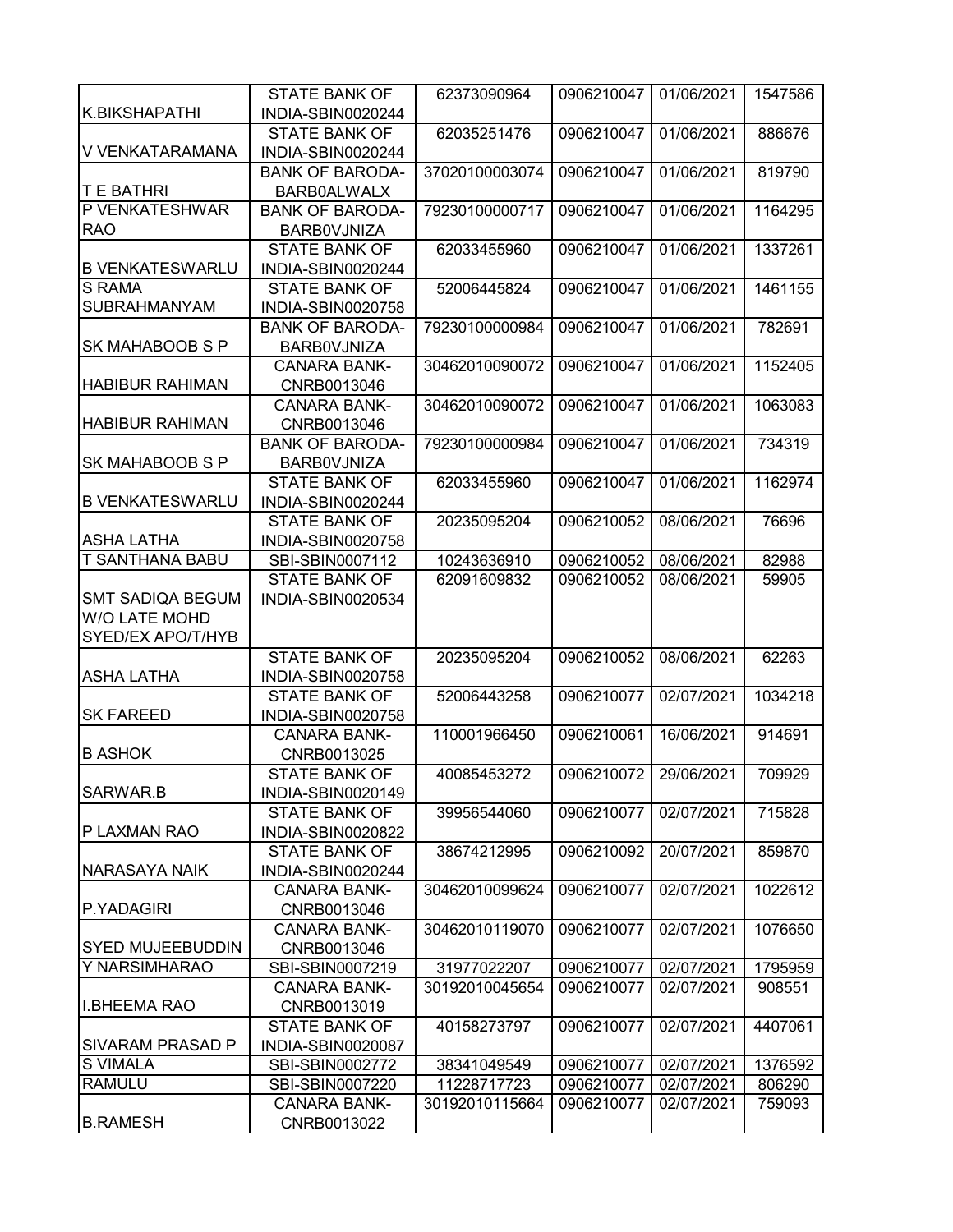| <b>CH KISHORE</b>       | SBI-SBIN0005324         | 62011078418     | 0906210077 | 02/07/2021 | 1549650 |
|-------------------------|-------------------------|-----------------|------------|------------|---------|
|                         | <b>STATE BANK OF</b>    | 40085453272     | 0906210072 | 29/06/2021 | 514115  |
| <b>SARWAR.B</b>         | INDIA-SBIN0020149       |                 |            |            |         |
| <b>K RAMESH</b>         | <b>STATE BANK OF</b>    | 38456086921     | 0906210077 | 02/07/2021 | 1549650 |
| <b>CHANDER REDDY</b>    | INDIA-SBIN0015853       |                 |            |            |         |
| S RAMA                  | <b>STATE BANK OF</b>    | 52006445824     | 0906210072 | 29/06/2021 | 1340048 |
| SUBRAHMANYAM            | INDIA-SBIN0020758       |                 |            |            |         |
|                         | <b>CANARA BANK-</b>     | 30462010124504  | 0906210077 | 02/07/2021 | 1022612 |
| CH RAJAMALLO            | CNRB0013046             |                 |            |            |         |
|                         | <b>INDIAN OVERSEAS</b>  | 127501000009274 | 0906210077 | 02/07/2021 | 1152405 |
| <b>S APPALA NAIDU</b>   | <b>BANK-IOBA0001275</b> |                 |            |            |         |
| N SRINIVASA             | <b>BANK OF INDIA-</b>   | 860210100013828 | 0906210077 | 02/07/2021 | 908551  |
| <b>MURTHY</b>           | BKID0008602             |                 |            |            |         |
|                         | <b>STATE BANK OF</b>    | 52021583355     | 0906210077 | 02/07/2021 | 1940995 |
| <b>M.SHIVA KUMAR</b>    | INDIA-SBIN0020596       |                 |            |            |         |
| $C\overline{N}$         | SBI-SBIN0007641         | 20107036108     | 0906210077 | 02/07/2021 | 784658  |
| <b>NAGABHUSHANAM</b>    |                         |                 |            |            |         |
|                         | <b>STATE BANK OF</b>    | 52095137223     | 0906210077 | 02/07/2021 | 808257  |
| <b>ALPHONES</b>         | INDIA-SBIN0020244       |                 |            |            |         |
|                         | <b>STATE BANK OF</b>    | 62188123131     | 0906210077 | 02/07/2021 | 908551  |
| ANKAIAH P               | INDIA-SBIN0020096       |                 |            |            |         |
|                         | <b>BANK OF BARODA-</b>  | 79230100001061  | 0906210077 | 02/07/2021 | 882986  |
| SHAIK.IMAM              |                         |                 |            |            |         |
| <b>GOPICHAND</b>        | BARB0VJNIZA             |                 |            |            |         |
|                         | SBI-SBIN0005938         | 11680311271     | 0906210077 | 02/07/2021 | 867253  |
| <b>MANSINGH</b>         |                         |                 |            |            |         |
|                         | <b>BANK OF BARODA-</b>  | 19440100000628  | 0906210077 | 02/07/2021 | 993113  |
| <b>MD.LUQMANUDDIN</b>   | <b>BARBOCHILAK</b>      |                 |            |            |         |
|                         | <b>UNION BANK OF</b>    | 112010025000091 | 0906210077 | 02/07/2021 | 1085542 |
| <b>K V PRASAD RAO</b>   | INDIA-UBIN0811203       |                 |            |            |         |
|                         | <b>CANARA BANK-</b>     | 30192010116145  | 0906210077 | 02/07/2021 | 782691  |
| Y.SHAM RAO              | CNRB0013015             |                 |            |            |         |
|                         | <b>STATE BANK OF</b>    | 39956544060     | 0906210077 | 02/07/2021 | 559972  |
| P LAXMAN RAO            | INDIA-SBIN0020822       |                 |            |            |         |
|                         | <b>STATE BANK OF</b>    | 38674212995     | 0906210077 | 02/07/2021 | 770925  |
| <b>NARASAYA NAIK</b>    | INDIA-SBIN0020244       |                 |            |            |         |
| Y NARSIMHARAO           | SBI-SBIN0007219         | 31977022207     | 0906210077 | 02/07/2021 | 1635242 |
| RANKAMANI NAYAK         | SBI-SBIN0010621         | 20046469254     | 0906210077 | 02/07/2021 | 90500   |
|                         | <b>STATE BANK OF</b>    | 40158273797     | 0906210077 | 02/07/2021 | 2000000 |
| <b>SIVARAM PRASAD P</b> | INDIA-SBIN0020087       |                 |            |            |         |
| <b>S VIMALA</b>         | SBI-SBIN0002772         | 38341049549     | 0906210077 | 02/07/2021 | 1219925 |
|                         | <b>CANARA BANK-</b>     | 30192010115664  | 0906210077 | 02/07/2021 | 692592  |
| <b>B.RAMESH</b>         | CNRB0013022             |                 |            |            |         |
| <b>RAMULU</b>           | SBI-SBIN0007220         | 11228717723     | 0906210077 | 02/07/2021 | 749513  |
| <b>CH KISHORE</b>       | SBI-SBIN0005324         | 62011078418     | 0906210077 | 02/07/2021 | 1442678 |
|                         | <b>CANARA BANK-</b>     | 30462010124504  | 0906210077 | 02/07/2021 | 951860  |
| <b>CH RAJAMALLO</b>     | CNRB0013046             |                 |            |            |         |
|                         | <b>INDIAN OVERSEAS</b>  | 127501000009274 | 0906210077 | 02/07/2021 | 678442  |
| <b>S APPALA NAIDU</b>   | <b>BANK-IOBA0001275</b> |                 |            |            |         |
| N SRINIVASA             | <b>BANK OF INDIA-</b>   | 860210100013828 | 0906210077 | 02/07/2021 | 845691  |
| <b>MURTHY</b>           | BKID0008602             |                 |            |            |         |
|                         | <b>STATE BANK OF</b>    | 52021583355     | 0906210077 | 02/07/2021 | 1827404 |
| <b>M.SHIVA KUMAR</b>    | INDIA-SBIN0020596       |                 |            |            |         |
| <b>K RAMESH</b>         | <b>STATE BANK OF</b>    | 38456086921     | 0906210077 | 02/07/2021 | 1077395 |
| <b>CHANDER REDDY</b>    | INDIA-SBIN0015853       |                 |            |            |         |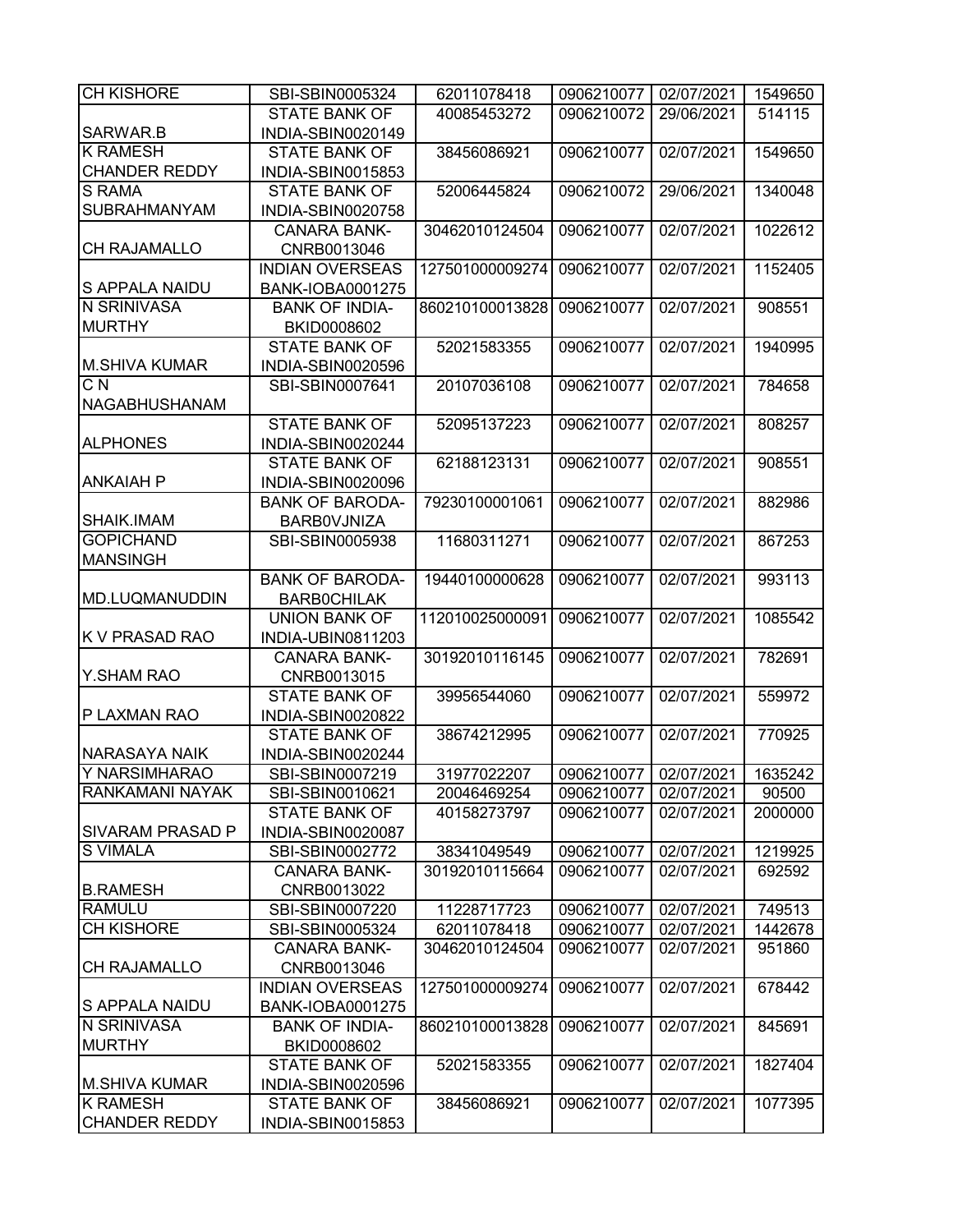|                         | <b>CANARA BANK-</b>                | 30462010099624  | 0906210077 | 02/07/2021 | 951860  |
|-------------------------|------------------------------------|-----------------|------------|------------|---------|
| P.YADAGIRI              | CNRB0013046                        |                 |            |            |         |
| <b>SYED MUJEEBUDDIN</b> | <b>CANARA BANK-</b><br>CNRB0013046 | 30462010119070  | 0906210077 | 02/07/2021 | 754130  |
|                         | <b>STATE BANK OF</b>               | 52006443258     | 0906210077 | 02/07/2021 | 780495  |
| <b>SK FAREED</b>        | INDIA-SBIN0020758                  |                 |            |            |         |
|                         | <b>BANK OF BARODA-</b>             | 19440100000628  | 0906210077 | 02/07/2021 | 722359  |
| <b>MD.LUQMANUDDIN</b>   | <b>BARBOCHILAK</b>                 |                 |            |            |         |
|                         | <b>BANK OF BARODA-</b>             | 79230100001061  | 0906210077 | 02/07/2021 | 819644  |
| <b>SHAIK.IMAM</b>       | BARBOVJNIZA                        |                 |            |            |         |
| <b>GOPICHAND</b>        | SBI-SBIN0005938                    | 11680311271     | 0906210077 | 02/07/2021 | 747814  |
| <b>MANSINGH</b>         |                                    |                 |            |            |         |
|                         | <b>STATE BANK OF</b>               | 62188123131     | 0906210077 | 02/07/2021 | 770064  |
| <b>ANKAIAH P</b>        | INDIA-SBIN0020096                  |                 |            |            |         |
|                         | <b>STATE BANK OF</b>               | 52095137223     | 0906210077 | 02/07/2021 | 722137  |
| <b>ALPHONES</b>         | INDIA-SBIN0020244                  |                 |            |            |         |
| C <sub>N</sub>          | SBI-SBIN0007641                    | 20107036108     | 0906210077 | 02/07/2021 | 560060  |
| <b>NAGABHUSHANAM</b>    |                                    |                 |            |            |         |
|                         | <b>UNION BANK OF</b>               | 112010025000091 | 0906210077 | 02/07/2021 | 995490  |
| <b>K V PRASAD RAO</b>   | INDIA-UBIN0811203                  |                 |            |            |         |
|                         | <b>CANARA BANK-</b>                | 30192010116145  | 0906210077 | 02/07/2021 | 735114  |
| Y.SHAM RAO              | CNRB0013015                        |                 |            |            |         |
|                         | <b>CANARA BANK-</b>                | 34202200042358  | 0906210079 | 05/07/2021 | 806290  |
| IA PANDU                | CNRB0013063                        |                 |            |            |         |
|                         | <b>CANARA BANK-</b>                | 34202200042358  | 0906210079 | 05/07/2021 | 601774  |
| A PANDU                 | CNRB0013063                        |                 |            |            |         |
| <b>ANIL KUMAR L</b>     | SBI-SBIN0003529                    | 20136416074     | 0906210079 | 05/07/2021 | 119961  |
| <b>ANIL KUMAR L</b>     | SBI-SBIN0003529                    | 20136416074     | 0906210079 | 05/07/2021 | 116260  |
| <b>QAISAR AHMED</b>     | SBI-SBIN0011660                    | 38529101258     | 0906210092 | 20/07/2021 | 74730   |
| <b>KHAN</b>             |                                    |                 |            |            |         |
| <b>MD KHAJA</b>         | <b>STATE BANK OF</b>               | 52016446214     | 0906210092 | 20/07/2021 | 80629   |
| <b>RAZIUDDIN AKTHER</b> | INDIA-SBIN0020304                  |                 |            |            |         |
|                         | <b>STATE BANK OF</b>               | 62046530433     | 0906210092 | 20/07/2021 | 74730   |
| <b>S SRINIVAS</b>       | INDIA-SBIN0020454                  |                 |            |            |         |
| <b>SYED MAQBUL</b>      | <b>STATE BANK OF</b>               | 62008674709     | 0906210092 | 20/07/2021 | 62930   |
| <b>HUSSAIN</b>          | INDIA-SBIN0021400                  |                 |            |            |         |
| <b>B.RAMACHANDRAMU</b>  | <b>STATE BANK OF</b>               | 52199486370     | 0906210092 | 20/07/2021 | 71600   |
| <b>RTHY</b>             | INDIA-SBIN0020269                  |                 |            |            |         |
|                         | SBI-SBIN0007112                    | 10243644354     | 0906210092 | 20/07/2021 | 74730   |
| <b>VEERANJANEYULU T</b> |                                    |                 |            |            |         |
|                         | <b>STATE BANK OF</b>               | 52084946792     | 0906210092 | 20/07/2021 | 75587   |
| <b>KRISHNAIAH K</b>     | INDIA-SBIN0020333                  |                 |            |            |         |
|                         | <b>CANARA BANK-</b>                | 1286101037250   | 0906210081 | 07/07/2021 | 1062365 |
| <b>BEULAH RANI</b>      | CNRB0001286                        |                 |            |            |         |
|                         | <b>STATE BANK OF</b>               | 62035682038     | 0906210083 | 08/07/2021 | 2953675 |
| <b>SYED AHMEDULLAH</b>  | INDIA-SBIN0020061                  |                 |            |            |         |
|                         | <b>STATE BANK OF</b>               | 62035682038     | 0906210083 | 08/07/2021 | 1628152 |
| <b>SYED AHMEDULLAH</b>  | INDIA-SBIN0020061                  |                 |            |            |         |
| <b>KAMALAPURI</b>       | <b>STATE BANK OF</b>               | 40165294743     | 0906210083 | 08/07/2021 | 811330  |
| <b>SAGARIKA</b>         | INDIA-SBIN0020244                  |                 |            |            |         |
|                         | <b>BANK OF</b>                     | 20067729005     | 0906210085 | 12/07/2021 | 69948   |
| C.K.KRISHNAMURTH        | MAHARASHTRA-                       |                 |            |            |         |
| Y                       | MAHB0000955                        |                 |            |            |         |
|                         |                                    |                 |            |            |         |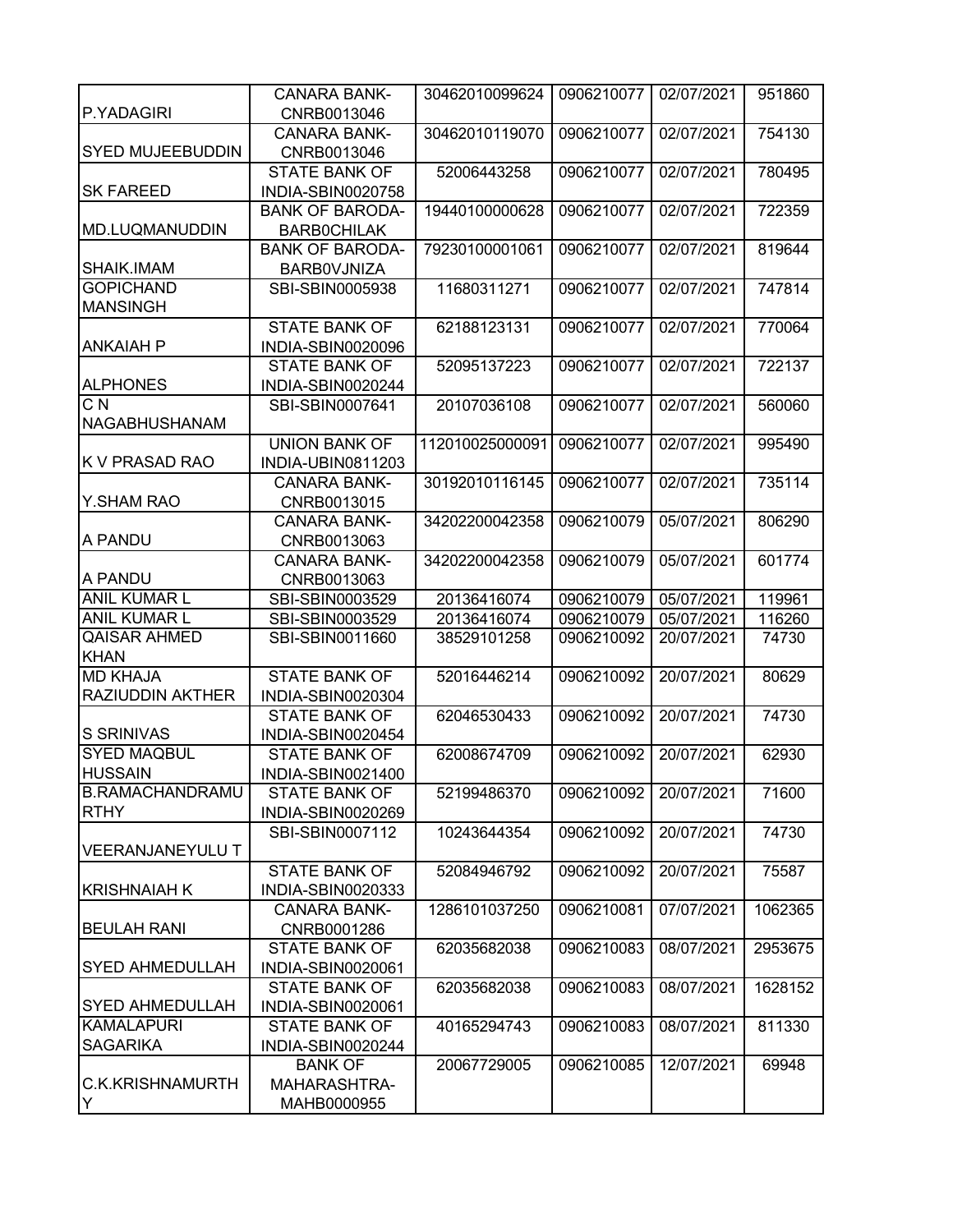| <b>CH NARSI REDDY</b>           | <b>BANK OF INDIA-</b>               | 860210100012778 | 0906210085 | 12/07/2021 | 119961   |
|---------------------------------|-------------------------------------|-----------------|------------|------------|----------|
|                                 | BKID0008602<br><b>STATE BANK OF</b> | 38881210638     |            | 12/07/2021 | 49164    |
| S RAMAKRISHNARAO                |                                     |                 | 0906210085 |            |          |
|                                 | INDIA-SBIN0016668                   |                 |            |            |          |
|                                 | <b>STATE BANK OF</b>                | 38881210638     | 0906210085 | 12/07/2021 | 48263    |
| S RAMAKRISHNARAO                | INDIA-SBIN0016668                   |                 |            |            |          |
|                                 | <b>BANK OF</b>                      | 20067729005     | 0906210085 | 12/07/2021 | 99209    |
| C.K.KRISHNAMURTH                | MAHARASHTRA-                        |                 |            |            |          |
| Y                               | MAHB0000955                         |                 |            |            |          |
|                                 | <b>BANK OF INDIA-</b>               | 860210100012778 | 0906210085 | 12/07/2021 | 111228   |
| <b>CH NARSI REDDY</b>           | BKID0008602                         |                 |            |            |          |
|                                 | <b>CANARA BANK-</b>                 | 30192010095904  | 0906210086 | 13/07/2021 | 481187   |
| S YADAIAH                       | CNRB0013019                         |                 |            |            |          |
| S SARVADEVA                     | <b>UNION BANK OF</b>                | 029310100175897 | 0906210092 | 20/07/2021 | 68830    |
| <b>SASTRY</b>                   | INDIA-UBIN0802930                   |                 |            |            |          |
|                                 | SBI-SBIN0007112                     | 10243644354     | 0906210092 | 20/07/2021 | 73359    |
| <b>VEERANJANEYULU T</b>         |                                     |                 |            |            |          |
|                                 | <b>STATE BANK OF</b>                | 52084946792     | 0906210092 | 20/07/2021 | 68064    |
| <b>KRISHNAIAH K</b>             | INDIA-SBIN0020333                   |                 |            |            |          |
| <b>SYED MAQBUL</b>              | <b>STATE BANK OF</b>                | 62008674709     | 0906210092 | 20/07/2021 | 58576    |
| <b>HUSSAIN</b>                  | INDIA-SBIN0021400                   |                 |            |            |          |
| <b>B.RAMACHANDRAMU</b>          | <b>STATE BANK OF</b>                | 52199486370     | 0906210092 | 20/07/2021 | 61046    |
| <b>RTHY</b>                     | INDIA-SBIN0020269                   |                 |            |            |          |
| S SARVADEVA                     | <b>UNION BANK OF</b>                | 029310100175897 | 0906210092 | 20/07/2021 | 58292    |
| <b>SASTRY</b>                   | INDIA-UBIN0802930                   |                 |            |            |          |
|                                 | <b>STATE BANK OF</b>                | 62046530433     | 0906210092 | 20/07/2021 | 73359    |
| <b>S SRINIVAS</b>               | INDIA-SBIN0020454                   |                 |            |            |          |
| <b>SYED MOHMMED</b>             | <b>CANARA BANK-</b>                 | 33702010046956  | 0906210092 | 20/07/2021 | 62928    |
| <b>NIZAMUDDIN</b>               | CNRB0013370                         |                 |            |            |          |
| <b>MD KHAJA</b>                 | <b>STATE BANK OF</b>                | 52016446214     | 0906210092 | 20/07/2021 | 79151    |
| RAZIUDDIN AKTHER                | INDIA-SBIN0020304                   |                 |            |            |          |
| <b>QAISAR AHMED</b>             | SBI-SBIN0011660                     | 38529101258     | 0906210092 | 20/07/2021 | 73359    |
| <b>KHAN</b>                     |                                     |                 |            |            |          |
| <b>B PAUL , RTD. PASS</b>       | <b>UNION BANK OF</b>                | 029310011012103 | 0906210097 | 29/07/2021 | 10293    |
| <b>GUARD SMR/KCG</b>            | INDIA-UBIN0802930                   |                 |            |            |          |
| K M MADAIAH RTD.                | SBI-SBIN0000834                     | 10755626773     | 0906210097 | 29/07/2021 | 64418    |
| <b>SR.PASS DRIVER</b>           |                                     |                 |            |            |          |
| <b>DHNE</b>                     |                                     |                 |            |            |          |
| <b>AXIS BANK NPS</b>            | <b>AXIS BANK LTD-</b>               |                 |            |            |          |
| <b>TRUST ACCOUNT-</b>           |                                     | 2003396         | 0906210041 | 25/05/2021 | 192983   |
|                                 | UTIB0NPS001                         |                 |            |            |          |
| 2003396<br><b>AXIS BANK NPS</b> |                                     |                 |            |            |          |
|                                 | AXIS BANK LTD-                      | 2003396         | 0906210046 | 31/05/2021 | 32656007 |
| <b>TRUST ACCOUNT-</b>           | UTIB0NPS001                         |                 |            |            |          |
| 2003396                         |                                     |                 |            |            |          |
|                                 | <b>CANARA BANK-</b>                 | 35202200123853  | 0906210047 | 01/06/2021 | 172017   |
| <b>K RAJAIAH</b>                | CNRB0013520                         |                 |            |            |          |
| <b>LAXMI DEVAMMA</b>            | SBI-SBIN0004693                     | 31128231819     | 0906210077 | 02/07/2021 | 138606   |
| <b>AXIS BANK NPS</b>            | <b>AXIS BANK LTD-</b>               | 2003396         | 0906210075 | 01/07/2021 | 32525162 |
| TRUST ACCOUNT-                  | UTIB0NPS001                         |                 |            |            |          |
| 2003396                         |                                     |                 |            |            |          |
|                                 | <b>CANARA BANK-</b>                 | 34202610006876  | 0906210089 | 16/07/2021 | 18135    |
| M.PENTAMMA                      | CNRB0013420                         |                 |            |            |          |
|                                 | <b>BANK OF BARODA-</b>              | 49630100015045  | 0906210089 | 16/07/2021 | 10530    |
| J SWAPNA                        | <b>BARB0KAMARE</b>                  |                 |            |            |          |